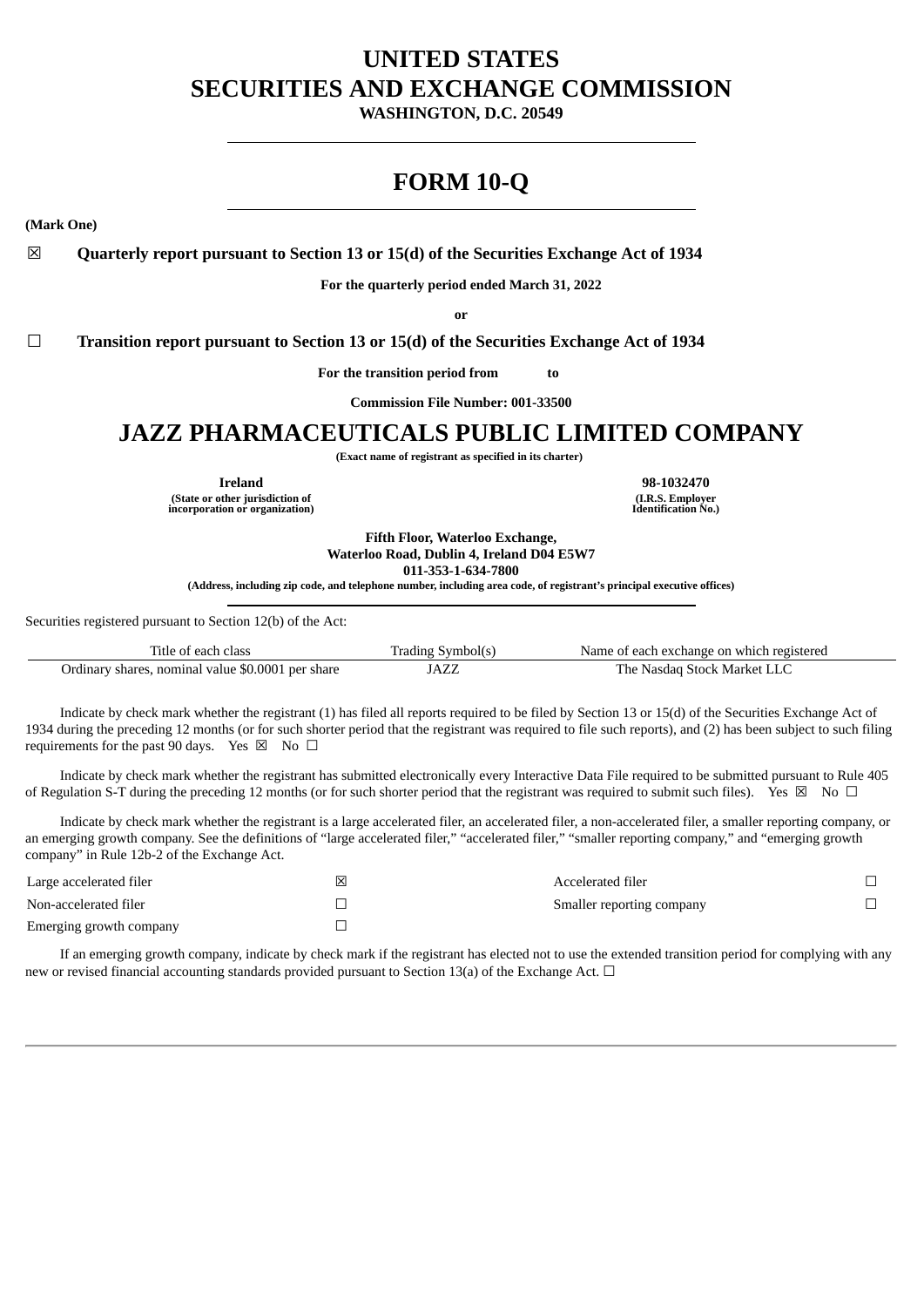<span id="page-1-0"></span>Indicate by check mark whether the registrant is a shell company (as defined in Rule 12b-2 of the Exchange Act). Yes  $\Box$  No  $\boxtimes$ As of April 27, 2022, 62,318,745 ordinary shares of the registrant, nominal value \$0.0001 per share, were outstanding.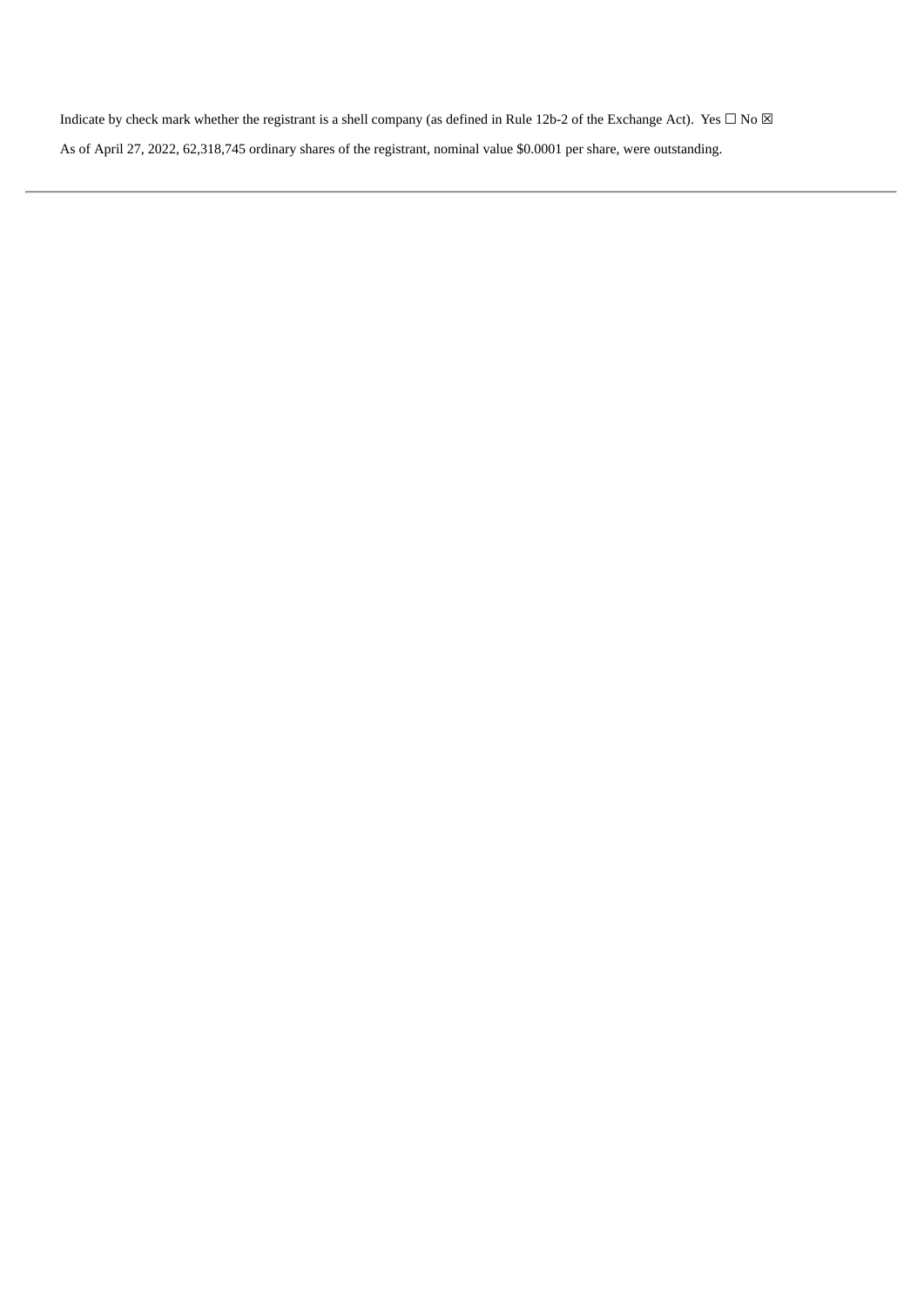# **JAZZ PHARMACEUTICALS PLC QUARTERLY REPORT ON FORM 10-Q FOR THE QUARTER ENDED MARCH 31, 2022**

# **INDEX**

|                   |                                                                                                          | Page             |
|-------------------|----------------------------------------------------------------------------------------------------------|------------------|
|                   | <b>PART I - FINANCIAL INFORMATION</b>                                                                    |                  |
| Item 1.           | <b>Financial Statements</b>                                                                              | $\overline{3}$   |
|                   | Condensed Consolidated Balance Sheets - March 31, 2022 and December 31, 2021                             | $\overline{3}$   |
|                   | Condensed Consolidated Statements of Income - Three Months Ended March 31, 2022 and 2021                 | <u>4</u>         |
|                   | Condensed Consolidated Statements of Comprehensive Income (Loss) - Three Months Ended March 31, 2022 and |                  |
|                   | 2021                                                                                                     | $\overline{5}$   |
|                   | Condensed Consolidated Statements of Shareholders' Equity - Three Months Ended March 31, 2022 and 2021   | $6 \overline{6}$ |
|                   | Condensed Consolidated Statements of Cash Flows - Three Months Ended March 31, 2022 and 2021             | $\overline{Z}$   |
|                   | <b>Notes to Condensed Consolidated Financial Statements</b>                                              | $\underline{8}$  |
| Item 2.           | <b>Management's Discussion and Analysis of Financial Condition and Results of Operations</b>             | 29               |
| Item 3.           | Quantitative and Qualitative Disclosures About Market Risk                                               | 44               |
| Item 4.           | <b>Controls and Procedures</b>                                                                           | 44               |
|                   | <b>PART II - OTHER INFORMATION</b>                                                                       |                  |
| Item 1.           | <b>Legal Proceedings</b>                                                                                 | 45               |
| Item 1A.          | <b>Risk Factors</b>                                                                                      | 45               |
| Item 2.           | <b>Unregistered Sales of Equity Securities and Use of Proceeds</b>                                       | 45               |
| Item 6.           | <b>Exhibits</b>                                                                                          | 46               |
| <b>SIGNATURES</b> |                                                                                                          | 48               |
|                   |                                                                                                          |                  |

<span id="page-2-0"></span>We own or have rights to various copyrights, trademarks, and trade names used in our business in the U.S. and/or other countries, including the following: Jazz Pharmaceuticals®, Xyrem® (sodium oxybate) oral solution, Xywav® (calcium, magnesium, potassium, and sodium oxybates) oral solution, Epidiolex® (cannabidiol) oral solution, Epidyolex® (the trade name in Europe for Epidiolex), Sunosi® (solriamfetol), Defitelio® (defibrotide sodium), Defitelio® (defibrotide), CombiPlex®, Vyxeos® (daunorubicin and cytarabine) liposome for injection, Vyxeos® liposomal 44 mg/100 mg powder for concentrate for solution for infusion, Zepzelca® (lurbinectedin), Rylaze® (recombinant Erwinia asparaginase) and Sativex® (nabiximols) oral solution. This report also includes trademarks, service marks and trade names of other companies. Trademarks, service marks and trade names appearing in this Quarterly Report on Form 10‑Q are the property of their respective owners.

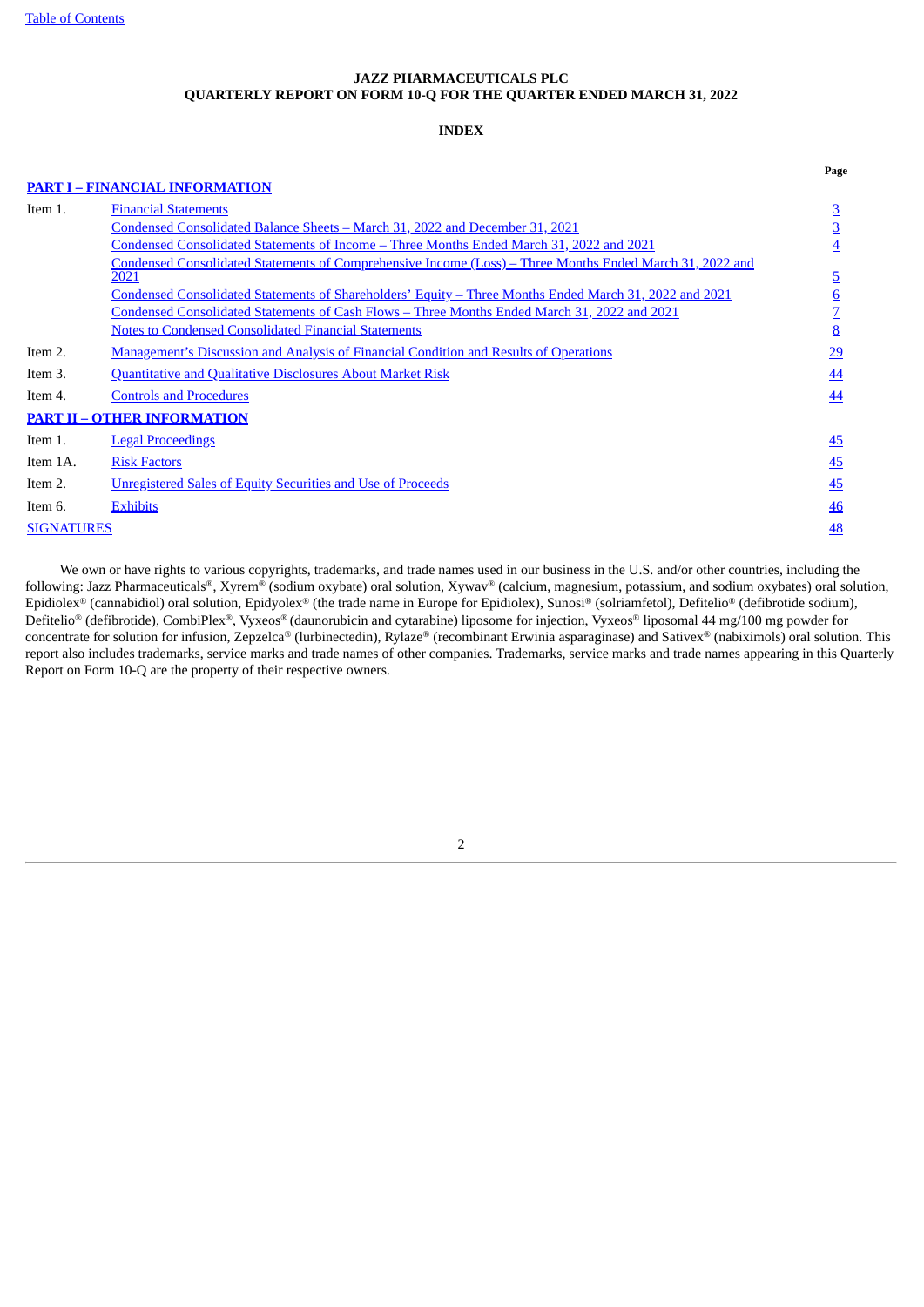# **PART I – FINANCIAL INFORMATION**

<span id="page-3-1"></span><span id="page-3-0"></span>**Item 1. Financial Statements**

# **JAZZ PHARMACEUTICALS PLC CONDENSED CONSOLIDATED BALANCE SHEETS (In thousands) (Unaudited)**

|                                                   |      | March 31,<br>2022 |                | December 31,<br>2021 |
|---------------------------------------------------|------|-------------------|----------------|----------------------|
| <b>ASSETS</b>                                     |      |                   |                |                      |
| Current assets:                                   |      |                   |                |                      |
| Cash and cash equivalents                         | \$   | 490,835           | -\$            | 591,448              |
| Accounts receivable, net of allowances            |      | 572,392           |                | 563,360              |
| Inventories                                       |      | 985,454           |                | 1,072,721            |
| Prepaid expenses                                  |      | 117,399           |                | 131,413              |
| Other current assets                              |      | 243,888           |                | 252,392              |
| Assets held for sale                              |      | 90,888            |                |                      |
| Total current assets                              |      | 2,500,856         |                | 2,611,334            |
| Property, plant and equipment, net                |      | 257,632           |                | 256,837              |
| <b>Operating lease assets</b>                     |      | 83,412            |                | 86,586               |
| Intangible assets, net                            |      | 6,783,057         |                | 7,152,328            |
| Goodwill                                          |      | 1,782,444         |                | 1,827,609            |
| Deferred tax assets, net                          |      | 314,672           |                | 311,103              |
| Deferred financing costs                          |      | 11,336            |                | 12,029               |
| Other non-current assets                          |      | 35,508            |                | 40,813               |
| <b>Total assets</b>                               | $\$$ | 11,768,917        | $\mathfrak{s}$ | 12,298,639           |
| <b>LIABILITIES AND SHAREHOLDERS' EQUITY</b>       |      |                   |                |                      |
| Current liabilities:                              |      |                   |                |                      |
| Accounts payable                                  | \$   | 73,336            | -\$            | 100,298              |
| <b>Accrued liabilities</b>                        |      | 604,710           |                | 666,304              |
| Current portion of long-term debt                 |      | 31,000            |                | 31,000               |
| Income taxes payable                              |      | 26,677            |                | 9,608                |
| Deferred revenue                                  |      | 1,686             |                | 2,093                |
| Total current liabilities                         |      | 737,409           |                | 809,303              |
| Deferred revenue, non-current                     |      | 347               |                | 463                  |
| Long-term debt, less current portion              |      | 5,992,868         |                | 6,018,943            |
| Operating lease liabilities, less current portion |      | 83,078            |                | 87,200               |
| Deferred tax liabilities, net                     |      | 1,222,084         |                | 1,300,541            |
| Other non-current liabilities                     |      | 124,644           |                | 116,998              |
| Commitments and contingencies (Note 9)            |      |                   |                |                      |
| Shareholders' equity:                             |      |                   |                |                      |
| Ordinary shares                                   |      | 6                 |                | 6                    |
| Non-voting euro deferred shares                   |      | 55                |                | 55                   |
| Capital redemption reserve                        |      | 472               |                | 472                  |
| Additional paid-in capital                        |      | 3,239,327         |                | 3,534,792            |
| Accumulated other comprehensive loss              |      | (590, 720)        |                | (400, 360)           |
| Retained earnings                                 |      | 959,347           |                | 830,226              |
| Total shareholders' equity                        |      | 3,608,487         |                | 3,965,191            |
| Total liabilities and shareholders' equity        | \$   | 11.768.917        | \$             | 12,298,639           |

<span id="page-3-2"></span>The accompanying notes are an integral part of these condensed consolidated financial statements.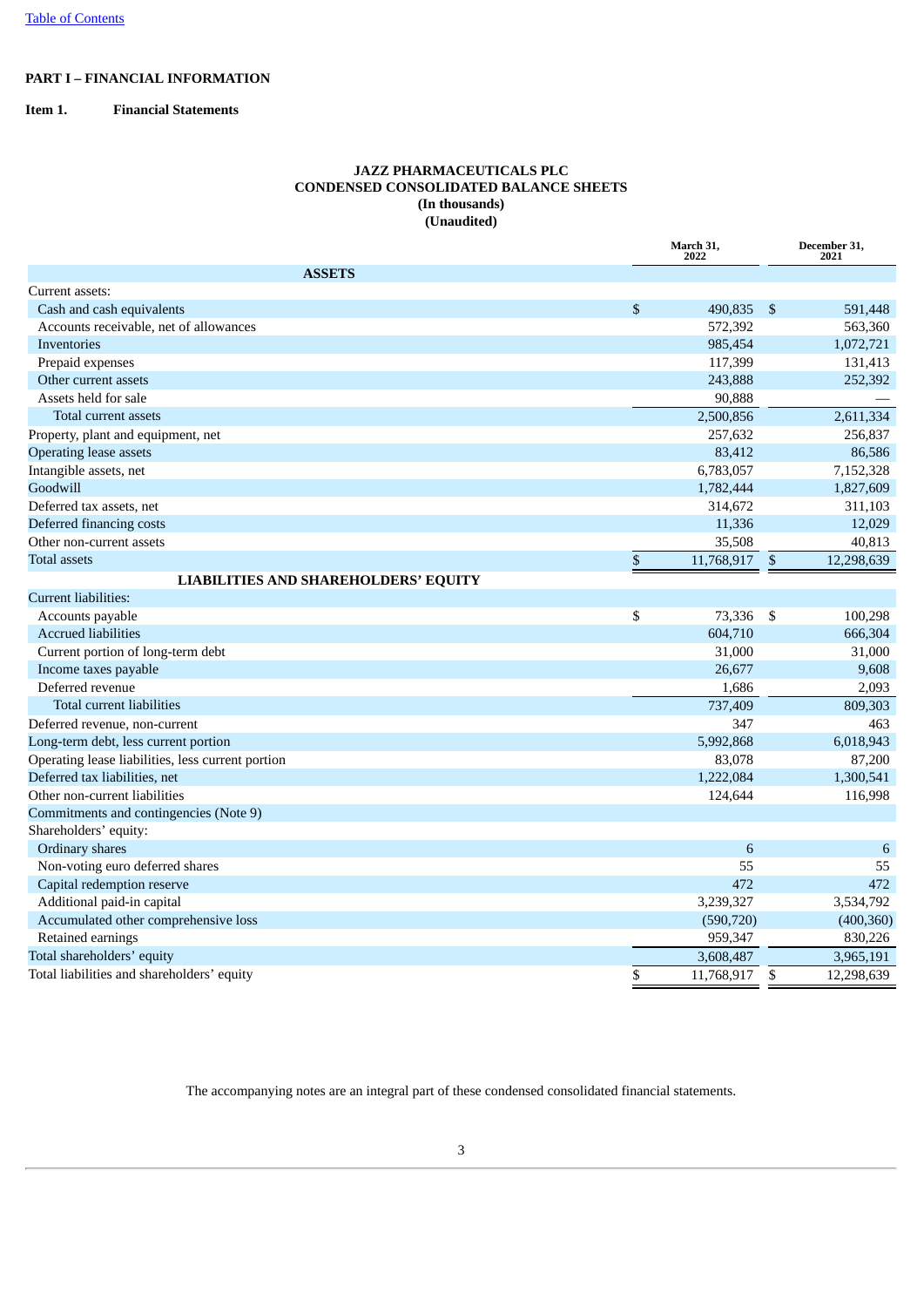# **JAZZ PHARMACEUTICALS PLC CONDENSED CONSOLIDATED STATEMENTS OF INCOME (In thousands, except per share amounts) (Unaudited)**

|                                                                                   | <b>Three Months Ended</b> | March 31. |           |  |  |
|-----------------------------------------------------------------------------------|---------------------------|-----------|-----------|--|--|
|                                                                                   | 2022                      |           | 2021      |  |  |
| Revenues:                                                                         |                           |           |           |  |  |
| Product sales, net                                                                | \$<br>809.837             | S         | 603,531   |  |  |
| Royalties and contract revenues                                                   | 3,884                     |           | 4,050     |  |  |
| <b>Total revenues</b>                                                             | 813,721                   |           | 607,581   |  |  |
| <b>Operating expenses:</b>                                                        |                           |           |           |  |  |
| Cost of product sales (excluding amortization of acquired developed technologies) | 115,284                   |           | 40,189    |  |  |
| Selling, general and administrative                                               | 308,813                   |           | 260,508   |  |  |
| Research and development                                                          | 129,981                   |           | 76,573    |  |  |
| Intangible asset amortization                                                     | 172,094                   |           | 68,192    |  |  |
| Total operating expenses                                                          | 726,172                   |           | 445,462   |  |  |
| Income from operations                                                            | 87,549                    |           | 162,119   |  |  |
| Interest expense, net                                                             | (70, 684)                 |           | (27, 376) |  |  |
| Foreign exchange gain (loss)                                                      | (10,540)                  |           | 943       |  |  |
| Income before income tax expense and equity in loss (gain) of investees           | 6,325                     |           | 135,686   |  |  |
| Income tax expense                                                                | 536                       |           | 18,019    |  |  |
| Equity in loss (gain) of investees                                                | 4,142                     |           | (4, 165)  |  |  |
| Net income                                                                        | 1,647                     | -\$       | 121,832   |  |  |
|                                                                                   |                           |           |           |  |  |
| Net income per ordinary share:                                                    |                           |           |           |  |  |
| <b>Basic</b>                                                                      | \$<br>0.03                | \$        | 2.16      |  |  |
| <b>Diluted</b>                                                                    | 0.03                      | \$.       | 2.09      |  |  |
| Weighted-average ordinary shares used in per share calculations - basic           | 61,865                    |           | 56,468    |  |  |
| Weighted-average ordinary shares used in per share calculations - diluted         | 62,907                    |           | 58,393    |  |  |
|                                                                                   |                           |           |           |  |  |

<span id="page-4-0"></span>The accompanying notes are an integral part of these condensed consolidated financial statements.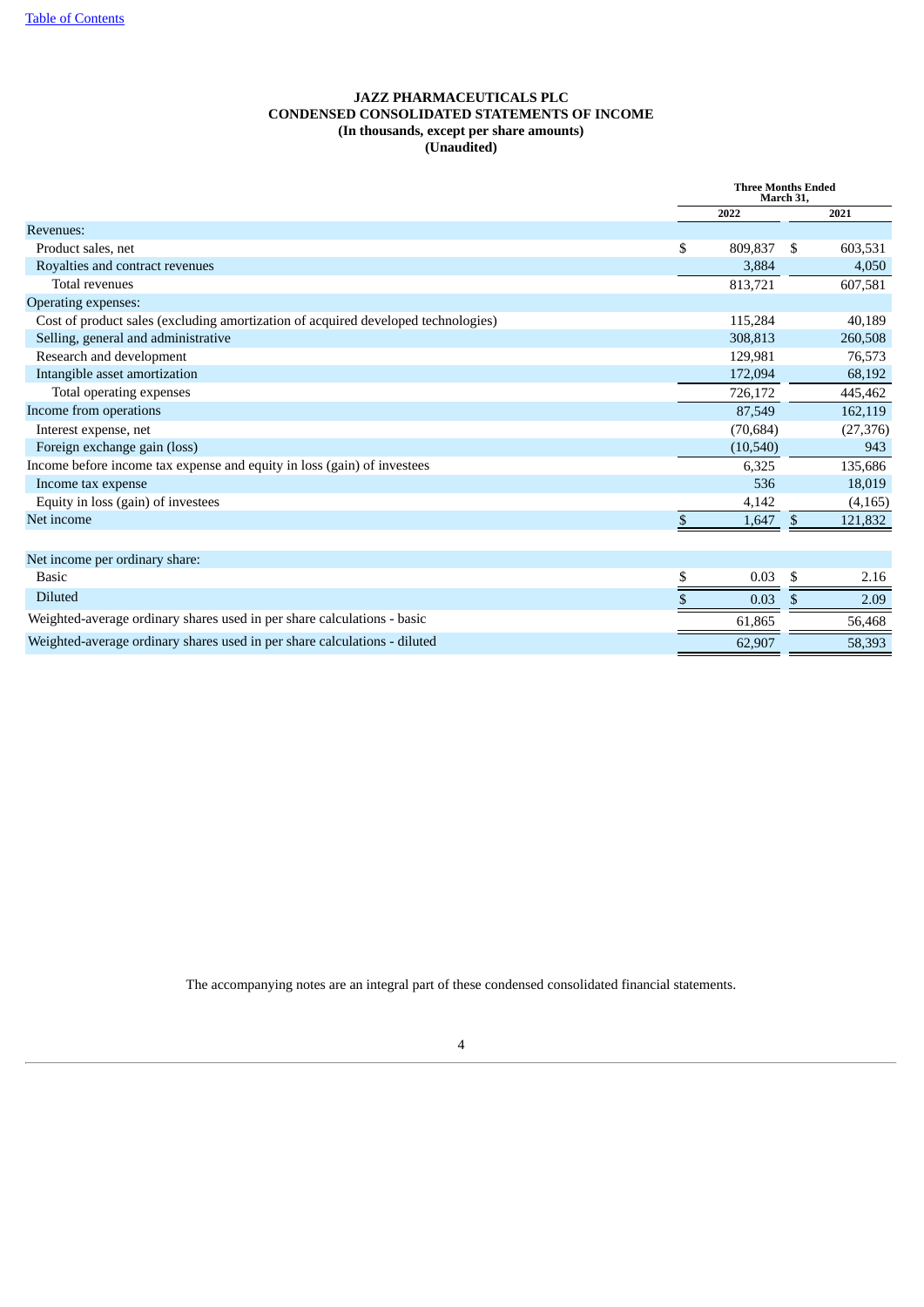# **JAZZ PHARMACEUTICALS PLC CONDENSED CONSOLIDATED STATEMENTS OF COMPREHENSIVE INCOME (LOSS) (In thousands) (Unaudited)**

|                                                                                                                                                                                                   | Three Months Ended | March 31, |          |
|---------------------------------------------------------------------------------------------------------------------------------------------------------------------------------------------------|--------------------|-----------|----------|
|                                                                                                                                                                                                   | 2022               |           | 2021     |
| Net income                                                                                                                                                                                        | 1,647              |           | 121,832  |
| Other comprehensive income (loss):                                                                                                                                                                |                    |           |          |
| Foreign currency translation adjustments                                                                                                                                                          | (190, 488)         |           | (46,220) |
| Loss on fair value hedging activities reclassified from accumulated other comprehensive income (loss) to foreign<br>exchange gain (loss), net of income tax benefit of \$43 and \$—, respectively | 128                |           |          |
| Loss on cash flow hedging activities reclassified from accumulated other comprehensive income (loss) to interest<br>expense, net of income tax benefit of \$— and \$166, respectively             |                    |           | 1,160    |
| Unrealized loss on cash flow hedging activities, net of income tax benefit of $\mathcal{S}$ — and (\$3), respectively                                                                             |                    |           | (16)     |
| Other comprehensive loss                                                                                                                                                                          | (190, 360)         |           | (45,076) |
| Total comprehensive income (loss)                                                                                                                                                                 | (188, 713)         |           | 76,756   |

<span id="page-5-0"></span>The accompanying notes are an integral part of these condensed consolidated financial statements.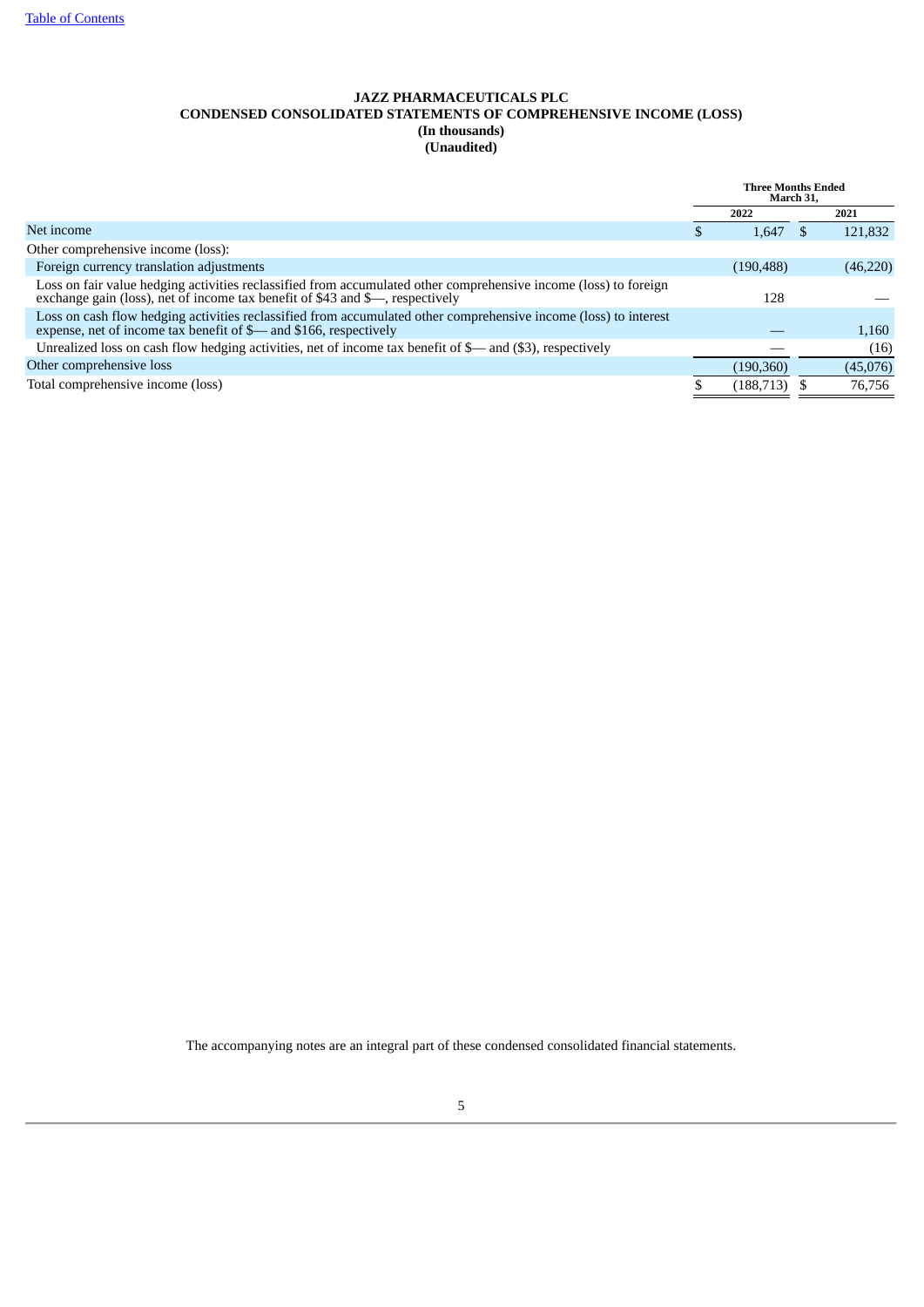# **JAZZ PHARMACEUTICALS PLC CONDENSED CONSOLIDATED STATEMENTS OF SHAREHOLDERS' EQUITY (In thousands) (Unaudited)**

|                                                                                         |        | <b>Ordinary Shares</b> |               | <b>Non-voting Euro Deferred</b> | Capital                      |   | Additional         | <b>Accumulated</b><br>Other |                             |                        |
|-----------------------------------------------------------------------------------------|--------|------------------------|---------------|---------------------------------|------------------------------|---|--------------------|-----------------------------|-----------------------------|------------------------|
|                                                                                         | Shares | Amount                 | <b>Shares</b> | Amount                          | Redemption<br><b>Reserve</b> |   | Paid-in<br>Capital | Comprehensive<br>Loss       | Retained<br><b>Earnings</b> | Total<br><b>Equity</b> |
| <b>Balance at December 31, 2021</b>                                                     | 61,633 | 6                      | 4,000         | 55<br>S.                        | 472                          | S | 3,534,792          | $(400, 360)$ \$<br>S        | 830,226                     | 3,965,191              |
| Cumulative effect adjustment<br>from adoption of ASU 2020-06                            |        |                        |               |                                 |                              |   | (333, 524)         |                             | 127,474                     | (206,050)              |
| Issuance of ordinary shares in<br>conjunction with exercise of<br>share options         | 207    |                        |               |                                 |                              |   | 21,729             |                             |                             | 21,729                 |
| Issuance of ordinary shares in<br>conjunction with vesting of<br>restricted stock units | 404    |                        |               |                                 |                              |   |                    |                             |                             |                        |
| Shares withheld for payment of<br>employee's withholding tax<br>liability               |        |                        |               |                                 |                              |   | (33,776)           |                             |                             | (33,776)               |
| Share-based compensation                                                                |        |                        |               |                                 |                              |   | 50,106             |                             |                             | 50,106                 |
| Other comprehensive loss                                                                |        |                        |               |                                 |                              |   | –                  | (190, 360)                  | –                           | (190, 360)             |
| Net income                                                                              |        |                        |               |                                 |                              |   |                    |                             | 1,647                       | 1,647                  |
| <b>Balance at March 31, 2022</b>                                                        | 62,244 | 6<br>\$                | 4,000         | 55                              | 472                          | ъ | 3,239,327          | (590, 720)                  | 959,347                     | 3,608,487              |

|                                                                                         |               | <b>Ordinary Shares</b> |               | <b>Non-voting Euro Deferred</b> | Capital                      | <b>Additional</b><br>Paid-in | Accumulated<br>Other  |                             |                        |
|-----------------------------------------------------------------------------------------|---------------|------------------------|---------------|---------------------------------|------------------------------|------------------------------|-----------------------|-----------------------------|------------------------|
|                                                                                         | <b>Shares</b> | Amount                 | <b>Shares</b> | Amount                          | Redemption<br><b>Reserve</b> | Capital                      | Comprehensive<br>Loss | Retained<br><b>Earnings</b> | Total<br><b>Equity</b> |
| <b>Balance at December 31, 2020</b>                                                     | 56,171        | 6                      | 4,000         | 55                              | 472<br>£.                    | 2,633,670                    | (134, 352)            | 1,159,894                   | 3,659,745              |
| Issuance of ordinary shares in<br>conjunction with exercise of<br>share options         | 408           |                        |               |                                 |                              | 50,407                       |                       |                             | 50,407                 |
| Issuance of ordinary shares in<br>conjunction with vesting of<br>restricted stock units | 294           |                        |               |                                 |                              |                              |                       |                             |                        |
| Shares withheld for payment of<br>employee's withholding tax<br>liability               |               |                        |               |                                 |                              | (23, 784)                    |                       |                             | (23, 784)              |
| Share-based compensation                                                                |               |                        |               |                                 |                              | 34,565                       |                       |                             | 34,565                 |
| Other comprehensive loss                                                                |               |                        |               |                                 |                              |                              | (45,076)              |                             | (45,076)               |
| Net income                                                                              |               |                        |               |                                 |                              |                              |                       | 121,832                     | 121,832                |
| Balance at March 31, 2021                                                               | 56,873        | 6                      | 4,000         | 55                              | 472                          | 2,694,858                    | (179, 428)            | 1,281,726                   | 3,797,689              |

<span id="page-6-0"></span>The accompanying notes are an integral part of these condensed consolidated financial statements.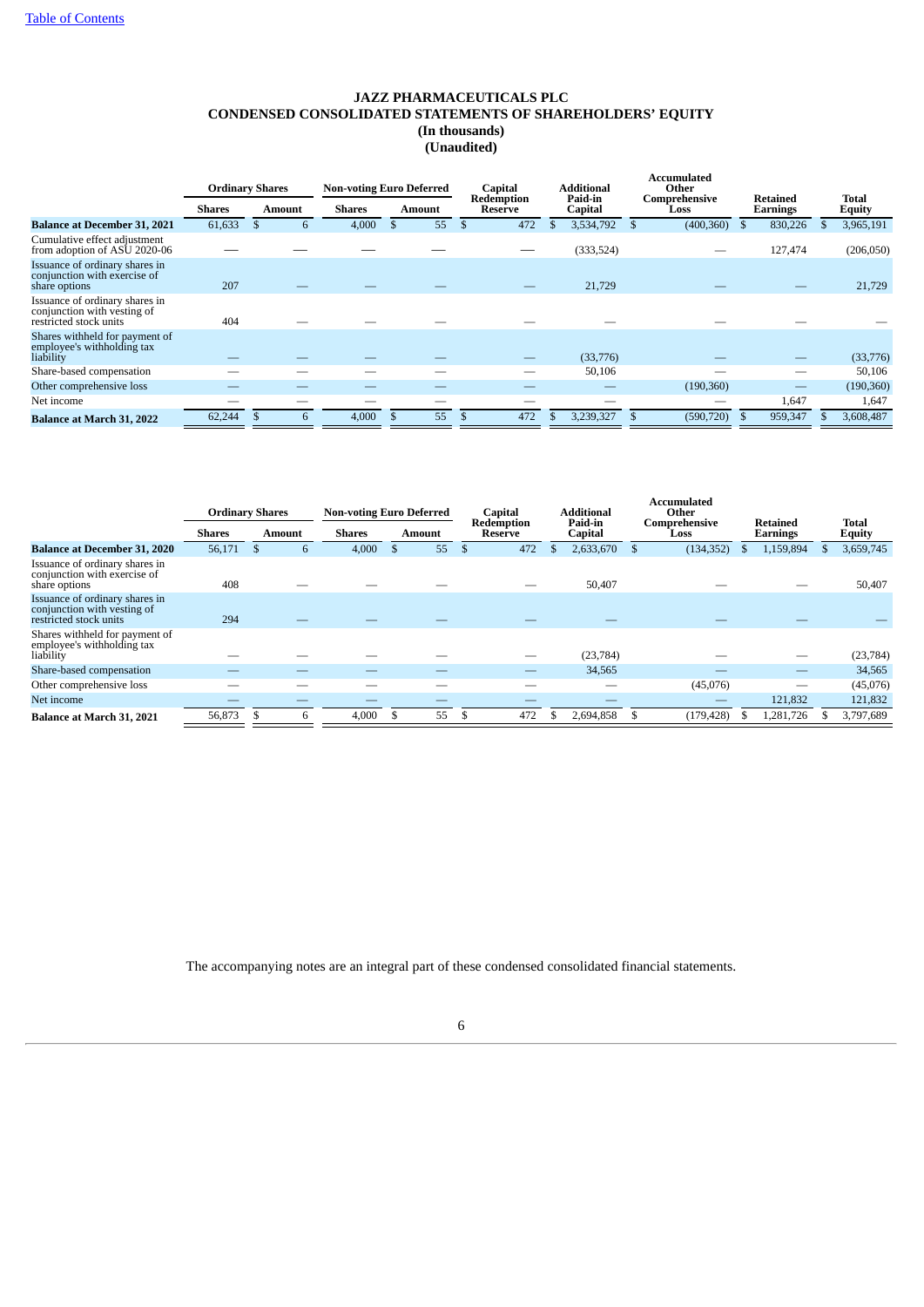# **JAZZ PHARMACEUTICALS PLC CONDENSED CONSOLIDATED STATEMENTS OF CASH FLOWS (In thousands) (Unaudited)**

|                                                                                   |                | <b>Three Months Ended</b><br>March 31, |                           |           |  |  |  |
|-----------------------------------------------------------------------------------|----------------|----------------------------------------|---------------------------|-----------|--|--|--|
|                                                                                   | 2022           |                                        |                           | 2021      |  |  |  |
| <b>Operating activities</b>                                                       |                |                                        |                           |           |  |  |  |
| Net income                                                                        | \$             | 1,647                                  | \$                        | 121,832   |  |  |  |
| Adjustments to reconcile net income to net cash provided by operating activities: |                |                                        |                           |           |  |  |  |
| Intangible asset amortization                                                     |                | 172,094                                |                           | 68,192    |  |  |  |
| Acquisition accounting inventory fair value step-up adjustment                    |                | 63,943                                 |                           |           |  |  |  |
| Share-based compensation                                                          |                | 50.070                                 |                           | 34,485    |  |  |  |
| Deferred tax benefit                                                              |                | (45, 339)                              |                           | (19, 110) |  |  |  |
| Non-cash interest expense                                                         |                | 12,168                                 |                           | 15,688    |  |  |  |
| Depreciation                                                                      |                | 7,617                                  |                           | 4,779     |  |  |  |
| Provision for losses on accounts receivable and inventory                         |                | 2,170                                  |                           | 1,083     |  |  |  |
| Other non-cash transactions                                                       |                | (14, 701)                              |                           | 7,766     |  |  |  |
| Changes in assets and liabilities:                                                |                |                                        |                           |           |  |  |  |
| Accounts receivable                                                               |                | (9,723)                                |                           | (18, 245) |  |  |  |
| Inventories                                                                       |                | (24, 812)                              |                           | (22, 014) |  |  |  |
| Prepaid expenses and other current assets                                         |                | 23,170                                 |                           | (2,897)   |  |  |  |
| Operating lease assets                                                            |                | 3,095                                  |                           | 3,690     |  |  |  |
| Other non-current assets                                                          |                | 979                                    |                           | 157       |  |  |  |
| Accounts payable                                                                  |                | (27, 617)                              |                           | 51,292    |  |  |  |
| <b>Accrued liabilities</b>                                                        |                | (23, 241)                              |                           | 13,719    |  |  |  |
| Income taxes payable                                                              |                | 16,767                                 |                           | 24,625    |  |  |  |
| Deferred revenue                                                                  |                | (523)                                  |                           | (637)     |  |  |  |
| Operating lease liabilities, less current portion                                 |                | (3, 915)                               |                           | (4, 182)  |  |  |  |
| Other non-current liabilities                                                     |                | 5,130                                  |                           | 4,774     |  |  |  |
| Net cash provided by operating activities                                         |                | 208,979                                |                           | 284,997   |  |  |  |
| <b>Investing activities</b>                                                       |                |                                        |                           |           |  |  |  |
| Proceeds from maturity of investments                                             |                |                                        |                           | 760,000   |  |  |  |
| Purchases of property, plant and equipment                                        |                | (12, 292)                              |                           | (2, 168)  |  |  |  |
| Acquisition of intangible assets                                                  |                | (25,000)                               |                           |           |  |  |  |
| Acquisition of investments                                                        |                |                                        |                           | (20,700)  |  |  |  |
| Net cash (used in) provided by investing activities                               |                | (37, 292)                              |                           | 737,132   |  |  |  |
| <b>Financing activities</b>                                                       |                |                                        |                           |           |  |  |  |
| Proceeds from employee equity incentive and purchase plans                        |                | 21,729                                 |                           | 50,407    |  |  |  |
| Payment of employee withholding taxes related to share-based awards               |                | (33,776)                               |                           | (23,784)  |  |  |  |
| Repayments of long-term debt                                                      |                | (258, 764)                             |                           | (8, 347)  |  |  |  |
| Net cash (used in) provided by financing activities                               |                | (270, 811)                             |                           | 18,276    |  |  |  |
| Effect of exchange rates on cash and cash equivalents                             |                | (1,489)                                |                           | (641)     |  |  |  |
| Net (decrease) increase in cash and cash equivalents                              |                | (100, 613)                             |                           | 1,039,764 |  |  |  |
| Cash and cash equivalents, at beginning of period                                 |                | 591,448                                |                           | 1,057,769 |  |  |  |
| Cash and cash equivalents, at end of period                                       | $\mathfrak{s}$ | 490,835                                | $\boldsymbol{\mathsf{S}}$ | 2,097,533 |  |  |  |
|                                                                                   |                |                                        |                           |           |  |  |  |

<span id="page-7-0"></span>The accompanying notes are an integral part of these condensed consolidated financial statements.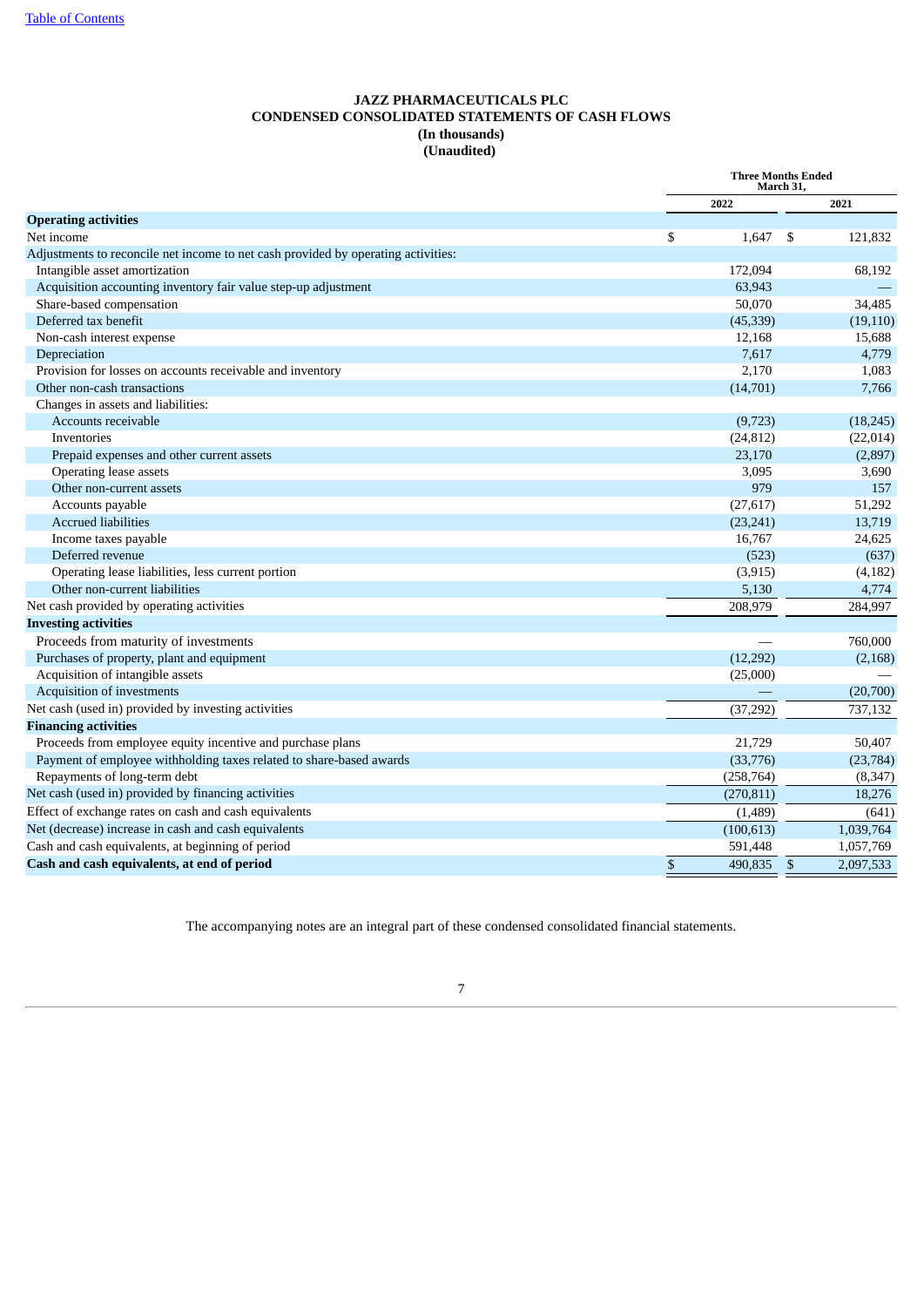# **JAZZ PHARMACEUTICALS PLC NOTES TO CONDENSED CONSOLIDATED FINANCIAL STATEMENTS (Unaudited)**

# **1. The Company and Summary of Significant Accounting Policies**

Jazz Pharmaceuticals plc is a global biopharmaceutical company whose purpose is to innovate to transform the lives of patients and their families. We are dedicated to developing life-changing medicines for people with serious diseases - often with limited or no therapeutic options. We have a diverse portfolio of marketed medicines and novel product candidates, from early- to late-stage development, in neuroscience and oncology. Within these therapeutic areas, we strive to identify new options for patients by actively exploring small molecules and biologics, and through innovative delivery technologies and cannabinoid science.

Our lead marketed products are:

### **Neuroscience**

- **Xywav® (calcium, magnesium, potassium, and sodium oxybates) oral solution**, a product approved by the U.S. Food and Drug Administration, or FDA, in July 2020 and launched in the U.S. in November 2020 for the treatment of cataplexy or excessive daytime sleepiness, or EDS, in patients with narcolepsy aged seven years of age and older, and also approved by FDA in August 2021 for the treatment of idiopathic hypersomnia, or IH, in adults and launched in the U.S. in November 2021. Xywav contains 92% less sodium than Xyrem®;
- **Xyrem (sodium oxybate) oral solution**, a product approved by FDA and distributed in the U.S. for the treatment of both cataplexy and EDS in patients seven years of age and older with narcolepsy; Jazz also markets Xyrem in Canada for the treatment of cataplexy in patients with narcolepsy. Xyrem is also approved and distributed in the EU, Great Britain and other markets through a licensing agreement;
- **Epidiolex® (cannabidiol) oral solution**, a product approved by FDA and launched in the U.S. in 2018 by GW Pharmaceuticals plc, or GW, and currently indicated for the treatment of seizures associated with Lennox-Gastaut syndrome, or LGS, Dravet syndrome, or DS, or tuberous sclerosis complex, or TSC, in patients one year of age or older; in the EU (where it is marketed as Epidyolex®) and other markets, it is approved for adjunctive treatment of seizures associated with LGS or DS, in conjunction with clobazam (EU and Great Britain only), in patients 2 years of age and older and for adjunctive treatment of seizures associated with TSC in patients 2 years of age and older;
- **Sunosi**® **(solriamfetol)**, a product approved by FDA and marketed in the U.S., Canada, EU and Great Britain to improve wakefulness in adult patients with EDS associated with narcolepsy or obstructive sleep apnea, or OSA; and
- **Sativex® (nabiximols) oral solution**, a product approved and marketed in more than 25 markets outside the U.S. as treatment for symptom improvement in adult patients with moderate to severe spasticity due to multiple sclerosis, or MS, who have not responded adequately to other anti-spasticity medication and who demonstrate clinically significant improvement in spasticity-related symptoms during an initial trial of therapy.

# **Oncology**

- **Zepzelca® (lurbinectedin)**, a product approved by FDA in June 2020 and launched in the U.S. in July 2020 for the treatment of adult patients with metastatic small cell lung cancer, or SCLC, with disease progression on or after platinum-based chemotherapy; in Canada, Zepzelca was approved in September 2021 for the treatment of adults with Stage III or metastatic SCLC, who have progressed on or after platinum-containing therapy;
- **Rylaze® (recombinant Erwinia asparaginase)**, a product approved by FDA in June 2021 and launched in the U.S. in July 2021 for use as a component of a multi-agent chemotherapeutic regimen for the treatment of acute lymphoblastic leukemia, or ALL, or lymphoblastic lymphoma, or LBL, in adults and pediatric patients who have developed hypersensitivity to *E. coli*-derived asparaginase;
- **Vyxeos® (daunorubicin and cytarabine) liposome for injection**, a product approved in the U.S., Canada, EU, Great Britain, and recently in Switzerland (marketed as Vyxeos® liposomal in the EU and Great Britain) for the treatment of adults with newly-diagnosed therapy-related acute myeloid leukemia, or t-AML, or AML with myelodysplasia-related changes (AML-MRC). An expanded indication was granted in the U.S. for the treatment of newly diagnosed t-AML or AML-MRC in pediatric patients aged 1 year and older; and

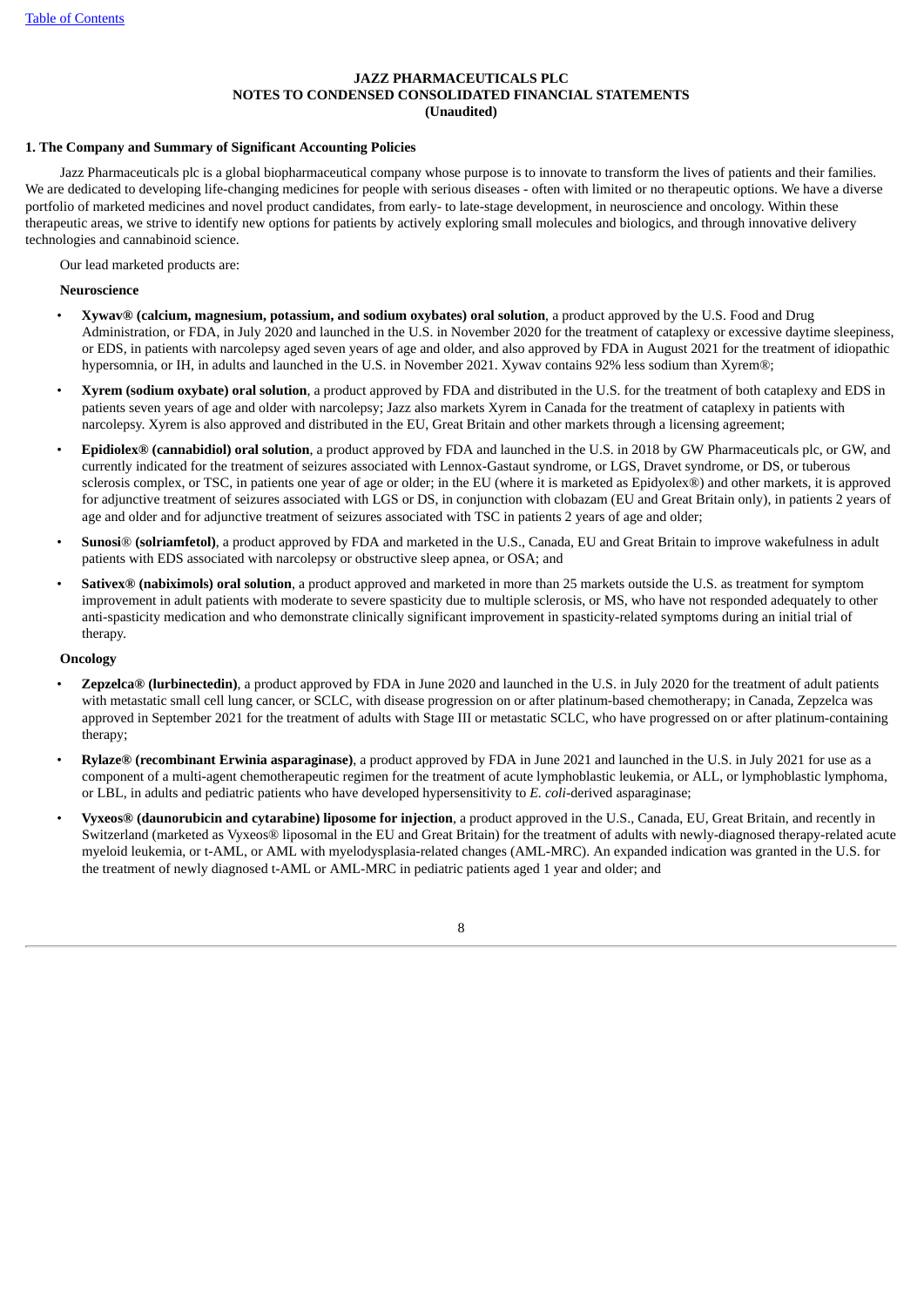• **Defitelio® (defibrotide sodium)**, a product approved in the U.S. and Brazil for the treatment of hepatic veno-occlusive disease, or VOD, with renal or pulmonary dysfunction following hematopoietic stem cell transplantation, or HSCT, and in Japan for the treatment of hepatic sinusoidal obstruction syndrome (hepatic-veno occlusive disease). It is currently approved in the EU, Great Britain and other markets for the treatment of severe hepatic VOD, also known as sinusoidal obstructive syndrome, or SOS, in HSCT therapy. It is indicated in adults and pediatric patients over 1 month of age.

Throughout this report, unless otherwise indicated or the context otherwise requires, all references to "Jazz Pharmaceuticals," "the registrant," "the Company", "we," "us," and "our" refer to Jazz Pharmaceuticals plc and its consolidated subsidiaries. Throughout this report, all references to "ordinary shares" refer to Jazz Pharmaceuticals plc's ordinary shares.

# *Basis of Presentation*

These unaudited condensed consolidated financial statements have been prepared following the requirements of the U.S. Securities and Exchange Commission for interim reporting. As permitted under those rules, certain footnotes and other financial information that are normally required by U.S. generally accepted accounting principles, or U.S. GAAP, can be condensed or omitted. The information included in this Quarterly Report on Form 10‑Q should be read in conjunction with our annual consolidated financial statements and accompanying notes included in our Annual Report on Form 10‑K for the year ended December 31, 2021.

In the opinion of management, these condensed consolidated financial statements have been prepared on the same basis as the annual consolidated financial statements and include all adjustments, consisting only of normal recurring adjustments, considered necessary for the fair presentation of our financial position and operating results. The results for the three months ended March 31, 2022 are not necessarily indicative of the results to be expected for the year ending December 31, 2022, for any other interim period or for any future period.

Our significant accounting policies have not changed substantially from those previously described in our Annual Report on Form 10‑K for the year ended December 31, 2021, other than as described below.

These condensed consolidated financial statements include the accounts of Jazz Pharmaceuticals plc and our subsidiaries, and intercompany transactions and balances have been eliminated.

Our operating segment is reported in a manner consistent with the internal reporting provided to the chief operating decision maker, or CODM. Our CODM has been identified as our chief executive officer. We have determined that we operate in one business segment, which is the identification, development and commercialization of meaningful pharmaceutical products that address unmet medical needs.

#### *Use of Estimates*

The preparation of financial statements in conformity with U.S. GAAP requires management to make estimates and assumptions that affect the reported amounts of assets, liabilities, revenues and expenses, and related disclosures in the condensed consolidated financial statements and accompanying notes. Management bases its estimates on historical experience and on assumptions believed to be reasonable under the circumstances. Actual results could differ materially from those estimates.

#### *Adoption of New Accounting Standards*

In August 2020, the Financial Accounting Standards Board, or FASB, issued ASU No. 2020-06, "Debt—Debt with Conversion and Other Options (Subtopic 470-20) and Derivatives and Hedging— Contracts in Entity's Own Equity (Subtopic 815-40): Accounting for Convertible Instruments and Contracts in an Entity's Own Equity", or ASU 2020-06. ASU 2020-06 simplifies the accounting for convertible instruments by eliminating the requirement to separate embedded conversion features from the host contract when the conversion features are not required to be accounted for as derivatives under Topic 815, Derivatives and Hedging, or that do not result in substantial premiums accounted for as paid-in capital. The Company adopted ASU 2020-06 on January 1, 2022, on a modified retrospective basis. This impacted the accounting for our 1.50% exchangeable senior notes due 2024, or the 2024 Notes, and our 2.00% exchangeable senior notes due 2026, or the 2026 Notes, collectively known as the Exchangeable Senior Notes. As a result of the adoption of ASU 2020-06, the Exchangeable Senior Notes are now accounted for entirely as liabilities measured at amortized cost. ASU 2020-06 also removes certain settlement conditions that are required for contracts to qualify for equity classification and eliminates the treasury stock method to calculate diluted earnings per share for convertible instruments and requires the use of the if-converted method.

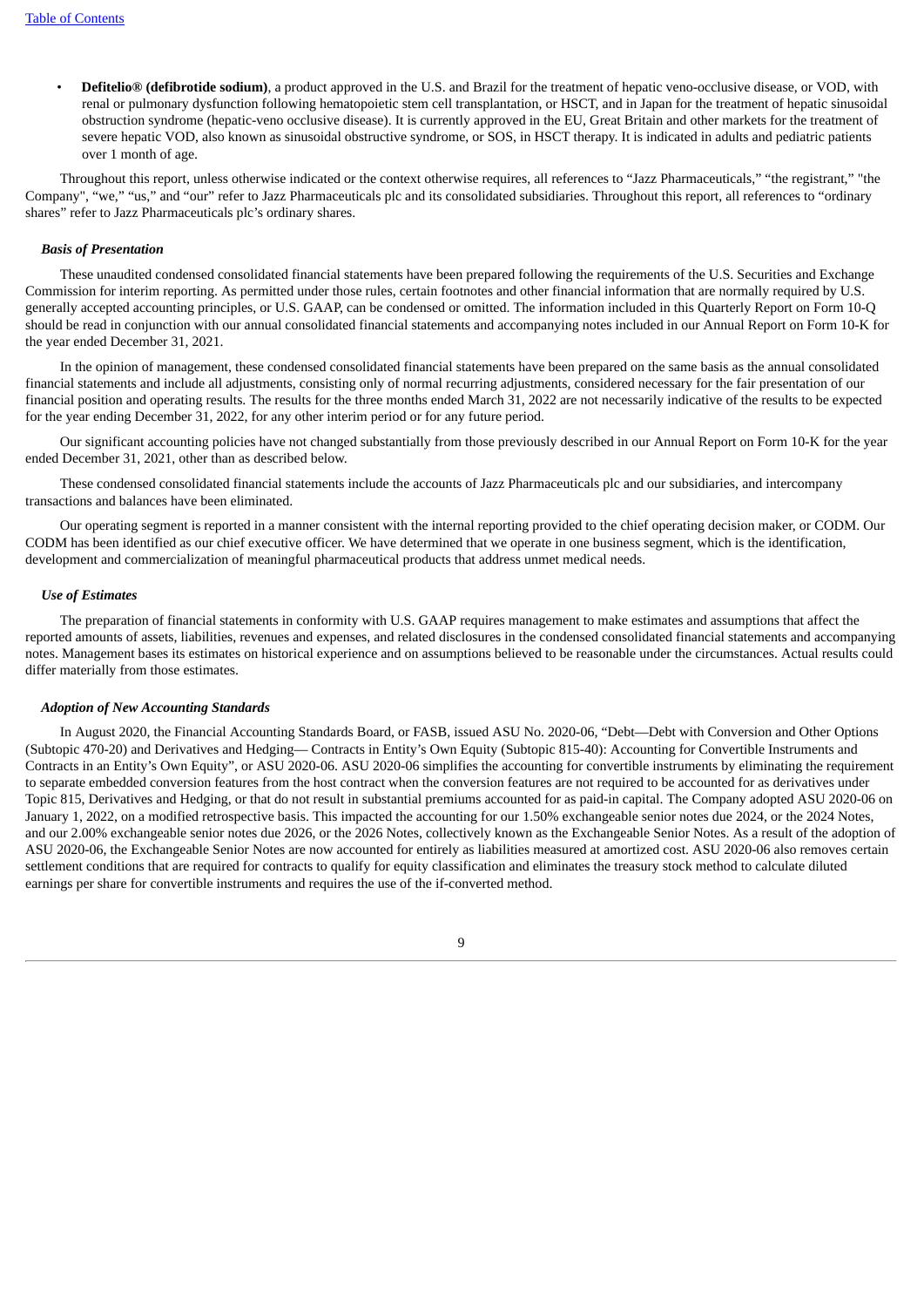The adoption of ASU 2020-06 resulted in the following adjustments to the condensed consolidated balance sheet (in thousands):

|                                      |                          | <b>Adoption of ASU</b> |                        |
|--------------------------------------|--------------------------|------------------------|------------------------|
| <b>Balance Sheet Item:</b>           | <b>December 31, 2021</b> | 2020-06                | <b>January 1, 2022</b> |
| Deferred tax assets, net             | 311.103                  | 109                    | 311,212                |
| Long-term debt, less current portion | 6,018,943                | 206.159                | 6,225,102              |
| Retained earnings                    | 830,226                  | 127,474                | 957,700                |
| Additional paid-in capital           | 3,534,792                | (333,524)              | 3,201,268              |

Interest expense on the Exchangeable Senior Notes will be lower as a result of adoption of this guidance. During the three months ended March 31, 2022 the effect of adoption reduced interest expense, net and increased net income by approximately \$12 million and increased basic and diluted EPS by approximately \$0.19 per share. For the three months ended March 31, 2022, the Exchangeable Senior Notes were determined to be anti-dilutive. The adoption of ASU 2020-06 did not impact our cash flows or compliance with debt covenants.

#### *Significant Risks and Uncertainties*

We have implemented a comprehensive response strategy designed to manage the ongoing impact of the COVID-19 pandemic on our employees, patients and our business. The prolonged nature of the pandemic is negatively impacting our business in a varied manner due to the emergence of the Delta and Omicron variants and other variants with increased transmissibility, even in some cases in vaccinated people, limited access to health care provider offices and institutions and the willingness of patients or parents of patients to seek treatment. We believe these dynamics have negatively impacted new patient starts in the U.S. and Europe. We expect that our business, financial condition, results of operations and growth prospects may continue to be negatively impacted by the pandemic on a limited basis that may vary depending on the context. However we have begun to observe, and expect to continue to observe, a gradual normalization in patient and health care provider practices, as providers and patients have adapted their behaviors and procedures to the evolving circumstances and as COVID-19 vaccines continue to be administered. With respect to our commercialization activities, while there continues to be some negative impact on demand, new patient starts and treatments for our products arising from the pandemic, primarily due to the inherent limitations of telemedicine and a reprioritization of healthcare resources toward COVID-19, we have seen improvements as healthcare systems have adapted to cope with the ongoing situation. The extent of the impact on our ability to generate sales of approved products, execute on new product launches, our clinical development and regulatory efforts, our corporate development objectives and the value of and market for our ordinary shares, will depend on future developments that are highly uncertain and cannot be predicted with confidence at this time.

Our business has been substantially dependent on Xyrem and while we expect that our business will continue to be substantially dependent on oxybate product sales from both Xyrem and Xywav, there is no guarantee that we can maintain oxybate revenues at or near current levels, or that oxybate revenues will continue to grow. Our ability to maintain or increase oxybate revenues and realize the anticipated benefits from our investment in Xywav are subject to a number of risks and uncertainties including, without limitation, those related to the launch of Xywav for the treatment of idiopathic hypersomnia in adults and adoption in that indication; competition from the introduction of authorized generic and generic versions of sodium oxybate and new products for treatment of cataplexy and/or EDS in narcolepsy in the U.S. market and from other competitors; the current and potential impacts of the COVID-19 pandemic, including the current and expected future negative impact on demand for our products; increased pricing pressure from, changes in policies by, or restrictions on reimbursement imposed by, third party payors, including our ability to maintain adequate coverage and reimbursement for Xywav and Xyrem; increased rebates required to maintain access to our products; challenges to our intellectual property around Xywav and/or Xyrem, including pending antitrust and intellectual property litigation; and continued acceptance of Xywav and Xyrem by physicians and patients.

In addition to risks related specifically to Xywav and Xyrem, we are subject to other challenges and risks related to successfully commercializing a portfolio of oncology products and other neuroscience products, and other risks specific to our business and our ability to execute on our strategy, as well as risks and uncertainties common to companies in the pharmaceutical industry with development and commercial operations, including, without limitation, risks and uncertainties associated with: ongoing clinical research activity and related outcomes, obtaining regulatory approval of our late-stage product candidates; effectively commercializing our recently approved or acquired products such as Epidiolex, Zepzelca and Rylaze; obtaining and maintaining adequate coverage and reimbursement for our products; contracting and rebates to pharmacy benefit managers that reduces our net revenue; increasing scrutiny of pharmaceutical product pricing and resulting changes in healthcare laws and policy; market acceptance; regulatory concerns with controlled substances generally and the potential for abuse; future legislation, action by the U.S. Drug Enforcement Administration, or DEA, or FDA action authorizing the sale, distribution, use, and insurance reimbursement of non-FDA approved cannabinoid products; delays or problems in the supply of

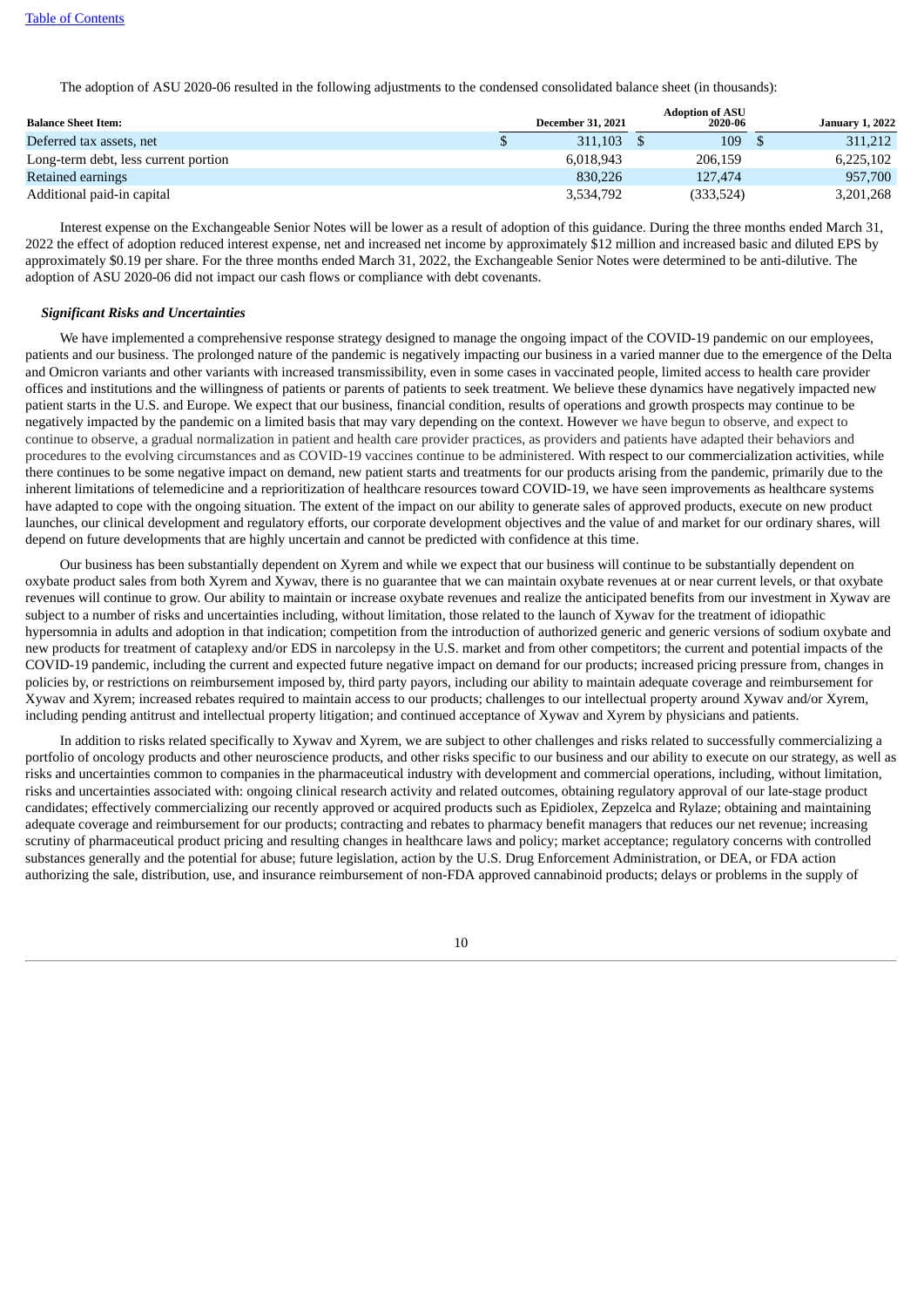our products, loss of single source suppliers or failure to comply with manufacturing regulations; delays or problems with third parties that are part of our manufacturing and supply chain; identifying, acquiring or in-licensing additional products or product candidates; pharmaceutical product development and the inherent uncertainty of clinical success; the challenges of protecting and enhancing our intellectual property rights; complying with applicable regulatory requirements; and possible restrictions on our ability and flexibility to pursue certain future opportunities as a result of our substantial outstanding debt obligations. In addition, the success of the GW Acquisition will depend, in part, on our ability to realize the anticipated benefits from successfully combining our and GW's historical businesses and the integration of our business practices and operations with GW's so that we can fully realize the anticipated benefits of the acquisition. The anticipated benefits to us of the GW Acquisition may not be realized fully within the expected timeframe or at all or may take longer to realize or cost more than expected, which could materially and adversely affect our business, financial condition, results of operations and growth prospects.

#### *Concentrations of Risk*

Financial instruments that potentially subject us to concentrations of credit risk consist of cash, cash equivalents, investments and derivative contracts. Our investment policy permits investments in U.S. federal government and federal agency securities, corporate bonds or commercial paper issued by U.S. corporations, money market instruments, certain qualifying money market mutual funds, certain repurchase agreements, and tax-exempt obligations of U.S. states, agencies and municipalities and places restrictions on credit ratings, maturities, and concentration by type and issuer. We are exposed to credit risk in the event of a default by the financial institutions holding our cash, cash equivalents and investments to the extent recorded on the balance sheet.

We manage our foreign currency transaction risk and interest rate risk within specified guidelines through the use of derivatives. All of our derivative instruments are utilized for risk management purposes, and we do not use derivatives for speculative trading purposes. As of March 31, 2022, we had foreign exchange forward contracts with notional amounts totaling \$610.1 million. As of March 31, 2022, the outstanding foreign exchange forward contracts had a net liability fair value of \$4.7 million. The counterparties to these contracts are large multinational commercial banks, and we believe the risk of nonperformance is not significant.

We are also subject to credit risk from our accounts receivable related to our product sales. We monitor our exposure within accounts receivable and record a reserve against uncollectible accounts receivable as necessary. We extend credit to pharmaceutical wholesale distributors and specialty pharmaceutical distribution companies, primarily in the U.S., and to other international distributors and hospitals. Customer creditworthiness is monitored and collateral is not required. We monitor economic conditions in certain European countries which may result in variability of the timing of cash receipts and an increase in the average length of time that it takes to collect accounts receivable outstanding. Historically, we have not experienced significant credit losses on our accounts receivable and as of March 31, 2022 and December 31, 2021, allowances on receivables were not material. As of March 31, 2022, three customers accounted for 74% of gross accounts receivable, Express Scripts Specialty Distribution Services, Inc. and its affiliates, or ESSDS, which accounted for 55% of gross accounts receivable, McKesson Corporation and affiliates, or McKesson, which accounted for 10% of gross accounts receivable, and Cardinal Health, Inc., or Cardinal, which accounted for 9% of gross accounts receivable. As of December 31, 2021, three customers accounted for 74% of gross accounts receivable, ESSDS, which accounted for 52% of gross accounts receivable, McKesson, which accounted for 12% of gross accounts receivable, and Cardinal, which accounted for 10% of gross accounts receivable.

We depend on single source suppliers for most of our products, product candidates and their active pharmaceutical ingredients, or APIs. With respect to our oxybate products, the API is manufactured for us by a single source supplier and the finished products are manufactured both by us in our facility in Athlone, Ireland and by our U.S.-based supplier.

#### *Recent Accounting Pronouncements*

In October 2021, the FASB issued ASU 2021-08, "Business Combinations (Topic 805): Accounting for Contract Assets and Contract Liabilities from Contracts with Customers", which requires entities to recognize and measure contract assets and contract liabilities acquired in a business combination in accordance with ASC 2014-09, "Revenue from Contracts with Customers (Topic 606)". The update will generally result in an entity recognizing contract assets and contract liabilities at amounts consistent with those recorded by the acquiree immediately before the acquisition date rather than at fair value. The new standard is effective on a prospective basis for fiscal years beginning after December 15, 2022, with early adoption permitted. The new guidance is not expected to have a material impact on our results of operations, financial position, or cash flows.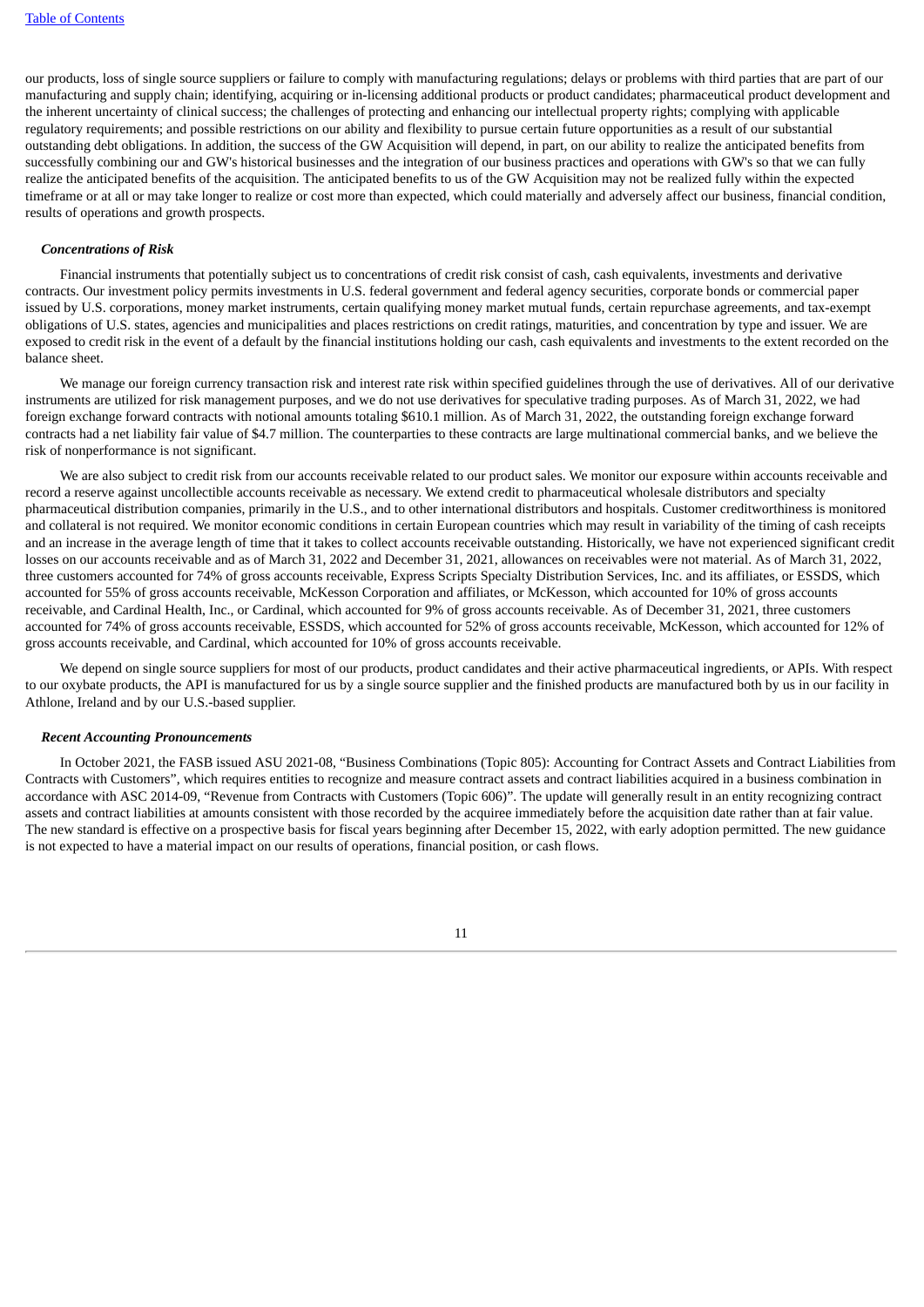# **2. Cash and Available-for-Sale Securities**

Cash and cash equivalents consisted of the following (in thousands):

|                    | March 31, 2022                                                                                                        |                          |                                       |                                            |    |                                               |    |                                       |     |                                               |  |  |
|--------------------|-----------------------------------------------------------------------------------------------------------------------|--------------------------|---------------------------------------|--------------------------------------------|----|-----------------------------------------------|----|---------------------------------------|-----|-----------------------------------------------|--|--|
|                    |                                                                                                                       | <b>Amortized</b><br>Cost |                                       | <b>Gross</b><br><b>Unrealized</b><br>Gains |    | <b>Gross</b><br><b>Unrealized</b><br>Losses   |    | <b>Estimated</b><br><b>Fair Value</b> |     | <b>Cash and</b><br>Cash<br><b>Equivalents</b> |  |  |
| Cash               | S                                                                                                                     | 410,125                  | <sup>\$</sup>                         |                                            |    | $\overline{\phantom{0}}$                      |    | 410,125                               | -S  | 410,125                                       |  |  |
| Money market funds |                                                                                                                       | 80,710                   |                                       |                                            |    |                                               |    | 80,710                                |     | 80,710                                        |  |  |
| <b>Totals</b>      |                                                                                                                       | 490,835                  | <sup>\$</sup>                         | $\overline{\phantom{m}}$                   |    |                                               |    | 490,835                               | \$. | 490,835                                       |  |  |
|                    |                                                                                                                       |                          |                                       |                                            |    | <b>December 31, 2021</b>                      |    |                                       |     |                                               |  |  |
|                    | <b>Gross</b><br><b>Gross</b><br><b>Unrealized</b><br><b>Amortized</b><br><b>Unrealized</b><br>Gains<br>Cost<br>Losses |                          | <b>Estimated</b><br><b>Fair Value</b> |                                            |    | <b>Cash and</b><br>Cash<br><b>Equivalents</b> |    |                                       |     |                                               |  |  |
| Cash               | \$                                                                                                                    | 510,747                  | <sup>\$</sup>                         |                                            | -D |                                               | .S | 510,747                               | \$. | 510,747                                       |  |  |
| Money market funds |                                                                                                                       | 80,701                   |                                       |                                            |    |                                               |    | 80,701                                |     | 80,701                                        |  |  |
| <b>Totals</b>      | \$                                                                                                                    | 591,448                  |                                       |                                            |    |                                               |    | 591,448                               |     | 591,448                                       |  |  |

Cash equivalents are considered available-for-sale securities. We use the specific-identification method for calculating realized gains and losses on securities sold and include them in interest expense, net in the condensed consolidated statements of income. Interest income from available-for-sale securities was \$0.2 million and \$1.2 million in the three months ended March 31, 2022 and 2021, respectively.

### **3. Fair Value Measurement**

The following table summarizes, by major security type, our available-for-sale securities and derivative contracts as of March 31, 2022 and December 31, 2021 that were measured at fair value on a recurring basis and were categorized using the fair value hierarchy (in thousands):

|                                        | March 31, 2022 |                                                                                                              |      |                                                                  |    |                                         |     | <b>December 31, 2021</b>                                                                              |               |                                                                         |                                                |        |  |
|----------------------------------------|----------------|--------------------------------------------------------------------------------------------------------------|------|------------------------------------------------------------------|----|-----------------------------------------|-----|-------------------------------------------------------------------------------------------------------|---------------|-------------------------------------------------------------------------|------------------------------------------------|--------|--|
|                                        |                | <b>Quoted</b><br>Prices in<br><b>Active</b><br><b>Markets</b> for<br><b>Identical</b><br>Assets<br>(Level 1) |      | Significant<br>Other<br><b>Observable</b><br>Inputs<br>(Level 2) |    | Total<br>Estimated<br><b>Fair Value</b> |     | <b>Quoted</b><br>Prices in<br>Active<br><b>Markets</b> for<br><b>Identical</b><br>Assets<br>(Level 1) |               | <b>Significant</b><br>Other<br><b>Observable</b><br>Inputs<br>(Level 2) | <b>Total</b><br>Estimated<br><b>Fair Value</b> |        |  |
| <b>Assets:</b>                         |                |                                                                                                              |      |                                                                  |    |                                         |     |                                                                                                       |               |                                                                         |                                                |        |  |
| Available-for-sale securities:         |                |                                                                                                              |      |                                                                  |    |                                         |     |                                                                                                       |               |                                                                         |                                                |        |  |
| Money market funds                     | \$             | 80,710                                                                                                       | - \$ |                                                                  | \$ | 80,710                                  | -S  | 80,701 \$                                                                                             |               |                                                                         | \$                                             | 80,701 |  |
| Foreign exchange forward contracts     |                |                                                                                                              |      | 3,712                                                            |    | 3,712                                   |     |                                                                                                       |               | 580                                                                     |                                                | 580    |  |
| <b>Totals</b>                          |                | 80,710                                                                                                       | \$   | 3,712                                                            |    | 84,422                                  |     | 80,701 \$                                                                                             |               | 580                                                                     | -S                                             | 81,281 |  |
| <b>Liabilities:</b>                    |                |                                                                                                              |      |                                                                  |    |                                         |     |                                                                                                       |               |                                                                         |                                                |        |  |
| Cross-currency interest rate contracts | \$.            |                                                                                                              | \$.  |                                                                  | -S |                                         | -\$ | $\overline{\phantom{0}}$                                                                              | <sup>\$</sup> | 15,232                                                                  | <sup>\$</sup>                                  | 15,232 |  |
| Foreign exchange forward contracts     |                |                                                                                                              |      | 8,418                                                            |    | 8,418                                   |     |                                                                                                       |               | 3,187                                                                   |                                                | 3,187  |  |
| <b>Totals</b>                          |                |                                                                                                              |      | 8,418                                                            |    | 8,418                                   |     |                                                                                                       |               | 18,419                                                                  |                                                | 18,419 |  |

As of March 31, 2022, our available-for-sale securities included money market funds and their carrying values were approximately equal to their fair values. Money market funds were measured using quoted prices in active markets, which represent Level 1 inputs.

Our derivative assets and liabilities include foreign exchange derivatives that are measured at fair value using observable market inputs such as forward rates and based on these inputs, the derivative assets and liabilities are classified within Level 2 of the fair value hierarchy. The cross-currency interest rate swap contract matured on March 31, 2022.

There were no transfers between the different levels of the fair value hierarchy in 2022 or 2021.

As of March 31, 2022 and December 31, 2021, the carrying amount of investments measured using the measurement alternative for equity investments without a readily determinable fair value was \$5.0 million. The carrying amount, which is recorded within other non-current assets, is based on the latest observable transaction price.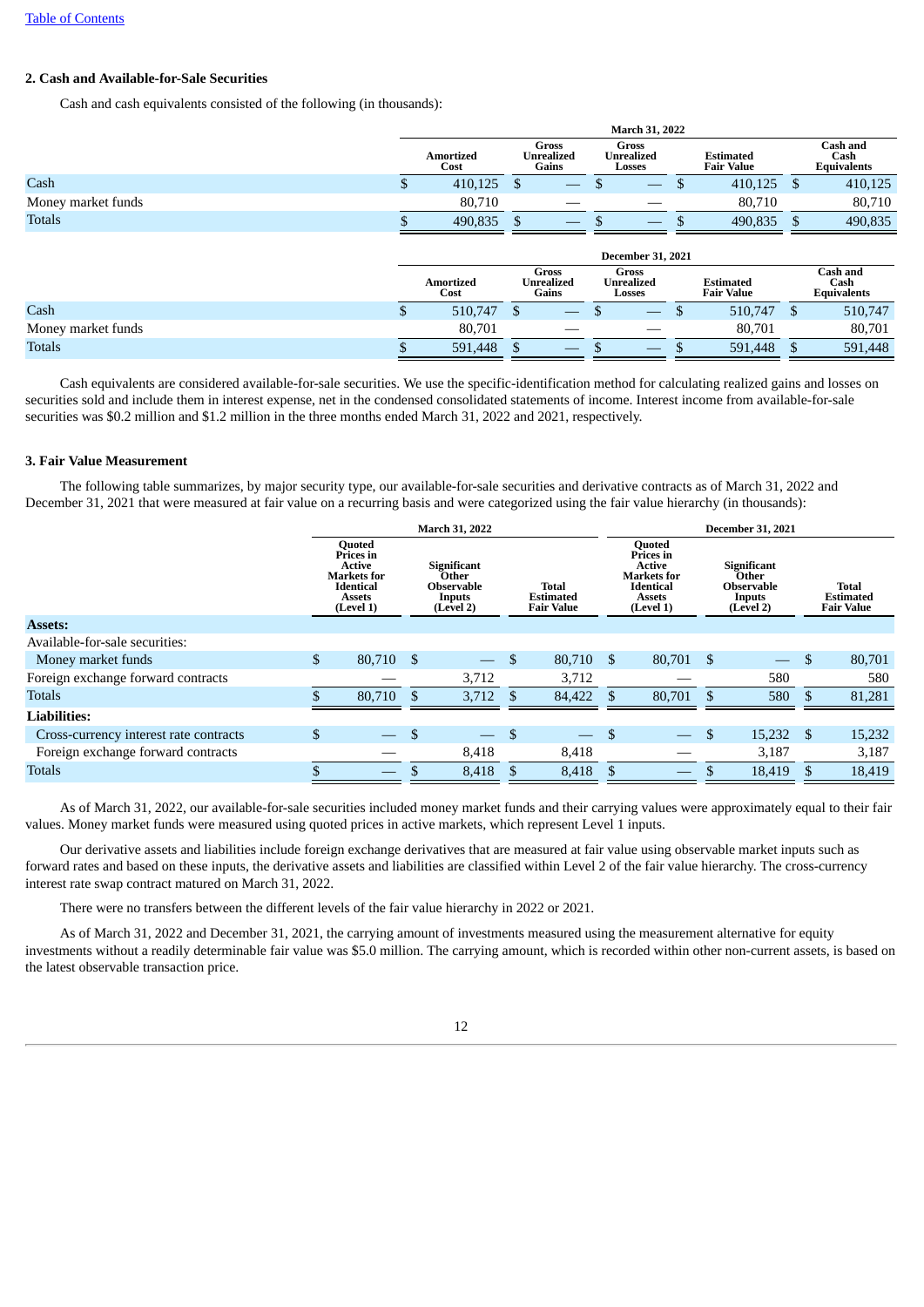As of March 31, 2022, the estimated fair values of the 2024 Notes, the 2026 Notes, the 4.375% senior secured notes, due 2029, or the Secured Notes, and the seven-year \$3.1 billion term loan B facility, or the Dollar Term Loan, were approximately \$594 million, \$1.2 billion, \$1.5 billion and \$3.1 billion respectively. The fair values of each of these debt facilities was estimated using quoted market prices obtained from brokers (Level 2).

As of March 31, 2022, assets measured at fair value on a non-recurring basis subsequent to initial recognition included assets classified as held for sale on the condensed consolidated balance sheet. These assets related to an asset purchase agreement with Axsome Therapeutics, or Axsome, pursuant to which Axsome will purchase certain assets related to Sunosi. Refer to Note 15, Assets Held for Sale, for additional information. The carrying amount of \$90.9 million for assets held for sale is equal to estimated fair value, which is based on the sales price agreed less costs to sell, and represents a Level 3 input.

#### **4. Derivative Instruments and Hedging Activities**

We are exposed to certain risks arising from operating internationally, including fluctuations in foreign exchange rates primarily related to the translation of sterling and euro-denominated net monetary liabilities, including intercompany balances, held by subsidiaries with a U.S. dollar functional currency. We manage these exposures within specified guidelines through the use of derivatives. All of our derivative instruments are utilized for risk management purposes, and we do not use derivatives for speculative trading purposes.

In order to hedge our exposure to foreign currency exchange risk associated with our Euro Term Loan, we entered into a cross-currency interest rate swap contract in May 2021, which matured on March 31, 2022. The terms of this contract converted the principal repayments and interest payments on the Euro Term Loan into U.S. dollars. The carrying amount of the Euro Term Loan and the fair value of the cross-currency interest rate swap contract were remeasured on a monthly basis, with changes in the euro to U.S. dollar foreign exchange rates recognized within foreign exchange gain (loss) in the condensed consolidated statements of income.

The impact on accumulated other comprehensive income (loss) and earnings from the cross-currency interest rate swap contract was as follows (in thousands):

| <b>Cross-Currency Interest Rate Contract:</b>                                                                    | <b>Three Months Ended</b><br>March 31, 2022 |
|------------------------------------------------------------------------------------------------------------------|---------------------------------------------|
| Loss reclassified from accumulated other comprehensive income (loss) to foreign exchange gain (loss), net of tax | 128                                         |
| Loss recognized in foreign exchange gain (loss)                                                                  | (2,646)                                     |

We also enter into foreign exchange forward contracts, with durations of up to 12 months, designed to limit the exposure to fluctuations in foreign exchange rates related to the translation of certain non-U.S. dollar denominated liabilities, including intercompany balances. Hedge accounting is not applied to these derivative instruments as gains and losses on these hedge transactions are designed to offset gains and losses on underlying balance sheet exposures. As of March 31, 2022 and December 31, 2021, the notional amount of foreign exchange contracts where hedge accounting is not applied was \$610.1 million and \$347.2 million, respectively.

The foreign exchange gain (loss) in our condensed consolidated statements of income included the following losses associated with foreign exchange contracts not designated as hedging instruments (in thousands):

|                                                 | <b>Three Months Ended</b><br>March 31. |          |  |          |
|-------------------------------------------------|----------------------------------------|----------|--|----------|
| <b>Foreign Exchange Forward Contracts:</b>      |                                        | 2022     |  | 2021     |
| Loss recognized in foreign exchange gain (loss) |                                        | (21.025) |  | (13,050) |

The cash flow effects of our derivative contracts for the three months ended March 31, 2022 and 2021 are included within net cash provided by operating activities in the condensed consolidated statements of cash flows, except for the settlement of notional amounts of the cross-currency interest rate contract, which are included in net cash provided by (used in) financing activities.

To achieve a desired mix of floating and fixed interest rates on our variable rate debt, we entered into interest rate swap agreements in March 2017. In May 2021, we repaid the term loan to which these interest rate swap agreements related, at which point the interest rate swap contracts were dedesignated as cash flow hedges. The interest rate swap agreements matured in July 2021.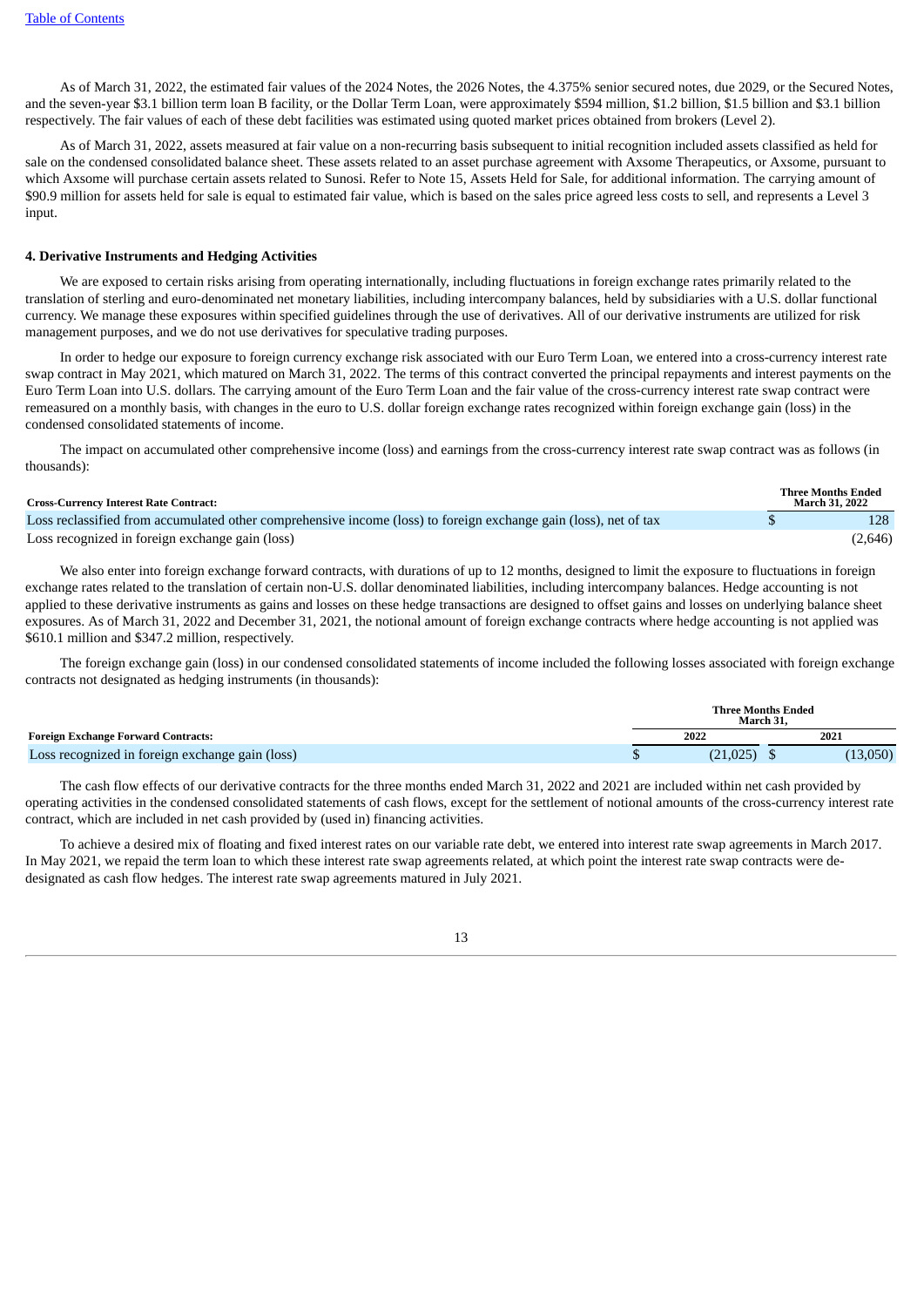The impact on accumulated other comprehensive income (loss) and earnings from interest rate swap contracts for the three months ended March 31, 2021 was as follows (in thousands):

| <b>Interest Rate Contracts:</b>                                                                      |                   |          | <b>Three Months Ended</b><br><b>March 31, 2021</b> |
|------------------------------------------------------------------------------------------------------|-------------------|----------|----------------------------------------------------|
| Loss recognized in accumulated other comprehensive income (loss), net of tax                         |                   | <b>D</b> | (16)                                               |
| Loss reclassified from accumulated other comprehensive income (loss) to interest expense, net of tax |                   |          | 1,160                                              |
| The following tables summarize the fair value of outstanding derivatives (in thousands):             |                   |          |                                                    |
| Classification                                                                                       | March 31,<br>2022 |          | December 31.<br>2021                               |

| <b>Assets</b>                                        |                            |                  |        |
|------------------------------------------------------|----------------------------|------------------|--------|
| Derivatives not designated as hedging instruments:   |                            |                  |        |
| Foreign exchange forward contracts                   | Other current assets       | $3.712 \quad$ \$ | 580    |
|                                                      |                            |                  |        |
| <b>Liabilities</b>                                   |                            |                  |        |
| Derivatives not designated as hedging instruments:   |                            |                  |        |
| Foreign exchange forward contracts                   | Accrued liabilities        | 8.418 \$         | 3.187  |
| Derivatives designated as hedging instruments:       |                            |                  |        |
| Cross-currency interest rate contract                | <b>Accrued liabilities</b> |                  | 15,232 |
| Total fair value of derivative liability instruments |                            | 8.418            | 18.419 |

Although we do not offset derivative assets and liabilities within our condensed consolidated balance sheets, our International Swap and Derivatives Association agreements provide for net settlement of transactions that are due to or from the same counterparty upon early termination of the agreement due to an event of default or other termination event. The following tables summarize the potential effect on our condensed consolidated balance sheets of offsetting our cross-currency interest rate contracts and foreign exchange forward contracts subject to such provisions (in thousands):

|                        | <b>March 31, 2022</b>                                              |  |                                                                               |    |                                                                                                          |                                                             |                                               |       |                                                 |   |                   |
|------------------------|--------------------------------------------------------------------|--|-------------------------------------------------------------------------------|----|----------------------------------------------------------------------------------------------------------|-------------------------------------------------------------|-----------------------------------------------|-------|-------------------------------------------------|---|-------------------|
|                        |                                                                    |  |                                                                               |    |                                                                                                          | <b>Gross Amounts Not Offset in the Consolidated Balance</b> |                                               | Sheet |                                                 |   |                   |
| <b>Description</b>     | <b>Gross Amounts of</b><br>Recognized<br><b>Assets/Liabilities</b> |  | <b>Gross Amounts</b><br>Offset in the<br>Consolidated<br><b>Balance Sheet</b> |    | <b>Net Amounts of</b><br>Assets/ Liabilities<br>Presented in the<br>Consolidated<br><b>Balance Sheet</b> |                                                             | <b>Derivative</b><br>Financial<br>Instruments |       | <b>Cash Collateral</b><br>Received<br>(Pledged) |   | <b>Net Amount</b> |
| Derivative assets      | \$<br>$3,712$ \$                                                   |  | $\hspace{0.1mm}-\hspace{0.1mm}$                                               | -S | 3,712                                                                                                    |                                                             | $(3,100)$ \$                                  |       | $\hspace{0.1mm}-\hspace{0.1mm}$                 | D | 612               |
| Derivative liabilities | (8, 418)                                                           |  |                                                                               |    | (8, 418)                                                                                                 |                                                             | 3,100                                         |       |                                                 |   | (5,318)           |

|                        | <b>December 31, 2021</b>                                     |  |                                                                               |   |                                                                                                                |  |                                                             |  |                                                 |   |                   |
|------------------------|--------------------------------------------------------------|--|-------------------------------------------------------------------------------|---|----------------------------------------------------------------------------------------------------------------|--|-------------------------------------------------------------|--|-------------------------------------------------|---|-------------------|
|                        |                                                              |  |                                                                               |   |                                                                                                                |  | <b>Gross Amounts Not Offset in the Consolidated Balance</b> |  | Sheet                                           |   |                   |
| <b>Description</b>     | <b>Gross Amounts of</b><br>Recognized<br>Assets/ Liabilities |  | <b>Gross Amounts</b><br>Offset in the<br>Consolidated<br><b>Balance Sheet</b> |   | <b>Net Amounts of</b><br><b>Assets/Liabilities</b><br>Presented in the<br>Consolidated<br><b>Balance Sheet</b> |  | Derivative<br>Financial<br>Instruments                      |  | <b>Cash Collateral</b><br>Received<br>(Pledged) |   | <b>Net Amount</b> |
| Derivative assets      | 580                                                          |  | $\hspace{0.1mm}-\hspace{0.1mm}$                                               | D | 580                                                                                                            |  | $(567)$ \$                                                  |  | $\hspace{0.1mm}-\hspace{0.1mm}$                 | D | 13                |
| Derivative liabilities | (18,419)                                                     |  | __                                                                            |   | (18,419)                                                                                                       |  | 567                                                         |  | $\overline{\phantom{a}}$                        |   | (17, 852)         |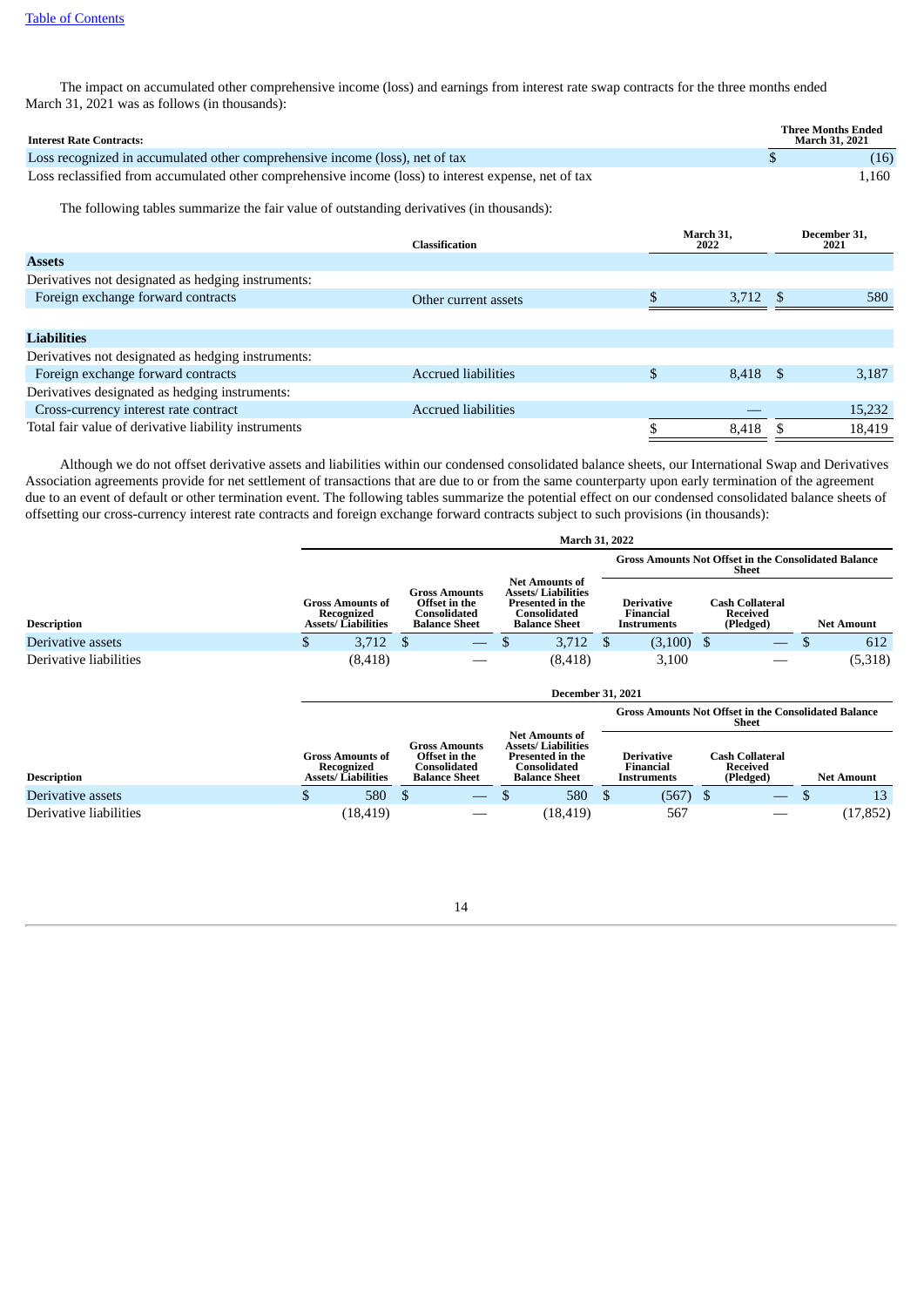# **5. Inventories**

Inventories consisted of the following (in thousands):

|                   |    | March 31,<br>2022 | December 31,<br>2021 |
|-------------------|----|-------------------|----------------------|
| Raw materials     | ۰D | 26,335            | 21,550               |
| Work in process   |    | 775,804           | 886,849              |
| Finished goods    |    | 183,315           | 164,322              |
| Total inventories |    | 985,454           | 1,072,721            |
|                   |    |                   |                      |

As of March 31, 2022 and December 31, 2021 inventories included \$727.4 million and \$811.3 million, respectively, related to the purchase accounting inventory fair value step-up on inventory acquired in the GW Acquisition.

# **6. Goodwill and Intangible Assets**

 $\overline{\phantom{a}}$  , where  $\overline{\phantom{a}}$  , where  $\overline{\phantom{a}}$  , where  $\overline{\phantom{a}}$ 

The gross carrying amount of goodwill was as follows (in thousands):

| Balance at December 31, 2021                              | 1.827.609 |
|-----------------------------------------------------------|-----------|
| Goodwill allocated to assets held for sale <sup>(1)</sup> | (12, 927) |
| Foreign exchange                                          | (32, 238) |
| Balance at March 31, 2022                                 | L.782.444 |

 $<sup>(1)</sup>$  In March 2022, we entered into a definitive agreement to divest Sunosi to Axsome. See Note 15 for further information relating to this transaction.</sup>

The gross carrying amounts and net book values of our intangible assets were as follows (in thousands):

|                                                        | March 31, 2022                                                 |                             |           |   |                                                                                               |  |           | <b>December 31, 2021</b> |                                           |  |                                 |  |           |  |  |
|--------------------------------------------------------|----------------------------------------------------------------|-----------------------------|-----------|---|-----------------------------------------------------------------------------------------------|--|-----------|--------------------------|-------------------------------------------|--|---------------------------------|--|-----------|--|--|
|                                                        | Remaining<br>Weighted-<br>Average Useful<br>Life<br>(In years) | Gross<br>Carrying<br>Amount |           |   | Gross<br><b>Net Book</b><br>Accumulated<br>Carrying<br><b>Amortization</b><br>Value<br>Amount |  |           |                          | <b>Accumulated</b><br><b>Amortization</b> |  | <b>Net Book</b><br><b>Value</b> |  |           |  |  |
| Acquired developed<br>technologies                     | 11.2                                                           | \$                          | 7,948,903 | S | $(1,316,734)$ \$                                                                              |  | 6,632,169 | S                        | 8,195,675                                 |  | $(1, 198, 333)$ \$              |  | 6,997,342 |  |  |
| Manufacturing contracts                                |                                                                |                             | 11,883    |   | (11, 883)                                                                                     |  |           |                          | 12,124                                    |  | (12, 124)                       |  |           |  |  |
| <b>Trademarks</b>                                      |                                                                |                             | 2,887     |   | (2,887)                                                                                       |  |           |                          | 2,893                                     |  | (2,893)                         |  |           |  |  |
| Total finite-lived intangible<br>assets                |                                                                |                             | 7,963,673 |   | (1,331,504)                                                                                   |  | 6,632,169 |                          | 8,210,692                                 |  | (1,213,350)                     |  | 6,997,342 |  |  |
| Acquired in-process research<br>and development assets |                                                                |                             | 150,888   |   |                                                                                               |  | 150,888   |                          | 154,986                                   |  |                                 |  | 154,986   |  |  |
| Total intangible assets                                |                                                                |                             | 8,114,561 |   | (1,331,504)                                                                                   |  | 6,783,057 |                          | 8,365,678                                 |  | (1,213,350)                     |  | 7,152,328 |  |  |

The decrease in the gross carrying amount of intangible assets as of March 31, 2022 compared to December 31, 2021 primarily reflects the reclassification of the Sunosi intangible asset to assets held for sale as a result of the execution of the definitive agreement to divest Sunosi to Axsome in March 2022, partially offset by the negative impact of foreign currency translation adjustments due to the weakening of sterling and euro against the U.S. dollar.

The assumptions and estimates used to determine future cash flows and remaining useful lives of our intangible and other long-lived assets are complex and subjective. They can be affected by various factors, including external factors, such as industry and economic trends, and internal factors such as changes in our business strategy and our forecasts for specific product lines.

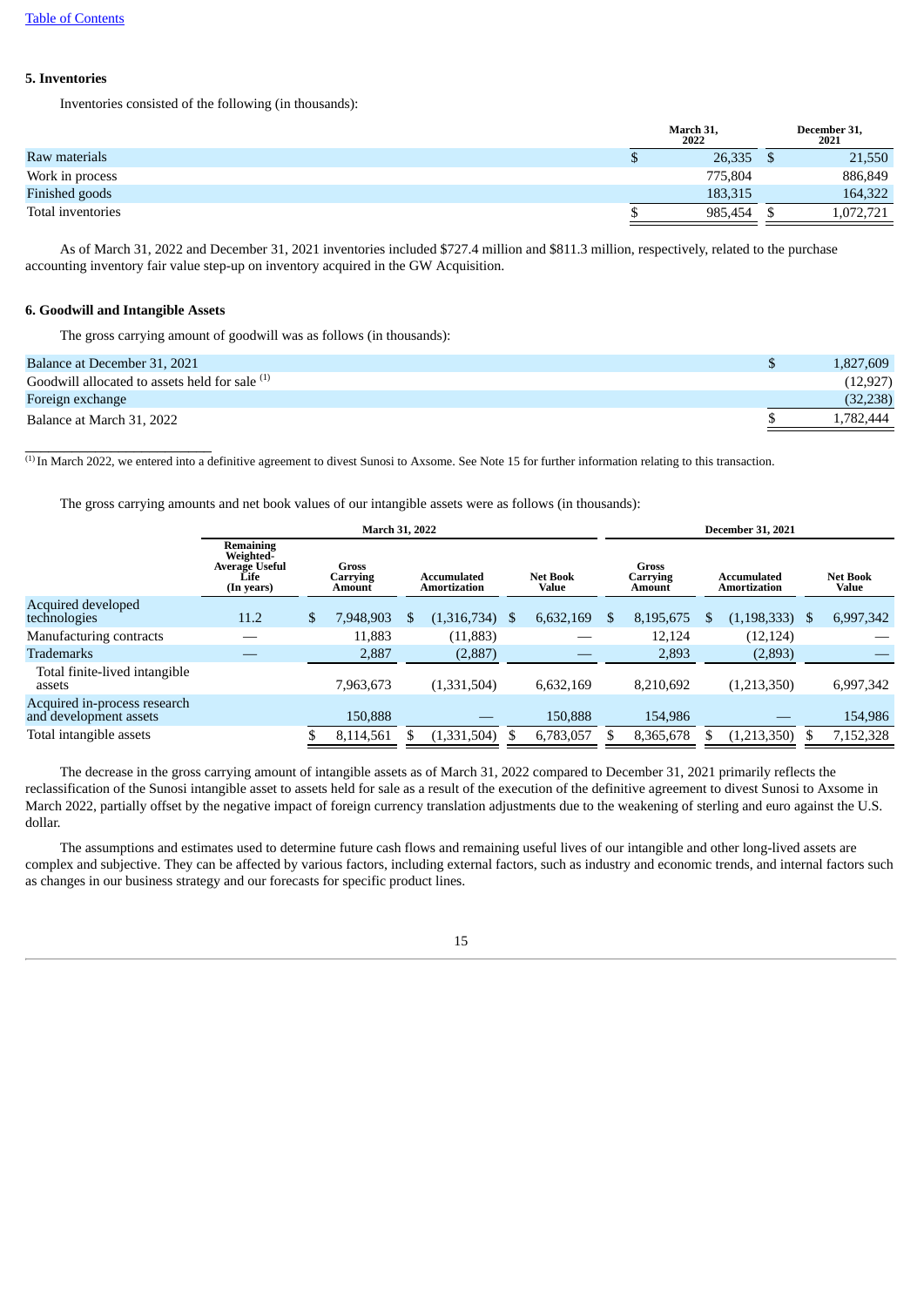Based on finite-lived intangible assets recorded as of March 31, 2022, and assuming the underlying assets will not be impaired and that we will not change the expected lives of the assets, future amortization expenses were estimated as follows (in thousands):

| <b>Year Ending December 31,</b> | <b>Estimated Amortization</b><br><b>Expense</b> |
|---------------------------------|-------------------------------------------------|
| 2022 (remainder)                | 455,447                                         |
| 2023                            | 607,262                                         |
| 2024                            | 607,262                                         |
| 2025                            | 607,262                                         |
| 2026                            | 607,262                                         |
| Thereafter                      | 3,747,674                                       |
| <b>Total</b>                    | 6,632,169                                       |

# **7. Certain Balance Sheet Items**

Property, plant and equipment consisted of the following (in thousands):

|                                                | March 31.<br>2022 |           | December 31.<br>2021 |
|------------------------------------------------|-------------------|-----------|----------------------|
| Construction-in-progress                       | S                 | 88,111 \$ | 86,511               |
| Manufacturing equipment and machinery          | 72,387            |           | 69,079               |
| Leasehold improvements                         | 65,425            |           | 66,318               |
| Land and buildings                             | 63,562            |           | 64,008               |
| Computer software                              | 29,604            |           | 25,646               |
| Computer equipment                             | 20,937            |           | 16,234               |
| Furniture and fixtures                         | 10,302            |           | 14,412               |
| Subtotal                                       | 350,328           |           | 342,208              |
| Less accumulated depreciation and amortization | (92, 696)         |           | (85, 371)            |
| Property, plant and equipment, net             | 257,632           |           | 256,837              |
|                                                |                   |           |                      |

Other current assets consisted of the following (in thousands):

|                                                         | March 31,<br>2022 | December 31,<br>2021 |
|---------------------------------------------------------|-------------------|----------------------|
| Deferred charge for income taxes on intercompany profit | 205.233           | 203,480              |
| Other                                                   | 38,655            | 48.912               |
| Total other current assets                              | 243,888           | 252,392              |
|                                                         |                   |                      |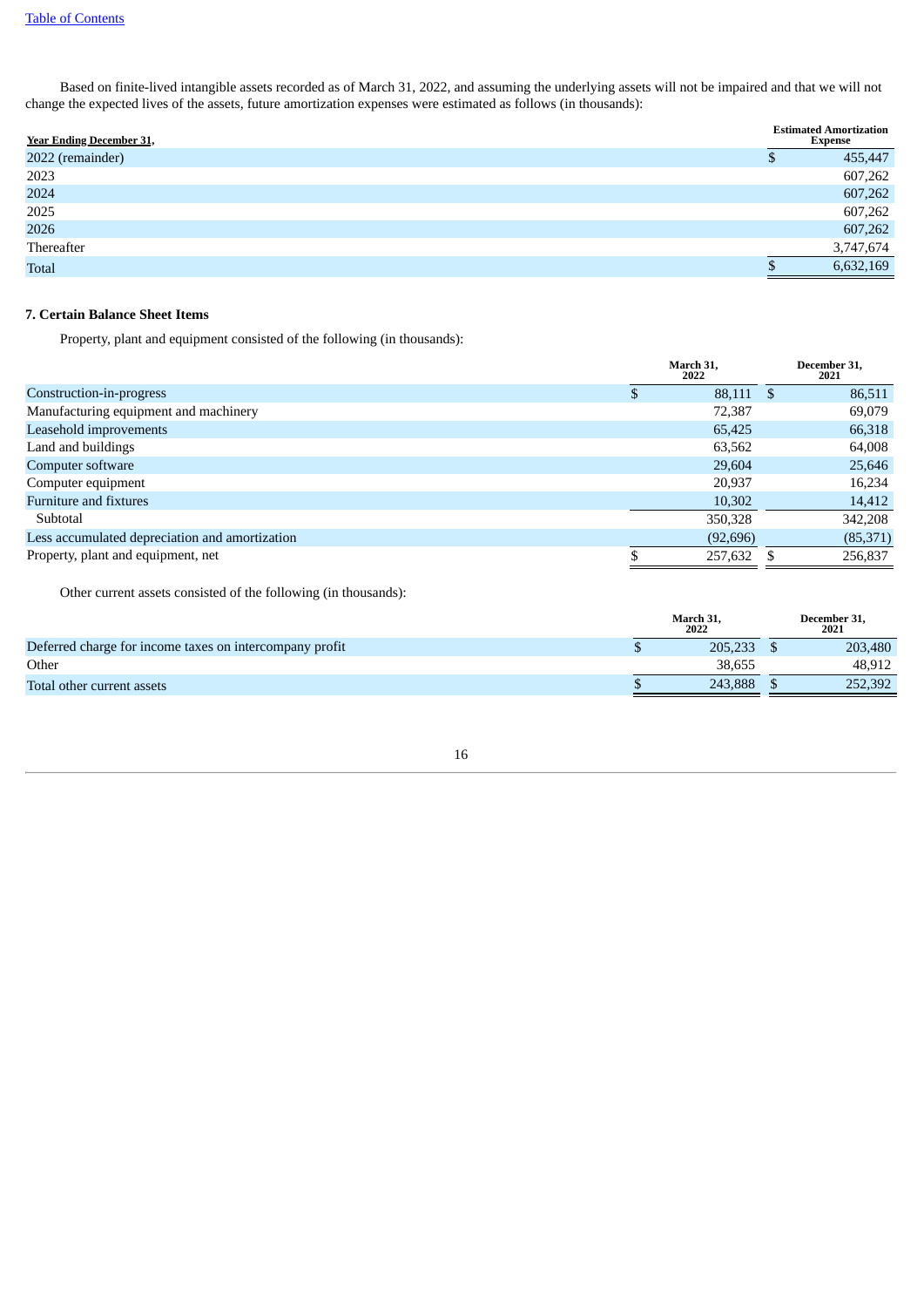Accrued liabilities consisted of the following (in thousands):

|                                      | March 31,<br>2022 |         |     | December 31,<br>2021 |
|--------------------------------------|-------------------|---------|-----|----------------------|
| Rebates and other sales deductions   | \$                | 258,649 | -\$ | 215,397              |
| Employee compensation and benefits   |                   | 126,479 |     | 158,870              |
| Clinical trial accruals              |                   | 27,741  |     | 25,612               |
| Accrued interest                     |                   | 21,228  |     | 48,640               |
| <b>Accrued royalties</b>             |                   | 19,441  |     | 20,345               |
| Sales return reserve                 |                   | 18,749  |     | 15,814               |
| Inventory-related accruals           |                   | 18,708  |     | 16,166               |
| Consulting and professional services |                   | 17,527  |     | 22,507               |
| Current portion of lease liabilities |                   | 16,155  |     | 15,763               |
| Selling and marketing accruals       |                   | 14,666  |     | 21,566               |
| Derivative instrument liabilities    |                   | 8,418   |     | 18,419               |
| Accrued construction-in-progress     |                   | 3,978   |     | 2,894                |
| <b>Accrued milestones</b>            |                   |         |     | 25,000               |
| Other                                |                   | 52,971  |     | 59,311               |
| Total accrued liabilities            |                   | 604,710 |     | 666.304              |

### **8. Debt**

The following table summarizes the carrying amount of our indebtedness (in thousands):

|                                         |                | March 31,<br>2022 |  |            |  | December 31,<br>2021 |
|-----------------------------------------|----------------|-------------------|--|------------|--|----------------------|
| 2024 Notes                              | $\mathfrak{S}$ | 575,000 \$        |  | 575,000    |  |                      |
| Unamortized - debt issuance costs       |                | (4,023)           |  | (4, 401)   |  |                      |
| Unamortized discount - equity component |                |                   |  | (66, 836)  |  |                      |
| 2024 Notes, net                         |                | 570,977           |  | 503,763    |  |                      |
|                                         |                |                   |  |            |  |                      |
| 2026 Notes                              |                | 1,000,000         |  | 1,000,000  |  |                      |
| Unamortized - debt issuance costs       |                | (10, 879)         |  | (11, 407)  |  |                      |
| Unamortized discount - equity component |                |                   |  | (139, 323) |  |                      |
| 2026 Notes, net                         |                | 989,121           |  | 849,270    |  |                      |
|                                         |                |                   |  |            |  |                      |
| <b>Secured Notes</b>                    |                | 1,474,346         |  | 1,473,810  |  |                      |
|                                         |                |                   |  |            |  |                      |
| Term Loan <sup>(1)</sup>                |                | 2,989,424         |  | 3,223,100  |  |                      |
| Total debt                              |                | 6,023,868         |  | 6,049,943  |  |                      |
| Less current portion                    |                | 31,000            |  | 31,000     |  |                      |
| Total long-term debt                    | \$             | 5,992,868         |  | 6,018,943  |  |                      |

(1) In May 2021, we entered into a credit agreement that provided for (i) the Dollar Term Loan, (ii) a seven-year \$625.0 million term loan B facility, or the Euro Term Loan, together with the Dollar Term Loan, collectively known as the Term Loan and (iii) a five-year \$500.0 million revolving credit facility. In 2021 we made voluntary prepayments on the Euro Term Loan totaling €416.7 million, or \$502.0 million, and in March 2022 we repaid the remaining outstanding principal of €208.3 million, or \$251.0 million.

#### *Exchangeable Senior Notes Due 2026*

 $\overline{\phantom{a}}$  , where  $\overline{\phantom{a}}$  , where  $\overline{\phantom{a}}$  , where  $\overline{\phantom{a}}$ 

In 2020 we completed a private placement of \$1.0 billion principal amount of the 2026 Notes. Interest on the 2026 Notes is payable semi-annually in cash in arrears on June 15 and December 15 of each year, beginning on December 15, 2020, at a rate of 2.00% per year. In certain circumstances, we may be required to pay additional amounts as a result of any applicable tax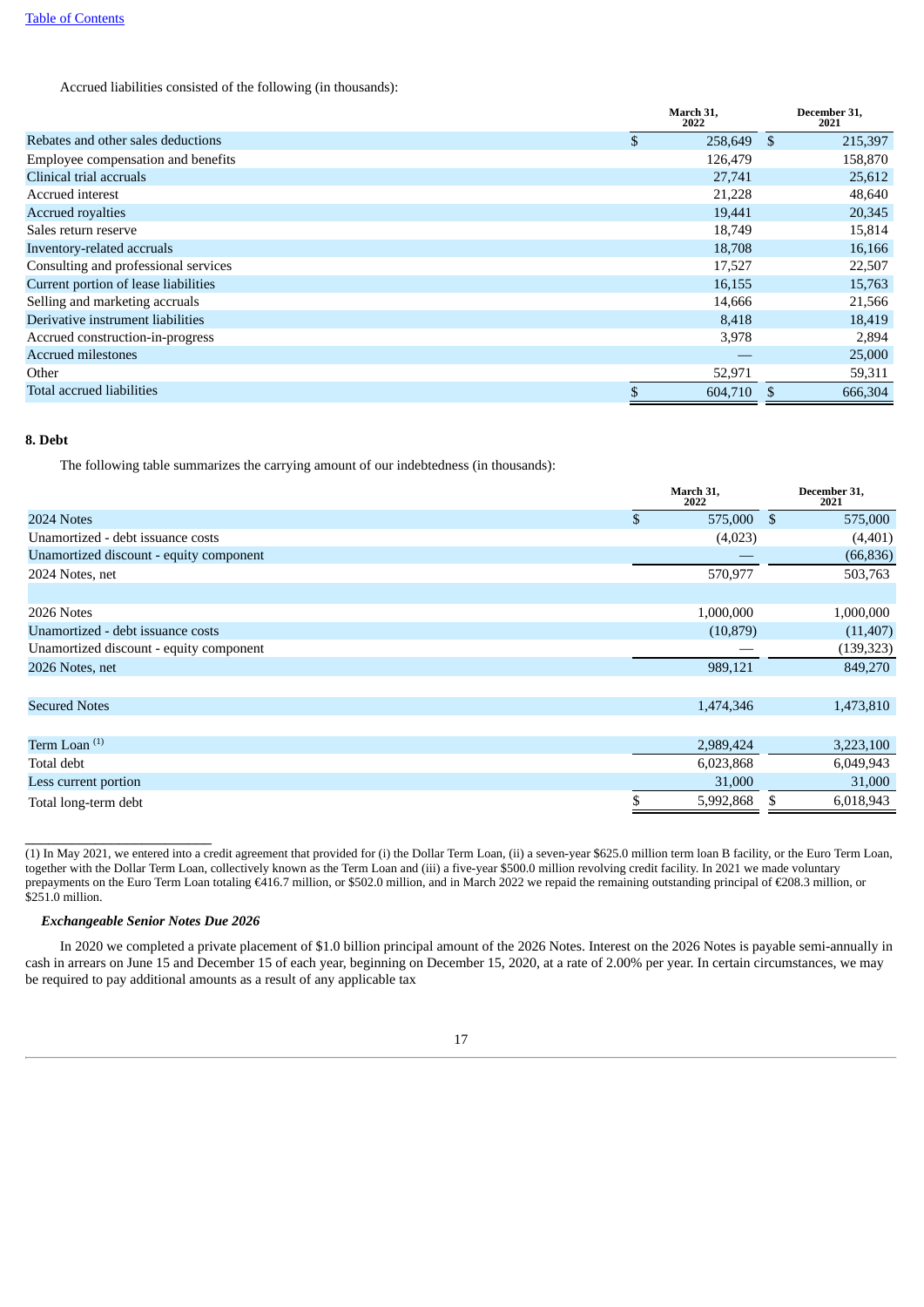withholding or deductions required in respect of payments on the 2026 Notes. The 2026 Notes mature on June 15, 2026, unless earlier exchanged, repurchased or redeemed.

The holders of the 2026 Notes have the ability to require us to repurchase all or a portion of their 2026 Notes for cash in the event we undergo certain fundamental changes, such as specified change of control transactions, our liquidation or dissolution or the delisting of our ordinary shares from any of The New York Stock Exchange, The Nasdaq Global Market, The Nasdaq Global Select Market or The Nasdaq Capital Market (or any of their respective successors). Additionally, the terms and covenants in the indenture related to the 2026 Notes include certain events of default after which the 2026 Notes may be due and payable immediately. Prior to June 15, 2026, we may redeem the 2026 Notes, in whole but not in part, subject to compliance with certain conditions, if we have, or on the next interest payment date would, become obligated to pay to the holder of any 2026 Notes additional amounts as a result of certain tax-related events. We also may redeem the 2026 Notes on or after June 20, 2023 and prior to March 15, 2026, in whole or in part, if the last reported sale price per ordinary share has been at least 130% of the exchange price then in effect for at least 20 trading days (whether or not consecutive) during any 30 consecutive trading day period ending on, and including, the trading day immediately preceding the date on which we provide the notice of redemption.

The 2026 Notes are exchangeable at an initial exchange rate of 6.4182 ordinary shares per \$1,000 principal amount of 2026 Notes, which is equivalent to an initial exchange price of approximately \$155.81 per ordinary share. Upon exchange, the 2026 Notes may be settled in cash, ordinary shares or a combination of cash and ordinary shares, at our election. Our intent and policy is to settle the principal amount of the 2026 Notes in cash upon exchange. The exchange rate will be subject to adjustment in some events but will not be adjusted for any accrued and unpaid interest. In addition, following certain make-whole fundamental changes occurring prior to the maturity date of the 2026 Notes or upon our issuance of a notice of redemption, we will in certain circumstances increase the exchange rate for holders of the 2026 Notes who elect to exchange their 2026 Notes in connection with that make-whole fundamental change or during the related redemption period. Prior to March 15, 2026, the 2026 Notes will be exchangeable only upon satisfaction of certain conditions and during certain periods, and thereafter, at any time until the close of business on the second scheduled trading day immediately preceding the maturity date.

Following the adoption of ASU 2020-06, the 2026 Notes are accounted for as a single liability measured at its amortized cost. The total liability is reflected net of issuance costs of \$15.3 million which will be amortized over the term of the 2026 Notes. The effective interest rate of the 2026 Notes is 2.26%. During the three months ended March 31, 2022, we recognized interest expense of \$5.5 million, of which \$5.0 million related to the contractual coupon rate and \$0.5 million related to the amortization of debt issuance costs. Please see Note 1 for further information on the adoption of ASU 2020-06.

#### *Exchangeable Senior Notes Due 2024*

In 2017, we completed a private placement of \$575.0 million principal amount of 2024 Notes. Interest on the 2024 Notes is payable semi-annually in cash in arrears on February 15 and August 15 of each year, beginning on February 15, 2018, at a rate of 1.50% per year. In certain circumstances, we may be required to pay additional amounts as a result of any applicable tax withholding or deductions required in respect of payments on the 2024 Notes. The 2024 Notes mature on August 15, 2024, unless earlier exchanged, repurchased or redeemed.

The holders of the 2024 Notes have the ability to require us to repurchase all or a portion of their 2024 Notes for cash in the event we undergo certain fundamental changes, such as specified change of control transactions, our liquidation or dissolution or the delisting of our ordinary shares from The Nasdaq Global Select Market. Prior to August 15, 2024, we may redeem the 2024 Notes, in whole but not in part, subject to compliance with certain conditions, if we have, or on the next interest payment date would, become obligated to pay to the holder of any 2024 Notes additional amounts as a result of certain tax-related events. We also may redeem the 2024 Notes on or after August 20, 2021, in whole or in part, if the last reported sale price per ordinary share has been at least 130% of the exchange price then in effect for at least 20 trading days (whether or not consecutive) during any 30 consecutive trading day period ending on, and including, the trading day immediately preceding the date on which we provide the notice of redemption.

The 2024 Notes are exchangeable at an initial exchange rate of 4.5659 ordinary shares per \$1,000 principal amount of 2024 Notes, which is equivalent to an initial exchange price of approximately \$219.02 per ordinary share. Upon exchange, the 2024 Notes may be settled in cash, ordinary shares or a combination of cash and ordinary shares, at our election. Our intent and policy is to settle the principal amount of the 2024 Notes in cash upon exchange. The exchange rate will be subject to adjustment in some events but will not be adjusted for any accrued and unpaid interest. In addition, following certain make-whole fundamental changes occurring prior to the maturity date of the 2024 Notes or upon our issuance of a notice of redemption, we will in certain circumstances increase the exchange rate for holders of the 2024 Notes who elect to exchange their 2024 Notes in connection with that make-whole fundamental change or during the related redemption period. Prior to May 15, 2024, the 2024 Notes will be exchangeable only upon satisfaction of certain conditions and during certain periods, and thereafter, at any time until the close of business on the second scheduled trading day immediately preceding the maturity date.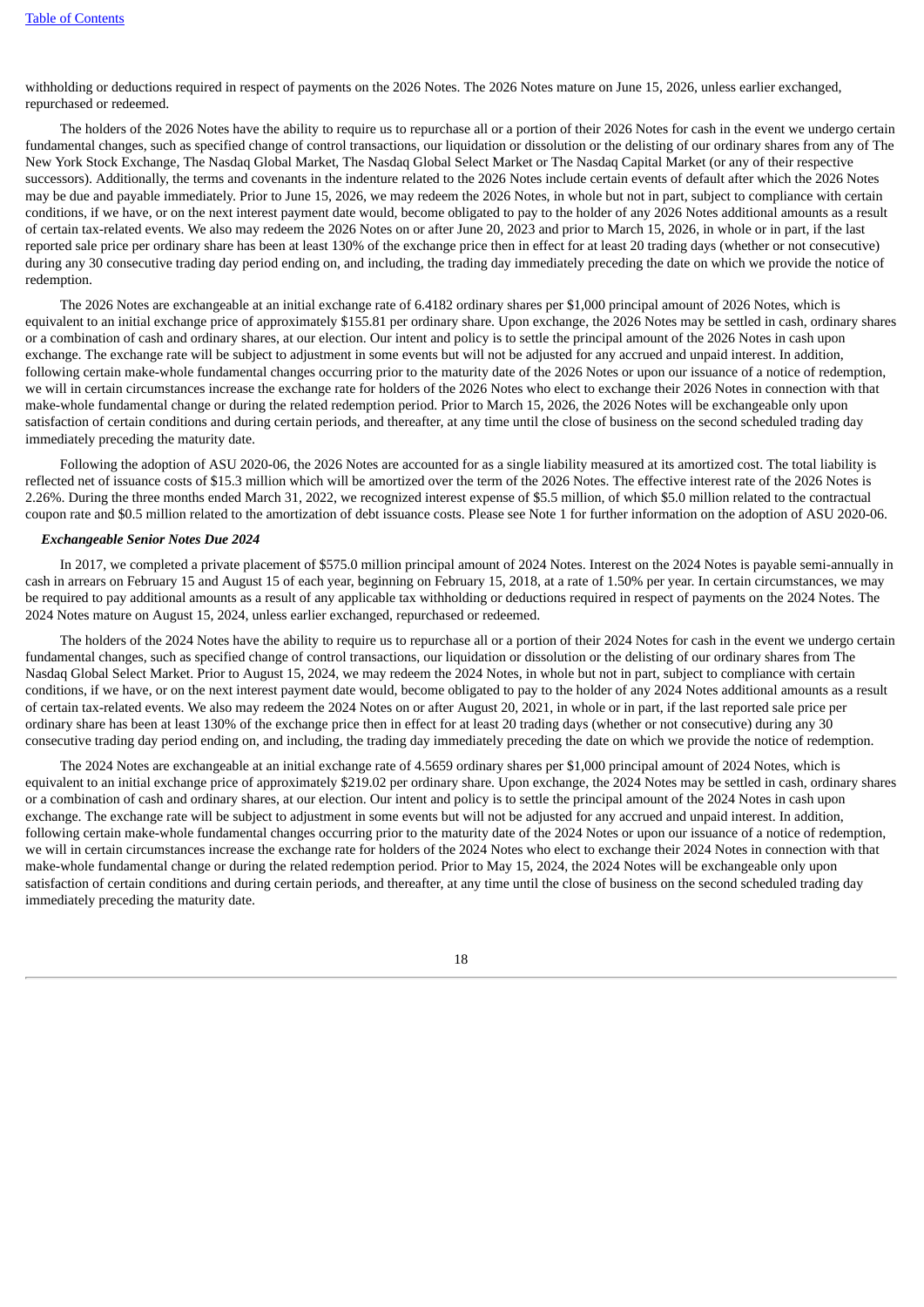Following adoption of ASU 2020-06, the 2024 Notes are accounted for as a single liability measured at its amortized cost. The total liability is reflected net of issuance costs of \$11.4 million which will be amortized over the term of the 2024 Notes. The effective interest rate of the 2024 Notes is 1.79%. During the three months ended March 31, 2022, we recognized interest expense of \$2.5 million, of which \$2.1 million related to the contractual coupon rate and \$0.4 million related to the amortization of debt issuance costs. Please see Note 1 for further information on the adoption of ASU 2020-06.

The Exchangeable Senior Notes were issued by Jazz Investments I Limited, or the Issuer, a 100%-owned finance subsidiary of Jazz Pharmaceuticals plc. The Exchangeable Senior Notes are senior unsecured obligations of the Issuer and are fully and unconditionally guaranteed on a senior unsecured basis by Jazz Pharmaceuticals plc. No subsidiary of Jazz Pharmaceuticals plc guaranteed the Exchangeable Senior Notes. Subject to certain local law restrictions on payment of dividends, among other things, and potential negative tax consequences, we are not aware of any significant restrictions on the ability of Jazz Pharmaceuticals plc to obtain funds from the Issuer or Jazz Pharmaceuticals plc's other subsidiaries by dividend or loan, or any legal or economic restrictions on the ability of the Issuer or Jazz Pharmaceuticals plc's other subsidiaries to transfer funds to Jazz Pharmaceuticals plc in the form of cash dividends, loans or advances. There is no assurance that in the future such restrictions will not be adopted.

#### *Maturities*

Scheduled maturities with respect to our long-term debt principal balances outstanding as of March 31, 2022 were as follows (in thousands):

| <b>Year Ending December 31,</b> |    | <b>Scheduled Long-Term<br/>Debt Maturities</b> |
|---------------------------------|----|------------------------------------------------|
| 2022 (remainder)                | ٦J | 23,250                                         |
| 2023                            |    | 31,000                                         |
| 2024                            |    | 606,000                                        |
| 2025                            |    | 31,000                                         |
| 2026                            |    | 1,031,000                                      |
| Thereafter                      |    | 4,429,500                                      |
| <b>Total</b>                    |    | 6,151,750                                      |

# **9. Commitments and Contingencies**

#### *Indemnification*

In the normal course of business, we enter into agreements that contain a variety of representations and warranties and provide for general indemnification, including indemnification associated with product liability or infringement of intellectual property rights. Our exposure under these agreements is unknown because it involves future claims that may be made but have not yet been made against us. To date, we have not paid any claims or been required to defend any action related to these indemnification obligations.

We have agreed to indemnify our executive officers, directors and certain other employees for losses and costs incurred in connection with certain events or occurrences, including advancing money to cover certain costs, subject to certain limitations. The maximum potential amount of future payments we could be required to make under the indemnification obligations is unlimited; however, we maintain insurance policies that may limit our exposure and may enable us to recover a portion of any future amounts paid. Assuming the applicability of coverage, the willingness of the insurer to assume coverage, and subject to certain retention, loss limits and other policy provisions, we believe the fair value of these indemnification obligations is not significant. Accordingly, we did not recognize any liabilities relating to these obligations as of March 31, 2022 and December 31, 2021. No assurances can be given that the covering insurers will not attempt to dispute the validity, applicability, or amount of coverage without expensive litigation against these insurers, in which case we may incur substantial liabilities as a result of these indemnification obligations.

#### *Other Commitments*

As of March 31, 2022, we had \$74.4 million of noncancelable purchase commitments due within one year, primarily related to agreements with third party manufacturers.

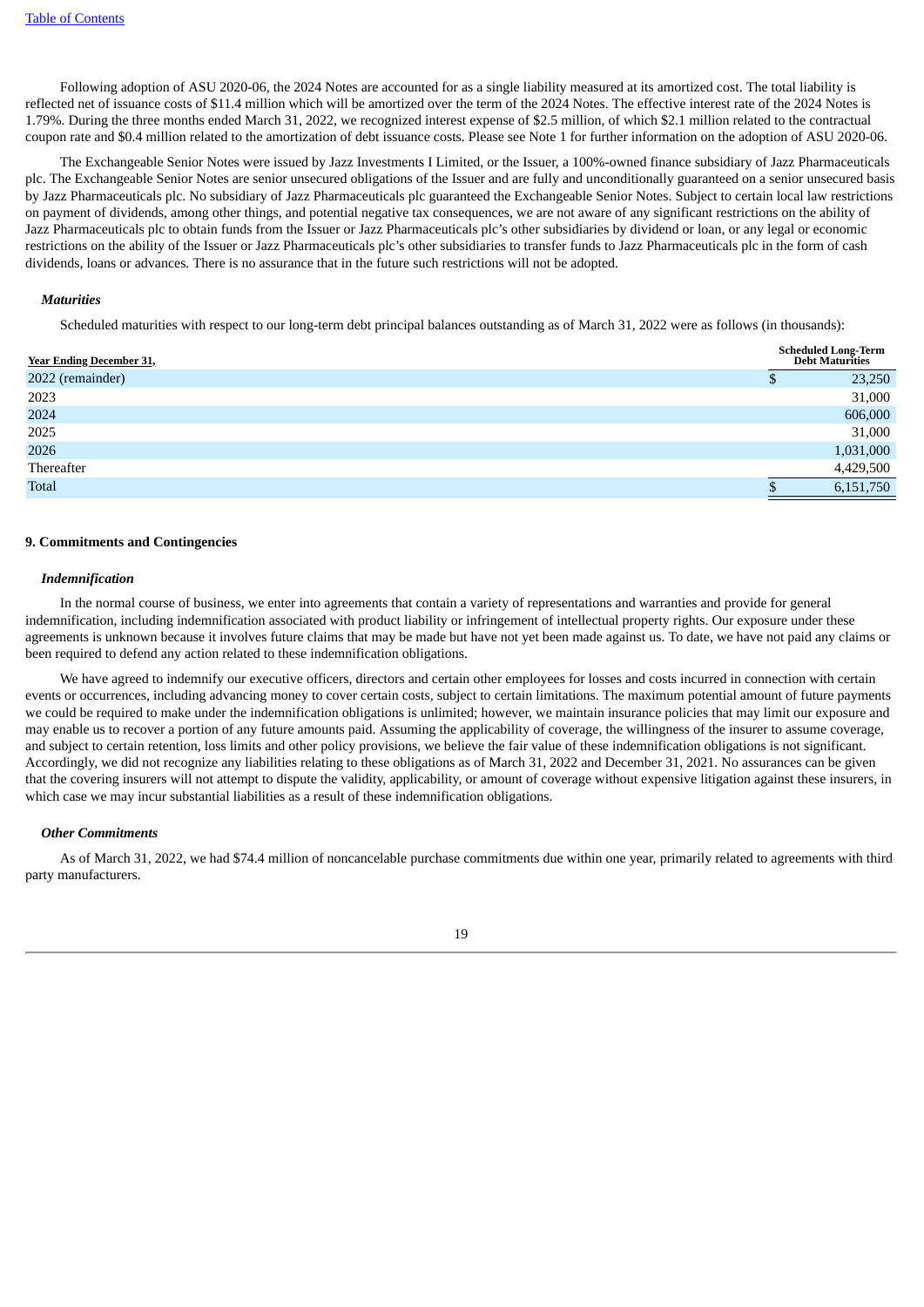#### *Legal Proceedings*

We are involved in legal proceedings, including the following matters:

# *Xyrem Class Action*

From June 2020 to February 2022, a number of lawsuits were filed on behalf of purported direct and indirect Xyrem purchasers, alleging that the patent litigation settlement agreements we entered with generic drug manufacturers who had filed Abbreviated New Drug Applications, or ANDA, violate state and federal antitrust and consumer protection laws, as follows:

On June 17, 2020, a class action lawsuit was filed in the United States District Court for the Northern District of Illinois by Blue Cross and Blue Shield Association, or BCBS, against Jazz Pharmaceuticals plc, Jazz Pharmaceuticals, Inc., and Jazz Pharmaceuticals Ireland Limited, or, collectively, the Company Defendants (hereinafter referred to as the BCBS Lawsuit). The BCBS Lawsuit also names Roxane Laboratories, Inc., Hikma Pharmaceuticals USA Inc., Eurohealth (USA), Inc., Hikma Pharmaceuticals plc, Amneal Pharmaceuticals LLC, Par Pharmaceuticals, Inc., Lupin Ltd., Lupin Pharmaceuticals Inc., and Lupin Inc., or, collectively, the BCBS Defendants.

On June 18 and June 23, 2020, respectively, two additional class action lawsuits were filed against the Company Defendants and the BCBS Defendants: one by the New York State Teamsters Council Health and Hospital Fund in the United States District Court for the Northern District of California, and another by the Government Employees Health Association Inc. in the United States District Court for the Northern District of Illinois (hereinafter referred to as the GEHA Lawsuit).

On June 18, 2020, a class action lawsuit was filed in the United States District Court for the Northern District of California by the City of Providence, Rhode Island, on behalf of itself and all others similarly situated, against Jazz Pharmaceuticals plc, and Roxane Laboratories, Inc., West-Ward Pharmaceuticals Corp., Hikma Labs Inc., Hikma Pharmaceuticals USA Inc., and Hikma Pharmaceuticals plc, or, collectively, the City of Providence Defendants.

On June 30, 2020, a class action lawsuit was filed in the United States District Court for the Northern District of Illinois by UFCW Local 1500 Welfare Fund on behalf of itself and all others similarly situated, against Jazz Pharmaceuticals Ireland Ltd., Jazz Pharmaceuticals, Inc., Roxane Laboratories, Inc., Hikma Pharmaceuticals plc, Eurohealth (USA), Inc. and West-Ward Pharmaceuticals Corp., or collectively the UFCW Defendants (hereinafter referred to as the UFCW Lawsuit).

On July 13, 2020, the plaintiffs in the BCBS Lawsuit and the GEHA Lawsuit dismissed their complaints in the United States District Court for the Northern District of Illinois and refiled their respective lawsuits in the United States District Court for the Northern District of California. On July 14, 2020, the plaintiffs in the UFCW Lawsuit dismissed their complaint in the United States District Court for the Northern District of Illinois and on July 15, 2020, refiled their lawsuit in the United States District Court for the Northern District of California.

On July 31, 2020, a class action lawsuit was filed in the United States District Court for the Southern District of New York by the A.F. of L.-A.G.C. Building Trades Welfare Plan on behalf of itself and all others similarly situated, against Jazz Pharmaceuticals plc (hereinafter referred to as the AFL Plan Lawsuit). The AFL Plan Lawsuit also names Roxane Laboratories Inc., West-Ward Pharmaceuticals Corp., Hikma Labs Inc., Hikma Pharmaceuticals plc, Amneal Pharmaceuticals LLC, Par Pharmaceuticals Inc., Lupin Ltd., Lupin Pharmaceuticals, Inc., and Lupin Inc.

On August 14, 2020, an additional class action lawsuit was filed in the United States District Court for the Southern District of New York by the Self-Insured Schools of California on behalf of itself and all others similarly situated, against the Company Defendants, as well as Hikma Pharmaceuticals plc, Eurohealth (USA) Inc., Hikma Pharmaceuticals USA, Inc., West-Ward Pharmaceuticals Corp., Roxane Laboratories, Inc., Amneal Pharmaceuticals LLC, Endo International, plc, Endo Pharmaceuticals LLC, Par Pharmaceutical, Inc., Lupin Ltd., Lupin Pharmaceuticals Inc., Lupin Inc., Sun Pharmaceutical Industries Ltd., Sun Pharmaceutical Holdings USA, Inc., Sun Pharmaceutical Industries, Inc., Ranbaxy Laboratories Ltd., Teva Pharmaceutical Industries Ltd., Watson Laboratories, Inc., Wockhardt Ltd., Morton Grove Pharmaceuticals, Inc., Wockhardt USA LLC, Mallinckrodt plc, and Mallinckrodt LLC (hereinafter referred to as the Self-Insured Schools Lawsuit).

On September 16, 2020, an additional class action lawsuit was filed in the United States District Court for the Northern District of California, by Ruth Hollman on behalf of herself and all others similarly situated, against the same defendants named in the Self-Insured Schools Lawsuit.

In December 2020, the above cases were centralized and transferred to the United States District Court for the Northern District of California, where the multidistrict litigation will proceed for the purpose of discovery and pre-trial proceedings. In January 2021, the United States District Court for the Northern District of California issued a Case Management Order that schedules this case for trial in February 2023.

On March 18, 2021, United Healthcare Services, Inc. filed a lawsuit in the United States District Court for the District of Minnesota against the Company Defendants, Hikma Pharmaceuticals plc, Roxane Laboratories, Inc., Hikma Pharmaceuticals USA Inc., Eurohealth (USA) Inc., Amneal Pharmaceuticals LLC, Par Pharmaceutical Inc., Lupin Ltd., and Lupin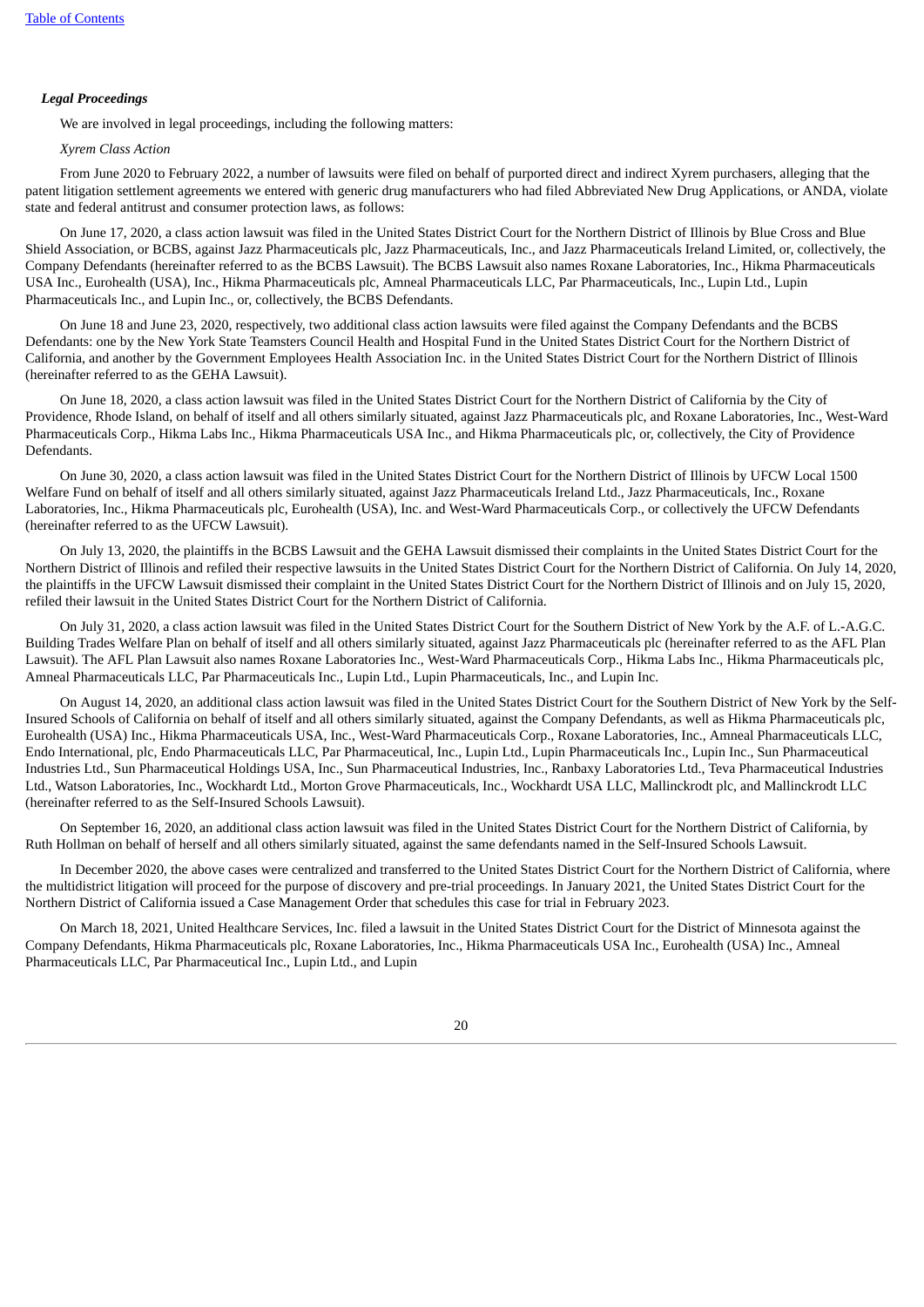Pharmaceuticals, Inc., raising similar allegations, or the UHS Lawsuit. On March 24, 2021, the U.S. Judicial Panel on Multidistrict Litigation conditionally transferred the UHS Lawsuit to the United States District Court for the Northern District of California, where it was consolidated for discovery and pre-trial proceedings with the other cases.

On August 13, 2021, the United States District Court for the Northern District of California granted in part and denied in part the Company Defendants motion to dismiss the complaints in the cases referenced above.

On October 8, 2021, Humana Inc. filed a lawsuit in the United States District Court for the Northern District of California against the Company Defendants, Hikma Pharmaceuticals plc, Hikma Pharmaceuticals USA Inc., Hikma Labs, Inc., Eurohealth (USA), Inc., Amneal Pharmaceuticals LLC, Par Pharmaceutical, Inc., Lupin Ltd., Lupin Pharmaceuticals, Inc., and Lupin Inc, raising similar allegations.

On October 8, 2021, Molina Healthcare Inc. filed a lawsuit in the United States District Court for the Northern District of California against the Company Defendants, Hikma Pharmaceuticals plc, Hikma Pharmaceuticals USA Inc., Hikma Labs, Inc., Eurohealth (USA), Inc., Amneal Pharmaceuticals LLC, Par Pharmaceutical, Inc., Lupin Ltd., Lupin Pharmaceuticals, Inc., and Lupin Inc, raising similar allegations.

On February 17, 2022, Health Care Service Corporation filed a lawsuit in the United States District Court for the Northern District of California against the Company Defendants, Hikma Pharmaceuticals plc, Hikma Pharmaceuticals USA Inc., Hikma Labs, Inc., Eurohealth (USA), Inc., Amneal Pharmaceuticals LLC, Par Pharmaceutical, Inc., Lupin Ltd., Lupin Pharmaceuticals, Inc., and Lupin Inc, raising similar allegations.

A hearing on class certification is scheduled for November 2022. A trial date will be set following a ruling on class certification.

The plaintiffs in certain of these lawsuits are seeking to represent a class of direct purchasers of Xyrem, and the plaintiffs in the remaining lawsuits are seeking to represent a class of indirect purchasers of Xyrem. Each of the lawsuits generally alleges violations of U.S. federal and state antitrust, consumer protection, and unfair competition laws in connection with the Company Defendants' conduct related to Xyrem, including actions leading up to, and entering into, patent litigation settlement agreements with each of the other named defendants. Each of the lawsuits seeks monetary damages, exemplary damages, equitable relief against the alleged unlawful conduct, including disgorgement of profits and restitution, and injunctive relief. It is possible that additional lawsuits will be filed against the Company Defendants making similar or related allegations. If the plaintiffs were to be successful in their claims, they may be entitled to injunctive relief or we may be required to pay significant monetary damages, which could have a material adverse effect on our business, financial condition, results of operations and growth prospects.

#### *GW Acquisition Litigation*

On March 15, 2021, GW filed a definitive proxy statement, or Proxy Statement, with the Securities and Exchange Commission in connection with the GW Acquisition.

Since the filing of the Proxy Statement, Jazz Pharmaceuticals plc has been named in two lawsuits filed in state and federal courts in New York on March 17, 2021 by purported GW shareholders in connection with the GW Acquisition. The first was filed in the United States District Court for the Southern District of New York by James Farrell (hereinafter referred to as the Farrell Lawsuit) and an additional suit was filed in New York state court by Brian Levy (hereinafter referred to as the Levy Lawsuit). In addition to Jazz Pharmaceuticals plc, Jazz Pharmaceuticals U.K. Holdings Ltd., GW Pharmaceuticals plc, and the GW Board of Directors are named as defendants in the Farrell Lawsuit. In the Levy Lawsuit, GW Pharmaceuticals plc, the GW Board of Directors, Centerview Partners LLC, and Goldman Sachs & Co. LLC are named as defendants. In addition to the Farrell Lawsuit and the Levy Lawsuit, ten additional suits have been filed in New York, California, and Pennsylvania federal courts by purported GW shareholders against GW Pharmaceuticals plc and its Board of Directors, but which do not name any Jazz Pharmaceuticals parties (hereinafter referred to as the GW Litigation, and collectively with the Farrell Lawsuit and the Levy Lawsuit, as the Transaction Litigation). In the Transaction Litigation, the plaintiffs allege that the Proxy Statement omitted material information and contained misrepresentations, and that the individual members of the GW Board of Directors breached their fiduciary duties, in violation of state and federal laws, including the Securities Exchange Act of 1934. The plaintiffs in the Transaction Litigation sought various remedies, including injunctive relief to prevent the consummation of the GW Acquisition unless certain allegedly material information was disclosed, or in the alternative, rescission or damages.

On April 14, 2021, GW filed a Form 8-K containing supplemental disclosures related to the GW Acquisition. Pursuant to a memorandum of understanding between the parties, the Levy Lawsuit was dismissed on April 14, 2021.

On May 27, 2021, a class action lawsuit was filed in the United States District Court for the Southern District of California by plaintiff Kurt Ziegler against GW and its former Directors asserting claims under Sections 14(a) and 20(a) of the Securities Exchange Act of 1934, referred to as the Ziegler Lawsuit. The allegations in the Ziegler Lawsuit are similar to those in the previously dismissed Transaction Litigation.

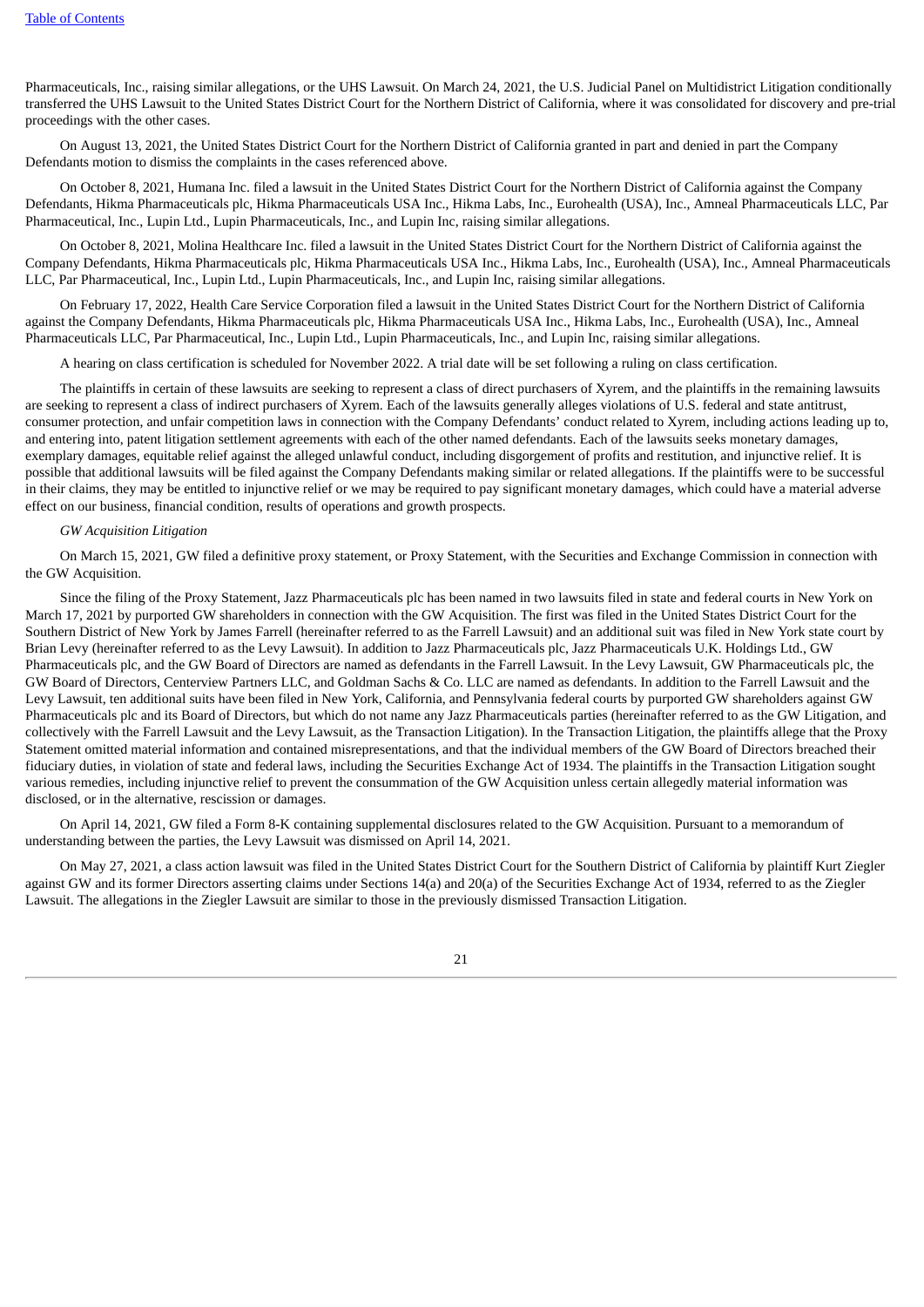#### *Patent Infringement Litigation*

# *Avadel Patent Litigation*

On May 13, 2021, we filed a patent infringement suit against Avadel Pharmaceuticals plc, or Avadel, and several of its corporate affiliates in the United States District Court for the District of Delaware. The suit alleges that Avadel's product candidate FT-218 will infringe five of our patents related to controlled release formulations of oxybate and the safe and effective distribution of oxybate. The suit seeks an injunction to prevent Avadel from launching a product that would infringe these patents, and an award of monetary damages if Avadel does launch an infringing product. Avadel filed an answer to the complaint and counterclaims asserting that the patents are invalid or not enforceable, and that its product, if approved, will not infringe our patents.

On August 4, 2021, we filed an additional patent infringement suit against Avadel in the United States District Court for the District of Delaware. The second suit alleges that Avadel's product candidate FT-218 will infringe a newly-issued patent related to sustained-release formulations of oxybate. The suit seeks an injunction to prevent Avadel from launching a product that would infringe this patent, and an award of monetary damages if Avadel does launch an infringing product. Avadel filed an answer to the complaint and counterclaims asserting that the patents are invalid or not enforceable, and that its product, if approved, will not infringe our patents.

On November 10, 2021, we filed an additional patent infringement suit against Avadel in the United States District Court for the District of Delaware. The third suit alleges that Avadel's product candidate FT-218 will infringe a newly-issued patent related to sustained-release formulations of oxybate. The suit seeks an injunction to prevent Avadel from launching a product that would infringe this patent, and an award of monetary damages if Avadel does launch an infringing product. Avadel filed an answer to the complaint and counterclaims asserting that the patents are invalid or not enforceable, and that its product, if approved, will not infringe our patents.

On April 14, 2022, Avadel sued us in the United States District Court for the District of Delaware. Avadel's new suit alleges that we misappropriated trade secrets related to Avadel's once-nightly sodium oxybate development program and breached certain contracts between the parties. Avadel seeks monetary damages, an injunction preventing us from using Avadel's confidential information, and an order directing the United States Patent and Trademark Office to modify the inventorship of one of our oxybate patents.

# *Canopy Patent Litigation*

In December 2020, Canopy Growth Corporation filed a complaint against our subsidiary, GW, in the United States District Court for the Western District of Texas, alleging infringement of its patent, U.S. Patent No. 10,870,632. Canopy claims that our extraction process used to produce material used to produce Epidiolex infringes its patent. Canopy seeks a judgment that we have infringed their patent and an award of monetary damages. In July 2021, we filed an answer to the amended complaint, and counterclaims seeking judgment that the '632 patent is invalid and that we have not infringed the patent. In October 2021, the United States District Court for the Western District of Texas held a claim construction hearing regarding the disputed term of the '632 patent. In November 2021, the Court issued a claim construction order. On February 23, 2022, the parties filed a Joint Motion and Stipulation to Enter Final Judgment in favor of GW. On February 25, 2022, the Court granted the parties' motion and entered final judgment in favor of GW. Pursuant to the stipulation, Canopy filed a notice of appeal of the Court's ruling on the disputed term in March 2022.

#### *Lupin Patent Litigation*

In June 2021, we received notice from Lupin Inc., or Lupin, that it has filed with FDA an ANDA, for a generic version of Xywav. The notice from Lupin included a "paragraph IV certification" with respect to ten of our patents listed in FDA's Orange Book for Xywav on the date of our receipt of the notice. The asserted patents relate generally to the composition and method of use of Xywav, and methods of treatment when Xywav is administered concomitantly with certain other medications. A paragraph IV certification is a certification by a generic applicant that alleges that patents covering the branded product are invalid, unenforceable, and/or will not be infringed by the manufacture, use or sale of the generic product.

In July 2021, we filed a patent infringement suit against Lupin in the United States District Court for the District of New Jersey. The complaint alleges that by filing its ANDA, Lupin has infringed ten of our Orange Book listed patents. We are seeking a permanent injunction to prevent Lupin from introducing a generic version of Xywav that would infringe our patents. As a result of this lawsuit, we expect that a stay of approval of up to 30 months will be imposed by FDA on Lupin's ANDA. In June 2021, FDA recognized seven years of Orphan Drug Exclusivity for Xywav through July 21, 2027. On October 4, 2021, Lupin filed an answer to the complaint and counterclaims asserting that the patents are invalid or not enforceable, and that its product, if approved, will not infringe our patents.

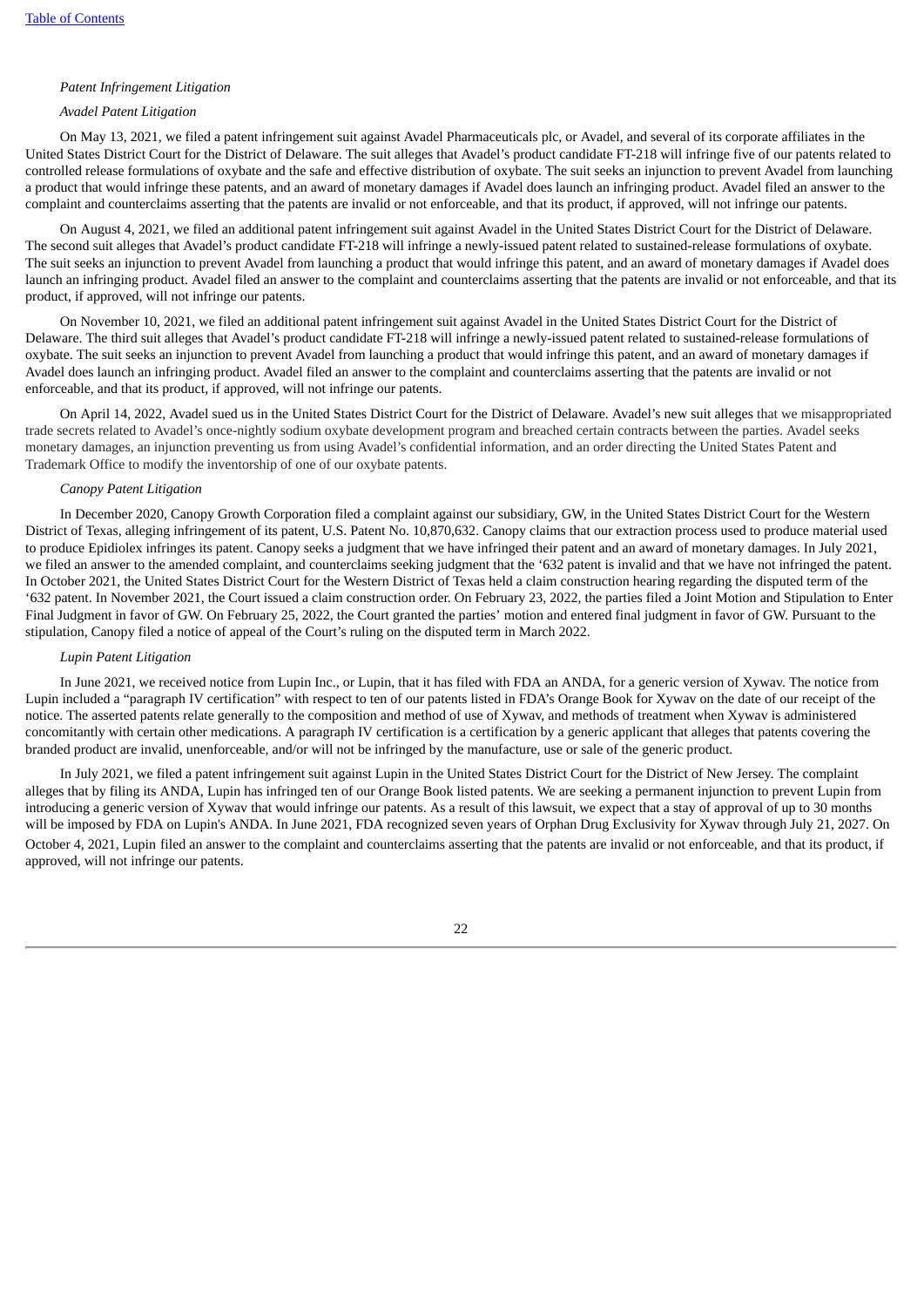# *Otsuka Patent Litigation*

In October 2021, Otsuka Pharmaceutical Co., Ltd., or Otsuka, filed claims against GW Pharma Limited and GW Pharmaceuticals Limited, or collectively, the GW Parties, in the English High Court, Patents Court. Otsuka alleges that under a now-expired Research Collaboration and License Agreement between Otsuka and the GW Parties, Otsuka and the GW Parties jointly own certain patents and other intellectual property, that Epidiolex is covered by that intellectual property, and that Otsuka is therefore due a royalty on net sales of Epidiolex.

In January 2022, we filed a lawsuit against Otsuka in the Supreme Court of the State of New York, County of New York, seeking a declaration that Otsuka is not entitled to any royalties on sales of Epidiolex under the Research Collaboration and License Agreement.

The Company vigorously enforces its intellectual property rights, but cannot predict the outcome of these matters.

From time to time we are involved in legal proceedings arising in the ordinary course of business. We believe there is no other litigation pending that could have, individually or in the aggregate, a material adverse effect on our results of operations or financial condition.

# **10. Shareholders' Equity**

### *Accumulated Other Comprehensive Income (Loss)*

The components of accumulated other comprehensive income (loss) as of March 31, 2022 and December 31, 2021 were as follows (in thousands):

|                                                                         | <b>Net Unrealized</b><br>Loss From<br><b>Hedging Activities</b> | Foreign<br>Currency<br>Translation<br>Adjustments | <b>Total</b><br>Accumulated<br>Other<br>Comprehensive<br>Loss |
|-------------------------------------------------------------------------|-----------------------------------------------------------------|---------------------------------------------------|---------------------------------------------------------------|
| Balance at December 31, 2021                                            | $(128)$ \$                                                      | $(400, 232)$ \$                                   | (400, 360)                                                    |
| Other comprehensive loss before reclassifications                       |                                                                 | (190, 488)                                        | (190, 488)                                                    |
| Amounts reclassified from accumulated other comprehensive income (loss) | 128                                                             |                                                   | 128                                                           |
| Other comprehensive income (loss), net                                  | 128                                                             | (190, 488)                                        | (190, 360)                                                    |
| Balance at March 31, 2022                                               |                                                                 | $(590, 720)$ \$                                   | (590, 720)                                                    |
|                                                                         |                                                                 |                                                   |                                                               |

During the three months ended March 31, 2022, other comprehensive loss primarily reflects foreign currency translation adjustments, primarily due to the weakening of the sterling and the euro against the U.S. dollar.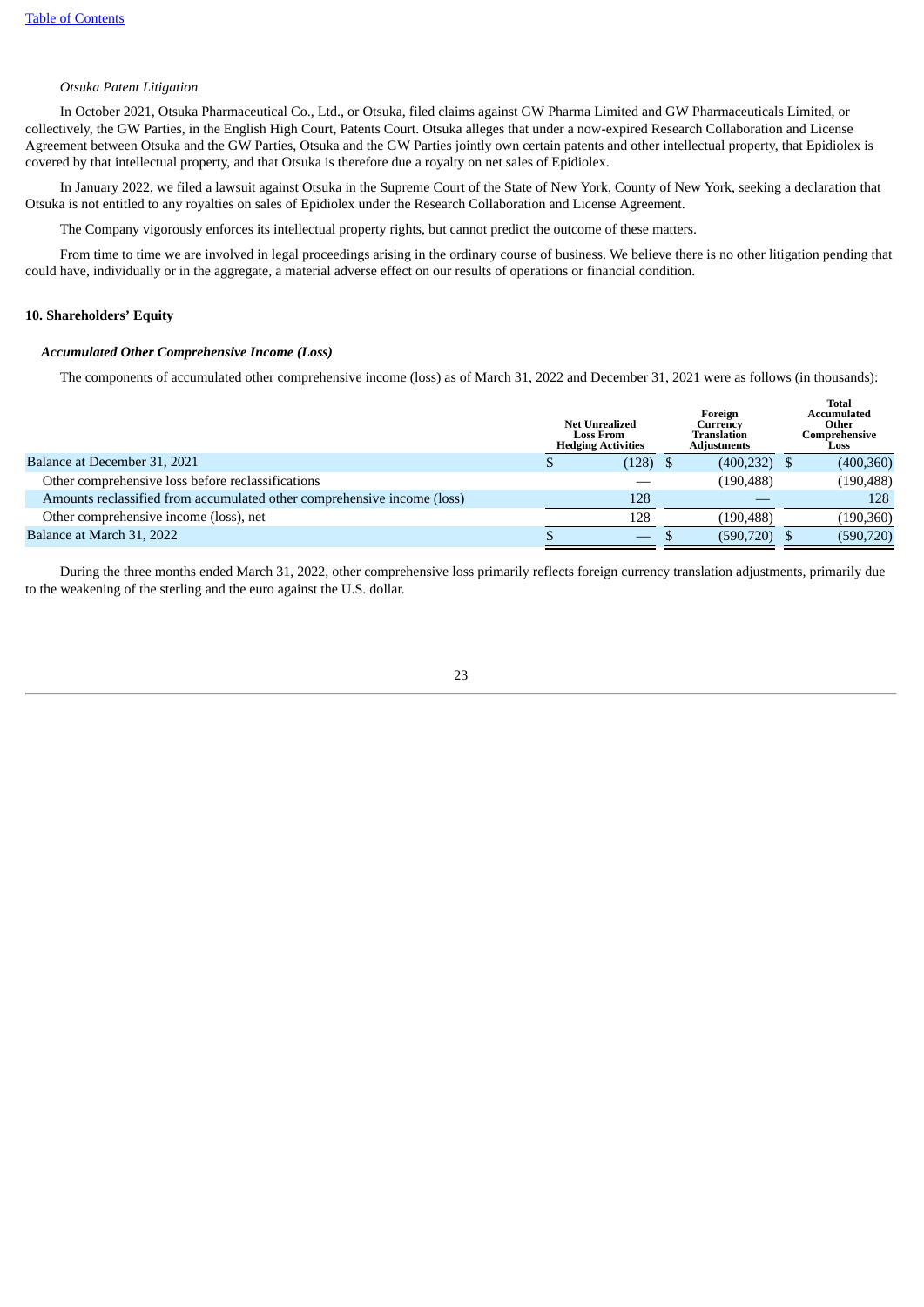# **11. Net Income per Ordinary Share**

Basic net income per ordinary share is based on the weighted-average number of ordinary shares outstanding. Diluted net income per ordinary share is based on the weighted-average number of ordinary shares outstanding and potentially dilutive ordinary shares outstanding.

Basic and diluted net income per ordinary share were computed as follows (in thousands, except per share amounts):

|                                                                           |        | <b>Three Months Ended</b><br>March 31, |         |  |
|---------------------------------------------------------------------------|--------|----------------------------------------|---------|--|
|                                                                           | 2022   |                                        | 2021    |  |
| Numerator:                                                                |        |                                        |         |  |
| Net income                                                                | 1,647  |                                        | 121,832 |  |
|                                                                           |        |                                        |         |  |
| Denominator:                                                              |        |                                        |         |  |
| Weighted-average ordinary shares used in per share calculations - basic   | 61,865 |                                        | 56,468  |  |
| Dilutive effect of employee equity incentive and purchase plans           | 1,042  |                                        | 1,584   |  |
| Dilutive effect of Exchangeable Senior Notes                              |        |                                        | 341     |  |
| Weighted-average ordinary shares used in per share calculations - diluted | 62,907 |                                        | 58,393  |  |
|                                                                           |        |                                        |         |  |
| Net income per ordinary share:                                            |        |                                        |         |  |
| <b>Basic</b>                                                              | 0.03   |                                        | 2.16    |  |
| Diluted                                                                   | 0.03   |                                        | 2.09    |  |
|                                                                           |        |                                        |         |  |

Potentially dilutive ordinary shares from our employee equity incentive and purchase plans are determined by applying the treasury stock method to the assumed exercise of share options, the assumed vesting of outstanding Restricted Stock Units, or RSUs, and Performance-based restricted stock units, or PRSUs, and the assumed issuance of ordinary shares under our employee stock purchase plan, or ESPP. Potentially dilutive ordinary shares from the Exchangeable Senior Notes are determined by applying the if-converted method to the assumed issuance of ordinary shares upon exchange of the Exchangeable Senior Notes. The potential issue of ordinary shares upon exchange of the Exchangeable Senior Notes was anti-dilutive and had no impact on diluted net income per ordinary share for the three months ended March 31, 2022.

The following table represents the weighted-average ordinary shares that were excluded from the calculation of diluted net income per ordinary share for the periods presented because including them would have an anti-dilutive effect (in thousands):

|                                              | Three Months Ended<br>March 31. |       |
|----------------------------------------------|---------------------------------|-------|
|                                              | 2022                            | 2021  |
| <b>Exchangeable Senior Notes</b>             | 9,044                           | 9,798 |
| Employee equity incentive and purchase plans | 2,509                           | .671  |

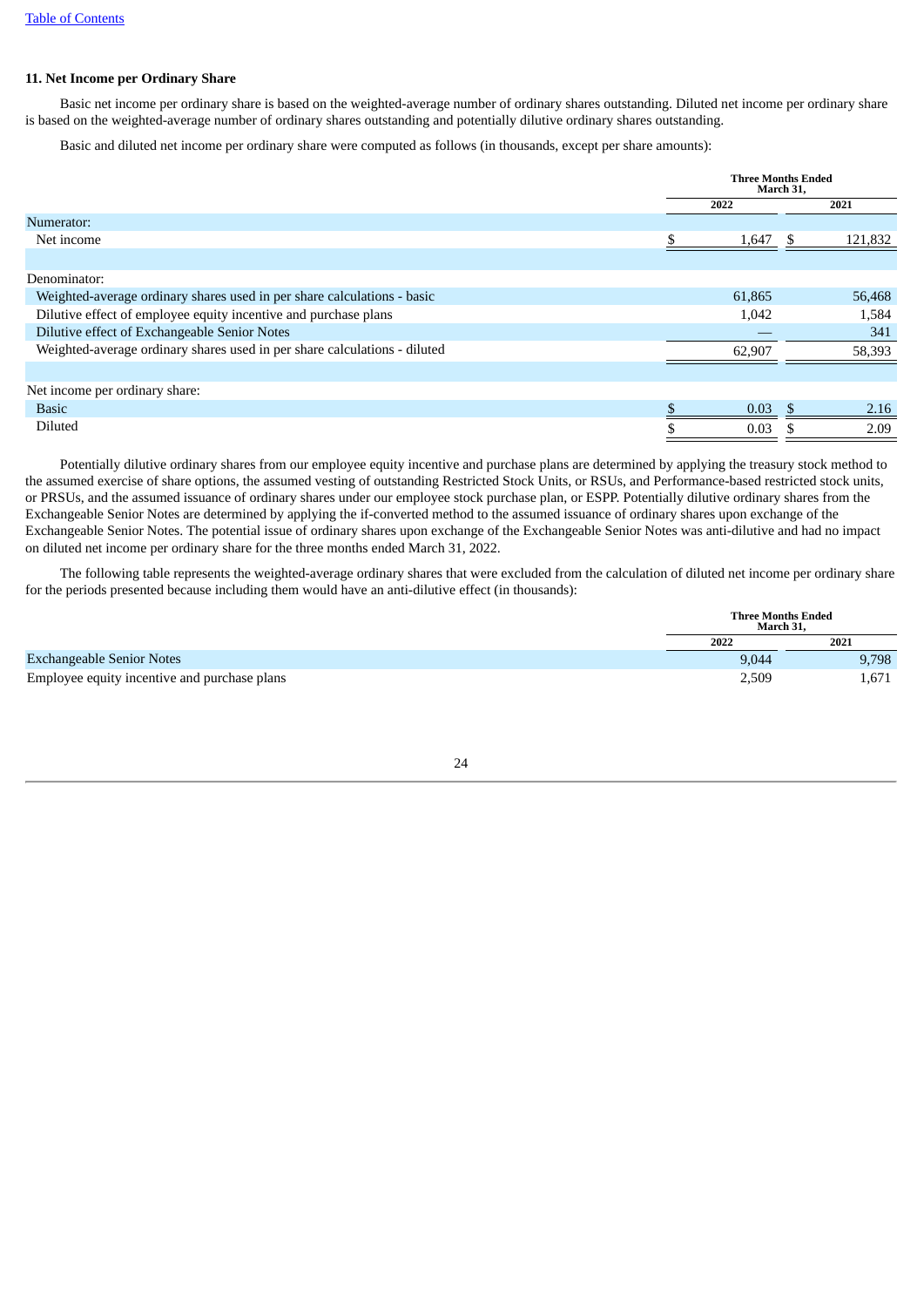# **12. Revenues**

The following table presents a summary of total revenues (in thousands):

|                                 |               | <b>Three Months Ended</b><br>March 31, |
|---------------------------------|---------------|----------------------------------------|
|                                 | 2022          | 2021                                   |
| <b>Xyrem</b>                    | \$<br>247,497 | - \$<br>335,550                        |
| Xywav                           | 186,080       | 75,416                                 |
| <b>Total Oxybate</b>            | 433,577       | 410,966                                |
| Epidiolex/Epidyolex             | 157,893       |                                        |
| Sunosi                          | 15,878        | 11,606                                 |
| <b>Sativex</b>                  | 4,742         |                                        |
| <b>Total Neuroscience</b>       | 612,090       | 422,572                                |
| Zepzelca                        | 59,338        | 54,334                                 |
| Rylaze                          | 54,220        |                                        |
| <b>Vyxeos</b>                   | 33,757        | 33,155                                 |
| Defitelio/defibrotide           | 49,489        | 49,619                                 |
| Erwinaze/Erwinase               |               | 41,068                                 |
| <b>Total Oncology</b>           | 196,804       | 178,176                                |
| Other                           | 943           | 2,783                                  |
| Product sales, net              | 809,837       | 603,531                                |
| Royalties and contract revenues | 3,884         | 4,050                                  |
| <b>Total revenues</b>           | 813,721<br>\$ | 607,581<br><sup>\$</sup>               |

The following table presents a summary of total revenues attributed to geographic sources (in thousands):

|                      | <b>Three Months Ended</b><br>March 31, |         |          |         |
|----------------------|----------------------------------------|---------|----------|---------|
|                      |                                        | 2022    |          | 2021    |
| <b>United States</b> | Ф                                      | 740,583 | <b>S</b> | 548,292 |
| Europe               |                                        | 61,028  |          | 47,233  |
| All other            |                                        | 12,110  |          | 12,056  |
| Total revenues       |                                        | 813,721 |          | 607,581 |

The following table presents a summary of the percentage of total revenues from customers that represented more than 10% of our total revenues:

|              | <b>Three Months Ended</b><br>March 31, |      |  |
|--------------|----------------------------------------|------|--|
|              | 2022                                   | 2021 |  |
| <b>ESSDS</b> | 55 %                                   | 67 % |  |
| McKesson     | 12 %                                   | 14 % |  |

# *Financing and payment*

Our payment terms vary by the type and location of our customer but payment is generally required in a term ranging from 30 to 45 days.

# *Contract Liabilities - Deferred Revenue*

The deferred revenue balance as of March 31, 2022 primarily related to deferred upfront fees received from Nippon Shinyaku Co., Ltd., or Nippon Shinyaku, in connection with two license, development and commercialization agreements granting Nippon Shinyaku exclusive rights to develop and commercialize each of Defitelio and Vyxeos in Japan. We recognized contract revenues of \$0.5 million during the three months ended March 31, 2022, relating to these upfront payments.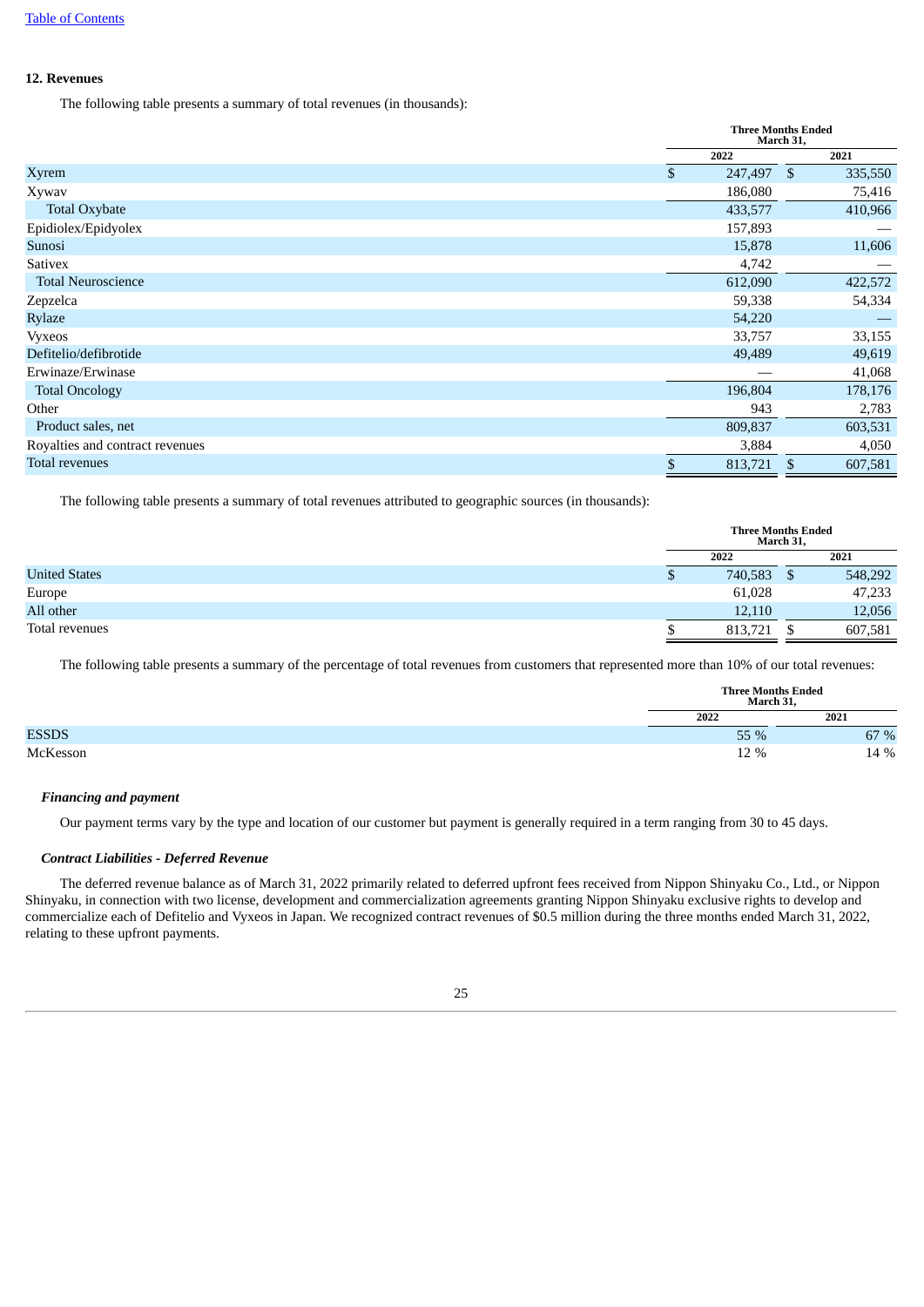The deferred revenue balances are being recognized over an average of four years representing the period over which we expect to perform our research and developments obligations under each agreement.

The following table presents a reconciliation of our beginning and ending balances in contract liabilities from contracts with customers for the three months ended March 31, 2022 (in thousands):

|                                                          | <b>Contract Liabilities</b> |       |
|----------------------------------------------------------|-----------------------------|-------|
| Balance as of December 31, 2021                          |                             | 2.556 |
| Amount recognized within royalties and contract revenues |                             | (523) |
| Balance as of March 31, 2022                             |                             | 2,033 |
|                                                          |                             |       |

#### **13. Share-Based Compensation**

Share-based compensation expense related to share options, RSUs, PRSUs and grants under our ESPP was as follows (in thousands):

|                                                          |   | <b>Three Months Ended</b><br>March 31. |  |         |  |
|----------------------------------------------------------|---|----------------------------------------|--|---------|--|
|                                                          |   | 2022                                   |  | 2021    |  |
| Selling, general and administrative                      | D | 34,785 \$                              |  | 23,846  |  |
| Research and development                                 |   | 12,436                                 |  | 8.643   |  |
| Cost of product sales                                    |   | 2.849                                  |  | 1,996   |  |
| Total share-based compensation expense, pre-tax          |   | 50,070                                 |  | 34,485  |  |
| Income tax benefit from share-based compensation expense |   | (8,823)                                |  | (6,753) |  |
| Total share-based compensation expense, net of tax       |   | 41.247                                 |  | 27.732  |  |

# *Share Options*

There were no share options granted in the three months ended March 31, 2022. The table below shows the number of shares underlying options granted to purchase our ordinary shares, the weighted-average assumptions used in the Black-Scholes option pricing model and the resulting weightedaverage grant date fair value of share options granted for the three months ended March 31, 2021:

|                                                            | <b>Three Months Ended</b><br>March 31, 2021 |                 |
|------------------------------------------------------------|---------------------------------------------|-----------------|
| Shares underlying options granted (in thousands)           |                                             | 95              |
| Grant date fair value                                      |                                             | 51.33           |
| Black-Scholes option pricing model assumption information: |                                             |                 |
| Volatility                                                 |                                             | 37 %            |
| Expected term (years)                                      |                                             | 4.5             |
| Range of risk-free rates                                   |                                             | $0.4\% - 0.8\%$ |
| Expected dividend yield                                    |                                             | $-$ %           |

# *Restricted Stock Units*

The table below shows the number of RSUs granted covering an equal number of our ordinary shares and the weighted-average grant date fair value of RSUs granted:

|                             |   | Three Months Ended<br>March 31. |  |        |
|-----------------------------|---|---------------------------------|--|--------|
|                             |   | 2022                            |  | 2021   |
| RSUs granted (in thousands) |   | 1,888                           |  | 1,201  |
| Grant date fair value       | ۵ | 152.38                          |  | 169.87 |

The fair value of RSUs is determined on the date of grant based on the market price of our ordinary shares on that date. The fair value of RSUs is expensed ratably over the vesting period, generally over four years.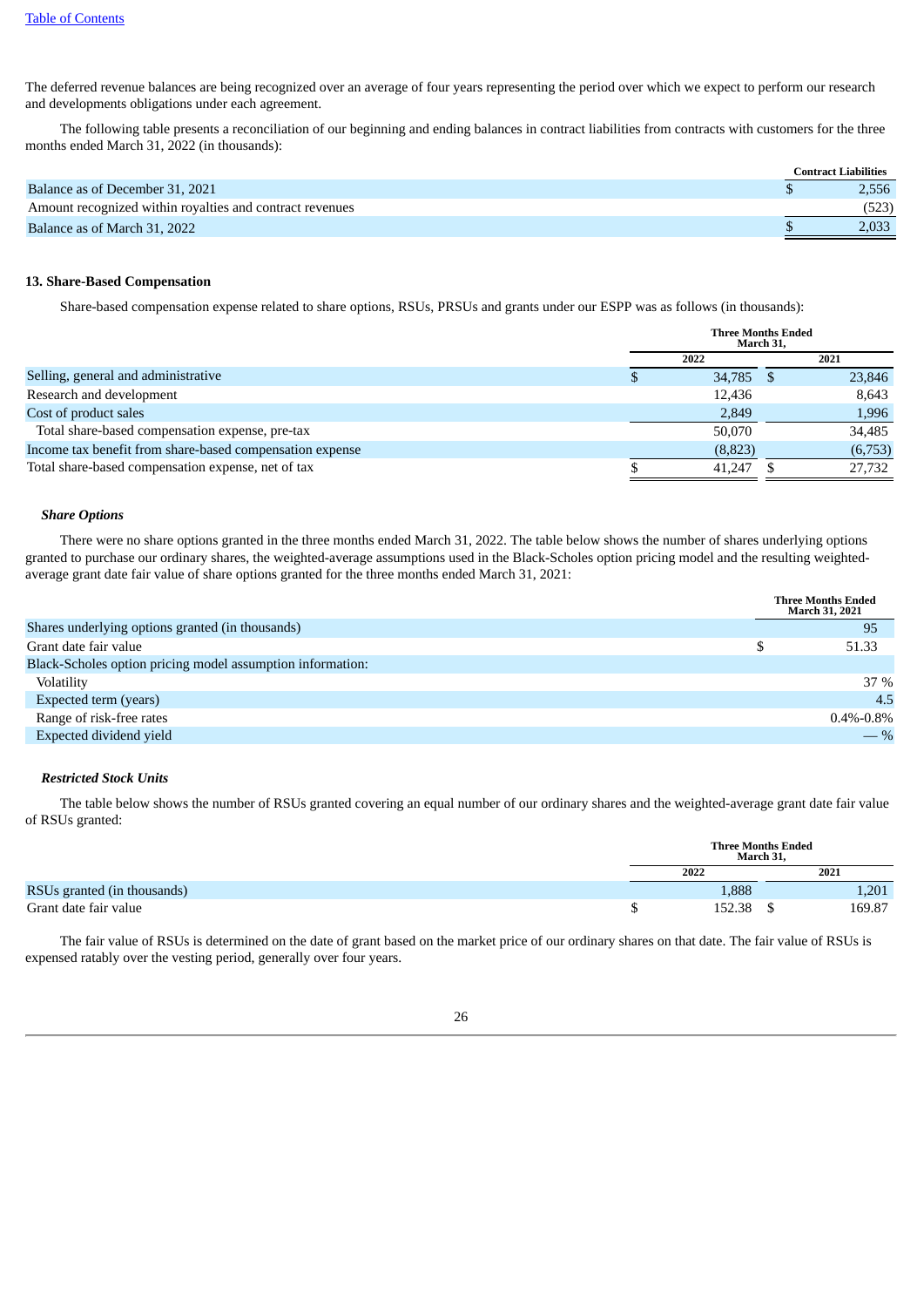#### *Performance-Based Restricted Stock Units*

In March 2022, the Compensation & Management Development Committee of our board of directors approved awards of PRSUs to certain employees of the Company, subject to vesting on the achievement of certain commercial and pipeline performance criteria to be assessed over a performance period from the date of the grant to December 31, 2024. Following the determination of the Company's achievement with respect to the performance criteria, the amount of shares awarded will be subject to adjustment based on the application of a relative total shareholder return, or TSR modifier. The number of shares that may be earned ranges between 0% and 200% of the target number of PRSUs granted based on the degree of achievement of the applicable performance metric and the application of the relative TSR modifier.

The table below shows the number of PRSUs granted covering an equal number of our ordinary shares and the weighted-average grant date fair value of PRSUs granted:

|                              | <b>Three Months Ended</b><br>March 31, 2022 |
|------------------------------|---------------------------------------------|
| PRSUs granted (in thousands) | 281                                         |
| Grant date fair value        | 179.19                                      |

As the PRSUs granted in March 2022 are subject to a market condition, the grant date fair value for such PRSUs was based on a Monte Carlo simulation model. The Company evaluated the performance targets in the context of its current long-range financial plan and its product candidate development pipeline and recognized expense based on the probable number of awards that will ultimately vest. There were no PRSUs granted in the three months ended March 31, 2021.

As of March 31, 2022, compensation cost not yet recognized related to unvested share options, RSUs and PRSUs was \$29.7 million, \$418.8 million and \$56.6 million, respectively, which is expected to be recognized over a weighted-average period of 1.6 years, 3.2 years and 2.3 years, respectively.

#### **14. Income Taxes**

Our income tax expense was \$0.5 million for the three months ended March 31, 2022, compared to \$18.0 million for the same period in 2021. The decrease in the income tax expense resulted primarily from the mix of pre-tax income and losses incurred across tax jurisdictions. We do not provide for Irish income taxes on undistributed earnings of our foreign operations that are intended to be indefinitely reinvested in our foreign subsidiaries.

Our net deferred tax liability is primarily related to acquired intangible assets, and is net of deferred tax assets related to U.S. federal and state tax credits, U.S. federal and state and foreign net operating loss carryforwards and other temporary differences. We maintain a valuation allowance against certain deferred tax assets. Each reporting period, we evaluate the need for a valuation allowance on our deferred tax assets by jurisdiction and adjust our estimates as more information becomes available.

We are required to recognize the financial statement effects of a tax position when it is more likely than not, based on the technical merits, that the position will be sustained upon examination. As a result, we have recorded an unrecognized tax benefit for certain tax benefits which we judge may not be sustained upon examination. Our most significant tax jurisdictions are Ireland, the U.S. (both at the federal level and in various state jurisdictions) and the U.K. In Ireland we are no longer subject to income tax audits by taxing authorities for the years prior to 2017. The U.S. jurisdictions generally have statute of limitations three to four years from the later of the return due date or the date when the return was filed. However, in the U.S. (at the federal level and in most states), carryforwards that were generated in 2017 and earlier may still be adjusted upon examination by the tax authorities. In the U.K. we are no longer subject to income tax audits by taxing authorities for the years prior to 2018. Certain of our Italian subsidiaries are currently under examination by the Italian taxing authorities for the year ended December 31, 2017. Certain of our Luxembourg subsidiaries are currently under examination by the Luxembourg taxing authorities for the years ended December 31, 2017 and 2018. Certain of our German subsidiaries are currently under examination by the German taxing authorities for the years ended December 31, 2017, 2018 and 2019.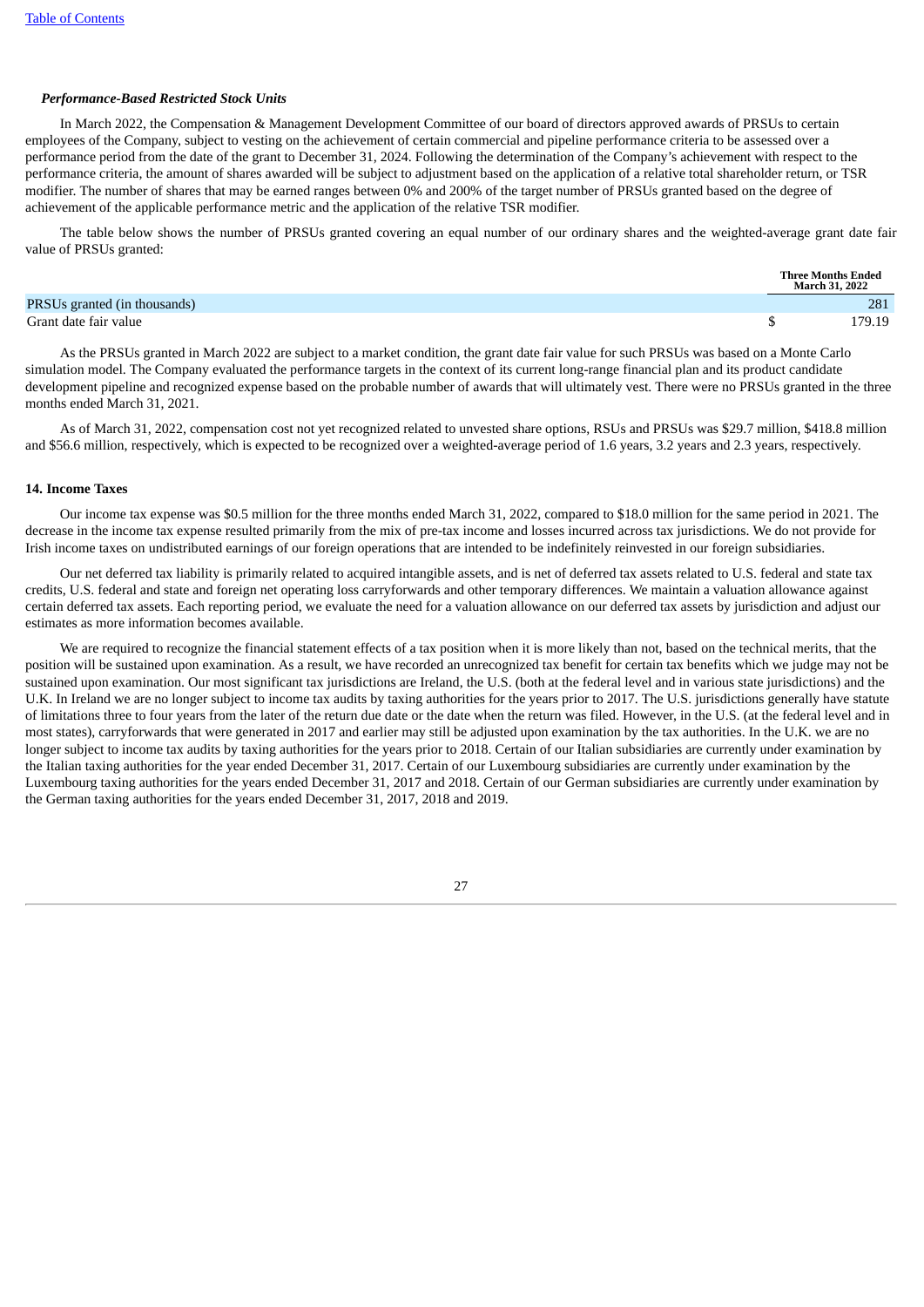# **15. Assets Held for Sale**

On March 25, 2022, we entered into a definitive agreement to divest Sunosi to Axsome. Under the terms of the agreement, Axsome will acquire the rights to Sunosi in all of the existing territories available to us. We will receive a upfront payment of \$53 million, a high single-digit royalty on Axsome's U.S. net sales of Sunosi in current indications and a mid-single-digit royalty on Axsome's U.S. net sales of Sunosi in future indications.

The respective obligations of Jazz and Axsome to consummate the transactions contemplated by the definitive agreement are subject to the satisfaction or waiver of a number of customary conditions.

The transaction is structured to be completed in sequential closings for the U.S. and ex-U.S. territories. Subject to the satisfaction or waiver of the closing conditions, the companies expect the U.S. transaction to close in the second quarter of 2022 and the ex-U.S. transaction close to occur within 60 days following the close of the U.S. transaction.

The assets to be divested met the assets held for sale criteria and were reclassified to assets held for sale as of March 31, 2022. We determined this is the disposal of a business and have allocated goodwill to these assets using the relative fair value method.

We have determined that the expected disposition of these assets does not qualify for reporting as a discontinued operation since the expected sale does not represent a strategic shift that has or will have a major effect on our operations and financial results.

The following assets were segregated and classified as assets held for sale in the condensed consolidated balance sheet (in thousands):

|                            |   | <b>March 31, 2022</b> |
|----------------------------|---|-----------------------|
| Intangible assets, net     | D | 56,680                |
| Inventories                |   | 21,163                |
| Goodwill                   |   | 12,927                |
| Other                      |   | 118                   |
| Total assets held for sale |   | 90,888                |

We will account for the contingent consideration in the form of the future royalty as earned. As a result, we expect to record a loss on disposal of approximately \$40.0 million when the transaction closes as the determination of the initial gain or loss will include the upfront consideration only and not include an amount for the contingent consideration.

#### **16. Subsequent Events**

In the second quarter of 2022, we acquired development and commercialization rights to two preclinical compounds, consistent with our objective to expand our pipeline.

In April 2022, we announced that we had entered into a licensing agreement with Werewolf Therapeutics, Inc., or Werewolf, to acquire exclusive global development and commercialization rights to Werewolf's investigational WTX-613, now referred to as JZP898. JZP898 is a differentiated, conditionally-activated interferon alpha (IFNα) INDUKINE™ molecule. Under the terms of the agreement, we made an upfront payment of \$15.0 million to Werewolf, and Werewolf is eligible to receive development, regulatory and commercial milestone payments of up to \$1.26 billion. Pending approval, Werewolf is eligible to receive a tiered, mid-single-digit percentage royalty on net sales of JZP898. The upfront payment totaling \$15.0 million will be expensed to Acquired in-process research and development, or IPR&D, in the second quarter of 2022.

<span id="page-28-0"></span>In May 2022, we announced that we had entered into a licensing agreement with Sumitomo Pharma Co., Ltd, or Sumitomo, to acquire exclusive development and commercialization rights in the United States, Europe and other territories for DSP-0187, which we have designated JZP441. JZP441 is a potent, highly selective oral orexin-2 receptor agonist with potential application for the treatment of narcolepsy, IH and other sleep disorders. Under the terms of the agreement, we will make an upfront payment of \$50.0 million to Sumitomo, and Sumitomo is eligible to receive development, regulatory and commercial milestone payments of up to \$1.09 billion. Pending approval, Sumitomo is eligible to receive a tiered, low double-digit royalty on Jazz's net sales of JZP441. The upfront payment totaling \$50.0 million will be expensed to Acquired IPR&D in the second quarter of 2022.

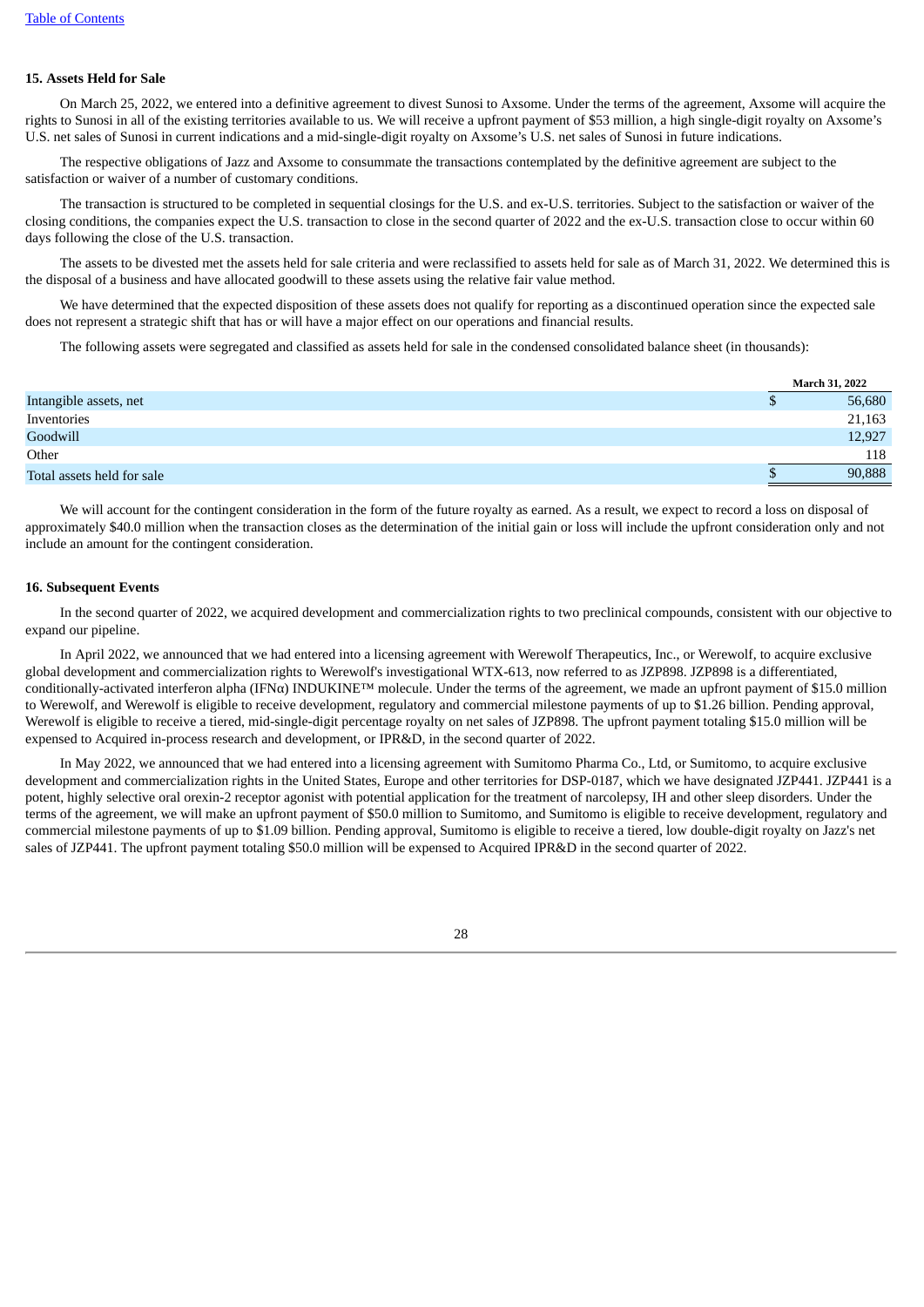# **Item 2. Management's Discussion and Analysis of Financial Condition and Results of Operations**

The following discussion of our financial condition and results of operations should be read in conjunction with the condensed consolidated financial statements and the notes to condensed consolidated financial statements included elsewhere in this Quarterly Report on Form 10-Q. This discussion contains forward-looking statements that involve risks and uncertainties. When reviewing the discussion below, you should keep in mind the substantial risks and uncertainties that could impact our business. In particular, we encourage you to review the risks and uncertainties described in "Risk Factors" in Part I, Item 1A of our Annual Report on Form 10-K for the year ended December 31, 2021. These risks and uncertainties could cause actual results to differ materially from those projected in forward-looking statements contained in this report or implied by past results and trends. Forward-looking statements are statements that attempt to forecast or anticipate future developments in our business, financial condition or results of operations. See the "Cautionary Note Regarding Forward-Looking Statements" that appears at the end of this discussion. These statements, like all statements in this report, speak only as of the date of this Quarterly Report on Form 10-Q (unless another date is indicated), and we undertake no obligation to update or revise *these statements in light of future developments.*

#### **Overview**

Jazz Pharmaceuticals plc is a global biopharmaceutical company whose purpose is to innovate to transform the lives of patients and their families. We are dedicated to developing life-changing medicines for people with serious diseases - often with limited or no therapeutic options. We have a diverse portfolio of marketed medicines and novel product candidates, from early- to late-stage development, in neuroscience and oncology. Within these therapeutic areas, we strive to identify new options for patients by actively exploring small molecules and biologics, and through innovative delivery technologies and cannabinoid science.

Our strategy for growth is rooted in executing commercial launches and ongoing commercialization initiatives; advancing robust research and development, or R&D, programs and delivering impactful clinical results; effectively deploying capital to strengthen the prospects of achieving our shortand long-term goals through strategic corporate development; and delivering strong financial performance. We focus on patient populations with high unmet needs. We identify and develop differentiated therapies for these patients that we expect will be long-lived assets and that we can support with an efficient commercialization model. In addition, we leverage our efficient, scalable operating model and integrated capabilities across our global infrastructure to effectively reach patients around the world.

At the 40th Annual J.P. Morgan Healthcare Conference in January 2022, we announced our Vision 2025, which aims to deliver sustainable growth and enhanced value, driving our continued transformation to an innovative, high-growth global pharmaceutical leader. The three core components of our Vision 2025 focus on commercial execution, pipeline productivity and operational excellence.

#### **Commercial Achievements**

Our marketed products are approved in countries around the world to improve patient care.

| <b>Product</b>                                                                                                                                                                                                | <b>Indications</b>                                                                                            | <b>Initial Approval Date</b> | <b>Markets</b>                                                        |
|---------------------------------------------------------------------------------------------------------------------------------------------------------------------------------------------------------------|---------------------------------------------------------------------------------------------------------------|------------------------------|-----------------------------------------------------------------------|
| <b>NEUROSCIENCE</b>                                                                                                                                                                                           |                                                                                                               |                              |                                                                       |
| Treatment of cataplexy or excessive daytime<br>sleepiness, or EDS, in patients seven years of age<br>and older with narcolepsy.<br>Xywav <sup>®</sup> (calcium, magnesium,<br>potassium, and sodium oxybates) |                                                                                                               | <b>July 2020</b>             | U.S.                                                                  |
|                                                                                                                                                                                                               | Treatment of idiopathic hypersomnia, or IH, in<br>adults.                                                     | August 2021                  | U.S.                                                                  |
|                                                                                                                                                                                                               | Treatment of cataplexy or EDS in patients seven<br>years of age and older with narcolepsy.                    | <b>July 2002</b>             | U.S.                                                                  |
| Xyrem <sup>®</sup> (sodium oxybate)                                                                                                                                                                           | For the treatment of cataplexy in patients with<br>narcolepsy.                                                | August 2005                  | Canada                                                                |
|                                                                                                                                                                                                               | Treatment of narcolepsy with cataplexy in adult<br>patients, adolescents and children from age of 7<br>years. | October 2005                 | EU, Great Britain, other<br>markets (through licensing)<br>agreement) |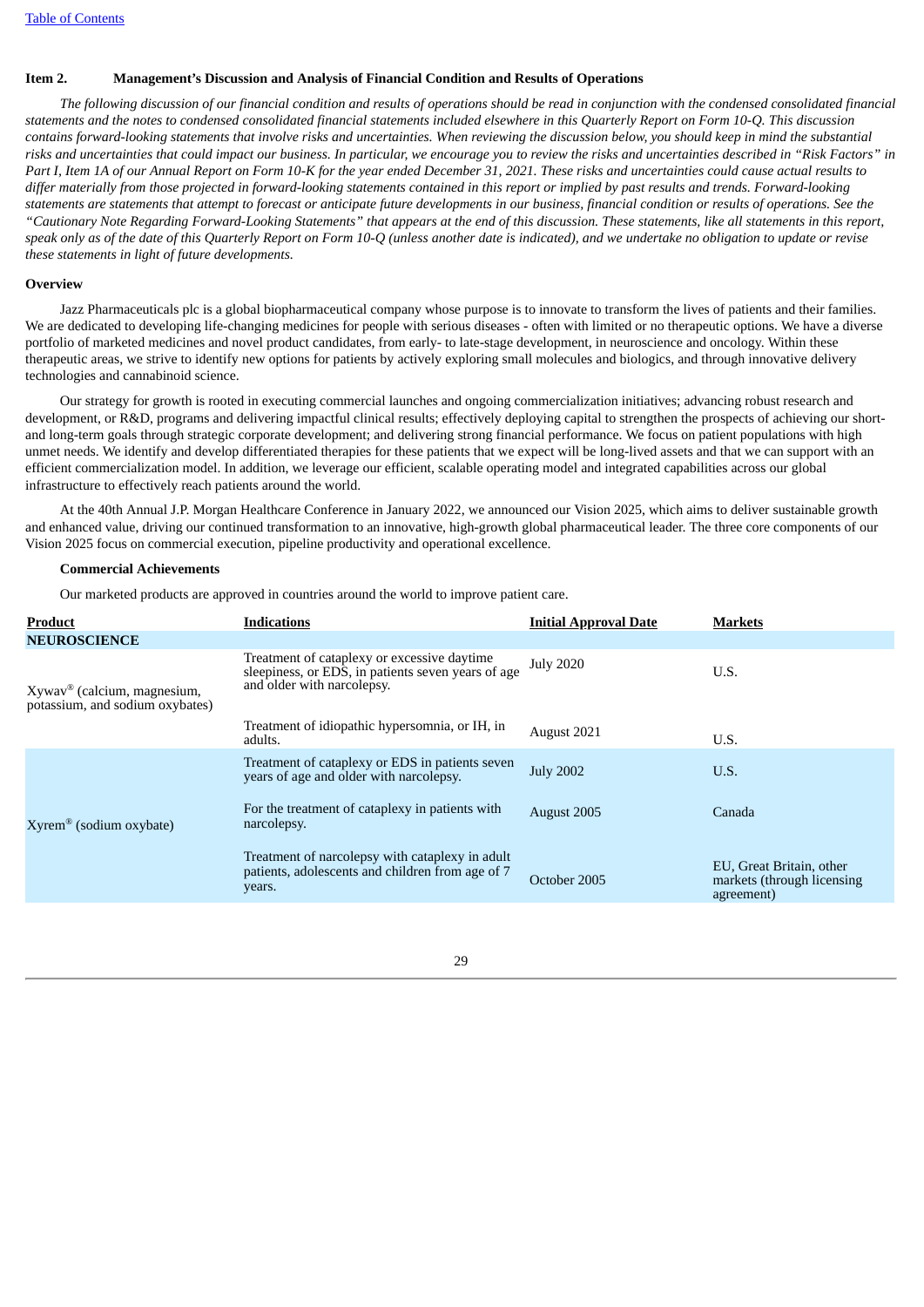| Epidiolex® (cannabidiol)                                              | Treatment of seizures associated with Lennox-<br>Gastaut syndrome, or LGS, Dravet syndrome, or<br>DS, or tuberous sclerosis complex, or TSC, in<br>patients 1 year of age and older.                                                                                                                              | June 2018        | U.S.                                                                  |
|-----------------------------------------------------------------------|-------------------------------------------------------------------------------------------------------------------------------------------------------------------------------------------------------------------------------------------------------------------------------------------------------------------|------------------|-----------------------------------------------------------------------|
| Epidyolex <sup>®</sup> (cannabidiol)                                  | For adjunctive therapy of seizures associated with<br>LGS or DS, in conjunction with clobazam, for<br>patients 2 years of age and older.*                                                                                                                                                                         | September 2019   | EU, Great Britain, other<br>markets                                   |
|                                                                       | For adjunctive therapy of seizures associated with<br>TSC for patients 2 years of age and older.**                                                                                                                                                                                                                | April 2021       | EU, Great Britain, other<br>markets                                   |
|                                                                       | Improve wakefulness in adult patients with EDS<br>associated with narcolepsy or obstructive sleep<br>apnea, or OSA.                                                                                                                                                                                               | March 2019       | U.S.                                                                  |
| Sunosi <sup>®</sup> (solriamfetol)***                                 | Improve wakefulness and reduce EDS in adult<br>patients with narcolepsy (with or without<br>cataplexy) or adult patients with OSA whose EDS January 2020<br>has not been satisfactorily treated by primary<br>OSA therapy, such as continuous positive airway<br>pressure, or CPAP.                               |                  | EU, Great Britain, other<br>markets                                   |
|                                                                       | Treatment of EDS in adult patients with<br>narcolepsy or OSA.                                                                                                                                                                                                                                                     | <b>May 2021</b>  | Canada                                                                |
| Sativex <sup>®</sup> (nabiximols)                                     | Treatment for adult patients with moderate to<br>severe spasticity due to multiple sclerosis, or MS,<br>who have not responded adequately to other anti-<br>spasticity medication and who demonstrate<br>clinically significant improvement in spasticity<br>related symptoms during an initial trial of therapy. | June 2010        | U.K. (other markets through<br>licensing agreements with<br>partners) |
| <b>ONCOLOGY</b>                                                       |                                                                                                                                                                                                                                                                                                                   |                  |                                                                       |
| Zepzelca® (lurbinectedin)                                             | Treatment of adult patients with metastatic small<br>cell lung cancer, or SCLC, with disease<br>progression on or after platinum-based<br>chemotherapy.                                                                                                                                                           | June 2020        | U.S. (licensed from<br>PharmaMar)                                     |
|                                                                       | Treatment of adults with Stage III or metastatic<br>SCLC who have progressed on or after platinum-<br>containing therapy.                                                                                                                                                                                         | September 2021   | Canada (licensed from<br>PharmaMar)                                   |
| Rylaze® (asparaginase erwinia<br>chrysanthemi (recombinant)-<br>rywn) | A component of a multi-agent chemotherapeutic<br>regimen for the treatment of acute lymphoblastic<br>leukemia, or ALL, and lymphoblastic lymphoma,<br>or LBL, in adult and pediatric patients 1 month or<br>older who have developed hypersensitivity to $E$ .<br>coli-derived asparaginase.                      | <b>June 2021</b> | U.S.                                                                  |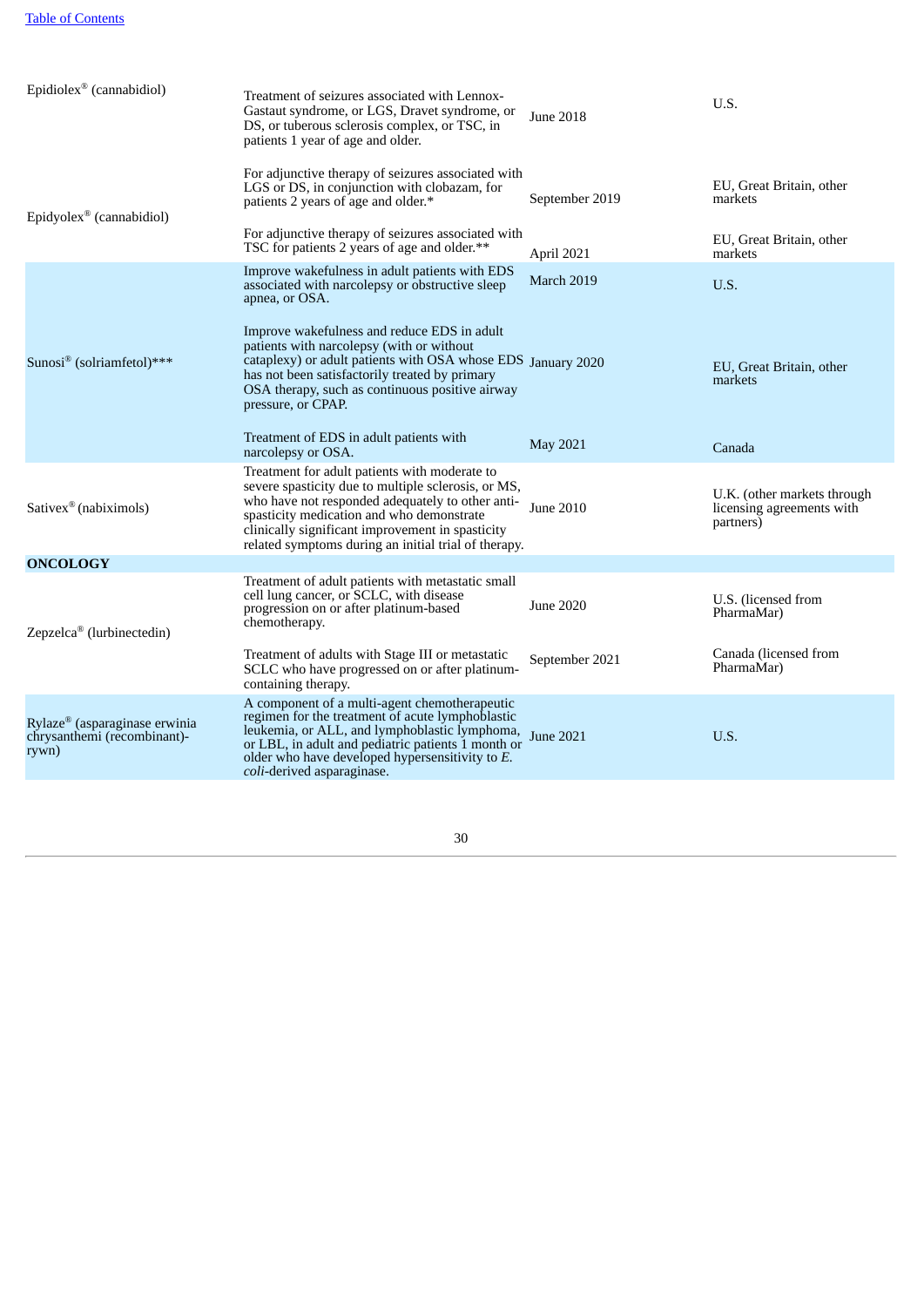| Vyxeos <sup>®</sup> (daunorubicin and<br>cytarabine) liposome for injection                                  | Treatment of newly-diagnosed therapy-related<br>therapy-related acute myeloid leukemia, or t-AML<br>or AML with myelodysplasia-related changes<br>(AML-MRC) in adults and pediatric patients one<br>vear and older.   | August 2017  | U.S.                                |
|--------------------------------------------------------------------------------------------------------------|-----------------------------------------------------------------------------------------------------------------------------------------------------------------------------------------------------------------------|--------------|-------------------------------------|
| Vyxeos <sup>®</sup> liposomal 44 mg/100 mg<br>powder for concentrate for solution<br>for infusion            | Treatment of adults with newly-diagnosed t-AML<br>or AML-MRC.                                                                                                                                                         | August 2018  | EU, Great Britain, other<br>markets |
| liposome for injection Powder, 44 mg<br>daunorubicin and 100 mg cytarabine<br>per vial, intravenous infusion | Vyxeos <sup>®</sup> Daunorubicin and cytarabine<br>Treatment of adults with newly diagnosed<br>therapy-related t-AML or AML with AML-MRC.                                                                             | April 2021   | Canada                              |
| Defitelio <sup>®</sup> (defibrotide sodium)                                                                  | Treatment of adult and pediatric patients with<br>hepatic veno-occlusive disease, or VOD, also<br>known as SOS, with renal or pulmonary<br>dysfunction following hematopoietic stem cell<br>transplantation, or HSCT. | March 2016   | U.S.                                |
| Defitelio <sup>®</sup> (defibrotide)                                                                         | Treatment of severe hepatic VOD, also known as<br>SOS, following HSCT therapy.                                                                                                                                        | October 2013 | EU, Great Britain, other<br>markets |

\*Clobazam restriction limited to EU and Great Britain

# \*\*TSC approval pending in certain markets

\*\*\*In March 2022, we announced that we had entered into a definitive agreement to divest Sunosi to Axsome Therapeutics, or Axsome

#### **Neuroscience**

We are the global leader in the development and commercialization of oxybate therapy for patients with sleep disorders. Xyrem was approved by the U.S. Food and Drug Administration, or FDA, in 2002, and has become a standard of care for treating EDS and cataplexy in narcolepsy. In 2020, we received FDA approval for Xywav for the treatment of cataplexy or EDS, in patients seven years of age and older with narcolepsy. In August 2021, Xywav became the first and only therapy approved by FDA for the treatment of IH in adults. Xywav is an oxybate therapy that contains 92% less sodium than Xyrem.

Since there is no cure for narcolepsy and long-term disease management is needed, we believe that Xywav represents an important new therapeutic option for patients with this sleep disorder. Our commercial efforts are focused on educating patients and physicians about the lifelong impact of high sodium intake, and how the use of Xywav enables them to address what is a modifiable risk factor.

In June 2021, FDA recognized seven years of Orphan Drug Exclusivity (ODE) for Xywav in narcolepsy. ODE extends through July 2027. In connection with granting ODE, FDA stated that "Xywav is clinically superior to Xyrem by means of greater safety because Xywav provides a greatly reduced chronic sodium burden compared to Xyrem." FDA's summary also stated that "the differences in the sodium content of the two products at the recommended doses will be clinically meaningful in reducing cardiovascular morbidity in a substantial proportion of patients for whom the drug is indicated."

We view the adoption of Xywav in narcolepsy as a positive indication that physicians and patients appreciate the benefits of a lower sodium oxybate option. We continue to see Xywav adoption among both existing and new-to-oxybate narcolepsy patients. We now have agreements in place for Xywav with all three major pharmacy benefit managers, or PBMs, in the U.S. To date, we have entered into agreements with various entities and have achieved benefit coverage for Xywav for approximately 90% of commercial lives.

On August 12, 2021, FDA approved Xywav for the treatment of IH in adults. Xywav is the first and only FDA-approved therapy to treat IH. We initiated the U.S. commercial launch of Xywav for the treatment of IH in adults on November 1, 2021. IH is a debilitating neurologic sleep disorder characterized by chronic EDS, the inability to stay awake and alert during the day resulting in the irrepressible need to sleep or unplanned lapses into sleep or drowsiness. An estimated 37,000 people in the U.S. have been diagnosed with IH and are actively seeking healthcare.

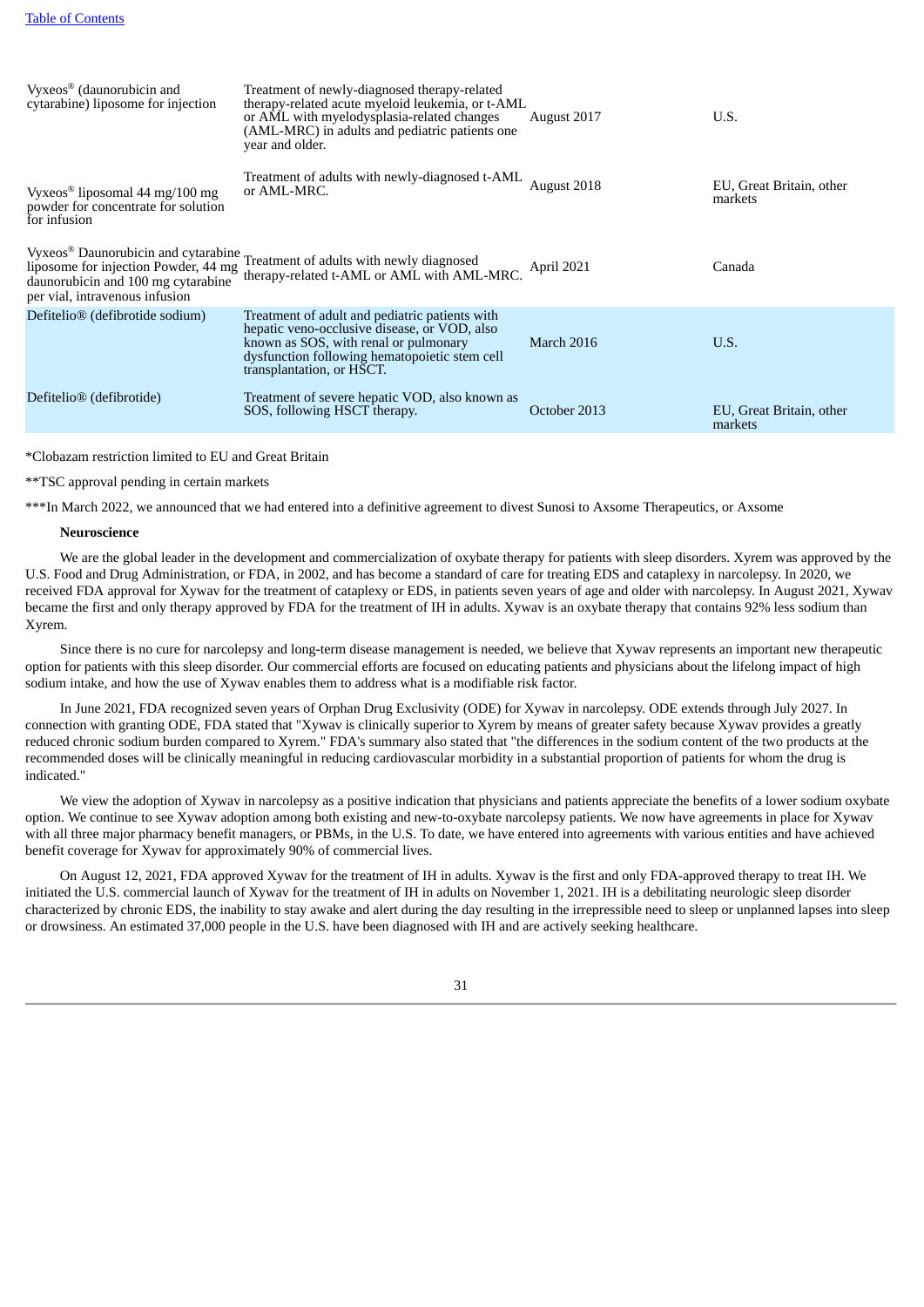We have seen strong adoption of Xywav in narcolepsy since its launch in November 2020. Exiting the first quarter of 2022, there were approximately 7,800 patients taking Xywav, including approximately 7,050 patients with narcolepsy and approximately 750 patients with IH. With respect to Xywav and Xyrem in the aggregate, the average number of active oxybate patients on therapy was approximately 16,650 in the first quarter of 2022.

Sunosi was launched in the U.S. in 2019 as a therapy to improve wakefulness in adult patients with EDS associated with narcolepsy or OSA. Sunosi was approved in Europe in 2020, and the rolling launch is ongoing. Sunosi was approved in Canada in 2021. In March 2022, we announced that we had entered into a definitive agreement to divest Sunosi to Axsome. Under the terms of the agreement, Axsome will receive the rights to Sunosi in all of the existing territories available to us and we will receive an upfront payment of \$53 million, a high single-digit royalty on Axsome's U.S. net sales of Sunosi in current indications and a mid-single-digit royalty on Axsome's U.S. net sales of Sunosi in future indications. The divestiture of Sunosi to Axsome is intended to enable us to sharpen our focus on our highest strategic priorities designed to deliver sustainable growth and enhanced shareholder value. In assessing the positioning of Sunosi in the overall treatment landscape, we believe that Axsome is well positioned to deliver access to this important medicine and to maximize the value of Sunosi to us through future growth. The respective obligations of the companies to consummate the transactions contemplated by the definitive agreement are subject to the satisfaction or waiver of a number of customary conditions. The transaction is structured to be completed in sequential closings for the U.S. and ex-U.S. territories. Subject to the satisfaction or waiver of the closing conditions, the companies expect the U.S. transaction to close in the second quarter of 2022 and the ex-U.S. transaction close to occur within 60 days following the close of the U.S. transaction.

We acquired Epidiolex (Epidyolex outside the U.S.) in May 2021 as part of the acquisition of GW Pharmaceuticals plc, or GW, which we refer to as the GW Acquisition, which expands our growing neuroscience business with a global, high-growth childhood-onset epilepsy franchise. Epidiolex was approved in the U.S. in June 2018 for the treatment of seizures associated with two rare and severe forms of epilepsy, LGS and DS, in patients two years of age and older, and subsequently approved in July 2020 for the treatment of seizures associated with TSC in patients one year of age and older. FDA also approved the expansion of all existing indications, LGS and DS, to patients one year of age and older. The rolling European launch of Epidyolex is also underway following European Commission approval in September 2019 for use as adjunctive therapy of seizures associated with LGS or DS, in conjunction with clobazam, for patients two years of age and older. The clobazam restriction is limited to EU and Great Britain. Outside the U.S. and Europe, Epidiolex/Epidyolex is approved in Israel and Australia.

Sativex (nabiximols) is approved in more than 25 countries outside the U.S. for the treatment of adult patients with moderate to severe spasticity due to MS who have not responded adequately to other anti-spasticity medication. We market Sativex directly in the U.K. and through licensing agreements with partners across other countries. We are working toward potential approval of nabiximols in the U.S. with multiple Phase 3 clinical trials in progress.

#### **Oncology**

We acquired U.S. development and commercialization rights to Zepzelca in early 2020, and launched six months thereafter with an indication for treatment of patients with SCLC with disease progression on or after platinum-based chemotherapy. Our education and promotional efforts are focused on SCLC-treating physicians. We are continuing to raise awareness of Zepzelca across academic and community cancer centers and see continued opportunities for growth in second-line share and overall demand, reflecting the significant unmet need and favorable Zepzelca product profile. In collaboration with F. Hoffmann-La Roche Ltd (Roche), we have initiated a Phase 3 pivotal clinical trial in first-line extensive stage SCLC of Zepzelca in combination with Tecentriq® (atezolizumab). We are also developing Zepzelca in additional indications.

Rylaze was approved by FDA in June 2021 under the Real-Time Oncology Review (RTOR) program, and was launched in the U.S. in July 2021 for use as a component of a multi-agent chemotherapeutic regimen for the treatment of patients with ALL or LBL in pediatric and adult patients one month and older who have developed hypersensitivity to *E. coli*-derived asparaginase. Rylaze is the only recombinant *erwinia* asparaginase manufactured product that maintains a clinically meaningful level of asparaginase activity throughout the entire duration of treatment. We developed Rylaze to address the needs of patients and health care providers for an innovative, high-quality *erwinia* asparaginase with reliable supply. The current indication is for an intramuscular (IM) dosing regimen of 25 mg/m<sup>2</sup> every 48 hours. We submitted a supplemental Biologics License Application (sBLA) with additional data in support of a Monday/Wednesday/Friday (M/W/F) IM dosing schedule in January 2022 and submitted a separate sBLA for intravenous administration in April 2022, both which have been granted review under the RTOR program. We anticipate that data from the current development program will support regulatory filings in Europe in mid-2022, with potential for approval in 2023. The Company is also working with a partner for potential submission, approval and launch in Japan, as well as planning additional submissions in other markets.

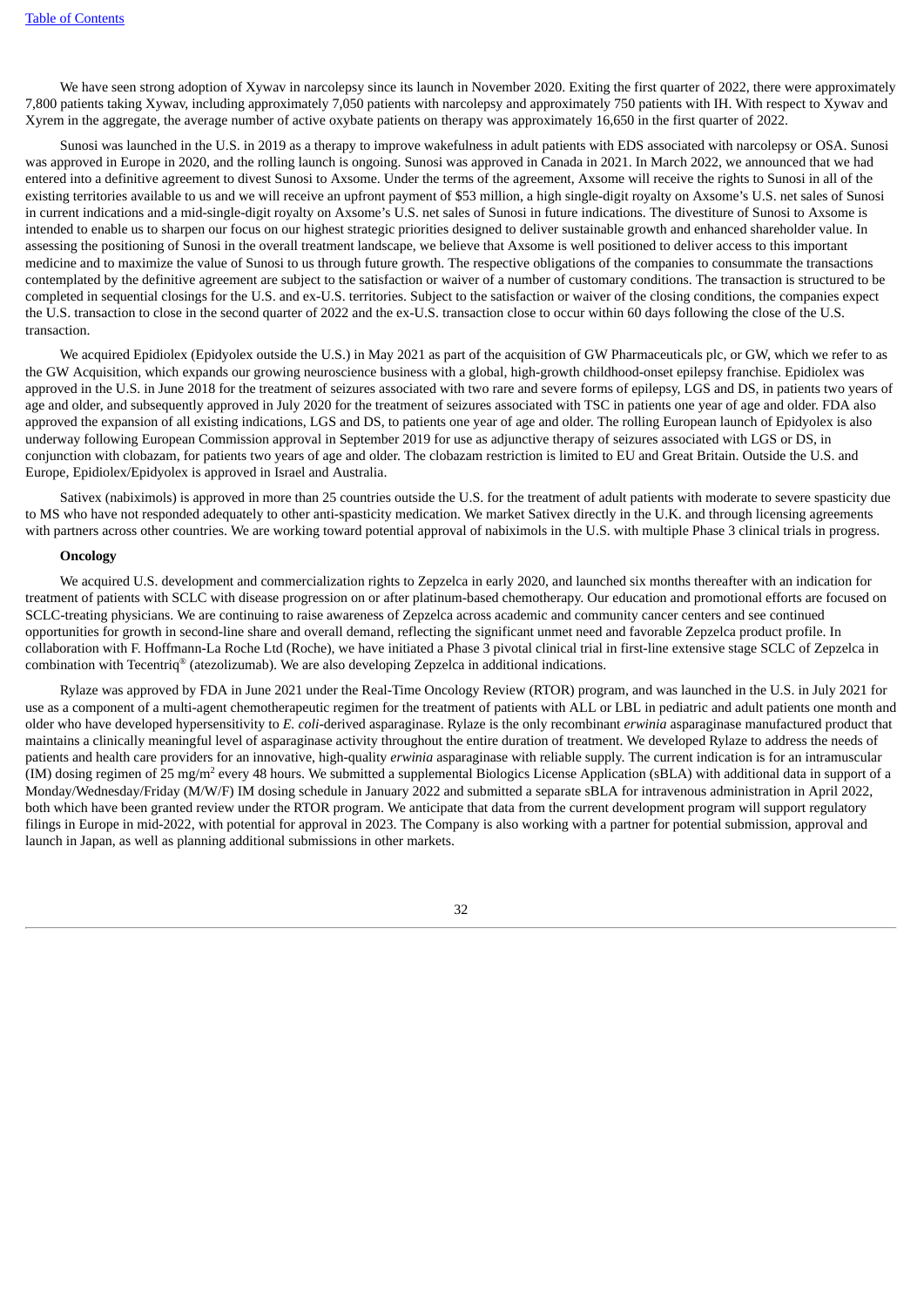Vyxeos is a treatment for adults with newly-diagnosed t-AML, or AML-MRC. In March 2021, FDA approved a revised label to include a new indication to treat newly-diagnosed therapy-related acute myeloid leukemia (t-AML) or AML with myelodysplasia-related changes in pediatric patients aged one year and older. We have a number of ongoing development activities and continue to expand into new markets internationally. Despite an ongoing trend in the U.S. towards lower-intensity treatments and away from Vyxeos that accelerated due to COVID-19 pandemic, we continue to see recovery in demand for Vyxeos and expect future demand for appropriate secondary AML patients to remain steady. In Europe, we continue to expect a negative impact on demand for and utilization of Vyxeos compared to historical periods due to COVID-19.

Defitelio is the first and only approved treatment for patients with VOD following HSCT. There was a significant decline in the number of patients receiving HSCT due to the effects of the COVID-19 pandemic. We anticipate the use of Defitelio will increase to the extent that hospital systems globally are able to continue moving forward with HSCT procedures.

## *Research and Development Progress*

Our development activities encompass all stages of development and currently include clinical testing of new product candidates and activities related to clinical improvements of, or additional indications or new clinical data for, our existing marketed products. We also have active preclinical programs for novel therapies, including precision medicines in hematology and oncology and the GW cannabinoid platform. We are increasingly leveraging our growing internal research and development function, and we have also entered into collaborations with third parties for the research and development of innovative early-stage product candidates and have supported additional investigator-sponsored trials, or ISTs, that are anticipated to generate additional data related to our products. We also seek out investment opportunities in support of development of early- and mid-stage technologies in our therapeutic areas and adjacencies. We have a number of licensing and collaboration agreements with third parties, including biotechnology companies, academic institutions and research-based companies and institutions, related to preclinical and clinical research and development activities in hematology and in precision oncology, as well as in neuroscience.

With the approvals and launches of Rylaze for the treatment ALL or LBL in pediatric and adult patients one month and older who have developed hypersensitivity to *E. coli*-derived asparaginase and Xywav for IH in 2021, we accomplished our goal to deliver five product launches through 2020 and 2021. We have taken both Rylaze and Xywav from concept to commercialization.

Our neuroscience R&D efforts include the planned initiation of a pivotal Phase 3 clinical trial of Epidiolex for the treatment of Epilepsy with Myoclonic-Atonic Seizures, or EMAS, also known as Doose syndrome, in the first half of 2022. This trial is expected to evaluate Epidiolex in a fourth childhood-onset epileptic encephalopathy with high unmet need. EMAS is characterized by generalized myoclonic-atonic seizures, and this trial is designed to provide the first randomized, controlled clinical data with Epidiolex in this syndrome type. Seizure types including atonic, tonic, clonic, tonic-clonic and partial onset seizures are seen in LGS, DS, and TSC.

For nabiximols, we have three ongoing Phase 3 clinical trials in MS-related spasticity. Spasticity occurs in up to 84% of MS patients, and approximately one-third of those who experience spasticity live with uncontrolled symptoms. The first trial is a smaller, shorter trial relative to the other two. If results from this first trial are supportive, there is the potential for a New Drug Application, or NDA, submission in the U.S. by the end of 2022.

Additionally, in December 2021 we initiated Phase 2 clinical trials for suvecaltamide (JZP385) for essential tremor, or ET, and for JZP150 for posttraumatic stress disorder, or PTSD. These are both patient populations that suffer significant impacts to their quality of life and for whom there are limited current treatment options. We are also pursuing early-stage activities related to the development of JZP324, an extended-release low sodium, oxybate formulation that we believe could provide a clinically meaningful option for narcolepsy patients.

Within our oncology R&D program, there is a robust development plan being executed for Zepzelca. We are collaborating with Roche on a pivotal Phase 3 clinical trial evaluating Zepzelca in combination with Tecentriq in first-line extensive stage SCLC. In December 2021, our licensor PharmaMar initiated a confirmatory trial in second-line SCLC. This is a three-arm trial comparing Zepzelca as either monotherapy or in combination with irinotecan to investigator's choice of irinotecan or topotecan. Data from this trial could confirm the benefit of Zepzelca in the treatment of SCLC when patients progress following first-line treatment with a platinum-based regimen.

In 2022 we initiated a Phase 2 basket trial to explore Zepzelca monotherapy in patients with select advanced or metastatic solid tumors. Cohorts will include advanced urothelial cancer, large cell neuroendocrine tumor of the lung, and homologous recombination deficient (HRD) cancers. In addition, we have initiated a Phase 4 observational study to collect real world safety and outcome data in adult Zepzelca monotherapy patients with SCLC who progress on or after prior platinum-containing chemotherapy.

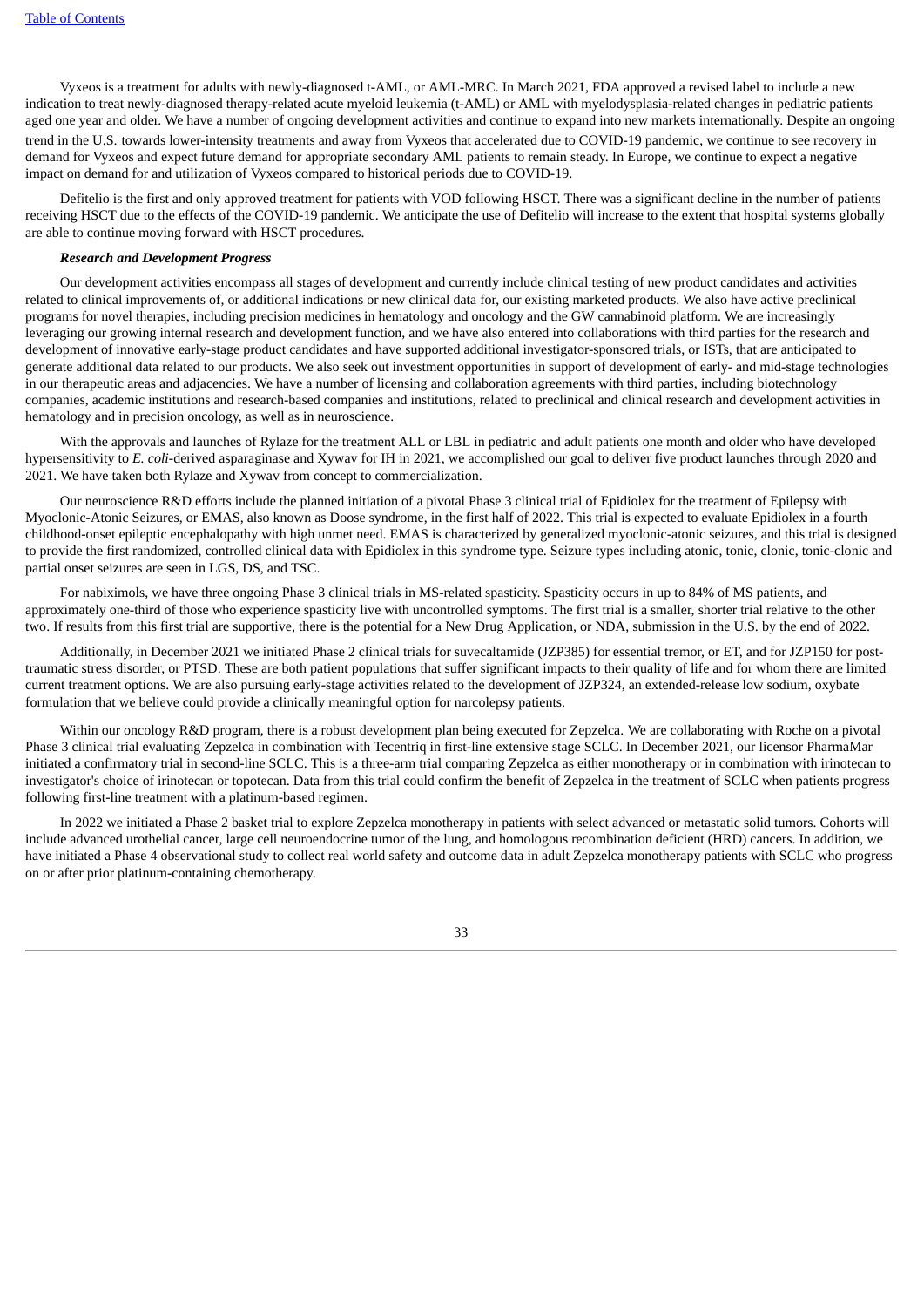For Rylaze, in January 2022 we submitted an sBLA with data in support of a M/W/F IM dosing schedule and submitted a separate sBLA for intravenous administration in April 2022, both of which have been granted review under the RTOR program. We are planning regulatory submissions in Europe in mid-2022.

In the second quarter of 2022, we acquired development and commercialization rights to two preclinical compounds, consistent with our objective to expand our pipeline. In April 2022, we announced that we had entered into a licensing agreement with Werewolf Therapeutics, Inc., or Werewolf, to acquire exclusive global development and commercialization rights to Werewolf's investigational WTX-613, now referred to as JZP898. JZP898 is a differentiated, conditionally-activated interferon alpha (IFNα) INDUKINE™ molecule. Under the terms of the agreement, we made an upfront payment of \$15 million to Werewolf, and Werewolf is eligible to receive development, regulatory and commercial milestone payments of up to \$1.26 billion. Pending approval, Werewolf is eligible to receive a tiered, mid-single-digit percentage royalty on net sales of JZP898. This transaction underscores our commitment to enhancing our pipeline to deliver novel oncology therapies to patients, and also provides us with an opportunity to expand into immuno-oncology.

In May 2022, we announced that we had entered into a licensing agreement with Sumitomo Pharma Co., Ltd, or Sumitomo, to acquire exclusive development and commercialization rights in the United States, Europe and other territories for DSP-0187, which we have designated JZP441, a potent, highly selective oral orexin-2 receptor agonist with potential application for the treatment of narcolepsy, IH and other sleep disorders. Under the terms of the agreement, we will make an upfront payment of \$50 million to Sumitomo, and Sumitomo is eligible to receive development, regulatory and commercial milestone payments of up to \$1.09 billion. Pending approval, Sumitomo is eligible to receive a tiered, low double-digit royalty on Jazz's net sales of JZP441.

Below is a summary of our key ongoing and planned development projects related to our products and pipeline and their corresponding current stages of development:

| <b>Product Candidates</b> | <b>Description</b>                                                                                                                                                                                                                                                                                                                               |
|---------------------------|--------------------------------------------------------------------------------------------------------------------------------------------------------------------------------------------------------------------------------------------------------------------------------------------------------------------------------------------------|
| <b>NEUROSCIENCE</b>       |                                                                                                                                                                                                                                                                                                                                                  |
| <b>Phase 3</b>            |                                                                                                                                                                                                                                                                                                                                                  |
| Epidiolex                 | EMAS, also known as Doose syndrome (planned study)                                                                                                                                                                                                                                                                                               |
| <b>Nabiximols</b>         | MS Spasticity (multiple studies ongoing)<br>Spinal cord injury spasticity (planned study)                                                                                                                                                                                                                                                        |
| <b>Phase 2b</b>           |                                                                                                                                                                                                                                                                                                                                                  |
| Suvecaltamide (JZP385)    | ET (ongoing study)                                                                                                                                                                                                                                                                                                                               |
| <b>Phase 2</b>            |                                                                                                                                                                                                                                                                                                                                                  |
| <b>JZP150</b>             | PTSD (ongoing study)                                                                                                                                                                                                                                                                                                                             |
| Additional cannabinoids   | Autism spectrum disorders (ongoing study)                                                                                                                                                                                                                                                                                                        |
| <b>Phase 1</b>            |                                                                                                                                                                                                                                                                                                                                                  |
| <b>JZP324</b>             | Oxybate extended-release formulation (planned study)                                                                                                                                                                                                                                                                                             |
| Additional cannabinoids   | Neonatal hypoxic-ischemic encephalopathy (ongoing study)<br>Neuropsychiatry targets (ongoing study)                                                                                                                                                                                                                                              |
| <b>Preclinical</b>        |                                                                                                                                                                                                                                                                                                                                                  |
| JZP441 (DSP-0187)         | Potent, highly selective oral orexin-2 receptor agonist                                                                                                                                                                                                                                                                                          |
| Undisclosed targets       | Neuroscience<br>Cannabinoids                                                                                                                                                                                                                                                                                                                     |
| <b>ONCOLOGY</b>           |                                                                                                                                                                                                                                                                                                                                                  |
| <b>Regulatory Review</b>  |                                                                                                                                                                                                                                                                                                                                                  |
| Rylaze                    | <b>ALL/LBL</b><br>FDA approval in June 2021; submitted sBLA in January 2022 seeking approval for<br>Monday/Wednesday/Friday intramuscular dosing schedule; submitted separate sBLA<br>seeking approval for intravenous administration; regulatory submission planned for Europe<br>in $mid-2022$                                                 |
| <b>Phase 3</b>            |                                                                                                                                                                                                                                                                                                                                                  |
| Zepzelca                  | First-line extensive stage SCLC in combination with Tecentriq (collaboration with Roche)<br>(ongoing study)<br>Confirmatory Study (PharmaMar study) (ongoing study)                                                                                                                                                                              |
| <b>Vyxeos</b>             | AML or high-risk Myelodysplastic Syndrome, or MDS (AML18) (cooperative group<br>studies) (ongoing study) Newly diagnosed adults with standard- and high-risk AML (AML<br>Study Group cooperative group study) (ongoing study) Newly diagnosed pediatric patients<br>with AML (Children's Oncology Group cooperative group study) (ongoing study) |
|                           |                                                                                                                                                                                                                                                                                                                                                  |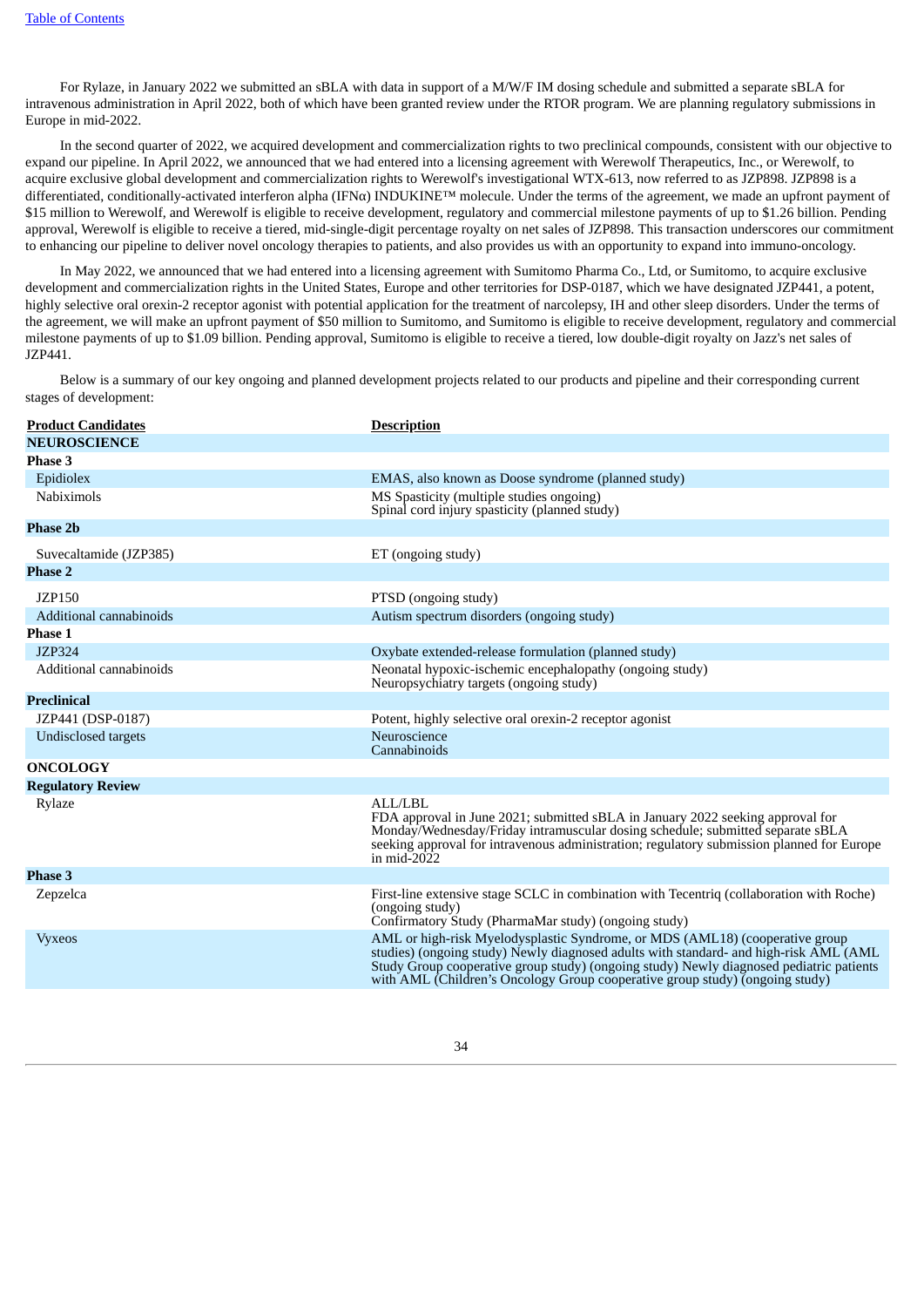| <b>Product Candidates</b><br><b>Phase 2</b> | <b>Description</b>                                                                                                                                             |
|---------------------------------------------|----------------------------------------------------------------------------------------------------------------------------------------------------------------|
| Zepzelca                                    | Basket trial including urothelial cancer, large cell neuroendocrine tumor of the lung, and<br>HRD (homologous recombination deficient) cancers (ongoing study) |
| <b>Vyxeos</b>                               | High-risk MDS (European Myelodysplastic Syndromes (cooperative group study) (ongoing<br>study)                                                                 |
|                                             | Newly diagnosed older adults with high-risk AML (cooperative group study) (planned<br>study)                                                                   |
| $V$ vxeos + venetoclax                      | De novo or relapsed/refractory, or R/R, AML (MD Anderson collaboration study) (ongoing<br>study)                                                               |
| <b>Phase 1</b>                              |                                                                                                                                                                |
| <b>Vyxeos</b>                               | Low intensity dosing for higher risk MDS (MD Anderson collaboration study) (ongoing<br>study)                                                                  |
| Vyxeos + other approved therapies           | R/R AML or hypomethylating agent failure MDS (MD Anderson collaboration study)<br>(ongoing study)                                                              |
|                                             | First-line, fit AML (Phase 1b study) (ongoing study)                                                                                                           |
|                                             | Low intensity therapy for first-line, unfit AML (Phase 1b study) (ongoing study)                                                                               |
| <b>Preclinical</b>                          |                                                                                                                                                                |
| $CombiPIex^{\circledR}$                     | Hematology/oncology exploratory activities                                                                                                                     |
| JZP341 (long-acting Erwinia asparaginase)   | ALL and other hematological malignancies (collaboration with Ligand)                                                                                           |
| JZP815/Pan-Raf inhibitor program            | Raf and Ras mutant tumors (acquired from Redx, which is continuing development)                                                                                |
| <b>JZP898</b>                               | Conditionally-activated interferon alpha (IFN $\alpha$ ) INDUKINE <sup>TM</sup> molecule                                                                       |
| Undisclosed targets                         | Ras/Raf/MAP kinase pathway (collaboration with Redx)<br>Oncology                                                                                               |
| Exosome targets (up to 4)                   | Hematological malignancies/solid tumors (collaboration with Codiak BioSciences, Inc., or<br>Codiak)                                                            |
| Undisclosed targets                         | Oncology                                                                                                                                                       |

#### *Operational Excellence*

We remain focused on continuing to build excellence in areas that we believe will give us a competitive advantage, including building an increasingly agile and adaptable commercialization engine and strengthening our customer-focused market expertise across patients, providers and payors. We are refining our approach to engaging our customers by strengthening alignment and integration across functions and across regions. This includes a more integrated approach to brand planning, a heightened focus on launch and operational excellence and multichannel customer engagement. We have fully adapted to virtual scientific congresses designed to ensure we can continue to provide promotional and non-promotional interactions and have supported our field-based teams with virtual customer interaction tools, training and content. These initiatives mark a significant operational evolution that is directly linked to our corporate strategy and are designed to better enable our teams to work collaboratively on an aligned and shared agenda through both virtual and in-person interactions. We anticipate that our teams will increase the frequency of in-person interactions as medical congresses and healthcare practices begin to resume in-person activities, taking into account applicable public health authority and local government guidelines which are designed to ensure community and employee safety.

#### *COVID-19 Business Update*

We have implemented a comprehensive response strategy designed to manage the impact of the COVID-19 pandemic on our employees, patients and our business. The prolonged nature of the pandemic is negatively impacting our business in a varied manner due to the emergence of the Delta and Omicron variants and other variants with increased transmissibility, even in some cases in vaccinated people, including limited access to health care provider offices and institutions and the willingness of patients or parents of patients to seek treatment or change existing treatments. We expect that our business, financial condition, results of operations and growth prospects may continue to be negatively impacted by the pandemic on a limited basis that may vary depending on the context. However we have begun to observe, and expect to continue to observe, a gradual normalization in patient and health care provider practices, as providers and patients have adapted their behaviors and procedures to the evolving circumstances and as COVID-19 vaccines continue to be administered.

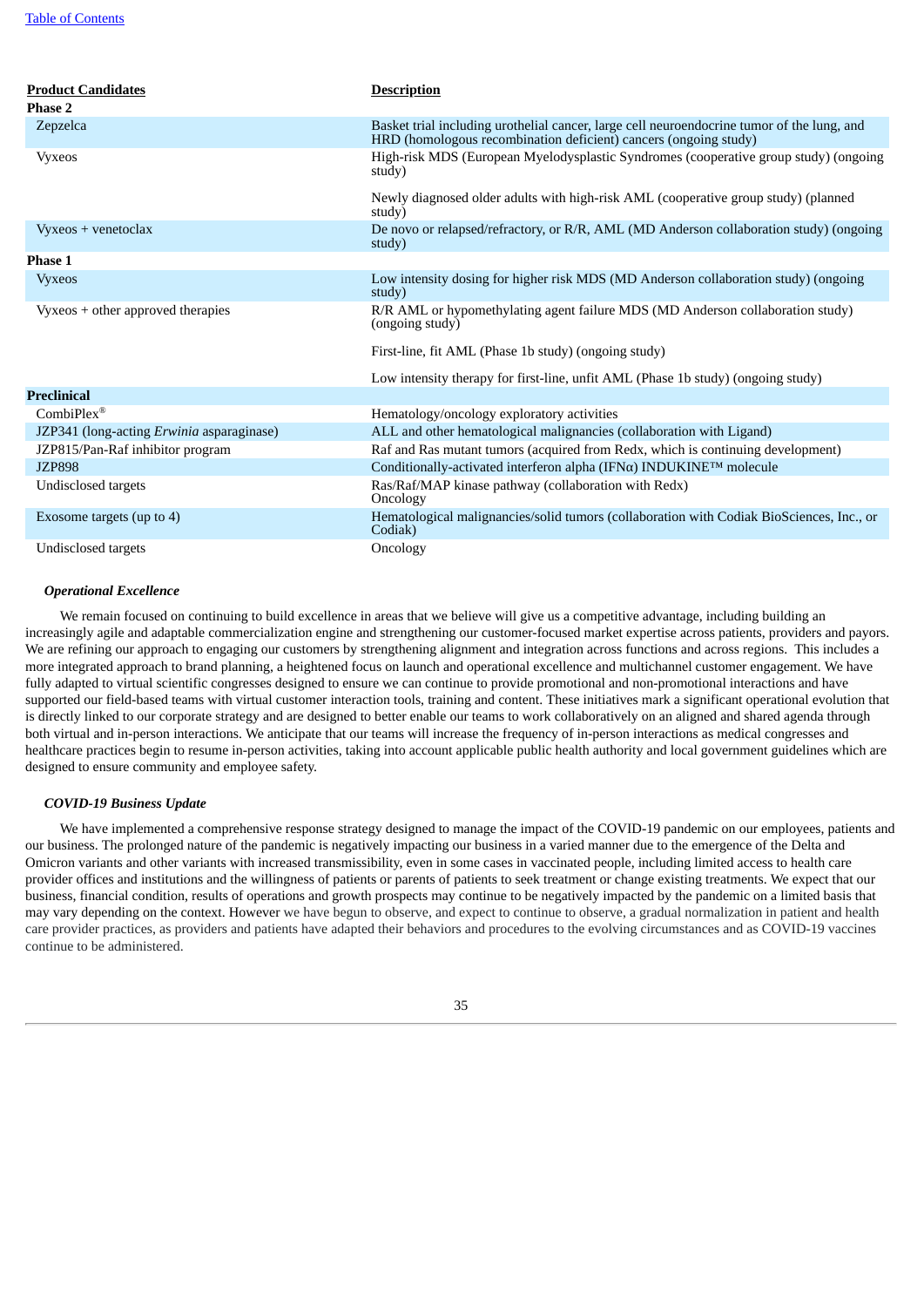# **Workplace and Employees**

We support broad public health strategies designed to prevent the spread of COVID-19 and are focused on the health and welfare of our employees. Our global organization has mobilized to enable our employees to accomplish our most critical goals through a combination of remote work and in-person initiatives. In addition to rolling out new technologies and collaboration tools, we have implemented processes and resources to support our employees in the event an employee receives a positive COVID-19 diagnosis. We have begun reopening some of our sites to enable our employees to return to our global offices, which take into account applicable public health authority and local government guidelines and which are designed to ensure community and employee safety. We are moving to a more flexible mix of virtual and in-person working to advance our culture, drive innovation and agility and enable greater balance and well-being for our workforce. This will also enable us to reconfigure our physical workspaces to optimize the footprint of our company-owned or leased office spaces.

#### **Commercialization**

There continues to be some negative impact on demand, new patient starts and treatments for our products arising from the pandemic, primarily due to the inherent limitations of telemedicine and a reprioritization of healthcare resources toward COVID-19. As healthcare systems have adapted to cope with the ongoing situation, we have seen improvements. We are utilizing technology to continue to engage healthcare professionals and other customers virtually to support patient care. As more clinics and institutions begin to allow in-person interactions pursuant to local health authority and government guidelines, our field teams continue to resume in-person interactions with healthcare professionals and clinics combined with virtual engagement. The level of renewed in-person engagement varies by account, region and country and may be adversely impacted in the future as a result of the continuing impact of the COVID-19 pandemic. The lack of access to health care providers has caused, and may continue to cause, delays in appropriate diagnosis, treatment and ongoing care for some patients, which has negatively impacted, and could continue to impact, prescribing and use of our products.

#### **Supply Chain**

Our manufacturing facilities in Athlone, Ireland, which produces Xywav and Xyrem, Villa Guardia, Italy, which produces defibrotide, and Kent Science Park, U.K., which produces Epidiolex/Epidyolex and Sativex, are operational with essential staff onsite and office-based staff working onsite and remotely as business needs require. We currently expect to have adequate global supply of all of our products for 2022.

# **Research and Development**

With respect to our clinical trial activities, we have taken measures to implement remote and virtual approaches, including remote data monitoring where possible, to maintain patient safety and trial continuity and to preserve study integrity. We have seen limited COVID-19-related impact to our midand late-stage clinical trial activity, despite delays in initiating trial sites. We rely on contract research organizations or other third parties to assist us with clinical trials, and we cannot guarantee that they will continue to perform their contractual duties in a timely and satisfactory manner as a result of the evolving effects of the COVID-19 pandemic. Similarly, our ability to recruit and retain patients and principal investigators and site staff who, as health care providers, may have heightened exposure to COVID-19, may adversely impact our clinical trial operations. Supply chain disruptions related to the pandemic may also impact our ability to initiate clinical trials in a timely manner.

#### **Corporate Response**

The COVID-19 pandemic has caused a significant burden on health systems globally and has highlighted the need for companies to evaluate existing therapies to assess if they can be utilized beyond their current indications to treat COVID-19 as well as consider developing new therapies. To this end, we have granted requests for several ISTs to evaluate the use of defibrotide in COVID-19 patients experiencing respiratory distress.

In addition, we are supporting our local communities and patient-focused organizations in COVID-19 relief efforts including through corporate donations to charitable organizations providing food and medical relief to communities in which we operate, and other localities where the needs related to the impact of COVID-19 are greatest. We are engaging with patient advocacy organizations to better understand the impact of COVID-19 and working to enable patients living with sleep disorders, epilepsies and oncology conditions with access to treatments and that their other needs are addressed given the impact of COVID-19 on the healthcare system. We are committed to enabling our employees to give back, including allowing licensed healthcare practitioners employed by us to support local response efforts.

#### *Other Challenges, Risks and Trends Related to Our Business*

Our business has been substantially dependent on Xyrem. Our future plans assume that Xywav, with 92% lower sodium compared to Xyrem, depending on the dose, absence of a sodium warning and dosing titration option, will become the treatment of choice for patients who can benefit from oxybate treatment, including current Xyrem patients and patients who previously were not prescribed Xyrem for whom sodium content is a concern. In June 2021, FDA recognized seven years of

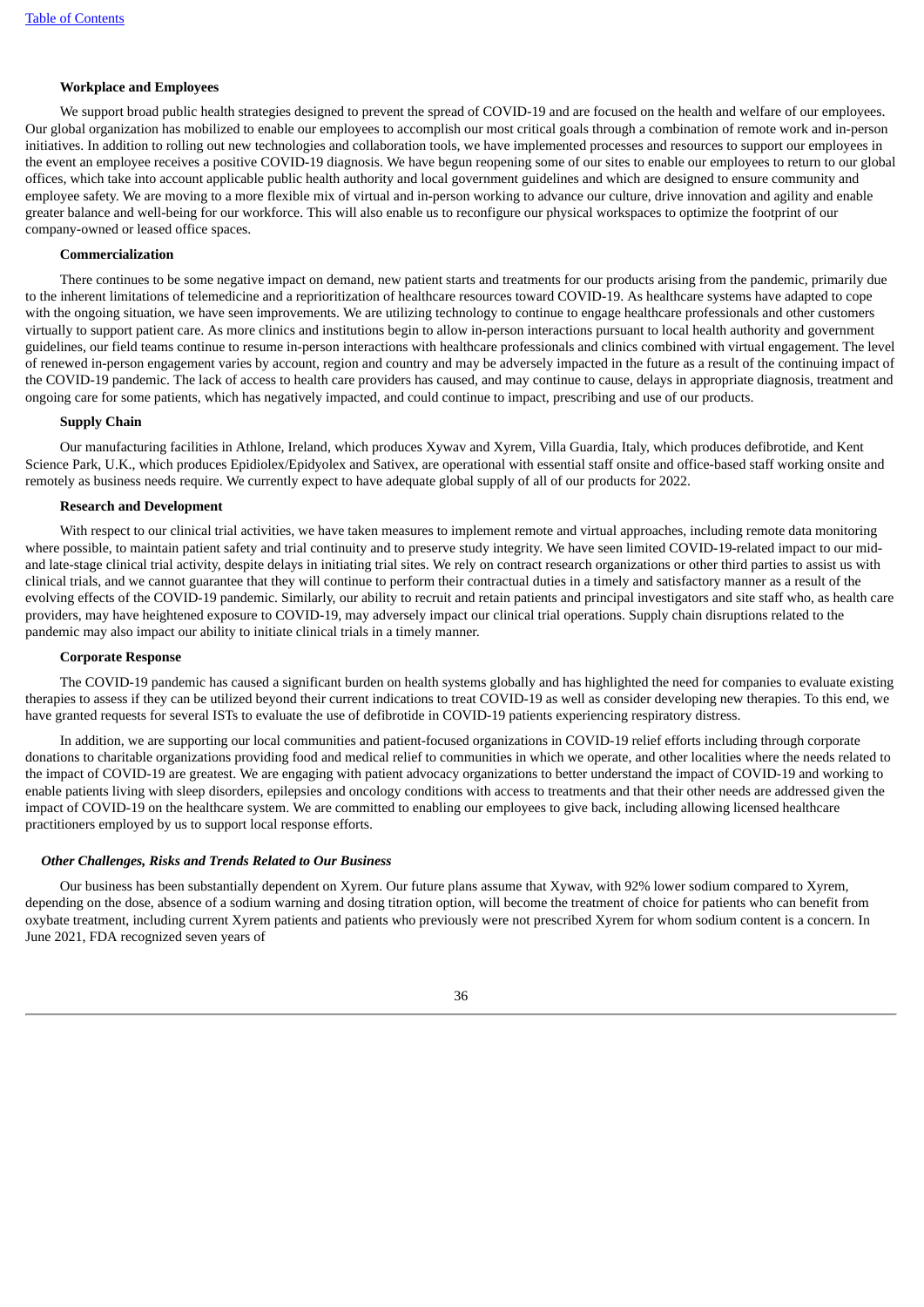ODE for Xywav in narcolepsy through July 21, 2027 stating that Xywav is clinically superior to Xyrem by means of greater safety due to reduced chronic sodium burden. While we expect that our business will continue to be substantially dependent on oxybate product sales from both Xyway and Xyrem, there is no guarantee that we can maintain oxybate sales at or near historical levels, or that oxybate sales will continue to grow.

Our ability to successfully commercialize Xywav will depend on, among other things, our ability to maintain adequate coverage and reimbursement for Xywav and acceptance of Xywav by payors, physicians and patients, including of Xywav for the treatment of idiopathic hypersomnia in adults. In an effort to support strong adoption of Xywav, we are focused on providing robust patient copay and savings programs and facilitating payor coverage for Xywav. Moreover, we have increasingly experienced pressure from third party payors to agree to discounts, rebates or restrictive pricing terms, and we cannot guarantee we will be able to agree to commercially reasonable terms with PBMs and other third party payors, or that we will be able to ensure patient access and acceptance on institutional formularies. Entering into agreements with PBMs and payors to ensure patient access has and will likely continue to result in higher gross to net deductions. In addition to the COVID-19 related impacts described above, in the future, we expect our oxybate products to face competition from generic and authorized generic versions of sodium oxybate pursuant to the settlement agreements we have entered into with multiple abbreviated new drug application, or ANDA, filers. Generic competition can decrease the prices at which Xywav and Xyrem are sold and the number of prescriptions written for Xywav and Xyrem. Xywav and Xyrem may also face increased competition from new branded products for treatment of cataplexy and/or EDS in narcolepsy in the U.S. market.

Our financial condition, results of operations and growth prospects are also dependent on our ability to maintain or increase sales of Epidiolex/Epidyolex in the U.S. and Europe, which is subject to many risks and there is no guarantee that we will be able to continue to successfully commercialize Epidiolex for its approved indications. The commercial success of Epidiolex depends on the extent to which patients and physicians accept and adopt Epidiolex as a treatment for seizures associated with LGS, DS and TSC, and we do not know whether our or others' estimates in this regard will be accurate. Physicians may not prescribe Epidiolex and patients may be unwilling to use Epidiolex if coverage is not provided or reimbursement is inadequate to cover a significant portion of the cost. Additionally, any negative development for Epidiolex in the market after launch, in clinical development for additional indications, or in regulatory processes in other jurisdictions, may adversely impact the commercial results and potential of Epidiolex. Thus, significant uncertainty remains regarding the commercial potential of Epidiolex.

In addition to our neuroscience products and product candidates, we are commercializing a portfolio of oncology products, including Defitelio, Vyxeos, Rylaze and Zepzelca. An inability to effectively commercialize Defitelio, Vyxeos, Rylaze and Zepzelca and to maximize their potential where possible through successful research and development activities could have a material adverse effect on our business, financial condition, results of operations and growth prospects.

A key aspect of our growth strategy is our continued investment in our evolving and expanding research and development activities. If we are not successful in the clinical development of these or other product candidates, if we are unable to obtain regulatory approval for our product candidates in a timely manner, or at all, or if sales of an approved product do not reach the levels we expect, our anticipated revenue from our product candidates would be negatively affected, which could have a material adverse effect on our business, financial condition, results of operations and growth prospects.

In addition to continued investment in our R&D pipeline, we intend to continue to grow our business by acquiring or in-licensing, and developing, including with collaboration partners, additional products and product candidates that we believe are highly differentiated and have significant commercial potential. Failure to identify and acquire, in-license or develop additional products or product candidates, successfully manage the risks associated with integrating any products or product candidates into our portfolio or the risks arising from anticipated and unanticipated problems in connection with an acquisition or in-licensing, such as the GW Acquisition, could have a material adverse effect on our business, results of operations and financial condition.

The success of the GW Acquisition will depend, in part, on our ability to realize the anticipated benefits from successfully combining our and GW's businesses and we plan to continue to devote substantial management attention and resources to integrating our business practices and operations with GW's in an effort to fully realize the anticipated benefits of the GW Acquisition. Nonetheless, Epidiolex and the other products and technologies acquired may not be successful or continue to grow at the same rate as if our companies operated independently or they may require significantly greater resources and investments than originally anticipated. Conversely, the liabilities assumed in the GW Acquisition may be greater than originally anticipated. In addition, difficulties may arise during the process of combining the operations of our companies that could result in the failure to achieve the synergies or free cash flow that we anticipate, the failure to integrate operations and internal systems, programs and controls, the loss of key employees that may be difficult to replace in the very competitive pharmaceutical field, the failure to harmonize both companies' corporate cultures, and the disruption of each company's ongoing businesses or inconsistencies in standards, controls, procedures and policies that adversely affect our ability to maintain relationships with customers, suppliers, distributors, collaboration partners, clinical trial investigators or managers of our clinical trials. As a result, the anticipated benefits of the GW Acquisition may not be realized fully within the expected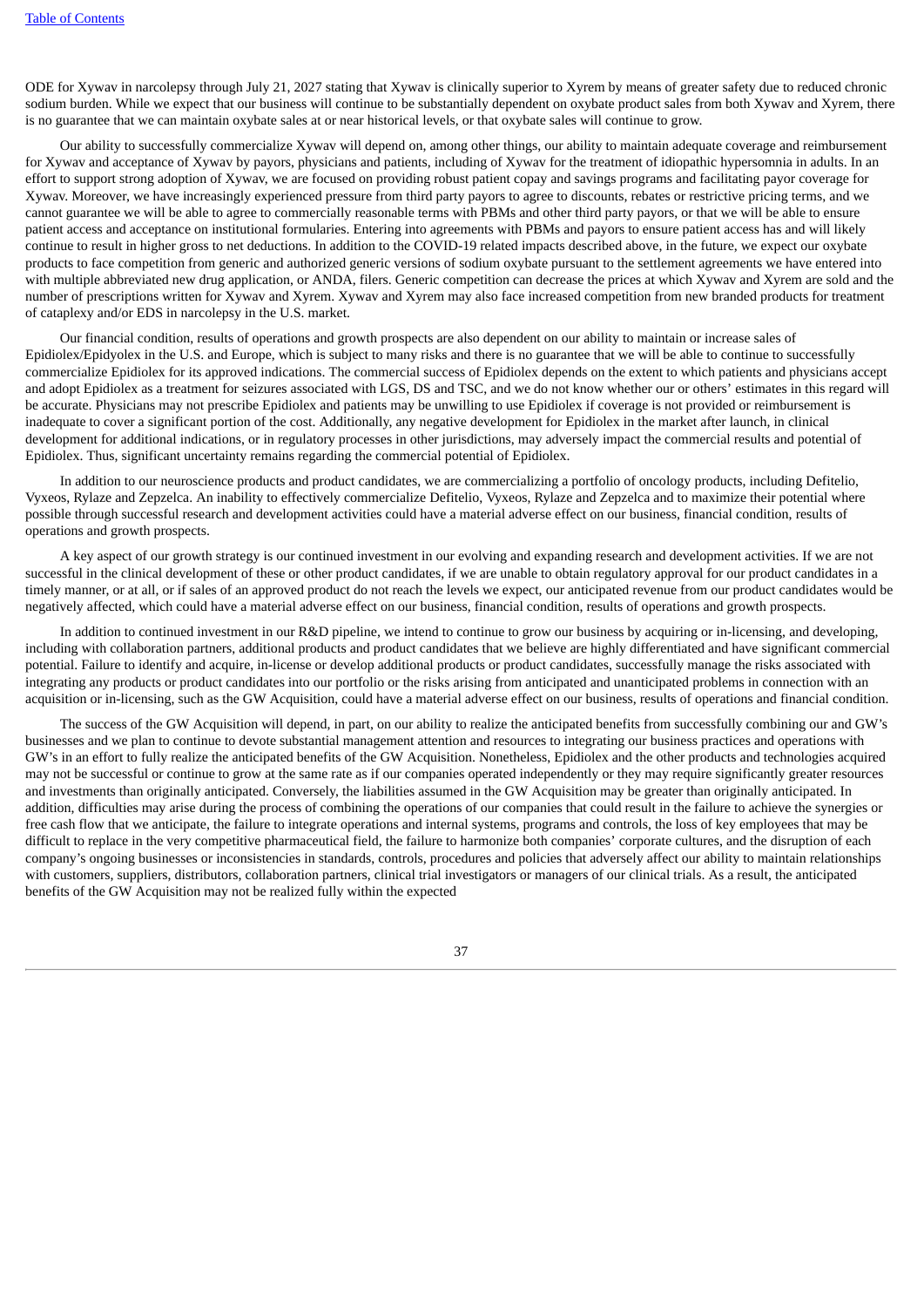timeframe or at all or may take longer to realize or cost more than expected, which could materially and adversely affect our business, financial condition, results of operations and growth prospects.

Our industry has been, and is expected to continue to be, subject to healthcare cost containment and drug pricing scrutiny by regulatory agencies in the U.S. and internationally. If healthcare policies or reforms intended to curb healthcare costs are adopted or if we experience negative publicity with respect to pricing of our products or the pricing of pharmaceutical drugs generally, the prices that we charge for our products may be affected, our commercial opportunity may be limited and/or our revenues from sales of our products may be negatively impacted. We are also subject to increasing pricing pressure and restrictions on reimbursement imposed by payors. If we fail to obtain and maintain adequate formulary positions and institutional access for our products and future approved products, we will not be able to achieve a return on our investment and our business, financial condition, results of operations and growth prospects would be materially adversely affected.

While certain preparations of cannabis remain Schedule I controlled substances, if such products are approved by FDA for medical use in the U.S. they are rescheduled to Schedules II-V, since approval by FDA satisfies the "accepted medical use" requirement; or may be removed from control under the Controlled Substances Act entirely. If any of our product candidates receive FDA approval, the U.S. Drug Enforcement Administration, or DEA, will make a scheduling determination. If any foreign regulatory authority determines that Epidyolex may have potential for abuse, or if DEA makes a similar determination for nabiximols, it may require us to generate more clinical or other data than we currently anticipate to establish whether or to what extent the substance has an abuse potential, which could increase the cost, delay the approval and/or delay the launch of that product. In addition, there are non-FDA approved cannabidiol preparations being made available from companies through the state-enabled medical marijuana industry, which might attempt to compete with Epidiolex and, if approved by FDA, nabiximols. If we are unable to compete successfully, our commercial opportunities will be reduced and our business, results of operations and financial conditions may be materially harmed.

Finally, business practices by pharmaceutical companies, including product formulation improvements, patent litigation settlements, and risk evaluation and mitigation strategy, or REMS, programs, have increasingly drawn public scrutiny from legislators and regulatory agencies, with allegations that such programs are used as a means of improperly blocking or delaying competition. If we become the subject of any future government investigation with respect to our business practices, including as they relate to the Xywav and Xyrem REMS, the launch of Xywav, our Xyrem patent litigation settlement agreements or otherwise, we could incur significant expense and could be distracted from operation of our business and execution of our strategy. From June 2020 to February 2022, a number of lawsuits were filed on behalf of purported direct and indirect Xyrem purchasers, alleging that the patent litigation settlement agreements we entered with certain generic companies violate state and federal antitrust and consumer protection laws. For additional information on these lawsuits, see Note 9, Commitments and Contingencies-Legal Proceedings of the Notes to Condensed Consolidated Financial Statements, included in Part I of this Quarterly Report on Form 10‑Q. It is possible that additional lawsuits will be filed against us making similar or related allegations. We cannot predict the outcome of these or potential additional lawsuits or government action; however, if the plaintiffs were to be successful in their claims, they may be entitled to injunctive relief or we may be required to pay significant monetary damages. Any of the foregoing risks and uncertainties could have a material adverse effect on our business, financial condition, results of operations and growth prospects. In addition, to the extent the COVID-19 pandemic continues to adversely affect our business and results of operations, it may also have the effect of heightening many of the other risks and uncertainties described above. All of these risks and uncertainties are discussed in greater detail, along with other risks and uncertainties, in "Risk Factors" in Part I, Item 1A of the annual report on Form 10-K for the year ended December 31, 2021.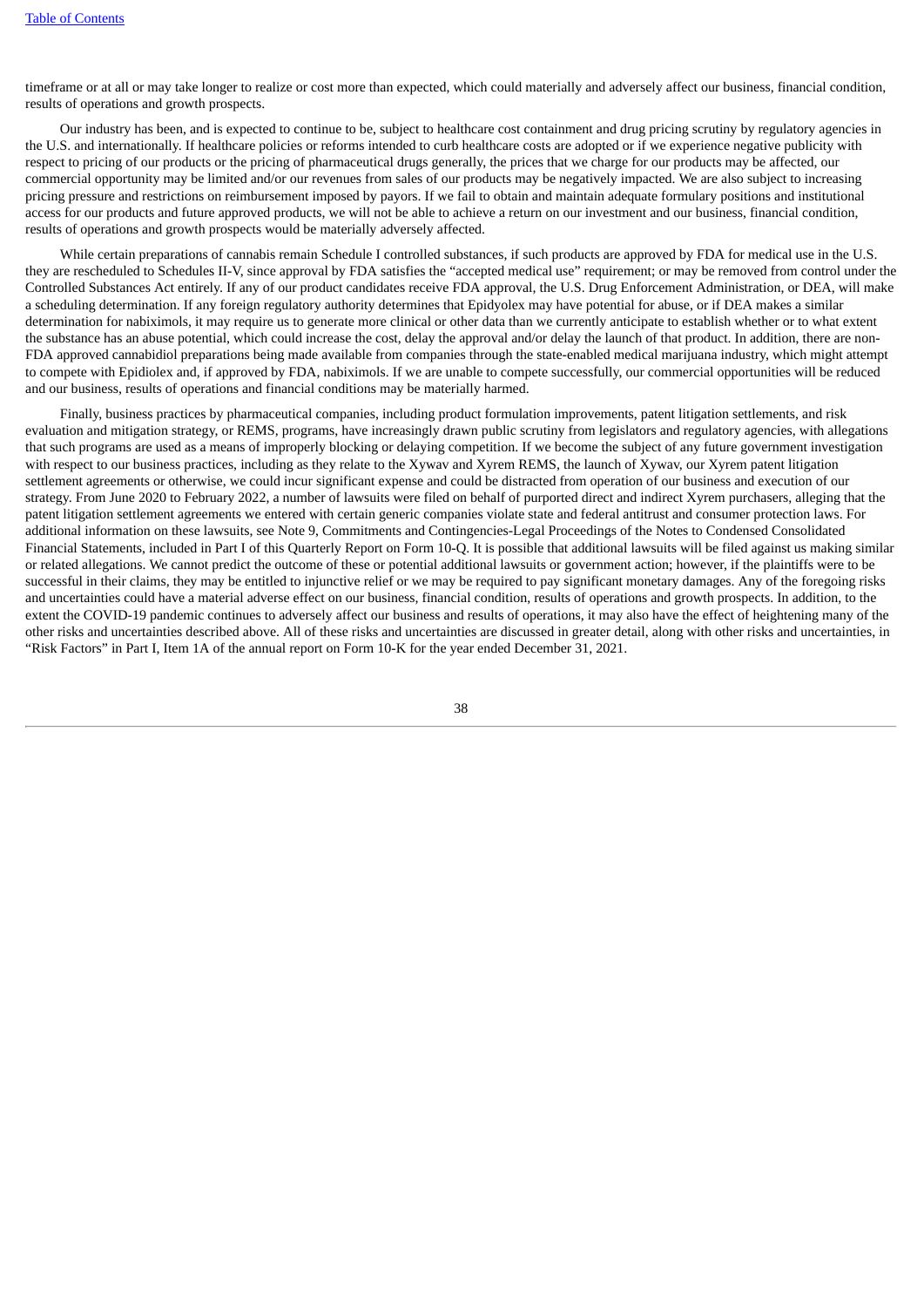# **Results of Operations**

The following table presents our revenues and expenses (in thousands, except percentages):

|                                                                                   | <b>Three Months Ended</b><br>March 31. |         | Increase/    |              |            |
|-----------------------------------------------------------------------------------|----------------------------------------|---------|--------------|--------------|------------|
|                                                                                   |                                        | 2022    |              | $2021^{(1)}$ | (Decrease) |
| Product sales, net                                                                | .D                                     | 809,837 | <sup>S</sup> | 603,531      | 34%        |
| Royalties and contract revenues                                                   |                                        | 3,884   |              | 4,050        | (4)%       |
| Cost of product sales (excluding amortization of acquired developed technologies) |                                        | 115,284 |              | 40,189       | N/A(2)     |
| Selling, general and administrative                                               |                                        | 308,813 |              | 260,508      | 19 %       |
| Research and development                                                          |                                        | 129,981 |              | 76,573       | 70 %       |
| Intangible asset amortization                                                     |                                        | 172,094 |              | 68,192       | N/A(2)     |
| Interest expense, net                                                             |                                        | 70.684  |              | 27,376       | N/A(2)     |
| Foreign exchange loss (gain)                                                      |                                        | 10,540  |              | (943)        | N/A(2)     |
| Income tax expense                                                                |                                        | 536     |              | 18,019       | N/A(2)     |
| Equity in loss (gain) of investees                                                |                                        | 4,142   |              | (4,165)      | N/A(2)     |

(1) The results of operations of the GW business have been included from the closing of the acquisition of GW on May 5, 2021.

Comparison to prior period not meaningful.

 $\_$ 

#### *Revenues*

The following table presents our net product sales, royalties and contract revenues, and total revenues (in thousands, except percentages):

|                                 |                         | <b>Three Months Ended</b><br>March 31, |              |            |
|---------------------------------|-------------------------|----------------------------------------|--------------|------------|
|                                 | 2022                    |                                        | $2021^{(1)}$ | (Decrease) |
| <b>Xyrem</b>                    | $\mathbb{S}$<br>247,497 | $\mathbb{S}$                           | 335,550      | $(26)\%$   |
| Xyway                           | 186,080                 |                                        | 75,416       | 147 %      |
| <b>Total Oxybate</b>            | 433,577                 |                                        | 410,966      | 6 %        |
| Epidiolex/Epidyolex             | 157,893                 |                                        |              | N/A(2)     |
| Sunosi                          | 15,878                  |                                        | 11,606       | 37 %       |
| <b>Sativex</b>                  | 4,742                   |                                        |              | N/A(2)     |
| <b>Total Neuroscience</b>       | 612,090                 |                                        | 422,572      | 45 %       |
| Zepzelca                        | 59,338                  |                                        | 54,334       | 9%         |
| Rylaze                          | 54,220                  |                                        |              | N/A(2)     |
| <b>Vyxeos</b>                   | 33,757                  |                                        | 33,155       | $2\%$      |
| Defitelio/defibrotide           | 49,489                  |                                        | 49,619       | $-$ %      |
| Erwinaze/Erwinase               |                         |                                        | 41,068       | N/A(2)     |
| <b>Total Oncology</b>           | 196,804                 |                                        | 178,176      | 10 %       |
| Other                           | 943                     |                                        | 2,783        | (66)%      |
| Product sales, net              | 809,837                 |                                        | 603,531      | 34 %       |
| Royalties and contract revenues | 3,884                   |                                        | 4,050        | (4)%       |
| <b>Total revenues</b>           | \$<br>813,721           | \$                                     | 607,581      | 34 %       |

(1) The results of operations of the GW business have been included from the closing of the acquisition of GW on May 5, 2021.

(2) Comparison to prior period not meaningful.

\_\_\_\_\_\_\_\_\_\_\_\_\_\_\_\_\_\_\_\_\_\_\_\_\_\_\_\_\_

# *Product Sales, Net*

Total oxybate product sales increased by \$22.6 million in the three months ended March 31, 2022 compared to the same period in 2021. Total oxybate revenue bottle volume increased by 3% in the three months ended March 31, 2022 compared to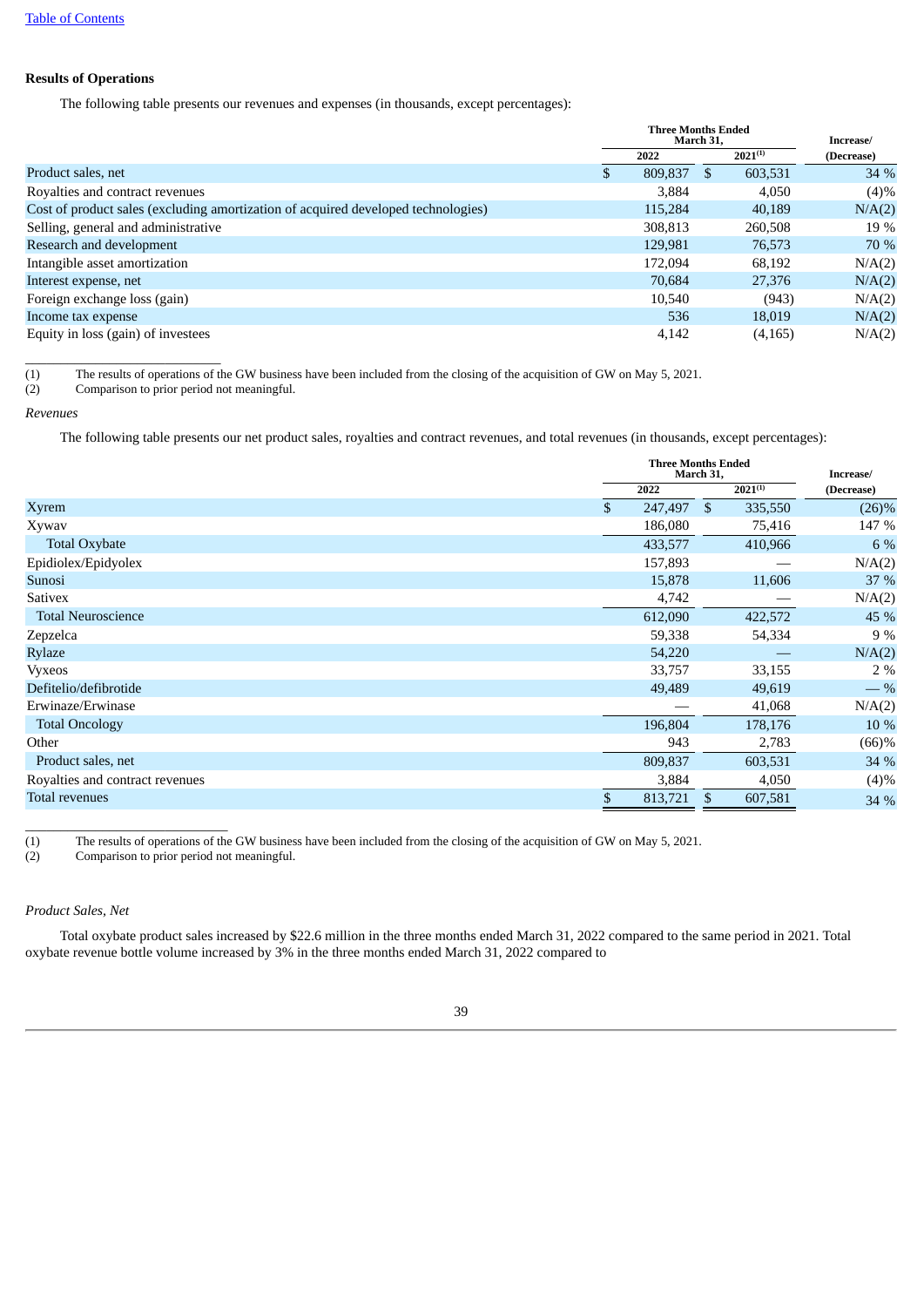the same period in 2021 reflecting our continued investment in patient access programs during the launch of Xywav. Average active oxybate patients on therapy were approximately 16,650 in the first quarter of 2022, an increase of approximately 6% compared to the same period in 2021. Xyrem product sales decreased in the three months ended March 31, 2022 compared to the same period in 2021 primarily due to a decrease in sales volume, reflecting the continued adoption of Xywav by existing Xyrem patients, and higher gross to net deductions, partially offset by a higher average net selling price. Price increases were instituted in January 2021 and January 2022. Xywav product sales increased in the three months ended March 31, 2022 compared to the same period in 2021 primarily due to higher sales volumes, with bottle volume increasing by 148%. Epidiolex/Epidyolex product sales in the three months ended March 31, 2022 were \$157.9 million. On a pro forma basis, Epidiolex/Epidyolex product sales increased by 6% in the three months ended March 31, 2022 compared to the same period in 2021, primarily due to an increase in commercial sales volumes and higher average net selling price. Price increases were instituted in January 2021 and January 2022. Sunosi product sales increased in the three months ended March 31, 2022, compared to the same period in 2021 primarily due to an increase in sales volume.

Zepzelca product sales increased in the three months ended March 31, 2022 compared to the same period in 2021 primarily due to a higher average net selling price. Price increases were instituted in July 2021 and January 2022. Rylaze product sales were \$54.2 million in the three months ended March 31, 2022, following its U.S. launch in July 2021. Vyxeos and Defitelio/defibrotide product sales for the three months ended March 31, 2022 were in line with the same period in 2021. We distributed our final Erwinaze inventory in June 2021 following expiration of our license and supply agreement.

We expect total product sales, net will increase in 2022 over 2021, primarily due to an increase in sales of Xywav partially offset by a decrease in Xyrem as patients continue to transition to Xywav, expected growth in, and the inclusion of a full year sales of, Epidiolex and Rylaze and expected growth in Zepzelca, partially offset by an expected reduction in Sunosi upon completion of the sale to Axsome.

#### *Cost of Product Sales*

Cost of product sales increased in the three months ended March 31, 2022 compared to the same period in 2021 primarily due to the cost of product sales acquired in the acquisition of GW, including the acquisition accounting inventory fair value step-up expense, or fair value step-up expense of \$63.9 million. Gross margin as a percentage of net product sales was 85.8% for the three months ended March 31, 2022 compared to 93.3% for the same period in 2021. The decrease in our gross margin percentage was primarily due to the impact of the fair value step-up expense. We expect our cost of product sales to increase in 2022 compared to 2021 primarily driven by the inclusion of a full year of fair value step-up expense.

#### *Selling, General and Administrative Expenses*

Selling, general and administrative expenses increased in the three months ended March 31, 2022 compared to the same period in 2021, primarily due to an increase in compensation-related expenses driven by higher headcount due to the acquisition of GW. We expect selling, general and administrative expenses in 2022 to decrease compared to 2021, primarily due to a reduction in transaction and integration-related expenses and a reduction in costs associated with Sunosi upon completion of the sale to Axsome, together with synergies expected to be realized in connection with the acquisition of GW, partially offset by the inclusion of a full year of expense related to the acquired GW business.

#### *Research and Development Expenses*

Research and development expenses consist primarily of costs related to clinical studies and outside services, personnel expenses, and other research and development costs. Clinical study and outside services costs relate primarily to services performed by clinical research organizations, materials and supplies, and other third party fees. Personnel expenses relate primarily to salaries, benefits and share-based compensation. Other research and development expenses primarily include overhead allocations consisting of various support and facilities-related costs. We do not track fully-burdened research and development expenses on a project-by-project basis. We manage our research and development expenses by identifying the research and development activities that we anticipate will be performed during a given period and then prioritizing efforts based on our assessment of which development activities are important to our business and have a reasonable probability of success, and by dynamically allocating resources accordingly. We also continually review our development pipeline projects and the status of their development and, as necessary, reallocate resources among our development pipeline projects that we believe will best support the future growth of our business.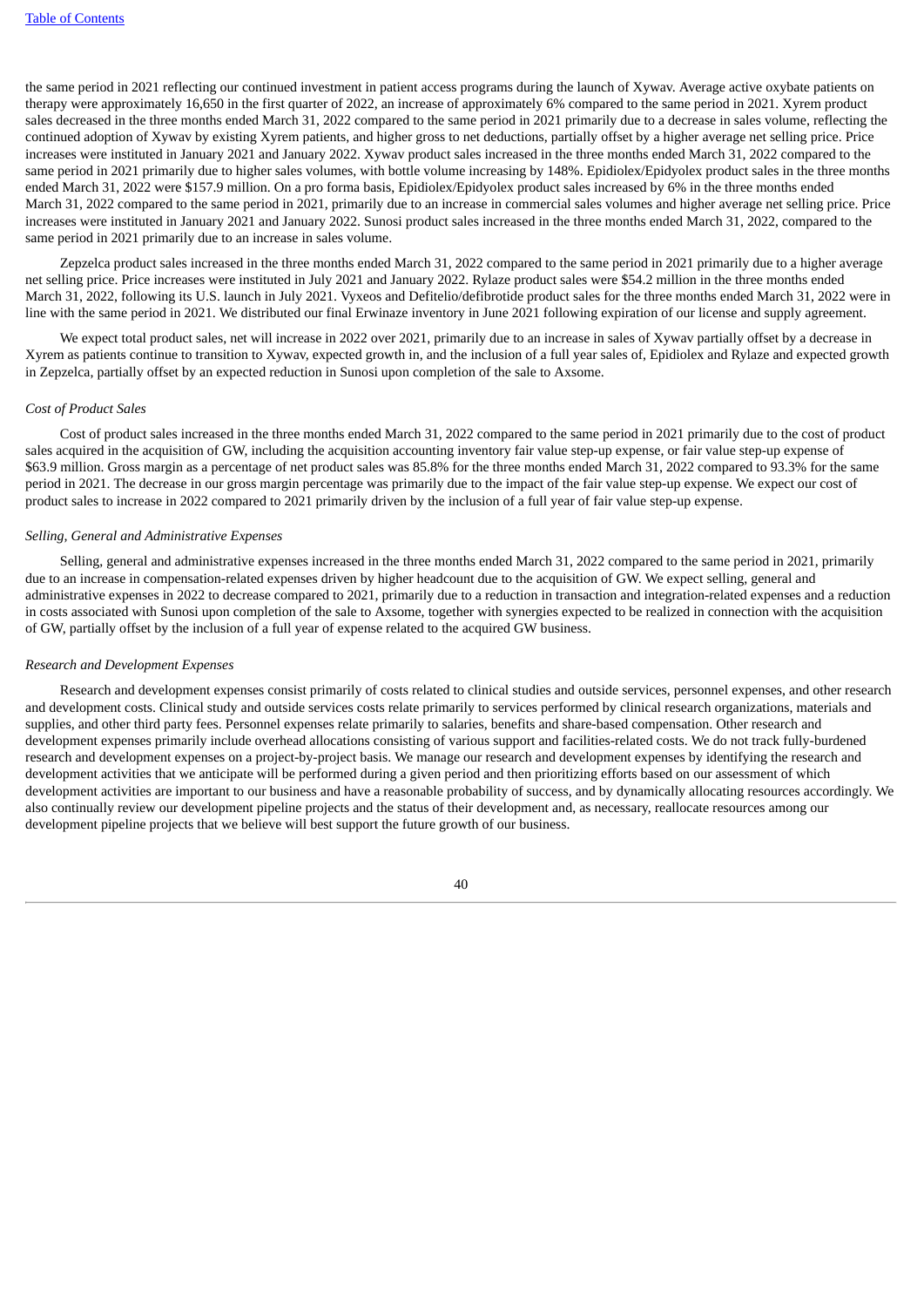The following table provides a breakout of our research and development expenses by major categories of expense (in thousands):

|                                       | <b>Three Months Ended</b><br>March 31, |         |  |        |
|---------------------------------------|----------------------------------------|---------|--|--------|
|                                       |                                        | 2022    |  | 2021   |
| Clinical studies and outside services |                                        | 56,429  |  | 31,046 |
| Personnel expenses                    |                                        | 55,301  |  | 36,226 |
| Other                                 |                                        | 18,251  |  | 9,301  |
| Total                                 |                                        | 129,981 |  | 76,573 |

Research and development expenses increased by \$53.4 million in the three months ended March 31, 2022, compared to the same period in 2021. Clinical studies and outside services costs increased in the three months ended March 31, 2022 compared to the same period in 2021 primarily due to the addition of costs related to clinical programs for Epidiolex, nabiximols, cannabinoids and an increase in costs related to JZP150 and suvecaltamide (JZP385). Personnel expenses increased by \$19.1 million in the three months ended March 31, 2022, compared to the same period in 2021 due to increased headcount primarily driven by the acquisition of GW.

For 2022, we expect that our research and development expenses will continue to increase from previous levels due to the inclusion of a full year of expense with respect to the acquired GW business and as we prepare for anticipated data read-outs from clinical trials, initiate and undertake additional clinical trials and related development work and potentially acquire rights to additional product candidates.

#### *Intangible Asset Amortization*

Intangible asset amortization increased by \$103.9 million in the three months ended March 31, 2022, compared to the same period in 2021 primarily due to the inclusion of the amortization of the intangible assets arising from the acquisition of GW, primarily related to Epidiolex. Intangible asset amortization is expected to increase in 2022 compared to 2021 primarily as a result of the inclusion of a full years amortization on the intangible assets acquired in the acquisition of GW.

#### *Interest Expense, Net*

Interest expense, net increased by \$43.3 million in the three months ended March 31, 2022, compared to the same period in 2021, primarily due to higher interest expense from (i) a seven-year \$3.1 billion term loan B facility, or the Dollar Term Loan and (ii) a seven-year \$625.0 million term loan B facility, or the Euro Term Loan, together with the Dollar Term Loan, collectively known as the Term Loan and 4.375% senior secured notes, due 2029, or the Secured Notes. We expect interest expense, net for 2022 to be broadly in line with 2021.

#### *Foreign Exchange Loss (Gain)*

The foreign exchange loss (gain) is primarily related to the translation of sterling and euro-denominated net monetary liabilities, primarily intercompany balances, held by subsidiaries with a U.S. dollar functional currency and related foreign exchange forward contracts not designated as hedging instruments.

#### *Income Tax Expense*

Our income tax expense was \$0.5 million for the three months ended March 31, 2022, compared to \$18.0 million for the same period in 2021. The decrease in the income tax expense resulted primarily from the mix of pre-tax income and losses incurred across tax jurisdictions. We do not provide for Irish income taxes on undistributed earnings of our foreign operations that are intended to be indefinitely reinvested in our foreign subsidiaries.

#### **Liquidity and Capital Resources**

As of March 31, 2022, we had cash and cash equivalents of \$490.8 million, borrowing availability under our revolving credit facility of \$500.0 million and long-term debt principal balance of \$6.2 billion. Our long-term debt included \$3.1 billion in aggregate principal amount of the Dollar Term Loan, \$1.5 billion in aggregate principal amount of the Secured Notes, \$1.0 billion principal amount of the 2.00% exchangeable senior notes due 2026, or the 2026 Notes and \$575.0 million principal amount of the 1.50% exchangeable senior notes due 2024, or the 2024 Notes. We generated cash flows from operations of \$209.0 million during the three months ended March 31, 2022, and we expect to continue to generate positive cash flows from operations which will enable us to operate our business and de-lever our balance sheet over time.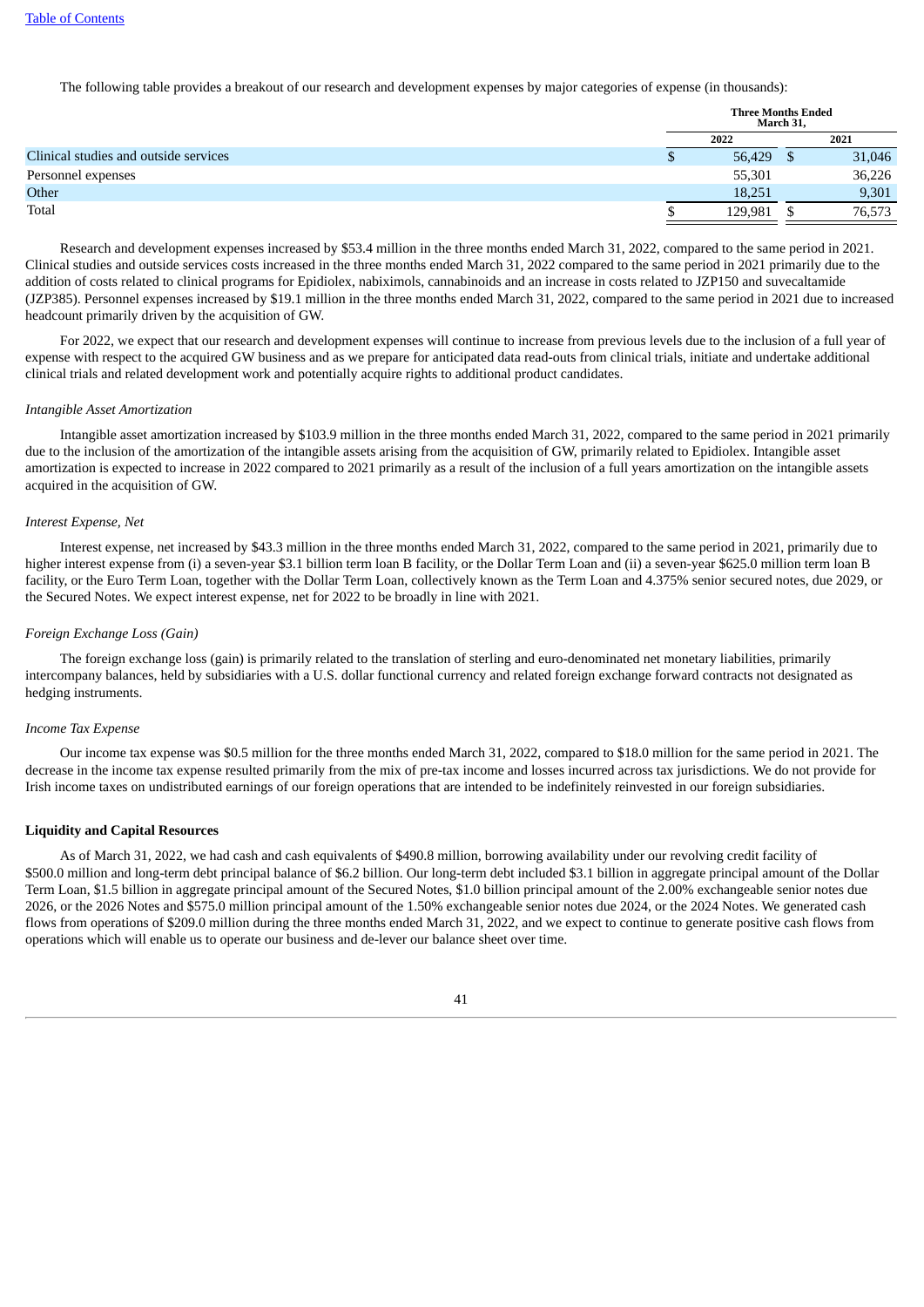In the first quarter of 2022, we repaid €208.3 million, or \$251.0 million which represents the remaining principal amount of the Euro Term Loan. We have made voluntary repayments of €625.0 million, or \$753.0 million, relating to Euro Term Loan and mandatory repayments of \$23.3 million relating to the Dollar Term Loan since the closing of the acquisition of GW in May 2021.

We have a significant amount of debt outstanding on a consolidated basis. For a more detailed description of our debt arrangements, including information relating to our scheduled maturities with respect to our long-term debt, see Note 8, Debt, of the notes to the condensed consolidated financial statements, included in Part I, Item 1 of this Quarterly Report on Form 10‑Q. This substantial level of debt could have important consequences to our business, including, but not limited to the factors set forth in "Risk Factors" in Part I, Item 1A in our Annual Report on Form 10-K for the year ended December 31, 2021 under the heading "We have incurred substantial debt, which could impair our flexibility and access to capital and adversely affect our financial position, and our business would be adversely affected if we are unable to service our debt obligations."

We believe that our existing cash and cash equivalents, cash we expect to generate from operations and funds available under our Revolving Credit Facility will be sufficient to fund our operations and to meet our existing obligations for the foreseeable future. The adequacy of our cash resources depends on many assumptions, including primarily our assumptions with respect to product sales and expenses, as well as the other factors set forth in "Risk Factors" in Part I, Item 1A in our Annual Report on Form 10-K for the year ended December 31, 2021 under the headings "Risks Related to our Lead Products and Product Candidates" and "To continue to grow our business, we will need to commit substantial resources, which could result in future losses or otherwise limit our opportunities or affect our ability to operate and grow our business." Our assumptions may prove to be wrong or other factors may adversely affect our business, and as a result we could exhaust or significantly decrease our available cash resources, and we may not be able to generate sufficient cash to service our debt obligations which could, among other things, force us to raise additional funds and/or force us to reduce our expenses, either of which could have a material adverse effect on our business.

To continue to grow our business over the longer term, we plan to commit substantial resources to product acquisition and in-licensing, product development, clinical trials of product candidates and expansion of our commercial, development, manufacturing and other operations. In this regard, we have evaluated and expect to continue to evaluate a wide array of strategic transactions as part of our strategy to acquire or in-license and develop additional products and product candidates. Acquisition opportunities that we pursue could materially affect our liquidity and capital resources and may require us to incur additional indebtedness, seek equity capital or both. We regularly evaluate the performance of our products and product candidates to ensure fit within our portfolio and support efficient allocation of capital. In addition, we may pursue new operations or continue the expansion of our existing operations. Accordingly, we expect to continue to opportunistically seek access to additional capital to license or acquire additional products, product candidates or companies to expand our operations or for general corporate purposes. Raising additional capital could be accomplished through one or more public or private debt or equity financings, collaborations or partnering arrangements. However, as a result of the COVID-19 pandemic the global financial markets have experienced significant volatility. If this volatility persists and deepens, we could experience an inability to access additional capital or our liquidity could otherwise be impacted, which could in the future negatively affect our capacity for certain corporate development transactions or our ability to make other important, opportunistic investments. In addition, as a matter of Irish law, when an Irish public limited company issues ordinary shares to new shareholders for cash, the company must first offer those shares on the same or more favorable terms to existing shareholders on a pro rata basis, unless this statutory pre-emption obligation is dis-applied, or opted-out of, by approval of its shareholders. At our extraordinary general meeting of shareholders in September 2021, our shareholders voted to approve our proposal to dis-apply the statutory pre-emption obligation on terms that are substantially more limited than our general preemption opt-out authority that had been in effect prior to August 4, 2021, which could adversely affect our ability to effectively use our unissued share capital to fund in-licensing or acquisition opportunities, or to otherwise raise additional capital for our business. In any event, an inability to borrow or raise additional capital in a timely manner and on attractive terms could prevent us from expanding our business or taking advantage of acquisition opportunities, and could otherwise have a material adverse effect on our business and growth prospects. In addition, if we use a substantial amount of our funds to acquire or in-license products or product candidates, we may not have sufficient additional funds to conduct all of our operations in the manner we would otherwise choose. Furthermore, any equity financing would be dilutive to our shareholders, and could require the consent of the lenders under the Credit Agreement and the indenture for the Secured Notes for certain financings.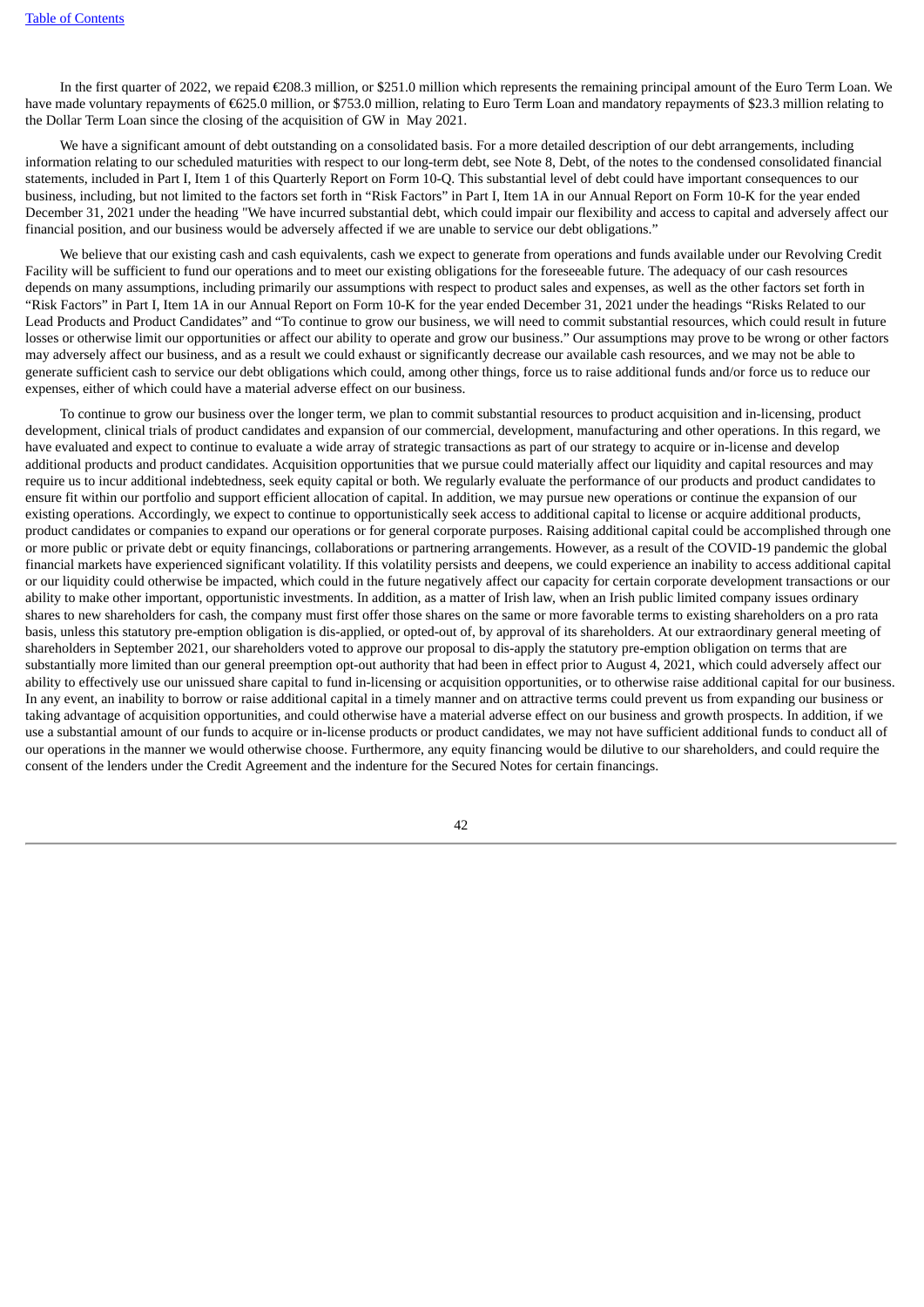The following table presents a summary of our cash flows for the periods indicated (in thousands):

| <b>Three Months Ended</b><br>March 31. |
|----------------------------------------|
| 2022<br>2021                           |
| 208,979<br>284,997                     |
| 737,132<br>(37,292)                    |
| 18,276<br>(270, 811)                   |
| (641)<br>(1,489)                       |
| 1,039,764<br>$(100, 613)$ \$           |
|                                        |

#### *Operating activities*

Net cash provided by operating activities decreased by \$76.0 million in the three months ended March 31, 2022 compared to the same period in 2021, primarily due to a decrease in net cash inflow related to changes in operating assets and liabilities.

#### *Investing activities*

Net cash (used in) provided by investing activities decreased by \$774.4 million in the three months ended March 31, 2022 compared to the same period in 2021, primarily due to the following:

- \$739.3 million in net proceeds from maturity of investments, primarily time deposits, in the three months ended March 31, 2021; and
- \$25.0 million milestone payment to PharmaMar in relation to our first sales-based milestone for Zepzelca in the three months ended March 31, 2022.

# *Financing activities*

Net cash (used in) provided by financing activities decreased by \$289.1 million in the three months ended March 31, 2022 compared to the same period in 2021, primarily due to:

- Repayment of long-term debt of \$258.8 million in the three months ended March 31, 2022, compared to \$8.3 million in the three months ended March 31, 2021;
- A decrease of \$28.7 million in proceeds from employee equity incentive and purchase plans; and
- An increase of \$10.0 million in payment of employee withholding taxes related to share-based awards.

# **Debt**

The summary of our outstanding indebtedness under our financing arrangements is included in Note 8, Debt, of the Notes to Condensed Consolidated Financial Statements included in Part I, Item 1 of this Quarterly Report on Form 10-Q. During the three months ended March 31, 2022, there were no changes to the credit agreement, as set forth in Note 12, Debt, of the Notes to Consolidated Financial Statements included in our Annual Report on Form 10-K for the year ended December 31, 2021.

#### **Contractual Obligations**

During the three months ended March 31, 2022, there were no material changes to our contractual obligations as set forth in Part II, Item 7 "Management's Discussion and Analysis of Financial Condition and Results of Operations" in our Annual Report on Form 10-K for the year ended December 31, 2021.

#### **Critical Accounting Estimates**

To understand our financial statements, it is important to understand our critical accounting estimates. The preparation of our financial statements in conformity with U.S. generally accepted accounting principles requires us to make estimates and assumptions that affect the reported amounts of assets and liabilities and disclosure of contingent assets and liabilities at the date of the financial statements and the reported amounts of revenues and expenses during the reporting period. Significant estimates and assumptions are required in determining the amounts to be deducted from gross revenues and also with respect to the acquisition and valuation of intangibles and income taxes. Some of these judgments can be subjective and complex, and,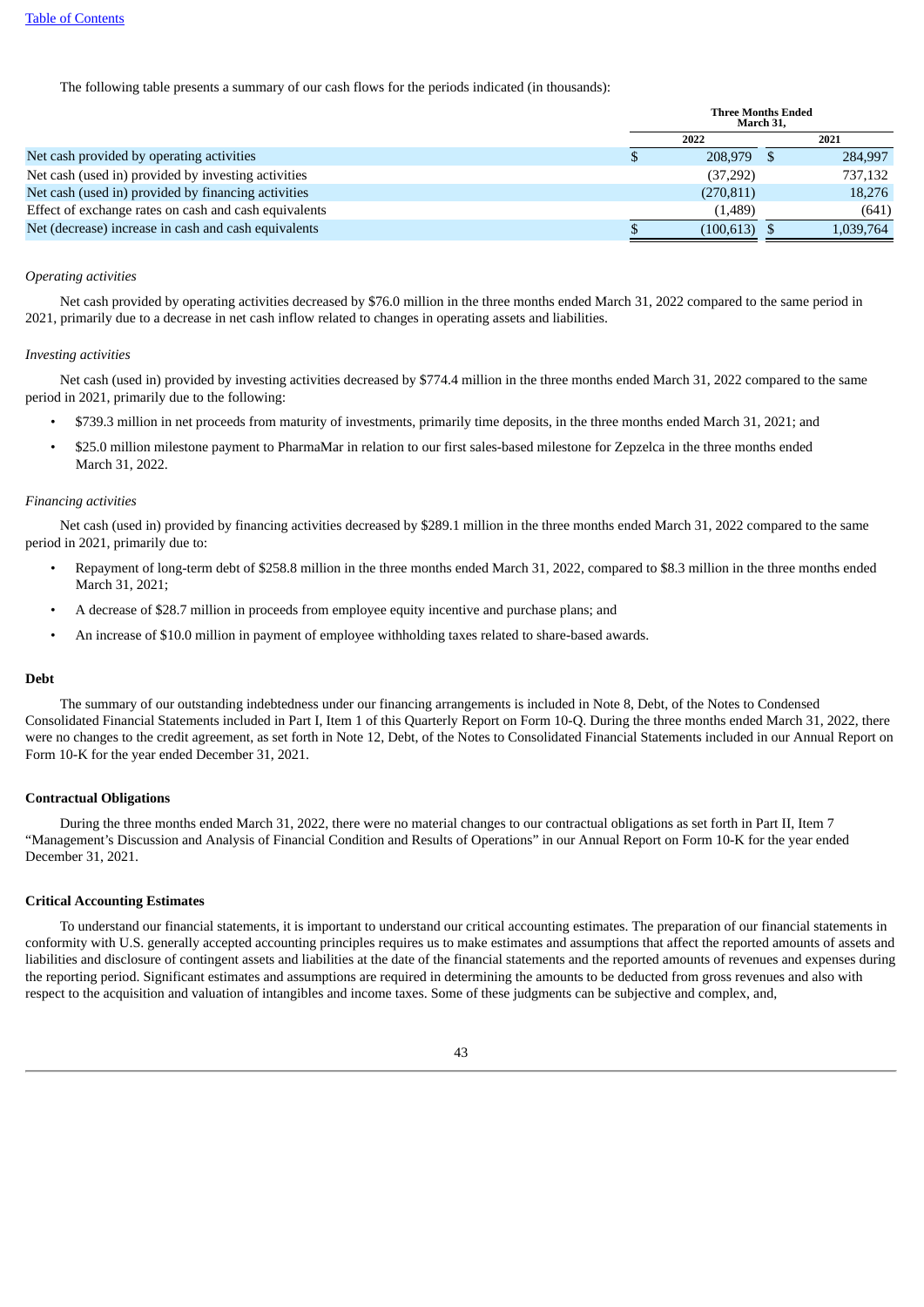consequently, actual results may differ from these estimates. For any given individual estimate or assumption we make, there may also be other estimates or assumptions that are reasonable. Although we believe our estimates and assumptions are reasonable, they are based upon information available at the time the estimates and assumptions were made.

Our critical accounting policies and significant estimates are detailed in our Annual Report on Form 10‑K for the year ended December 31, 2021. Our critical accounting policies and significant estimates have not changed substantially from those previously disclosed in our Annual Report on Form 10‑K for the year ended December 31, 2021.

#### **Cautionary Note Regarding Forward-Looking Statements**

This Quarterly Report on Form 10‑Q contains forward-looking statements within the meaning of Section 27A of the Securities Act of 1933, as amended, and Section 21E of the Securities Exchange Act of 1934, as amended, which are subject to the "safe harbor" created by those sections. Forwardlooking statements are based on our management's current plans, objectives, estimates, expectations and intentions and on information currently available to our management. In some cases, you can identify forward-looking statements by terms such as "may," "will," "should," "could," "would," "expect," "plan," "anticipate," "believe," "estimate," "project," "predict," "propose," "intend," "continue," "potential," "possible," "foreseeable," "likely," "unforeseen" and similar expressions intended to identify forward-looking statements. These statements involve known and unknown risks, uncertainties and other factors which may cause our actual results, performance, time frames or achievements to be materially different from any future results, performance, time frames or achievements expressed or implied by the forward-looking statements. We discuss many of these risks, uncertainties and other risk factors in greater detail in Part I, Item 1A of our Annual Report on Form 10-K for the year ended December 31, 2021. Given these risks, uncertainties and other factors, you should not place undue reliance on these forward-looking statements. Also, these forward-looking statements represent our plans, objectives, estimates, expectations and intentions only as of the date of this filing. You should read this Quarterly Report on Form 10‑Q completely and with the understanding that our actual future results and the timing of events may be materially different from what we expect. We hereby qualify our forward-looking statements by our cautionary statements. Except as required by law, we undertake no obligation to update or supplement any forwardlooking statements publicly, or to update or supplement the reasons that actual results could differ materially from those anticipated in these forwardlooking statements, even if new information becomes available in the future.

## <span id="page-44-0"></span>**Item 3. Quantitative and Qualitative Disclosures About Market Risk**

During the three months ended March 31, 2022, there were no material changes to our market risk disclosures as set forth in Part II, Item 7A"Quantitative and Qualitative Disclosures About Market Risk" in our Annual Report on Form 10-K for the year ended December 31, 2021.

# <span id="page-44-1"></span>**Item 4. Controls and Procedures**

*Evaluation of Disclosure Controls and Procedures*. We have carried out an evaluation under the supervision and with the participation of management, including our principal executive officer and principal financial officer, of our disclosure controls and procedures (as defined in Rule 13a-15(e) of the Securities Exchange Act of 1934, as amended) as of the end of the period covered by this Quarterly Report on Form 10‑Q. Based on their evaluation, our principal executive officer and principal financial officer concluded that our disclosure controls and procedures were effective as of March 31, 2022.

*Limitations on the Effectiveness of Controls*. A control system, no matter how well conceived and operated, can provide only reasonable, not absolute, assurance that the objectives of the control system are met. Because of inherent limitations in all control systems, no evaluation of controls can provide absolute assurance that all control issues, if any, within an organization have been detected. Accordingly, our disclosure controls and procedures are designed to provide reasonable, not absolute, assurance that the objectives of our disclosure control system are met and, as set forth above, our principal executive officer and principal financial officer have concluded, based on their evaluation as of the end of the period covered by this report, that our disclosure controls and procedures were effective to provide reasonable assurance that the objectives of our disclosure control system were met.

<span id="page-44-2"></span>*Changes in Internal Control over Financial Reporting*. During the quarter ended March 31, 2022, other than continuing changes to our internal control process resulting from the acquisition of GW, there have been no changes to our internal control over financial reporting that have materially affected, or are reasonably likely to materially affect, our internal control over financial reporting.

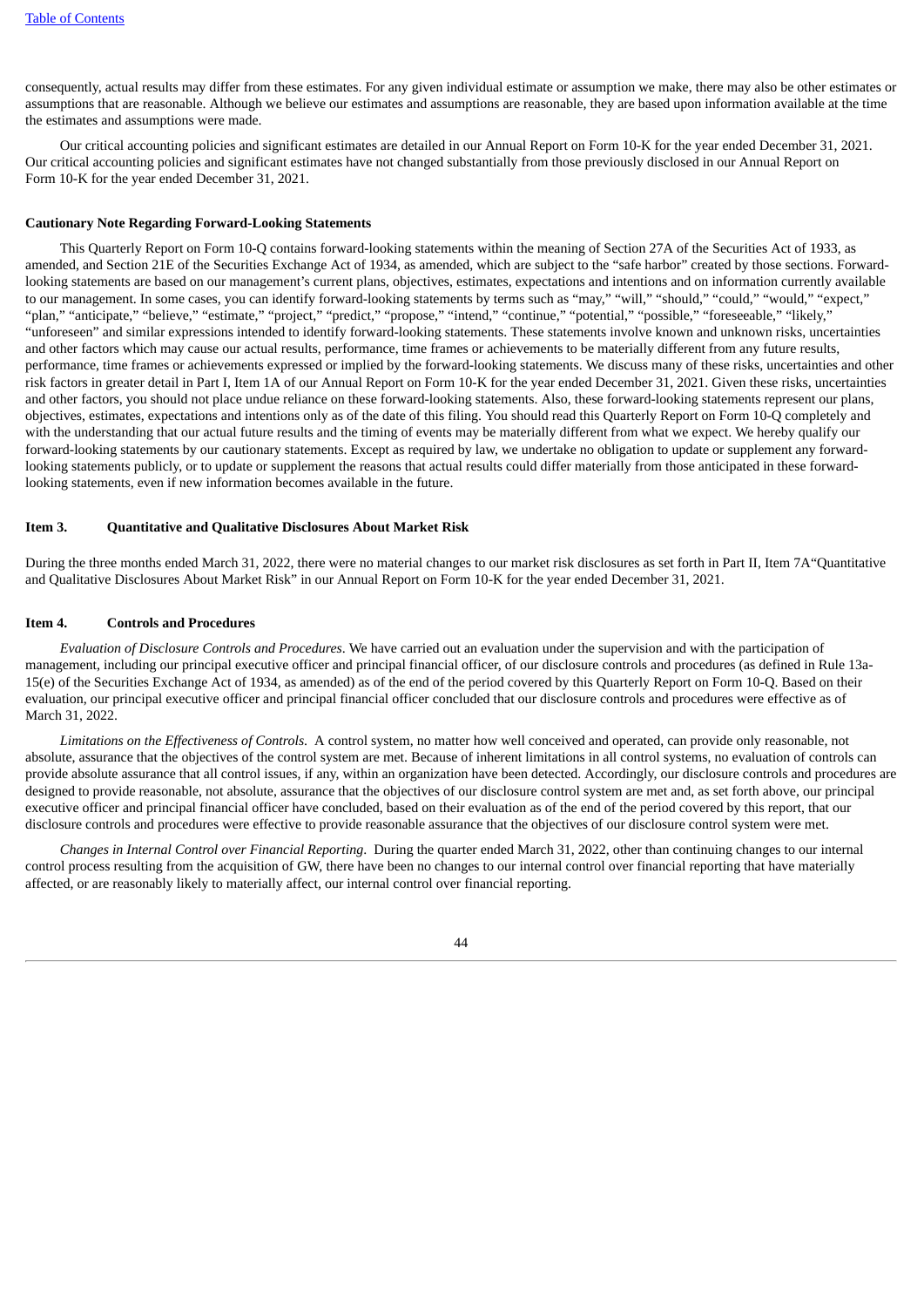# **PART II – OTHER INFORMATION**

#### <span id="page-45-0"></span>**Item 1. Legal Proceedings**

The information required to be set forth under this Item 1 is incorporated by reference to Note 9, Commitments and Contingencies—Legal Proceedings of the Notes to Condensed Consolidated Financial Statements included in Part I, Item 1 of this Quarterly Report on Form 10‑Q.

#### <span id="page-45-1"></span>**Item 1A. Risk Factors**

There have been no material changes to the risk factors as previously disclosed in Part I, Item 1A in our Annual Report on Form 10-K for the year ended December 31, 2021.

# <span id="page-45-2"></span>**Item 2. Unregistered Sales of Equity Securities and Use of Proceeds**

# **Issuer Purchases of Equity Securities**

In November 2016, our board of directors authorized a share repurchase program and as of March 31, 2022 had authorized the repurchase of ordinary shares having an aggregate purchase price of up to \$1.5 billion, exclusive of any brokerage commissions. Under this program, which has no expiration date, we may repurchase ordinary shares from time to time on the open market. During the three months ended March 31, 2022, we did not repurchase any of our ordinary shares. As of March 31, 2022, the remaining amount authorized under the share repurchase program was \$431.2 million.

<span id="page-45-3"></span>Under our share repurchase program, we are authorized to repurchase shares from time to time through open market repurchases. Such repurchases may be pursuant to Rule 10b-18 or Rule 10b5-1 agreements as determined by our management and in accordance with the requirements of the Securities and Exchange Commission.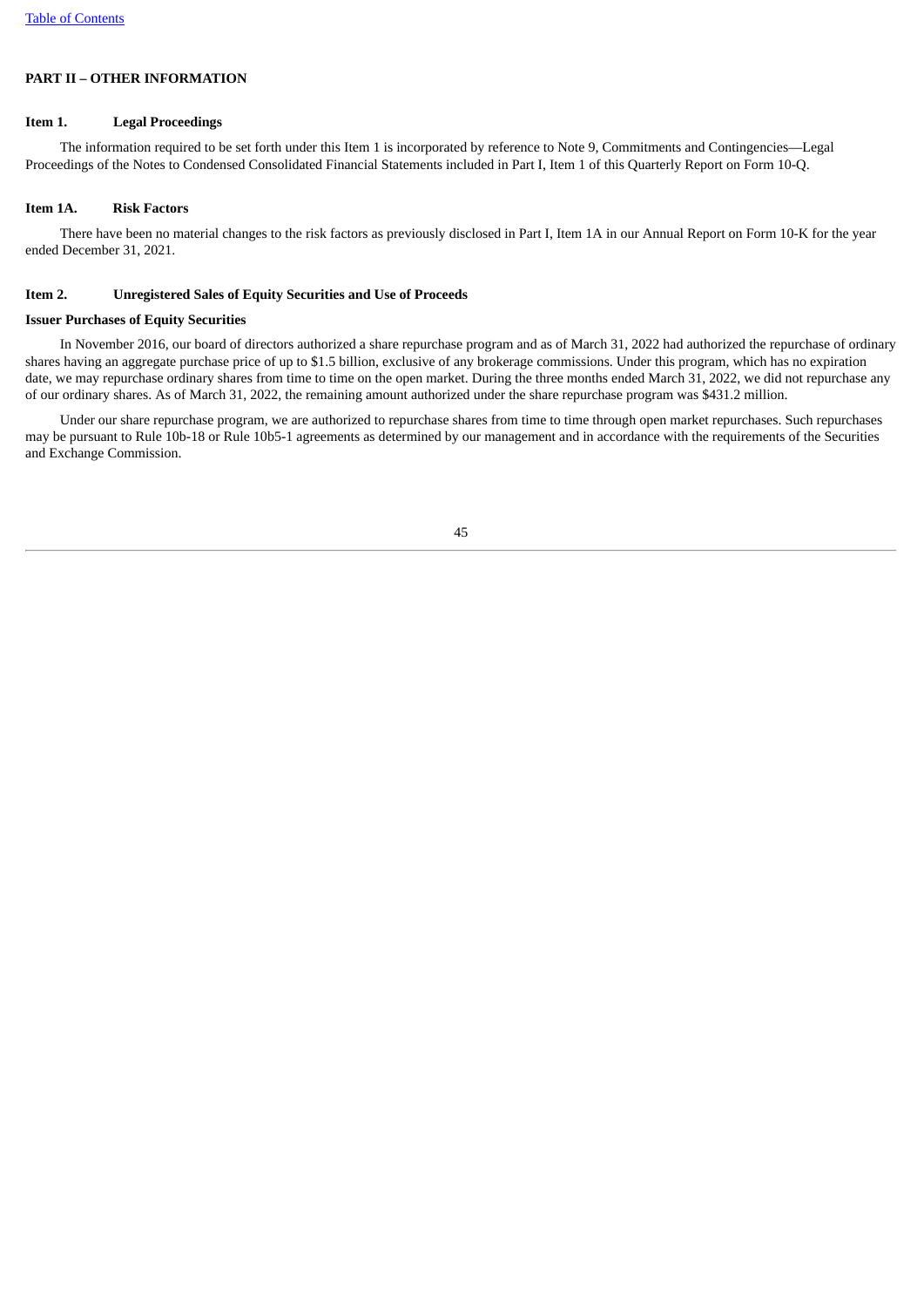| Item 6.                         | <b>Exhibits</b>                                                                                                                                                                                                                                                                                                                                                                                                                                                                              |  |  |  |  |
|---------------------------------|----------------------------------------------------------------------------------------------------------------------------------------------------------------------------------------------------------------------------------------------------------------------------------------------------------------------------------------------------------------------------------------------------------------------------------------------------------------------------------------------|--|--|--|--|
| <b>Exhibit</b><br><b>Number</b> | <b>Description of Document</b>                                                                                                                                                                                                                                                                                                                                                                                                                                                               |  |  |  |  |
| 2.1                             | Agreement and Plan of Merger and Reorganization, dated as of September 19, 2011, by and among Azur Pharma Limited (now Jazz<br>Pharmaceuticals plc), Jaguar Merger Sub Inc., Jazz Pharmaceuticals, Inc. and Seamus Mulligan, solely in his capacity as the Indemnitors'<br>Representative (incorporated herein by reference to Exhibit 2.1 in Jazz Pharmaceuticals, Inc.'s Current Report on Form 8-K (File No. 001-<br>33500) filed with the SEC on September 19, 2011).                    |  |  |  |  |
| 2.2                             | Letter Agreement, dated as of January 17, 2012, by and among Jazz Pharmaceuticals plc, Jaguar Merger Sub Inc., Jazz Pharmaceuticals,<br>Inc. and Seamus Mulligan, solely in his capacity as the Indemnitors' Representative (incorporated by reference to Exhibit 2.2 in Jazz<br>Pharmaceuticals plc's Current Report on Form 8-K (File No. 001-33500), as filed with the SEC on January 18, 2012).                                                                                          |  |  |  |  |
| 2.3                             | Agreement and Plan of Merger, dated as of April 26, 2012, by and among Jazz Pharmaceuticals plc, Jewel Merger Sub Inc., EUSA Pharma<br>Inc., and Essex Woodlands Health Ventures, Inc., Mayflower L.P., and Bryan Morton, in their capacity as the representatives of the equity<br>holders of EUSA Pharma Inc. (incorporated herein by reference to Exhibit 2.1 in Jazz Pharmaceuticals plc's Current Report on Form 8-K<br>(File No. 001-33500), as filed with the SEC on April 27, 2012). |  |  |  |  |
| 2.4                             | Assignment, dated as of June 11, 2012, by and among Jazz Pharmaceuticals plc and Jazz Pharmaceuticals, Inc. (incorporated herein by<br>reference to Exhibit 2.1B in Jazz Pharmaceuticals plc's Current Report on Form 8-K (File No. 001-33500), as filed with the SEC on June<br>12, 2012).                                                                                                                                                                                                  |  |  |  |  |
| 2.5                             | Tender Offer Agreement, dated December 19, 2013, by and among Jazz Pharmaceuticals Public Limited Company, Jazz Pharmaceuticals<br>Italy S.r.l. and Gentium S.p.A. (incorporated herein by reference to Exhibit 2.1 in Jazz Pharmaceuticals plc's Current Report on Form 8-<br>$K/A$ (File No. 001-33500), as filed with the SEC on December 20, 2013).                                                                                                                                      |  |  |  |  |
| $2.6+$                          | Asset Purchase Agreement, dated January 13, 2014, by and among Jazz Pharmaceuticals International III Limited, Aerial BioPharma, LLC<br>and Jazz Pharmaceuticals plc (incorporated herein by reference to Exhibit 2.1 in Jazz Pharmaceuticals plc's Current Report on Form 8-K<br>(File No. 001-33500), as filed with the SEC on January 13, 2014).                                                                                                                                          |  |  |  |  |
| $2.7+$                          | Assignment Agreement, dated July 1, 2014, by and among Jazz Pharmaceuticals International II Limited, Sigma-Tau Pharmaceuticals, Inc.,<br>Jazz Pharmaceuticals plc and Gentium S.p.A. (incorporated herein by reference to Exhibit 2.1 in Jazz Pharmaceuticals plc's Current Report<br>on Form 8-K (File No. 001-33500), as filed with the SEC on August 5, 2014).                                                                                                                           |  |  |  |  |
| 2.8                             | Amended and Restated Agreement for the Acquisition of the Topaz Portfolio Business of Jazz Pharmaceuticals plc, dated March 20, 2015,<br>between Jazz Pharmaceuticals plc and Essex Bidco Limited (incorporated herein by reference to Exhibit 2.1 in Jazz Pharmaceuticals plc's<br>Current Report on Form 8-K (File No. 001-33500), as filed with the SEC on March 23, 2015).                                                                                                               |  |  |  |  |
| 2.9                             | Agreement and Plan of Merger, dated as of May 27, 2016, by and among Jazz Pharmaceuticals plc, Plex Merger Sub, Inc., and Celator<br>Pharmaceuticals, Inc. (incorporated herein by reference to Exhibit 2.1 in Jazz Pharmaceuticals plc's Current Report on Form 8-K (File No.<br>001-33500), as filed with the SEC on May 31, 2016).                                                                                                                                                        |  |  |  |  |
| 2.10 <sup>‡</sup>               | Transaction Agreement, dated as of February 3, 2021, by and among Jazz Pharmaceuticals UK Holdings Limited, Jazz Pharmaceuticals<br>Public Limited Company and GW Pharmaceuticals PLC (incorporated herein by reference to Exhibit 2.1 in Jazz Pharmaceuticals plc's<br>Current Report on Form 8-K (File No. 001-33500), as filed with the SEC on February 4, 2021).                                                                                                                         |  |  |  |  |
| 3.1                             | Amended and Restated Memorandum and Articles of Association of Jazz Pharmaceuticals plc, as amended on August 4, 2016<br>(incorporated herein by reference to Exhibit 3.1 in Jazz Pharmaceuticals plc's Quarterly Report on Form 10-Q (File No. 001-33500) for the<br>period ended June 30, 2016, as filed with the SEC on August 9, 2016).                                                                                                                                                  |  |  |  |  |
| 4.1                             | Reference is made to Exhibit 3.1.                                                                                                                                                                                                                                                                                                                                                                                                                                                            |  |  |  |  |
| 4.2A                            | Indenture, dated as of April 29, 2021, among Jazz Securities Designated Activity Company, the guarantors party thereto, U.S. Bank<br>National Association, as trustee and acknowledged by U.S. Bank National Association, as collateral trustee. (incorporated herein by<br>reference to Exhibit 4.1 in Jazz Pharmaceuticals plc's Current Report on Form 8-K (File No. 001-033500), as filed with the SEC on April<br>29, 2021).                                                            |  |  |  |  |
| 4.2B                            | Form of 4.375% Senior Notes due 2029 (incorporated herein by reference to Exhibit 4.2 in Jazz Pharmaceuticals plc's Current Report on<br>Form 8-K (File No. 001-033500), as filed with the SEC on April 29, 2021).                                                                                                                                                                                                                                                                           |  |  |  |  |
| 4.2C                            | First Supplemental Indenture, dated as of July 21, 2021, among GW Pharmaceuticals Limited, GW Global Services (International)<br>Limited, GW Pharma Limited, GW Research Limited, GW UK Services Limited and Greenwich Biosciences, Inc., Jazz Securities<br>Designated Activity Company, and U.S. Bank National Association, as trustee under the Indenture, dated as of April 29, 2021                                                                                                     |  |  |  |  |
| 10.1#                           | Amendment No. 4, dated as of April 18, 2022 to Pharmacy Master Services Agreement, dated as of July 1, 2020, by and between Jazz<br>Pharmaceuticals, Inc. and Express Scripts Specialty Distribution Services, Inc.                                                                                                                                                                                                                                                                          |  |  |  |  |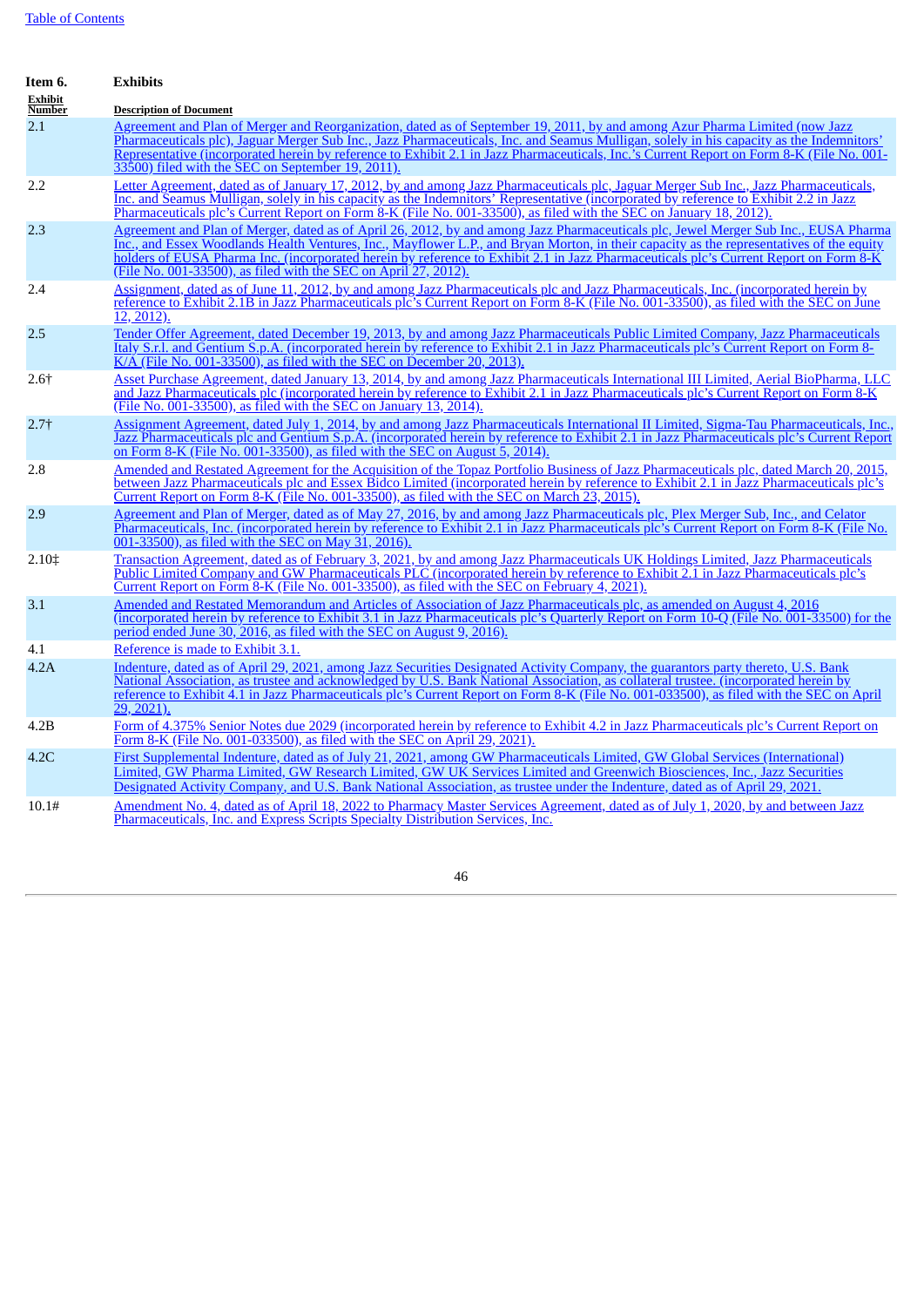\_\_\_\_\_\_\_\_\_\_\_\_\_\_\_\_\_\_

| 31.1    | Certification of Chief Executive Officer pursuant to Rules 13a-14(a) and 15d-14(a) promulgated under the Securities Exchange Act of<br>1934, as amended.                           |
|---------|------------------------------------------------------------------------------------------------------------------------------------------------------------------------------------|
| 31.2    | Certification of Chief Financial Officer pursuant to Rules 13a-14(a) and 15d-14(a) promulgated under the Securities Exchange Act of<br>1934, as amended.                           |
| $32.1*$ | Certifications of Chief Executive Officer and Chief Financial Officer pursuant to 18 U.S.C. Section 1350, as adopted pursuant to Section<br>906 of the Sarbanes-Oxley Act of 2002. |
| 101.INS | XBRL Instance Document - The instance document does not appear in the Interactive Data File because its XBRL tags are embedded<br>within the Inline XBRL document                  |
| 101.SCH | Inline XBRL Taxonomy Extension Schema Document                                                                                                                                     |
| 101.CAL | Inline XBRL Taxonomy Extension Calculation Linkbase Document                                                                                                                       |
| 101.DEF | Inline XBRL Taxonomy Extension Definition Linkbase Document                                                                                                                        |
| 101.LAB | Inline XBRL Taxonomy Extension Labels Linkbase Document                                                                                                                            |
| 101.PRE | Inline XBRL Taxonomy Extension Presentation Linkbase Document                                                                                                                      |
| 104     | Cover Page Interactive Data File (formatted as Inline XBRL and contained in Exhibit 101)                                                                                           |

- † Confidential treatment has been granted for portions of this exhibit (indicated by "[\*]"). Omitted portions have been filed separately with the SEC.
- # Portions of this document (indicated by "[\*\*\*]") have been omitted because they are not material and are the type that the Company treats as private and confidential.
- ‡ Certain portions of this exhibit have been omitted pursuant to Item 601(b)(2) of Regulation S-K.
- <span id="page-47-0"></span>\* The certification attached as Exhibit 32.1 accompanies this Quarterly Report on Form 10‑Q pursuant to 18 U.S.C. Section 1350, as adopted pursuant to Section 906 of the Sarbanes-Oxley Act of 2002, and shall not be deemed "filed" by the Registrant for purposes of Section 18 of the Securities Exchange Act of 1934, as amended.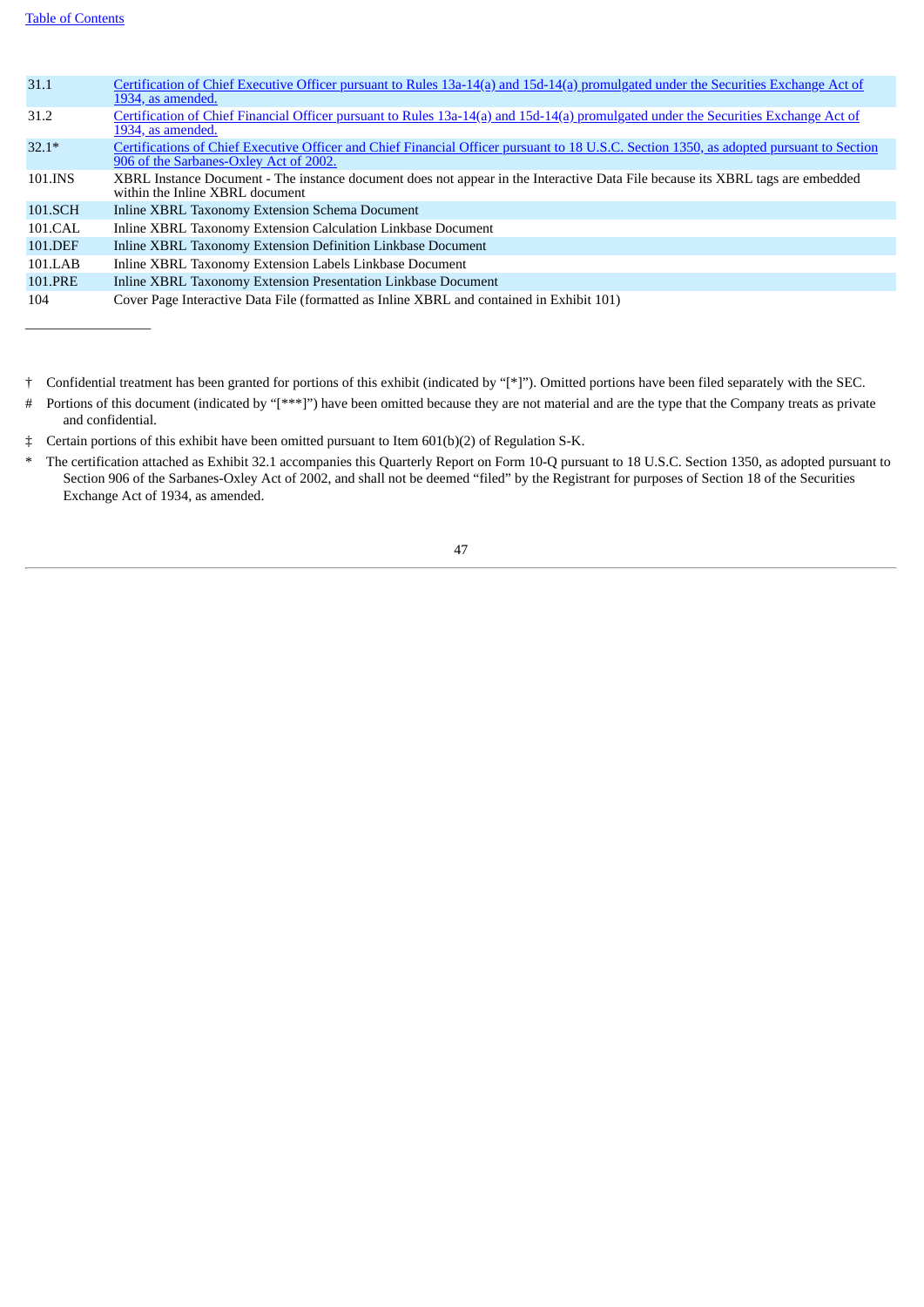# **SIGNATURES**

Pursuant to the requirements of the Securities Exchange Act of 1934, the registrant has duly caused this report to be signed on its behalf by the undersigned thereunto duly authorized.

Date: May 4, 2022

# **JAZZ PHARMACEUTICALS PUBLIC LIMITED COMPANY** (Registrant)

/s/ Bruce C. Cozadd

Bruce C. Cozadd *Chairman and Chief Executive Officer and Director (Principal Executive Officer)*

/s/ Renée Galá

Renée Galá *Executive Vice President and Chief Financial Officer (Principal Financial Officer)*

/s/ Patricia Carr

Patricia Carr *Senior Vice President, Chief Accounting Officer (Principal Accounting Officer)*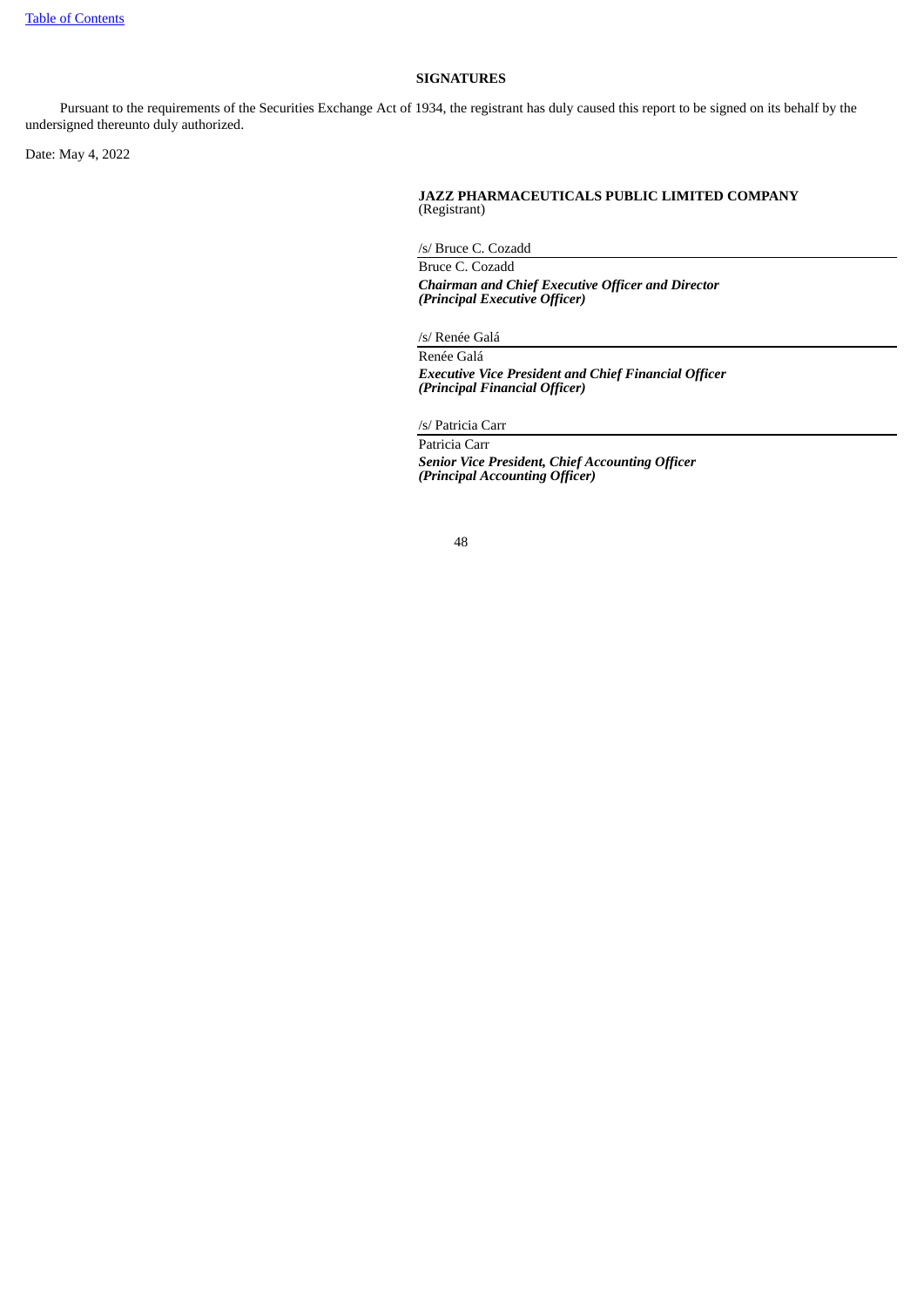# <span id="page-49-0"></span>**[\*\*\*] = CERTAIN PORTIONS OF THIS AGREEMENT HAVE BEEN OMITTED BECAUSE THE OMITTED PORTIONS ARE BOTH (I) NOT MATERIAL AND (II) IS THE TYPE THAT THE REGISTRANT TREATS AS PRIVATE OR CONFIDENTIAL.**

# **Exhibit 10.1**

# AMENDMENT NO. 4 TO PHARMACY MASTER SERVICES AGREEMENT

THIS AMENDMENT NO. 4 (this "**Amendment**") to the Agreement (as defined below) is entered into as of April 18, 2022 (the "**Amendment Effective Date**") by and between Jazz Pharmaceuticals, Inc. with a principal place of business at 3170 Porter Drive, Palo Alto, CA 94304 ("**Jazz Pharmaceuticals**") and Express Scripts Specialty Distribution Services, Inc. with a principal place of business at One Express Way, St. Louis, MO 63121 ("**ESSDS**") (collectively, the "**Parties**," or each separately, a "**Party**"). Capitalized terms used but not defined herein shall have the meanings ascribed to them in the Agreement.

# **RECITALS**

**WHEREAS**, Jazz Pharmaceuticals and ESSDS entered into that certain Pharmacy Master Services Agreement (the "**Agreement**"), dated July 1, 2020, pursuant to which ESSDS provides dispensing, distribution and other services for Xyrem and Xywav; and

**WHEREAS**, the Parties desire to amend the Agreement in order to allow ESSDS to perform dispensing, distribution and other services for Jazz Pharmaceuticals for Authorized Generic Product (as defined below).

**NOW THEREFORE,** in consideration of the above recitals, each of which is incorporated by this reference, the mutual promises and covenants set forth below, and other good and valuable consideration, the receipt and sufficiency of which are hereby acknowledged, the Parties agree as follows:

1. Amendment to Definition of Average Daily Sales. Section 1.4 of the Agreement is hereby amended and restated in its entirety as follows:

" "Average Daily Sales" shall mean the average number of commercial bottles of Xyrem and Xywav sold per day over the previous six (6) months, excluding all sales of Product (i) for dispensing to VA, and (ii) to Puerto R<sub>ico</sub>"

2. Amendment to Definition of Bridge Benefit. Section 1.5 of the Agreement is hereby amended and restated in its entirety as follows:

" "Bridge Benefit" shall mean the Jazz Pharmaceuticals' or Authorized Generic Partner sponsored program that provides Product at no cost to eligible patients who are at risk of an interruption in therapy due to a change in their insurance circumstances."

3. Amendment to Definition of Patient Assistance Program. Section 1.19 of the Agreement is hereby amended and restated in its entirety as follows:

**" "**Patient Assistance Program" or "PAP" shall mean the Jazz Pharmaceuticals' sponsored program that provides Xyrem or Xywav at no cost to eligible patients. Jazz Pharmaceuticals has sole discretion over the eligibility criteria and operation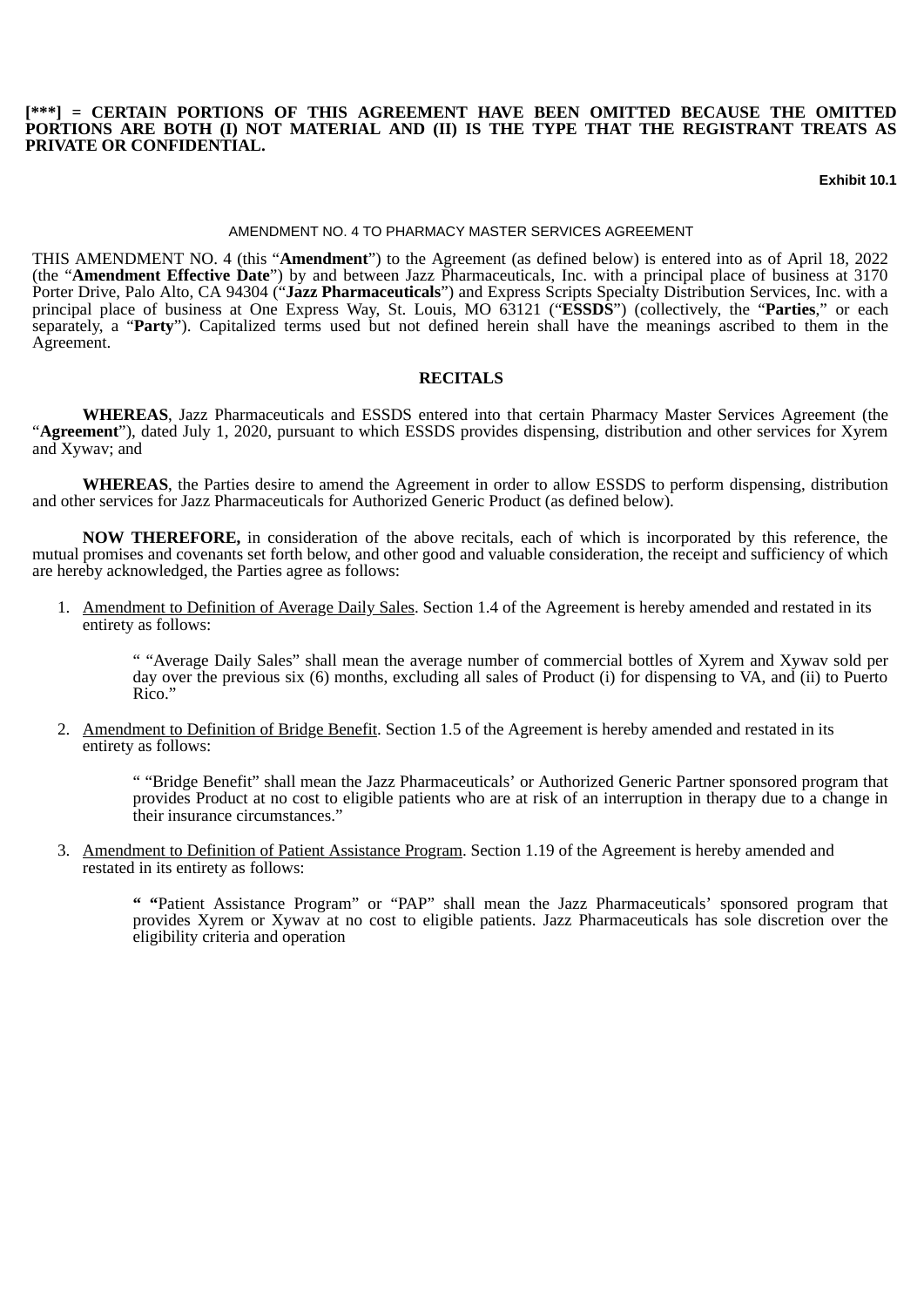of the PAP. "PAP Patient" shall mean a Patient who has been approved as eligible to participate in the PAP."

4. Amendment to Definition of PAP Order. Section 1.20 of the Agreement is hereby amended and restated in its entirety as follows:

**" "**PAP Order" shall mean each shipment of Xyrem or Xywav by ESSDS to any PAP Patient in accordance with this Agreement."

5. Amendment to Definition of Product. Section 1.25 of the Agreement is hereby amended and restated in its entirety as follows:

" "Product" shall mean (a) Xyrem® (sodium oxybate) oral solution ("Xyrem") and dosing kit, (b) Xywav™ (calcium, magnesium, potassium, and sodium oxybates) oral solution ("Xywav") and dosing kit, and/or (c) for all purposes of this Agreement an Authorized Generic Product. However, references to Xyrem, Xywav, or Authorized Generic Product shall mean the specific product or products referenced."

6. Amendment to Definition of REMS Documents. Section 1.28 of the Agreement is hereby amended and restated in its entirety as follows:

" "REMS Documents" shall mean the approved XYWAV and XYREM REMS Documents, including both the XYWAV and XYREM REMS Document and the XYWAV and XYREM REMS Supporting Document, as well as any modifications or successors documents thereto as approved by the FDA."

7. Amendment to Definition of REMS Program. Section 1.30 of the Agreement is hereby amended and restated in its entirety as follows:

" "REMS Program" shall mean the XYWAV and XYREM REMS Program, as approved by the FDA, or any successor entity thereto as approved by the FDA, including successor entities including additional oxybate formulations, as described in the REMS Documents."

8. Amendment to Definition of WAC. Section 1.40 of the Agreement is hereby amended and restated in its entirety as follows:

" "WAC" shall mean the current wholesale acquisition cost of Xyrem or Xywav as provided by Jazz Pharmaceuticals. WAC does not include discounts, rebates or chargebacks. WAC may not be the actual acquisition cost."

9. Amendment to Definition of Work Instructions. Section 1.42 of the Agreement is hereby amended and restated in its entirety as follows: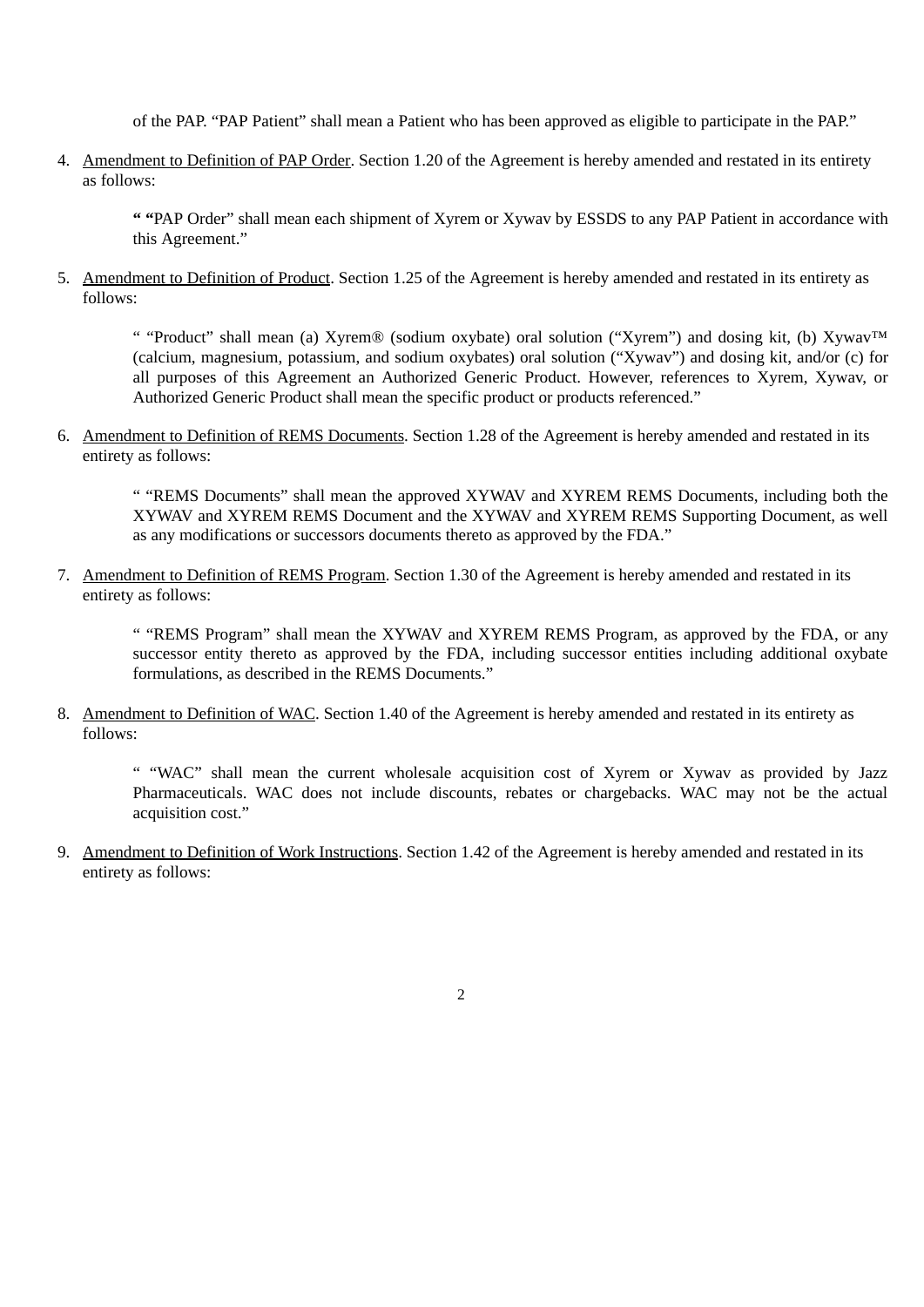" "Work Instructions" or "WIs" shall mean written work instructions of ESSDS, as of the Effective Date, or any others mutually agreed to by the Parties after the Effective Date, which provide detailed descriptions of the performance of certain tasks and Services that ESSDS will perform with respect to specific Product(s) (i.e., Xyrem, Xywav and/or Authorized Generic Product(s))."

- 10. Addition of New Definitions. Article I of this Agreement is hereby amended by adding the following definitions as new Sections 1.43 and 1.44 of the Agreement, respectively:
	- 1.43 " "Authorized Generic Partner" shall mean a third party pharmaceutical company that Jazz Pharmaceuticals has appointed as a distributor of Authorized Generic Product in the Territory, and to whom Jazz Pharmaceuticals will supply Authorized Generic Product, in each case, pursuant to certain written agreements between Jazz Pharmaceuticals and such third party pharmaceutical company."
	- 1.44 " "Authorized Generic Product" shall mean a generic product that: (a) contains 500 mg/mL sodium oxybate oral solution as the sole active ingredient; (b) is marketed in the Territory without use of the Trademarks (with the limited exception of REMS Program Items and syringes that bear the Trademarks); (c) is marketed by an Authorized Generic Partner in the Territory pursuant to the NDA 021196; and (d) is supplied by or on behalf of Jazz Pharmaceuticals to the Authorized Generic Partner."
- 11. Amendment to Section 2.1. Section 2.1 of the Agreement is hereby amended and restated in its entirety as follows:

"Services. During the term of the Agreement, all commercial, non-clinical trial Product sold by Jazz Pharmaceuticals or an Authorized Generic Partner, or made available by Jazz Pharmaceuticals through the PAP, in the Territory will be dispensed exclusively through ESSDS pursuant to the terms of this Agreement. ESSDS agrees to provide those pharmacy and REMS services described in this Agreement and written Work Orders hereunder (the "Pharmacy Services"), including but not limited to pharmacy dispensing services, safety and support services, ancillary supply services, certain education services, and data reporting.

During the term of the Agreement, ESSDS agrees to provide other REMS services described in this Agreement and written Work Orders hereunder (the "REMS Pharmacy Services"), including but not limited to activities directed towards ensuring Jazz Pharmaceuticals' and each Authorized Generic Partner's compliance with the requirements of the REMS Program.

The Pharmacy and REMS Pharmacy Services (collectively, the "Services") to be provided as of the Effective Date are described in written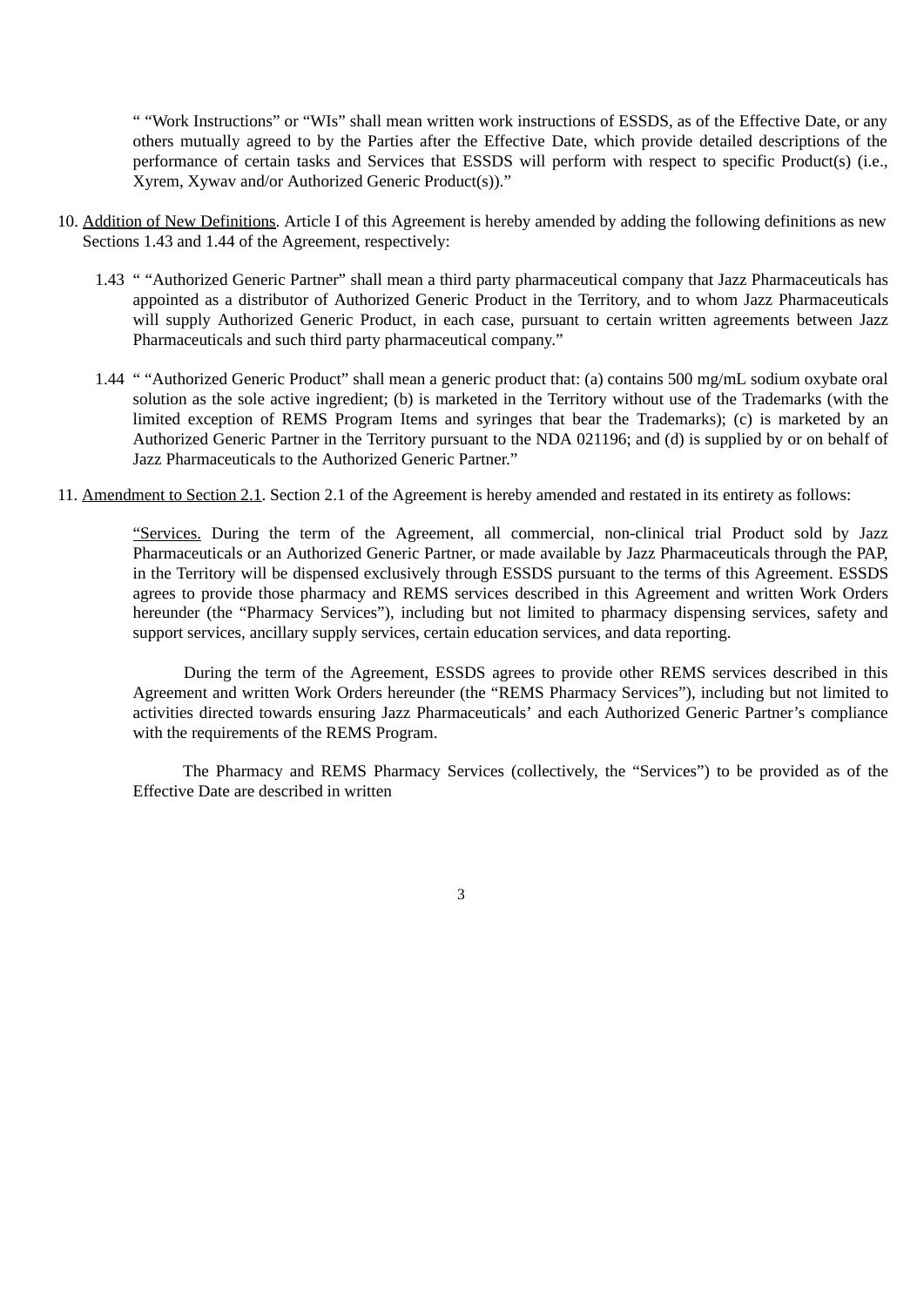Work Orders hereunder. These Services may be amended from time to time through the addition of a Work Order. Each Work Order will be numbered in consecutive order. Each Work Order will be deemed incorporated into this Agreement. In the event of a conflict between the terms of this Agreement and the terms of the Work Order, the

terms of this Agreement will govern, unless the Parties have expressly agreed in the Work Order that the Work Order shall amend a specified section of this Agreement, in which case such amendment will only apply to such Work Order.

In addition to the Services set forth in the following, fully executed Work Orders to the Prior Master Services Agreement between the Parties, and for which services are ongoing, shall henceforth be considered Work Orders under this Agreement. Each of these Work Orders shall be subject to the terms and conditions set forth in this Agreement as if they were originally executed hereunder, except that the fees associated with these Work Orders are subject to the annual adjustment specified in Section 3.1, meaning that the fees charged at execution will be those fees agreed upon for calendar year 2020, [\*\*\*].

For the avoidance of doubt, Jazz Pharmaceuticals' commercial function shall have responsibility for Jazz' Pharmaceuticals oversight of Pharmacy Services, and decisions related to changes to Pharmacy Services shall be directed by personnel in that function. For the avoidance of doubt, Jazz Pharmaceuticals' non-commercial function of Pharmacovigilance, Quality and Safety shall have responsibility for Jazz Pharmaceuticals' oversight of the REMS Pharmacy Services, and decisions related to changes to REMS Pharmacy Services shall be directed by personnel in that function. The Services provided by ESSDS pursuant to this Agreement and the Work Orders entered into by the Parties shall include the provision of Services by ESSDS on behalf of Authorized Generic Partners solely with respect to Authorized Generic Product(s)."

12. Amendment to Section 2.3. Section 2.3 of the Agreement is hereby amended and restated in its entirety as follows:

"Exclusive Pharmacy. During the term of this Agreement, all commercial, non- clinical trial Product sold by Jazz Pharmaceuticals or an Authorized Generic Partner, or made available by Jazz Pharmaceuticals through the PAP, in the Territory will be dispensed exclusively through ESSDS pursuant to this Agreement. [\*\*\*] Notwithstanding the foregoing, Jazz Pharmaceuticals may establish a third party pharmacy to make available commercial, non-clinical trial Product in the Territory if ESSDS does not,

or cannot, meet Jazz Pharmaceuticals requirements for dispensing the Product in the Territory in accordance with the terms and conditions of the Agreement."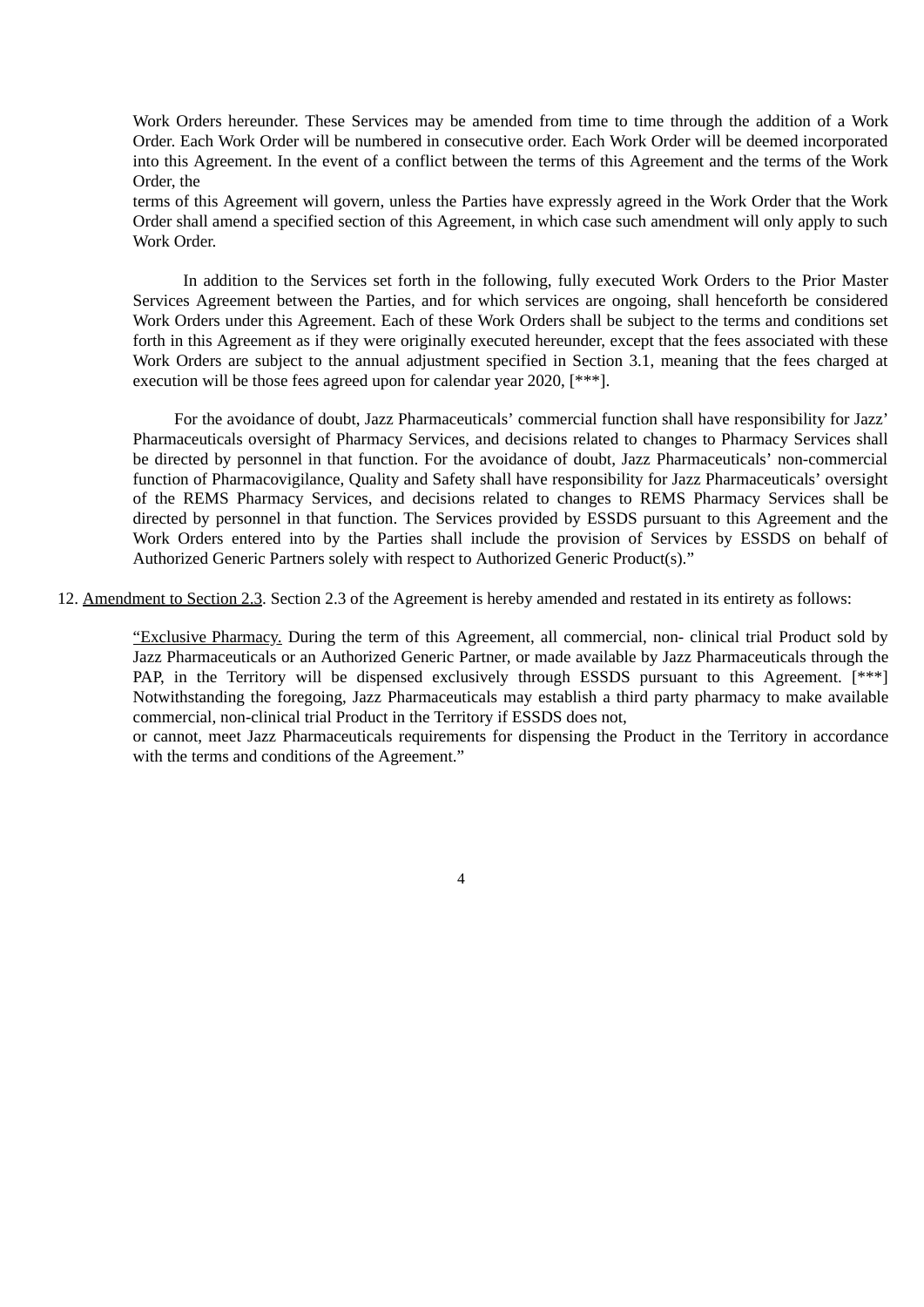13. Amendment to Section 2.4.1. Section 2.4.1 of the Agreement is hereby amended and restated in its entirety as follows:

[\*\*\*]

14. Amendment to Section 4.1(b). Section 4.1(b) of the Agreement is hereby amended and restated in its entirety as follows:

"Transfer of Title. Upon removal of the consigned Xyrem or Xywav by ESSDS from the product storage area to fulfill a Non-PAP Order, title to such Xyrem or Xywav shall pass to ESSDS and ESSDS shall be deemed to have purchased from Jazz Pharmaceuticals such Xyrem or Xywav. ESSDS shall confirm all such purchases and shipments of Xyrem and Xywav in writing to Jazz Pharmaceuticals on a weekly basis via purchase order, which will document all purchases of Xyrem and Xywav by ESSDS during the previous week. If a month ends in the beginning or middle of a week, ESSDS shall send an additional purchase order to Jazz Pharmaceuticals to confirm purchases of Xyrem and Xywav made as of the last day of each month. This transfer of title process applies only to Xyrem and Xywav that has not already been purchased as part of a Buy In option, as described in Section 4.2, where title transfers upon submission of a relevant purchase order."

Upon removal of the consigned Authorized Generic Product by ESSDS from the product storage area to fulfill a Non-PAP Order, title to such Authorized Generic Product shall pass to the applicable Authorized Generic Partner, and then to ESSDS and ESSDS shall be deemed to have purchased from the applicable Authorized Generic Partner such Authorized Generic Product. ESSDS shall confirm all purchases and shipments of each Authorized Generic Product in writing to Jazz Pharmaceuticals on a weekly basis via written confirmation in a format substantially similar to Exhibit E, which will document all purchases of Authorized Generic Product by ESSDS during the previous week. For clarity, there shall be a separate written confirmation for purchases and shipments of each specific Authorized Generic Product. If a month ends in the beginning or middle of a week, ESSDS shall send an additional written confirmation to Jazz Pharmaceuticals to confirm purchases of each Authorized Generic Product made as of the last day of each month. This transfer of title process applies only to Authorized Generic Product that has not already been purchased as part of an agreement reached between an Authorized Generic Partner and ESSDS, where title transfers upon submission of a relevant purchase order."

15. Amendment to Section 4.1(c). Section 4.1(c) of the Agreement is hereby amended and restated in its entirety as follows:

"Pricing of Non-PAP Orders. Subject to the restrictions set forth in Section 6.2 of this Agreement and any FDA requirement or other Applicable Law, ESSDS shall have the sole authority to determine pricing to Patients for Xyrem and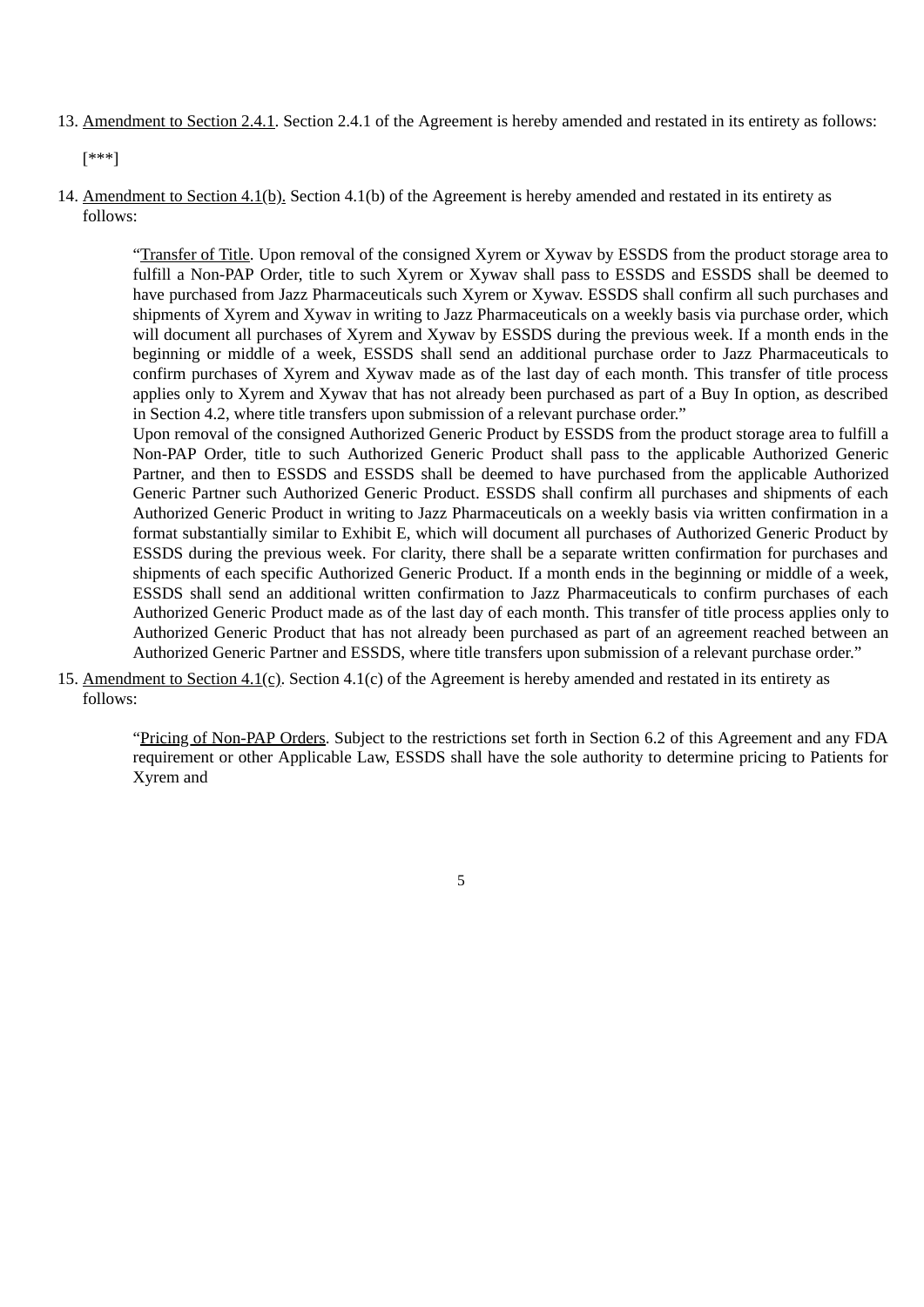Xywav for Non-PAP Orders. Pricing to Patients for each Authorized Generic Product shall be subject to negotiation between ESSDS and each Authorized Generic Partner."

16. Amendment to Section 4.1(d). A new Section 4.1(d) is hereby added to the Agreement as follows:

"Ordered Quantities. In order to ensure that ESSDS is able to properly fulfill Non- PAP orders with any Authorized Generic Product, during the term of this Agreement, Jazz shall provide ESSDS periodic updates setting forth the number of units of Product that each Authorized Generic Partner has agreed to purchase from Jazz Pharmaceuticals for the period of time covered by the particular update (the "AG Quantities"). In the event there are changes to the AG Quantities, Jazz Pharmaceuticals shall provide additional updates to ESSDS. ESSDS will not fulfill Non-PAP Orders with Authorized Generic Product in excess of the identified AG Quantities, except to the extent that ESSDS has received written permission from Jazz Pharmaceuticals to do so; and to avoid disruptions in patient care Jazz Pharmaceuticals will not unreasonably withhold consent. The process for Jazz Pharmaceuticals to provide the AG Quantities to ESSDS will be mutually agreed upon and captured in Work Instructions.

17. Amendment to Section 4.2. Section 4.2 of the Agreement is hereby amended and restated in its entirety as follows:

"Buy In. ESSDS shall be offered an [\*\*\*].

18. Amendment to Section 4.3. Section 4.3 of the Agreement is hereby amended and restated in its entirety as follows:

"PAP Orders. Subject to available space as determined by ESSDS, Jazz Pharmaceuticals will deliver to ESSDS at the Certified Pharmacy, at Jazz Pharmaceuticals' own expense, sufficient quantities of Xyrem and Xywav to fulfill PAP orders. ESSDS will maintain a reasonable quantity of components on-site or nearby to allow product disbursements to occur in a timely and efficient manner. The Xyrem or Xywav shipped pursuant to PAP Orders shall be for the account of Jazz Pharmaceuticals, and title to such Xyrem or Xywav shall remain with Jazz Pharmaceuticals until confirmation of the PAP Order in ESSDS' internal order processing system, at which time title will pass to the PAP Patient. ESSDS will fulfill PAP Orders as set forth in the applicable SOP and Business Rules."

19. Amendment to Section 4.4. Section 4.4 of the Agreement is hereby amended and restated in its entirety as follows: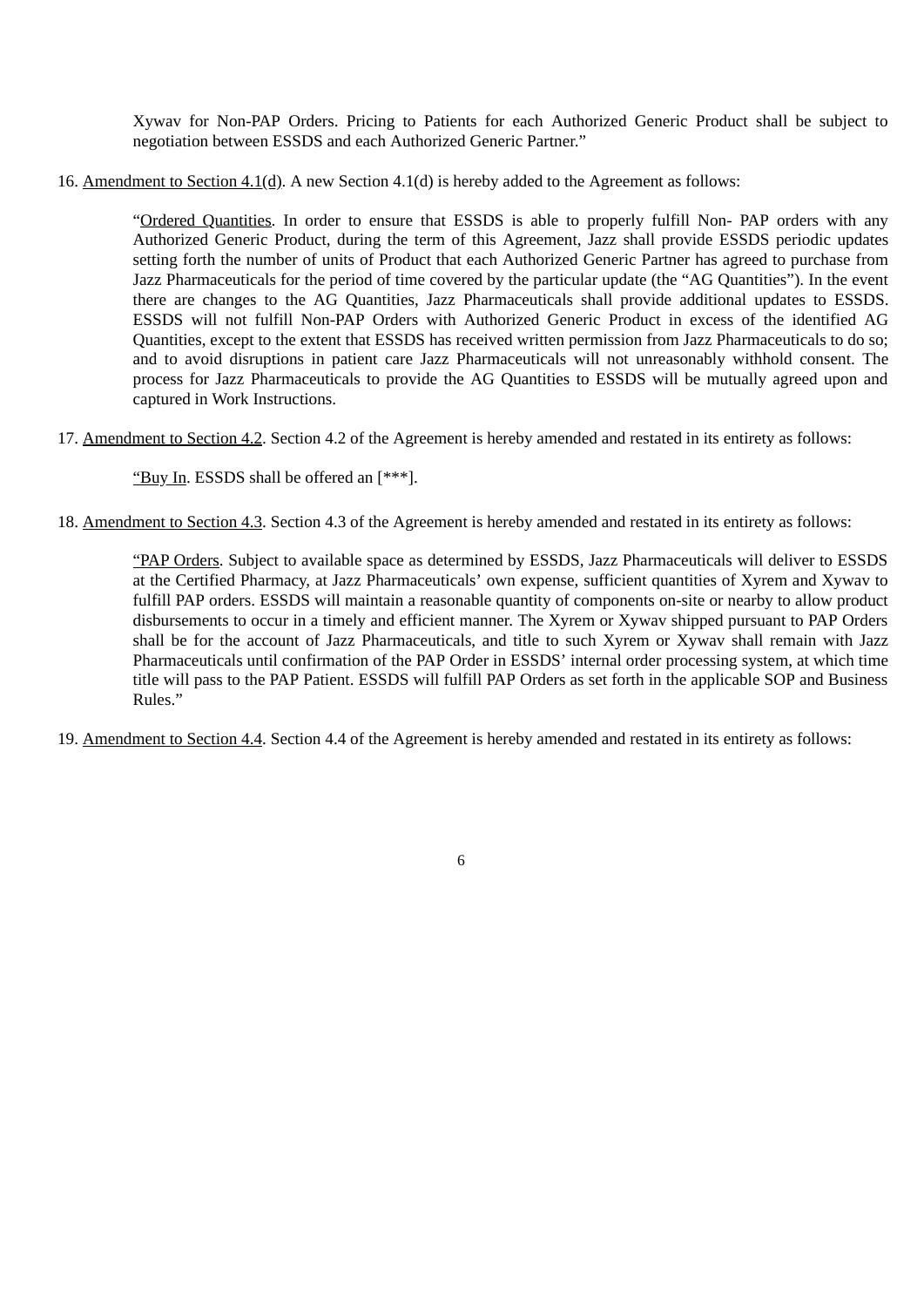"Risk of Loss. All risk of Product loss or damage during the time that such Product is at the Certified Pharmacy prior to the transfer of title to ESSDS pursuant to Section 4.1(b) shall be borne by Jazz Pharmaceuticals, except to the extent caused by the negligence or willful misconduct of ESSDS or its Affiliates. Payment to Jazz Pharmaceuticals by ESSDS (i) for Xyrem or Xywav lost or damaged while at the Certified Pharmacy after title to such Xyrem or Xywav has transferred to ESSDS pursuant to Section 4.1(b); or (ii) for Product that is lost or damaged as the result of ESSDS' or its Affiliates' negligence or willful misconduct shall be based on Jazz Pharmaceuticals' actual replacement costs, as reasonably determined and documented by Jazz Pharmaceuticals."

20. Amendment to Section 4.5. Section 4.5 of the Agreement is hereby amended and restated in its entirety as follows:

"Returns and Replacement. In the event that (a) Xyrem or Xywav is damaged or destroyed after the product was dispensed and shipped to the Patient pursuant to Section 4.1(b) and (b) such damage or destruction [\*\*\*], ESSDS shall replace the Xyrem or Xywav to the Patient free of charge once the damaged Xyrem or Xywav is returned to ESSDS. ESSDS shall monitor all reports of lost Product for the potential for abuse or diversion in compliance with relevant SOPs and WIs. ESSDS will cooperate with state and federal authorities fully in any investigations of lost Product, and will promptly provide reports of such loss to Jazz Pharmaceuticals within one (1) week from ESSDS' conclusion of its investigation. Where abuse or diversion is not suspected and the damage or destruction is the direct result of a defect [\*\*\*], ESSDS will promptly replace the Xyrem or Xywav at no charge to the Patient once approved by the pharmacy. Such replacement of Xyrem or Xywav shall be considered a Non-PAP order and title to such product

shall pass to ESSDS and ESSDS shall be deemed to have purchased such product from Jazz Pharmaceuticals upon removal of the consigned product to fulfill the product replacement Jazz Pharmaceuticals shall reimburse ESSDS for  $[***]$ .

All Return or Replacement activities will be conducted in accordance with applicable SOPs, Work Instructions, and the REMS Documents. Applicable fees will apply to the processing and shipping of replacement Xyrem and Xywav and WAC price will be applied to the replacement Xyrem or Xywav, and record of the shipment will be kept in the Patient file. Upon receipt of damaged Product, ESSDS will keep damaged Product in a secure locked area in compliance with applicable SOPs, and will dispose of it using Jazz Pharmaceuticals' reverse distributor vendor in compliance with applicable SOPs and Applicable Law. ESSDS will be responsible for covering any shipping costs associated with getting such Product to the reverse distributor for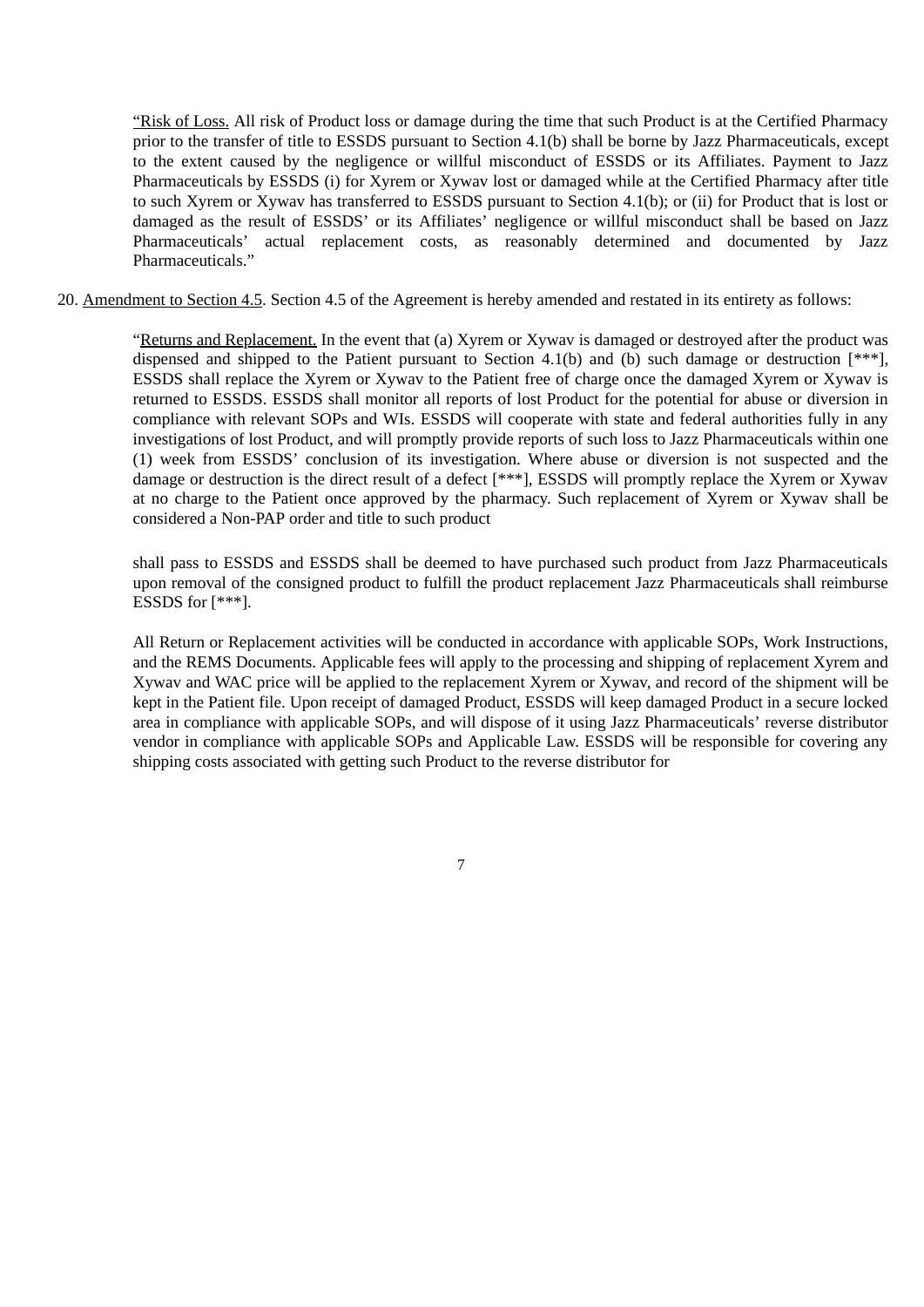destruction. All other costs associated with the utilization of Jazz Pharmaceuticals' reverse distributor vendor will be covered by Jazz Pharmaceuticals."

21. Amendment to Section 4.6. Section 4.6 of the Agreement is hereby amended and restated in its entirety as follows:

"Expired Product. Jazz Pharmaceuticals will, at its cost, replace Product that expires prior to the purchase thereof by ESSDS. Jazz Pharmaceuticals will not replace expired Xyrem or Xywav once it has been purchased by ESSDS. ESSDS will dispose of or return expired Product as reasonably directed by Jazz Pharmaceuticals, in accordance with Applicable Law and applicable SOPs and WIs, and Jazz Pharmaceuticals shall promptly reimburse ESSDS for all reasonable out-of-pocket expenses incurred in complying with this Section."

22. Amendment to Section 6.1. Section 6.1 of the Agreement is hereby amended and restated in its entirety as follows:

"6.1 Purchase Price of Products.

- (a) Price of Product Purchased from Jazz Pharmaceuticals. With respect to all Xyrem or Xywav purchased by ESSDS from Jazz Pharmaceuticals pursuant to Section 4.1, ESSDS shall pay a purchase price to Jazz Pharmaceuticals [\*\*\*]. Notwithstanding, ESSDS shall pay Jazz Pharmaceuticals [\*\*\*].
- (b) Price of Product Purchased from Authorized Generic Partners. The Parties understand and agree that ESSDS will enter into separate agreements with each

Authorized Generic Partner for the supply and pricing of each such Authorized Generic Partner's Authorized Generic Product."

23. Amendment to Section 6.2. Section 6.2 of the Agreement is hereby amended and restated in its entirety as follows:

"Payment Terms. ESSDS shall have the right to establish the price at which it resells Xyrem and Xywav to Non-PAP Patients, and shall have all right title and interest in and to any amounts that ESSDS receives from third parties in connection with Xyrem and Xywav dispensed or distributed pursuant to Non-PAP Orders; provided, however, that the price at which ESSDS sells Xyrem and Xywav shall not exceed [\*\*\*]. This limitation is intended solely to create an upper limit, and is not intended by either Party to indicate a desire, intent, or belief that the practice of pricing at, or near, this upper limit is sufficient to meet current marketplace demands. The Parties acknowledge the vast complexities of pricing within the pharmaceutical marketplace, and ESSDS represents that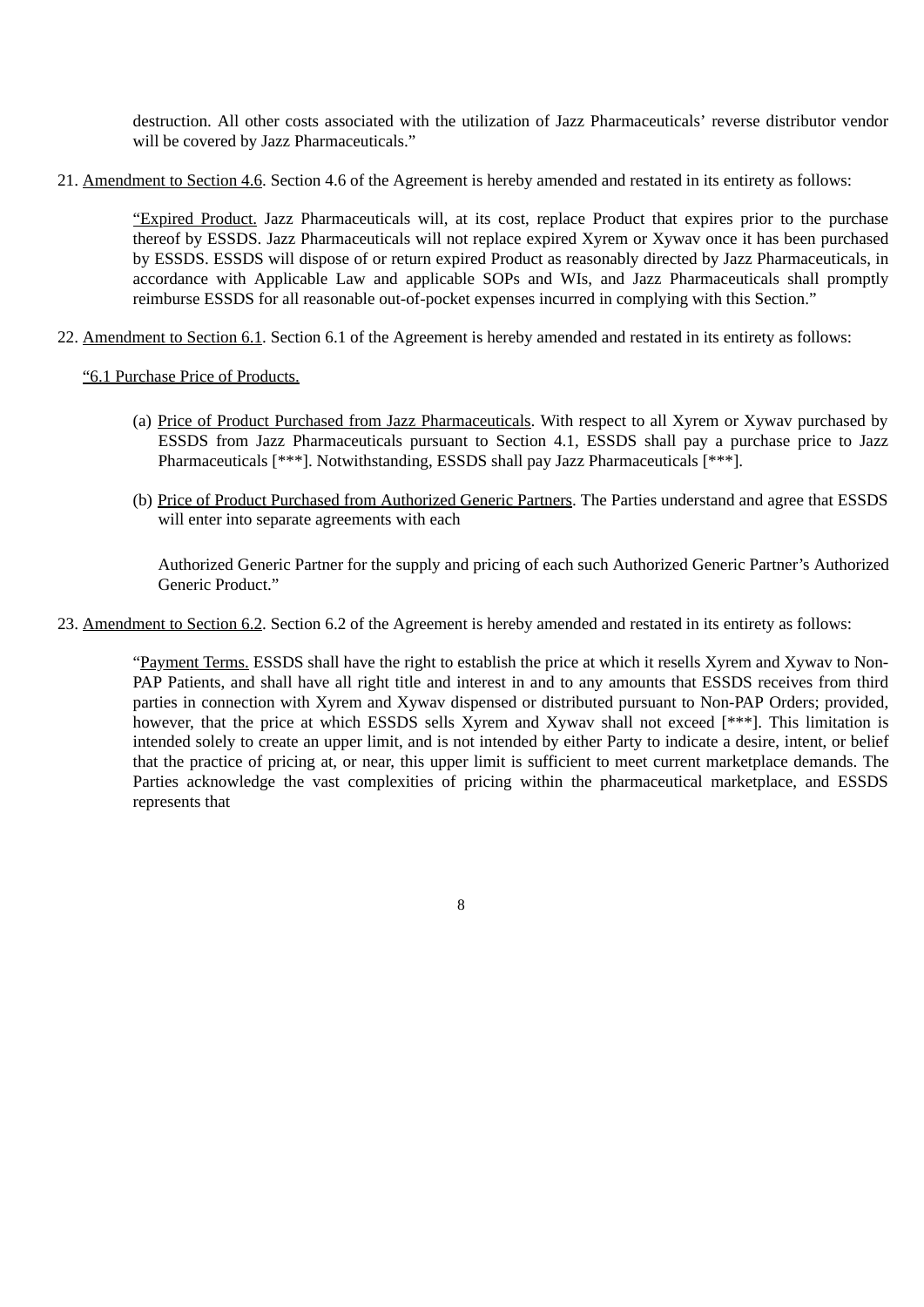typical pricing conventions will apply (example: larger customers may receive better pricing). ESSDS shall make best efforts in all cases to negotiate in good faith with any third party payer in connection with the purchase of Xyrem or Xywav on terms that are commercially reasonable. The Parties have a shared desire to ensure Patients receive drug in a timely manner. From time to time Jazz Pharmaceuticals may become aware of specific third party payer issues that could impact Patients. In the event that Jazz Pharmaceuticals becomes aware of such issues, Jazz Pharmaceuticals may escalate those concerns through the Jazz Pharmaceuticals' Head of US Market Access, directly to the ESSDS VP of Commercial Activity. ESSDS agrees to use best efforts to ensure such issues are quickly resolved. Nothing in this section shall be interpreted as Jazz Pharmaceuticals setting pharmacy pricing or taking any action inconsistent with provisions contained in Article 4.1(c), titled "Pricing of Non-PAP Orders"."

24. Amendment to Section 8.6. Section 8.6 of the Agreement is hereby amended and restated in its entirety as follows:

"Data. ESSDS agrees to maintain the security and confidentiality of all Data, including any Personal Data, in accordance with all Applicable Laws, applicable agreements, patient release forms, consents, the provisions of this Agreement, the SOPs and all Work Orders. For the purposes of this Section, "Personal Data" shall mean computerized or electronic records as well as paper-based files in any medium or format collected by ESSDS in connection with the performance of Services, including but not limited to information received from any patient, health care professional, and other business-to-business customers or vendors that specifically identifies, or when used together with other available information identifies, a particular individual. Personal Data includes name, address, telephone number, fax number, Social Security number, DEA number, other government issued identifier, credit card information, insurance identification number, IP address, email address and information relating to the past, present or future health

or condition (physical or mental) of an individual, but does not include information that is deidentified, encoded or made anonymous. The parties agree that Jazz Pharmaceuticals will not have any ownership in Personal Data created, collected or recorded by ESSDS in connection with the Services. ESSDS agrees that it will not utilize Personal Data outside the scope of this Agreement, provided however, that ESSDS and/or its Affiliates may use Personal Data in the aggregate or on a deidentified basis with other drug-use data, to the extent permitted by Applicable Law, without charge, for research, cost analysis and other internal purposes of ESSDS; provided that said use does not in any way compete with the business of Jazz Pharmaceuticals.

ESSDS will establish commercially reasonable controls to ensure the confidentiality of Confidential Information, Personal Data and Data, and to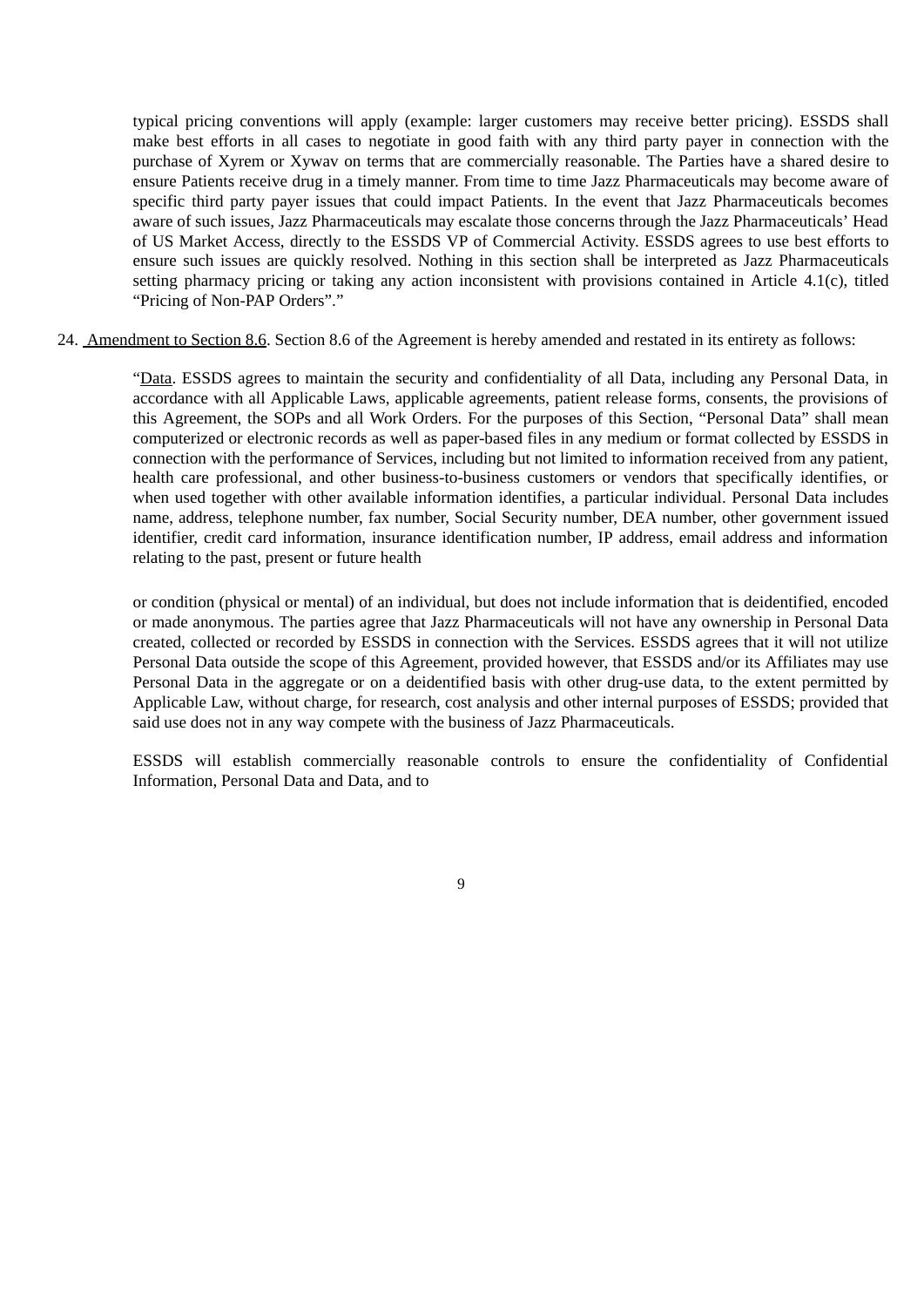ensure that Confidential Information, Personal Data and Data is not disclosed to any Authorized Generic Partner contrary to the provisions of this Agreement; provided, further, without limiting the foregoing, that ESSDS shall implement and/or maintain a comprehensive written information privacy and security program that includes appropriate administrative, technical and physical safeguards and other security measures appropriate to the size and complexity of ESSDS' operations and the nature and scope of its activities that are designed to (a) ensure the security and confidentiality of Data; (b) protect against any anticipated threats or hazards to the security, confidentiality and integrity of Data; and (c) protect against unauthorized access to or use of Data that could result in the destruction, use, modification or unauthorized disclosure of Data.

25. Amendment to Section 9.3.4. Section 9.3.4 of the Agreement is hereby amended and restated in its entirety as follows:

"Jazz Pharmaceuticals represents and warrants that: (i) all programs initiated by Jazz Pharmaceuticals (and not on behalf of an Authorized Generic Partner) and included as part of the Services, including any eligibility criteria for participation in any such programs, shall be structured in accordance with Applicable Law; and (ii) Jazz Pharmaceuticals is responsible for the content of all materials provided by Jazz Pharmaceuticals for use or distribution in connection with the Services, including REMS Program Items, and Jazz Pharmaceuticals shall ensure that all such materials have received any required regulatory approvals, are educational and not promotional with respect to Xyrem or Xywav or providing Xyrem or Xywav- related or REMS Program-related information."

- 26. Amendment to Section 10.1. Section 10.1 of the Agreement is hereby amended to add "(including Services relating to Authorized Generic Product)" in clause (a) immediately after "Jazz Pharmaceuticals."
- 27. Amendment to Section 12.1. Section 12.1 of the Agreement is hereby amended and restated in its entirety as follows:

"Indemnification by Jazz Pharmaceuticals. Subject to the terms hereof, Jazz Pharmaceuticals shall indemnify and defend ESSDS, its Affiliates, and their respective directors, officers, employees, agents, successors and permitted assigns, from and against any liabilities, damages, loss, judgments, settlements or expense (including reasonable attorney's fees) (collectively, "Losses") as a result of any third-party claim, demand or action (collectively, "Claims") to the extent arising from (a) the manufacture, sale or use of a Product; (b) the negligence, recklessness, or willful misconduct of Jazz Pharmaceuticals or any of its employees; (c) Jazz Pharmaceuticals' failure to comply with its obligations under this Agreement; or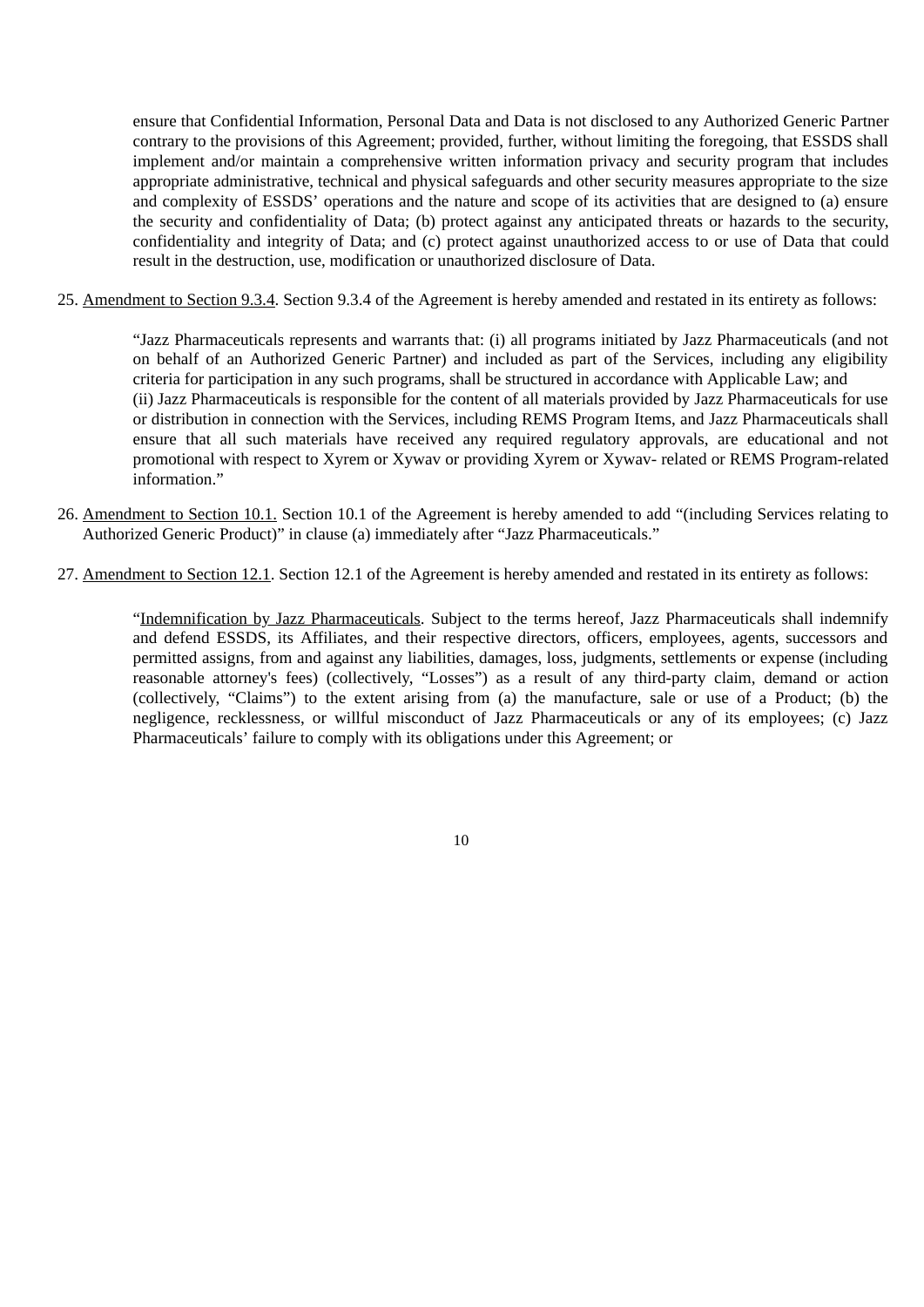(d) Claims by an Authorized Generic Partner relating to the receipt by Jazz Pharmaceuticals of Data related to an Authorized Generic Product that is required to be transmitted by ESSDS to Jazz Pharmaceuticals under this Agreement (for clarity, this indemnification obligation does not apply to ESSDS's transmission of any data or information that ESSDS should not disclose to Jazz Pharmaceuticals under this Agreement, such as confidential information or data, including the price at which an Authorized Generic Partner sells any Product to ESSDS, received by ESSDS pursuant to a separate agreement with an Authorized Generic Partner). Such obligation to indemnify, defend, and hold harmless shall not apply to the extent Losses or Claims are caused by ESSDS' breach hereof, negligence, recklessness or willful misconduct.

28. Amendment to Section 13.4. Section 13.4 of the Agreement is hereby amended and restated in its entirety as follows:

"Exclusivity and Non-Competition. Except for Services performed by ESSDS in connection with an Authorized Generic Product as set forth in a Work Order, from the Effective Date until twelve (12) months after the termination or expiration of this Agreement, ESSDS will not accept or participate in Services related to products related to products related to oxybate and oxybate salts and their derivatives with any other Party without the prior written consent of Jazz Pharmaceuticals. Except for Services performed by ESSDS in connection with an Authorized Generic Product as set forth in a Work Order, from the Effective Date until the termination or expiration of this Agreement, ESSDS will not accept or participate in Services related to products indicated for the treatment of cataplexy or excessive daytime sleepiness in narcolepsy or idiopathic hypersomnia.

- 29. Amendment to Exhibit A. Exhibit A is deleted in its entirety and replaced with the attached Exhibit A.
- 30. General. This Amendment constitutes an amendment in writing to the Agreement in accordance with Section 14.1 of the Agreement.
- 31. Governing Law. This Amendment, and any dispute related hereto, will be governed and construed in accordance with the laws of the State of Delaware, excluding any choice of law rules which may direct the application of the laws of another jurisdiction. In the event

of any dispute between the Parties, prior to any Party commencing an action for damages, each Party will designate a representative and the representatives will meet in person or telephonically in a good-faith attempt to resolve their differences. Prior to such meeting, the complaining Party will provide a written explanation of the dispute.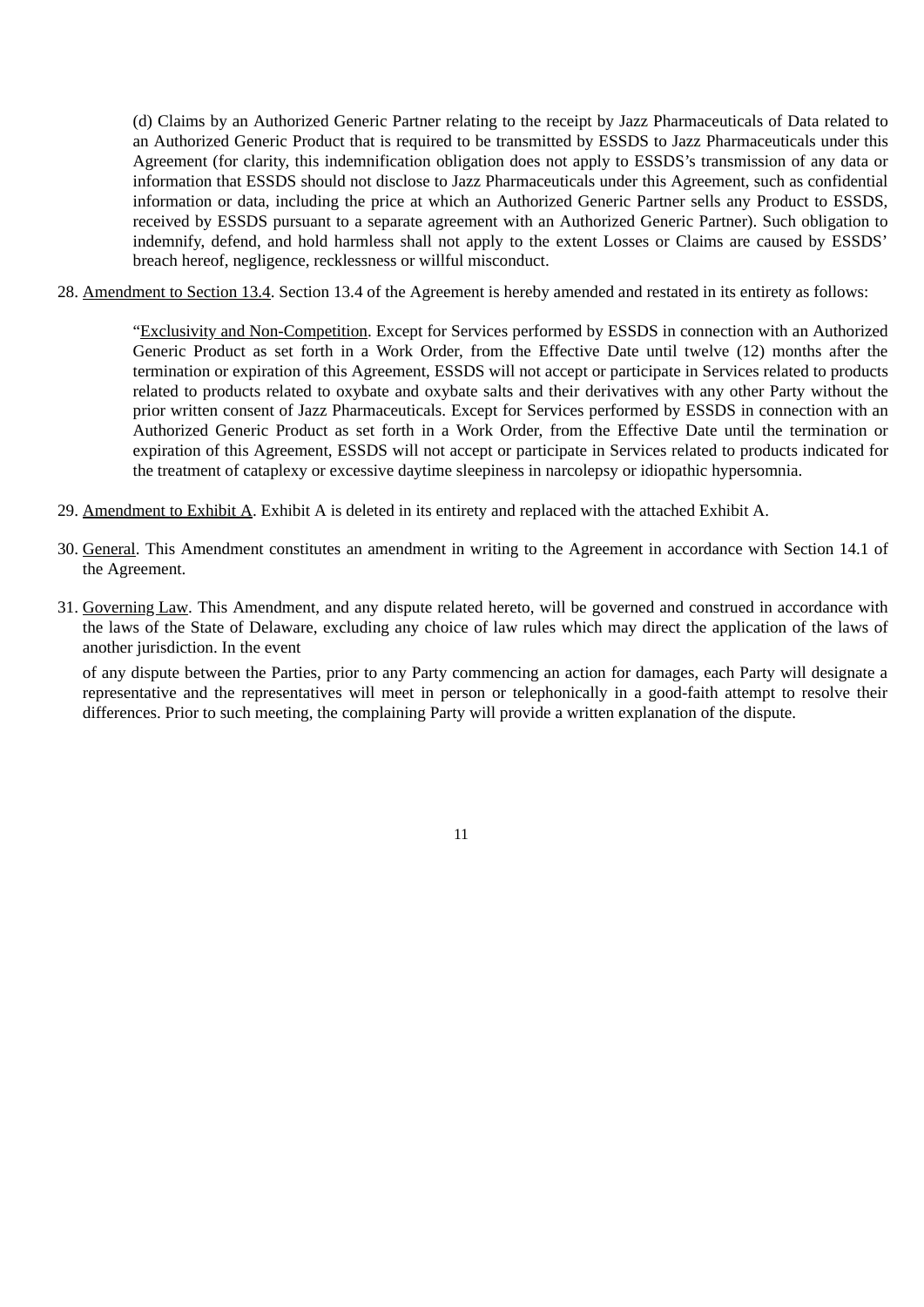- 32. Full Force and Effect. In the event of any conflict or inconsistency between the terms and provisions of the Agreement and the terms and provisions of this Amendment, the terms and provisions of this Amendment will govern and prevail. Except as expressly provided in this Amendment, this Amendment does not in any way change, modify or delete the provisions of the Agreement (or the Parties' rights, remedies or obligations thereunder), and all such provisions shall remain in full force and effect. On and after the Amendment Effective Date, each reference in the Agreement to "this Agreement," "hereunder," "hereof," "herein," or words of like import, and each reference to the Agreement in any other agreements, documents or instruments executed and delivered pursuant to the Agreement, shall mean and be a reference to the Agreement, as amended by this Amendment.
- 33. Counterparts. This Amendment may be executed in counterparts, each of which will be deemed an original but all of which together will constitute one and the same instrument. Facsimile and pdf signatures will be considered original signatures.

# [*Signature Page Follows*]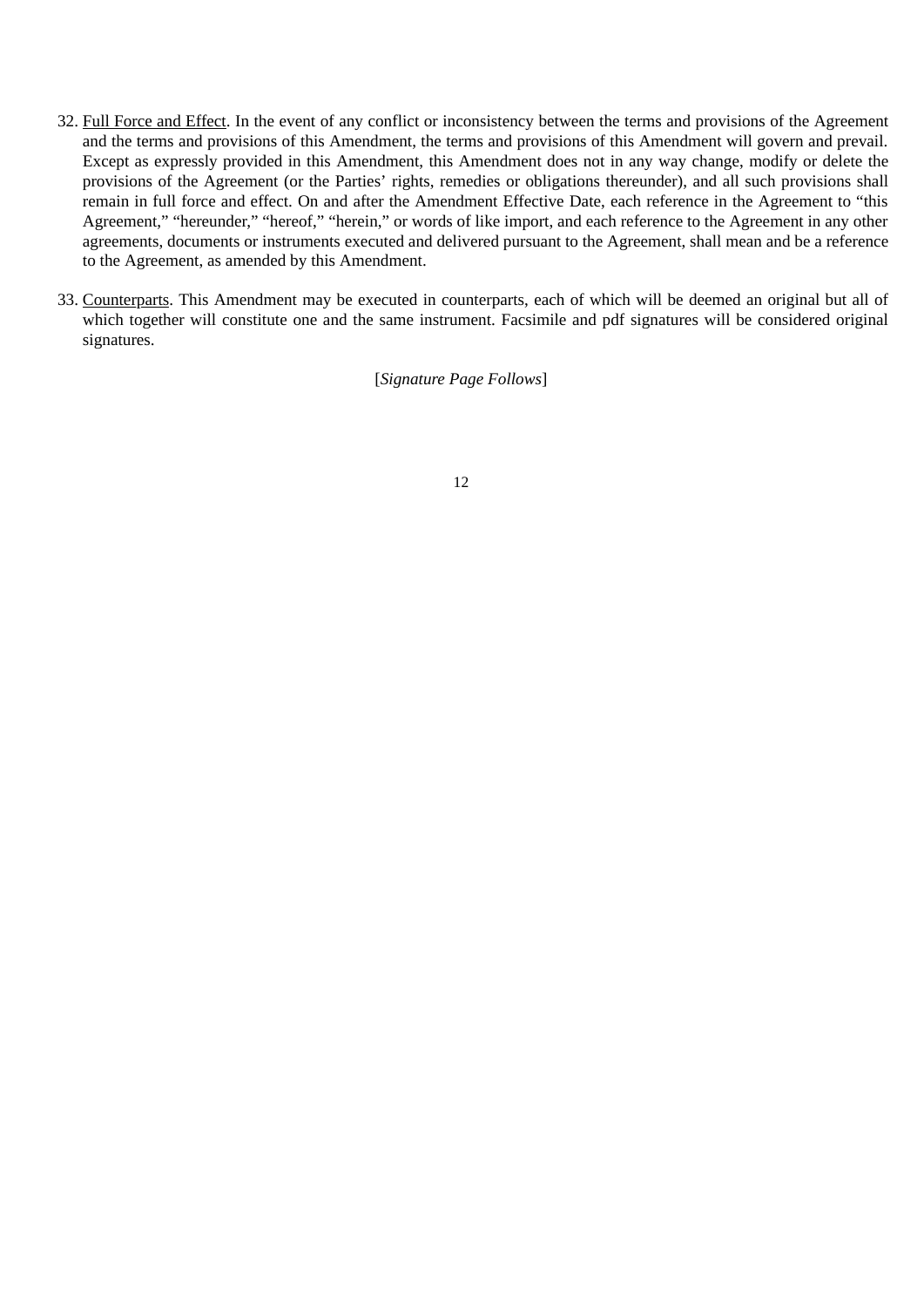IN WITNESS WHEREOF, the undersigned have caused this Amendment to be executed, effective as of the Amendment Effective Date.

# **JAZZ PHARMACEUTICALS, INC. EXPRESS SCRIPTS SPECIALTY**

# **DISTRIBUTION SERVICES, INC.**

By: /s/ Ernie Ross By: /s/ Joshua B. Parker Name: Ernie Ross Name: Joshua B. Parker Title: Senior VP, U.S. Market Access Title: VP

05-Apr-2022 2008 04/04/2022 | 1:56 PM CDT

Name: Title:

By: <u>example 2.4.22</u>

*[Signature Page to Amendment No.2 to Pharmacy Master Services Agreement]*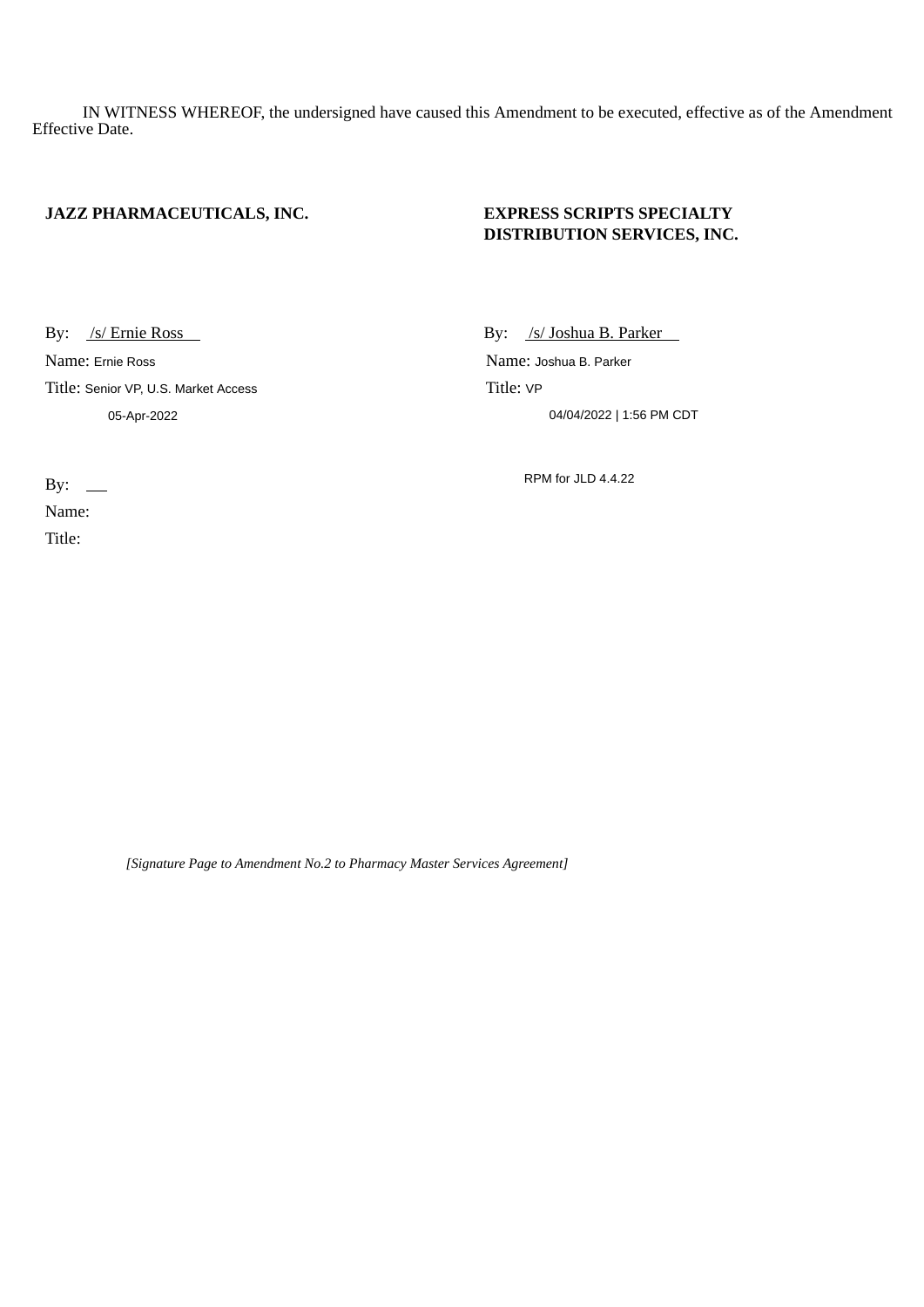# **EXHIBIT A**

# **Trademarks**

XYREM® (sodium oxybate)

866-XYREM88 ®

Jazz ®

Jazz Pharmaceuticals, Inc. ®

JP ®

XYWAV ®

JAZZ CARES ®

MYWAV ®

XYREM (SODIUM OXYBATE) ORAL SOLUTION CIII ®

XYREM PATIENT SUCCESS PROGRAM ®

XYREM SUCCESS PROGRAM ®

And logos associated with the foregoing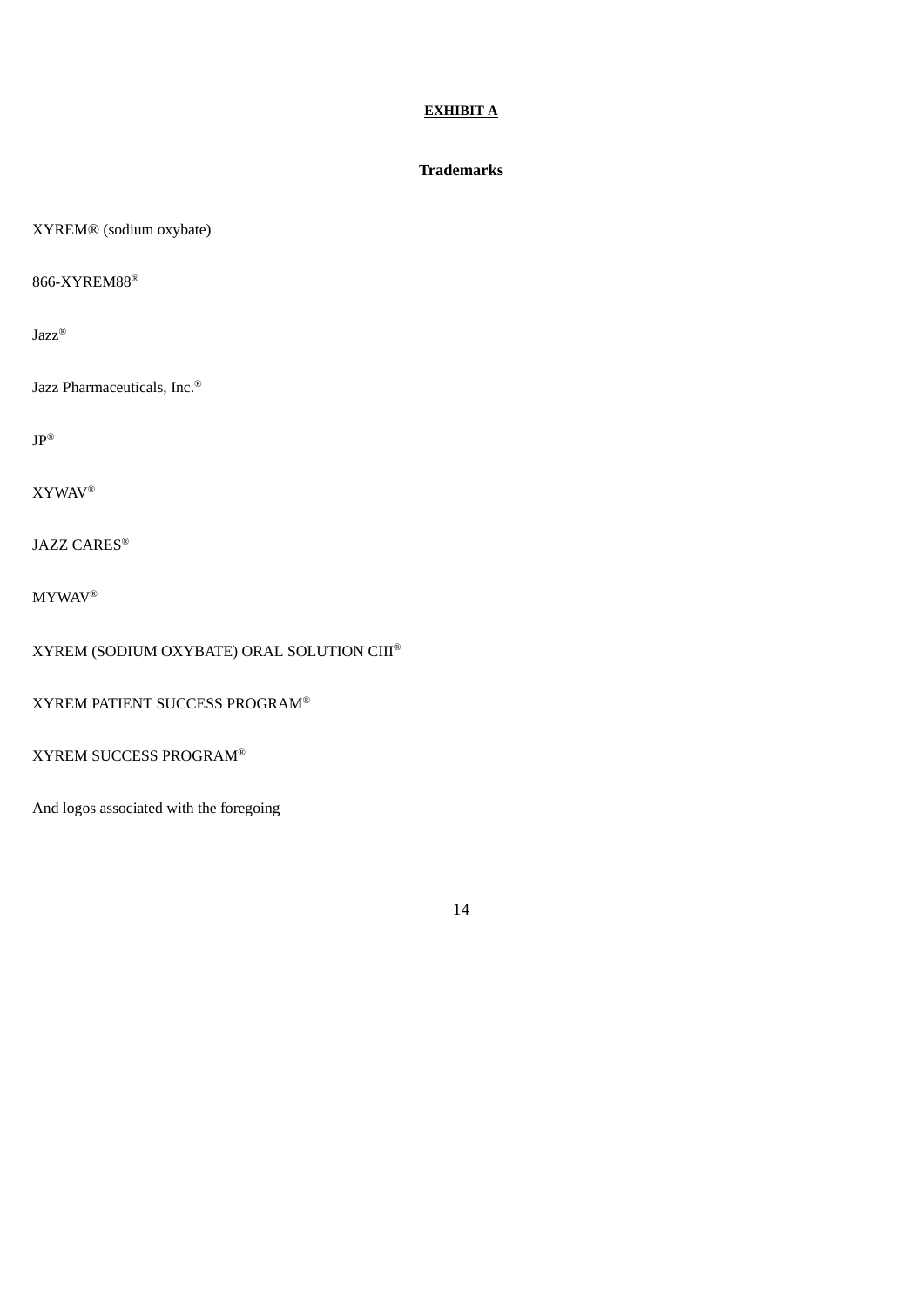# EXHIBIT E

| PRODUCT ID            | <b>DESCRIPTION</b> | LOT NO. | PRICE<br><b>SCHEDULE</b> | <b>UNITS</b> | <b>ORDERS</b> |
|-----------------------|--------------------|---------|--------------------------|--------------|---------------|
|                       |                    |         |                          |              |               |
| TOTAL<br><b>ORDER</b> |                    |         |                          |              |               |

| Lot No. | <b>Bottles</b> | Orders |
|---------|----------------|--------|
|         |                |        |
|         |                |        |

| Lot No. | <b>Half Bottles</b> |
|---------|---------------------|
|         |                     |
|         |                     |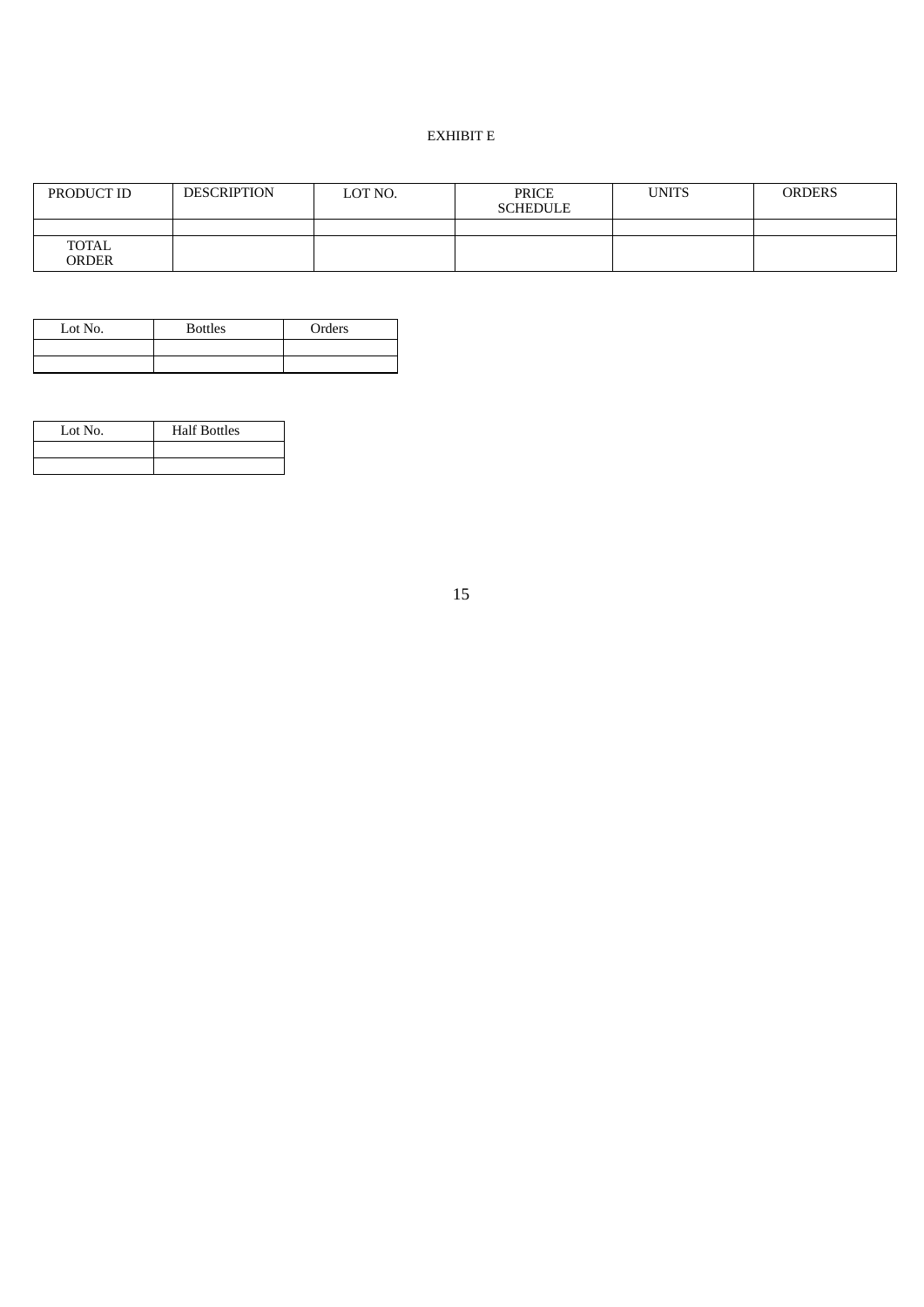# **CERTIFICATION**

<span id="page-64-0"></span>I, Bruce C. Cozadd, certify that:

- 1. I have reviewed this Quarterly Report on Form 10-Q of Jazz Pharmaceuticals public limited company;
- 2. Based on my knowledge, this report does not contain any untrue statement of a material fact or omit to state a material fact necessary to make the statements made, in light of the circumstances under which such statements were made, not misleading with respect to the period covered by this report;
- 3. Based on my knowledge, the financial statements, and other financial information included in this report, fairly present in all material respects the financial condition, results of operations and cash flows of the registrant as of, and for, the periods presented in this report;
- 4. The registrant's other certifying officer(s) and I are responsible for establishing and maintaining disclosure controls and procedures (as defined in Exchange Act Rules 13a-15(e) and 15d-15(e)) and internal control over financial reporting (as defined in Exchange Act Rules 13a-15(f) and 15d-15(f)) for the registrant and have:
	- a) Designed such disclosure controls and procedures, or caused such disclosure controls and procedures to be designed under our supervision, to ensure that material information relating to the registrant, including its consolidated subsidiaries, is made known to us by others within those entities, particularly during the period in which this report is being prepared;
	- b) Designed such internal control over financial reporting, or caused such internal control over financial reporting to be designed under our supervision, to provide reasonable assurance regarding the reliability of financial reporting and the preparation of financial statements for external purposes in accordance with generally accepted accounting principles;
	- c) Evaluated the effectiveness of the registrant's disclosure controls and procedures and presented in this report our conclusions about the effectiveness of the disclosure controls and procedures, as of the end of the period covered by this report based on such evaluation; and
	- d) Disclosed in this report any change in the registrant's internal control over financial reporting that occurred during the registrant's most recent fiscal quarter (the registrant's fourth fiscal quarter in the case of an annual report) that has materially affected, or is reasonably likely to materially affect, the registrant's internal control over financial reporting; and
- 5. The registrant's other certifying officer(s) and I have disclosed, based on our most recent evaluation of internal control over financial reporting, to the registrant's auditors and the audit committee of the registrant's board of directors (or persons performing the equivalent functions):
	- a) All significant deficiencies and material weaknesses in the design or operation of internal control over financial reporting which are reasonably likely to adversely affect the registrant's ability to record, process, summarize and report financial information; and
	- b) Any fraud, whether or not material, that involves management or other employees who have a significant role in the registrant's internal control over financial reporting.

Date: May 4, 2022 **By:** /s/ Bruce C. Cozadd

**Bruce C. Cozadd Chairman and Chief Executive Officer and Director**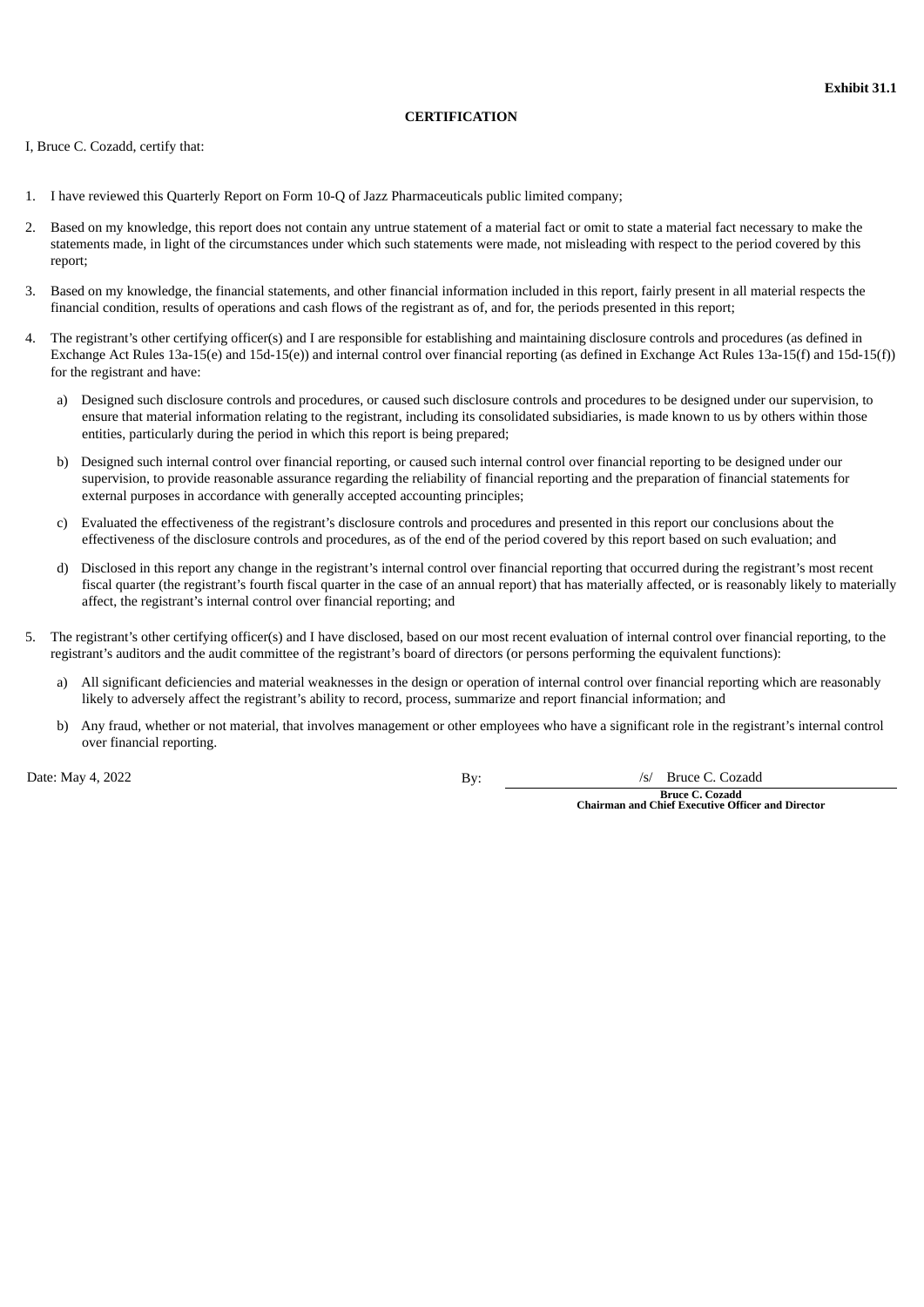# **CERTIFICATION**

<span id="page-65-0"></span>I, Renée Galá, certify that:

- 1. I have reviewed this Quarterly Report on Form 10-Q of Jazz Pharmaceuticals public limited company;
- 2. Based on my knowledge, this report does not contain any untrue statement of a material fact or omit to state a material fact necessary to make the statements made, in light of the circumstances under which such statements were made, not misleading with respect to the period covered by this report;
- 3. Based on my knowledge, the financial statements, and other financial information included in this report, fairly present in all material respects the financial condition, results of operations and cash flows of the registrant as of, and for, the periods presented in this report;
- 4. The registrant's other certifying officer(s) and I are responsible for establishing and maintaining disclosure controls and procedures (as defined in Exchange Act Rules 13a-15(e) and 15d-15(e)) and internal control over financial reporting (as defined in Exchange Act Rules 13a-15(f) and 15d-15(f)) for the registrant and have:
	- a) Designed such disclosure controls and procedures, or caused such disclosure controls and procedures to be designed under our supervision, to ensure that material information relating to the registrant, including its consolidated subsidiaries, is made known to us by others within those entities, particularly during the period in which this report is being prepared;
	- b) Designed such internal control over financial reporting, or caused such internal control over financial reporting to be designed under our supervision, to provide reasonable assurance regarding the reliability of financial reporting and the preparation of financial statements for external purposes in accordance with generally accepted accounting principles;
	- c) Evaluated the effectiveness of the registrant's disclosure controls and procedures and presented in this report our conclusions about the effectiveness of the disclosure controls and procedures, as of the end of the period covered by this report based on such evaluation; and
	- d) Disclosed in this report any change in the registrant's internal control over financial reporting that occurred during the registrant's most recent fiscal quarter (the registrant's fourth fiscal quarter in the case of an annual report) that has materially affected, or is reasonably likely to materially affect, the registrant's internal control over financial reporting; and
- 5. The registrant's other certifying officer(s) and I have disclosed, based on our most recent evaluation of internal control over financial reporting, to the registrant's auditors and the audit committee of the registrant's board of directors (or persons performing the equivalent functions):
	- a) All significant deficiencies and material weaknesses in the design or operation of internal control over financial reporting which are reasonably likely to adversely affect the registrant's ability to record, process, summarize and report financial information; and
	- b) Any fraud, whether or not material, that involves management or other employees who have a significant role in the registrant's internal control over financial reporting.

Date: May 4, 2022 **By:** /s/ Renée Galá

**Renée Galá Executive Vice President and Chief Financial Officer**